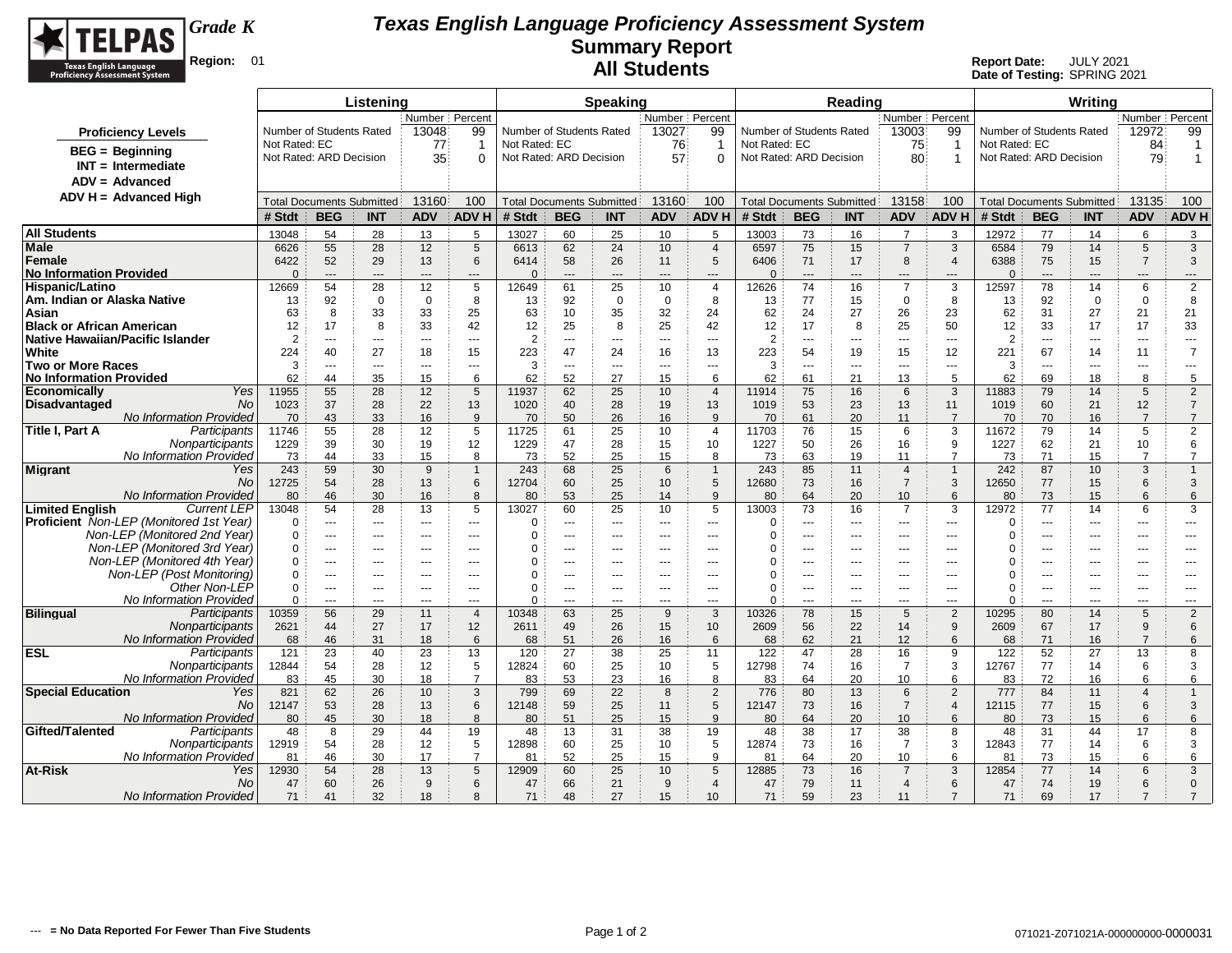

|                                                                                |                                                             | <b>TELPAS Composite Rating</b> |                       |                |                                |                                 | <b>Yearly Progress in TELPAS Composite Rating</b> |
|--------------------------------------------------------------------------------|-------------------------------------------------------------|--------------------------------|-----------------------|----------------|--------------------------------|---------------------------------|---------------------------------------------------|
|                                                                                |                                                             |                                |                       | Number         | Percent                        |                                 |                                                   |
| <b>Proficiency Levels</b>                                                      | Number of Students Receiving a                              |                                |                       |                |                                |                                 |                                                   |
| <b>BEG</b> = Beginning                                                         | <b>Composite Rating</b><br>Number of Students Not Receiving |                                |                       | 12993          | 99                             | Score                           |                                                   |
| $INT = Intermediate$                                                           | a Composite Rating                                          |                                |                       | 167            | 1                              |                                 |                                                   |
| $ADV = Advanced$                                                               |                                                             |                                |                       |                |                                | Φ                               |                                                   |
| $ADV H = Advanced High$                                                        | <b>Total Documents Submitted</b>                            |                                |                       | 13160          | 100                            |                                 |                                                   |
|                                                                                | # Stdt                                                      | <b>BEG</b>                     | <b>INT</b>            | <b>ADV</b>     | <b>ADV H</b>                   | Averag                          |                                                   |
| All Students                                                                   | 12993                                                       | 59                             | 28                    | 9              | 3                              | 1.5                             |                                                   |
| Male                                                                           | 6597                                                        | 61                             | 28                    | 8              | 3                              | 1.5                             |                                                   |
| Female                                                                         | 6396                                                        | 57                             | 29                    | 10             | 4                              | 1.6                             |                                                   |
| <b>No Information Provided</b>                                                 | $\Omega$                                                    | $---$                          | $---$                 | $---$          |                                | $\overline{\phantom{a}}$        |                                                   |
| Hispanic/Latino                                                                | 12618                                                       | 60                             | 28                    | 9              | 3                              | 1.5                             |                                                   |
| Am. Indian or Alaska Native                                                    | 13                                                          | 92                             | $\mathbf 0$           | $\mathbf 0$    | 8                              | 1.3                             |                                                   |
| Asian                                                                          | 62                                                          | 10                             | 40                    | 27             | 23                             | 2.6                             |                                                   |
| Black or African American                                                      | 12                                                          | 17                             | 25                    | 25             | 33                             | 2.9                             |                                                   |
| Native Hawaiian/Pacific Islander                                               | 2                                                           | $---$                          | ---                   | $\overline{a}$ | ---                            | $\sim$                          |                                                   |
| White<br>Two or More Races                                                     | 221<br>3                                                    | 44                             | 33<br>---             | 14<br>---      | 9                              | 1.9                             | Progress Not Applicable                           |
| <b>No Information Provided</b>                                                 | 62                                                          | $---$<br>50                    | 31                    | 15             | ---<br>5                       | $\overline{\phantom{a}}$<br>1.7 |                                                   |
| Yes<br>Economically                                                            | 11903                                                       | 61                             | 28                    | 8              | 3                              | 1.5                             |                                                   |
| Disadvantaged<br>No.                                                           | 1020                                                        | 41                             | 33                    | 17             | 10                             | 1.9                             |                                                   |
| No Information Provided                                                        | 70                                                          | 49                             | 31                    | 13             | $\overline{7}$                 | 1.7                             |                                                   |
| Title I, Part A<br>Participants                                                | 11692                                                       | 61                             | 28                    | 8              | 3                              | 1.5                             |                                                   |
| Nonparticipants                                                                | 1228                                                        | 44                             | 35                    | 14             | $\overline{7}$                 | 1.9                             |                                                   |
| No Information Provided                                                        | 73                                                          | 51                             | 30                    | 12             | $\overline{7}$                 | 1.7                             |                                                   |
| <b>Migrant</b><br>Yes                                                          | 242                                                         | 67                             | 26                    | 5              | $\mathbf{1}$                   | 1.3                             |                                                   |
| No.                                                                            | 12671                                                       | 59                             | 28                    | 9              | 3                              | 1.5                             |                                                   |
| No Information Provided                                                        | 80                                                          | 51                             | 31                    | 11             | 6                              | 1.7                             |                                                   |
| <b>Current LEP</b><br><b>Limited English</b>                                   | 12993                                                       | 59                             | 28                    | 9<br>$\sim$    | 3                              | 1.5                             |                                                   |
| <b>Proficient</b> Non-LEP (Monitored 1st Year)<br>Non-LEP (Monitored 2nd Year) | 0<br>0                                                      | ---                            | ---                   | ---            | ---                            | $---$                           |                                                   |
| Non-LEP (Monitored 3rd Year)                                                   | 0                                                           | ---<br>$---$                   | ---<br>$\overline{a}$ | $---$          | ---<br>$---$                   | ---<br>---                      |                                                   |
| Non-LEP (Monitored 4th Year)                                                   | 0                                                           | ---                            | ---                   | $---$          | ---                            | ---                             |                                                   |
| Non-LEP (Post Monitoring)                                                      | 0                                                           | $---$                          | $\overline{a}$        | $---$          | $---$                          | $\overline{a}$                  |                                                   |
| Other Non-LEP                                                                  | 0                                                           | $---$                          | $---$                 | $- - -$        | $- - -$                        | $-$                             |                                                   |
| No Information Provided                                                        | 0                                                           | $\overline{a}$                 | ---                   | $\overline{a}$ | $\overline{a}$                 | $\overline{a}$                  |                                                   |
| <b>Bilingual</b><br>Participants                                               | 10312                                                       | 62                             | 27                    | 8              | 2                              | 1.5                             |                                                   |
| Nonparticipants                                                                | 2613                                                        | 47                             | 33                    | 13             | $\overline{7}$                 | 1.8                             |                                                   |
| No Information Provided                                                        | 68                                                          | 50                             | 32                    | 12             | 6                              | 1.7                             |                                                   |
| $\overline{\mathsf{ESL}}$<br>Participants                                      | 122                                                         | 28                             | 41                    | 20             | 11                             | 2.0                             |                                                   |
| Nonparticipants                                                                | 12788                                                       | 60                             | 28                    | 9              | 3                              | 1.5                             |                                                   |
| No Information Provided                                                        | 83                                                          | 52                             | 30                    | 12             | 6                              | 1.7                             |                                                   |
| <b>Special Education</b><br>Yes<br>No                                          | 803<br>12110                                                | 69<br>59                       | 23<br>29              | 6<br>9         | $\mathbf{1}$<br>$\overline{4}$ | 1.4<br>1.5                      |                                                   |
| No Information Provided                                                        | 80                                                          | 50                             | 33                    | 11             | 6                              | 1.7                             |                                                   |
| Gifted/Talented<br>Participants                                                | 48                                                          | 13                             | 42                    | 33             | 13                             | 2.4                             |                                                   |
| Nonparticipants                                                                | 12864                                                       | 59                             | 28                    | 9              | 3                              | 1.5                             |                                                   |
| No Information Provided                                                        | 81                                                          | 51                             | 32                    | 11             | 6                              | 1.7                             |                                                   |
| At-Risk<br>Yes                                                                 | 12875                                                       | 59                             | 28                    | 9              | 3                              | 1.5                             |                                                   |
| No.                                                                            | 47                                                          | 66                             | 23                    | 6              | $\overline{4}$                 | 1.5                             |                                                   |
| No Information Provided                                                        | 71                                                          | 46                             | 34                    | 13             | $\overline{7}$                 | 1.8                             |                                                   |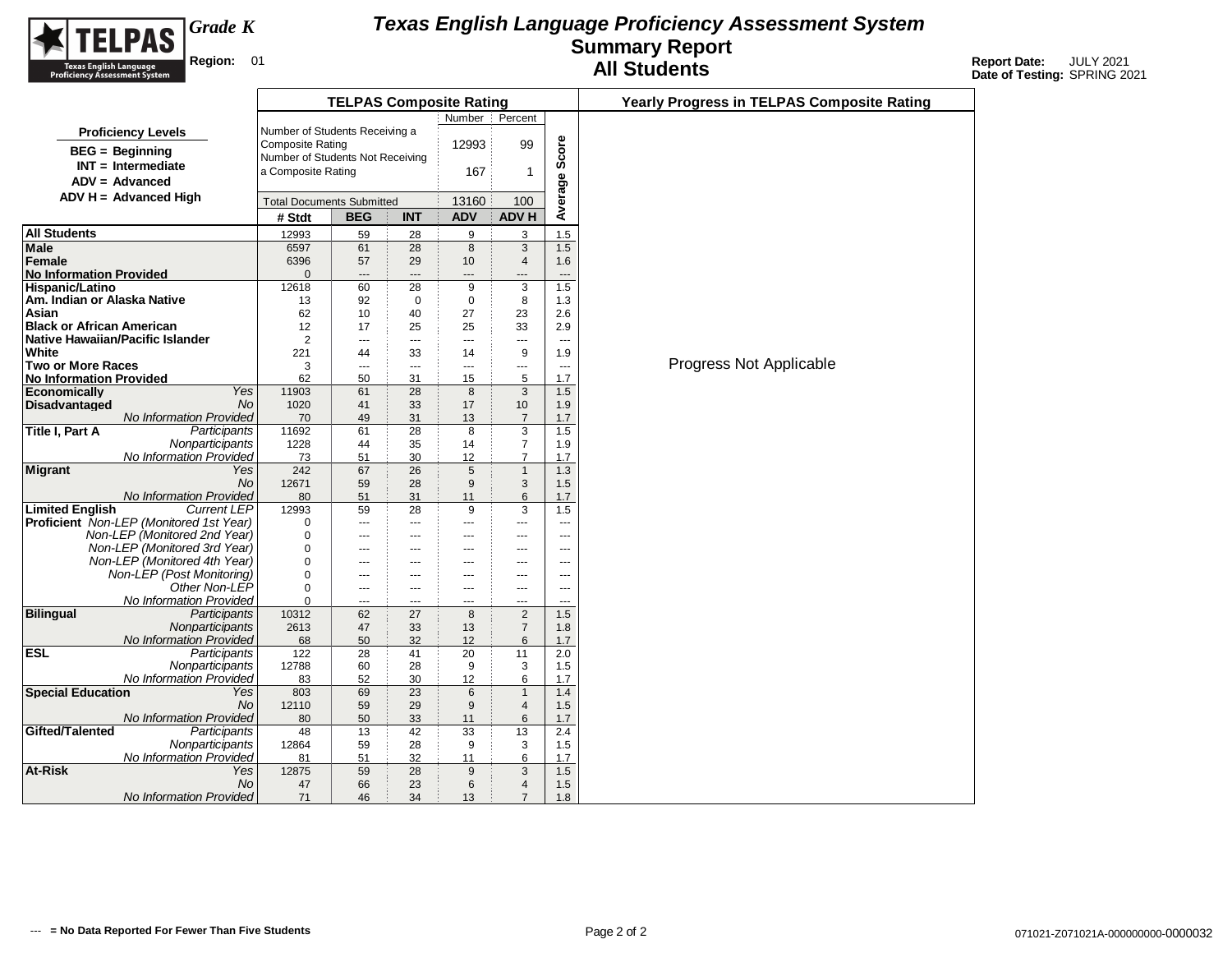

|                                                                         |                |                                  | Listening                                      |                       |                            |                |                                                | <b>Speaking</b> |                          |                       |                                            |                       | Reading        |                                            |                                  |                |                          | Writing                                        |                       |                  |
|-------------------------------------------------------------------------|----------------|----------------------------------|------------------------------------------------|-----------------------|----------------------------|----------------|------------------------------------------------|-----------------|--------------------------|-----------------------|--------------------------------------------|-----------------------|----------------|--------------------------------------------|----------------------------------|----------------|--------------------------|------------------------------------------------|-----------------------|------------------|
|                                                                         |                |                                  |                                                | Number Percent        |                            |                |                                                |                 | Number   Percent         |                       |                                            |                       |                | Number Percent                             |                                  |                |                          |                                                | Number Percent        |                  |
| <b>Proficiency Levels</b>                                               |                | Number of Students Rated         |                                                | 14345                 | 99                         |                | Number of Students Rated                       |                 | 14328                    | 99                    | Number of Students Rated                   |                       |                | 14290                                      | 99                               |                | Number of Students Rated |                                                | 14276                 | 99               |
| $BEG =$ Beginning                                                       | Not Rated: EC  |                                  |                                                | 96                    | -1                         | Not Rated: EC  |                                                |                 | 96                       | -1                    | Not Rated: EC                              |                       |                | 98                                         | $\mathbf{1}$                     | Not Rated: EC  |                          |                                                | 111                   | $\overline{1}$   |
| $INT = Intermediate$                                                    |                | Not Rated: ARD Decision          |                                                | 22                    | 0                          |                | Not Rated: ARD Decision                        |                 | 39                       | $\Omega$              | Not Rated: ARD Decision                    |                       |                | 73                                         | $\mathbf 1$                      |                | Not Rated: ARD Decision  |                                                | 76                    | 1                |
| $ADV = Advanced$                                                        |                |                                  |                                                |                       |                            |                |                                                |                 |                          |                       |                                            |                       |                |                                            |                                  |                |                          |                                                |                       |                  |
| $ADV H = Advanced High$                                                 |                |                                  |                                                | 14463                 | 100                        |                |                                                |                 | 14463                    | 100                   |                                            |                       |                | 14461                                      | 100                              |                |                          |                                                | 14463                 | 100              |
|                                                                         | # Stdt         | <b>BEG</b>                       | <b>Total Documents Submitted</b><br><b>INT</b> | <b>ADV</b>            | <b>ADVH</b>                | # Stdt         | <b>Total Documents Submitted</b><br><b>BEG</b> | <b>INT</b>      | <b>ADV</b>               | <b>ADVH</b>           | <b>Total Documents Submitted</b><br># Stdt | <b>BEG</b>            | <b>INT</b>     | <b>ADV</b>                                 | <b>ADVH</b>                      | # Stdt         | <b>BEG</b>               | <b>Total Documents Submitted</b><br><b>INT</b> | <b>ADV</b>            | <b>ADVH</b>      |
|                                                                         |                |                                  |                                                |                       |                            |                |                                                |                 |                          |                       |                                            |                       |                |                                            |                                  |                |                          |                                                |                       |                  |
| <b>All Students</b><br>Male                                             | 14345<br>7387  | 21<br>23                         | 38<br>38                                       | 25<br>24              | 15<br>15                   | 14328<br>7374  | 29<br>30                                       | 36<br>36        | 22<br>21                 | 13<br>13              | 14290<br>7342                              | 43<br>45              | 32<br>31       | 15<br>15                                   | 10<br>10                         | 14276<br>7337  | 47<br>50                 | 32<br>31                                       | 13<br>12              | 8<br>8           |
| <b>Female</b>                                                           | 6958           | 20                               | 39                                             | 26                    | 16                         | 6954           | 27                                             | 37              | 22                       | 14                    | 6948                                       | 41                    | 33             | 16                                         | 10                               | 6939           | 45                       | 33                                             | 14                    | 8                |
| <b>No Information Provided</b>                                          | $\Omega$       | $\overline{a}$                   | ---                                            | $---$                 | $\overline{a}$             | $\Omega$       | $---$                                          | $---$           | $\sim$                   | $\overline{a}$        | $\Omega$                                   | $\overline{a}$        | $\overline{a}$ | $---$                                      | $\overline{a}$                   | $\Omega$       | $---$                    | ---                                            | $---$                 | ---              |
| <b>Hispanic/Latino</b>                                                  | 14026          | 21                               | 38                                             | 25                    | 15                         | 14009          | 29                                             | 36              | 22                       | 13                    | 13970                                      | 43                    | 32             | 15                                         | 10                               | 13956          | 48                       | 32                                             | 13                    | 8                |
| Am. Indian or Alaska Native                                             | 2              | ---                              | $\overline{a}$                                 | $---$                 | $\sim$                     | $\overline{2}$ | ---                                            | ---             | $\overline{\phantom{a}}$ | $\overline{a}$        | 2                                          | ---                   | $\sim$         | $\overline{\phantom{a}}$                   | $\overline{a}$                   | $\overline{2}$ | $\overline{a}$           | $\overline{a}$                                 | ---                   | ---              |
| Asian                                                                   | 63             | 3                                | 24                                             | 25                    | 48                         | 63             | $\overline{5}$                                 | 21              | 32                       | 43                    | 63                                         | 8                     | 25             | 22                                         | 44                               | 63             | 10                       | 27                                             | 27                    | 37               |
| <b>Black or African American</b><br>Native Hawaiian/Pacific Islander    | 17<br>$\Omega$ | $\Omega$<br>$\overline{a}$       | 24<br>$- - -$                                  | 47<br>$\sim$          | 29<br>$\sim$ $\sim$ $\sim$ | 17<br>$\Omega$ | 12<br>$---$                                    | 12<br>$\sim$    | 41<br>$\sim$             | 35<br>$\overline{a}$  | 18<br>$\Omega$                             | 17<br>$\overline{a}$  | 22<br>$\sim$   | 33<br>$\sim$ $\sim$                        | 28<br>$\sim$                     | 18<br>$\Omega$ | 17<br>$\sim$             | 17<br>$\overline{a}$                           | 50<br>$\overline{a}$  | 17<br>$- - -$    |
| White                                                                   | 168            | 24                               | 30                                             | 31                    | 14                         | 168            | 27                                             | 36              | 26                       | 12                    | 168                                        | 37                    | 33             | 22                                         | 8                                | 168            | 47                       | 29                                             | 18                    | $\overline{7}$   |
| <b>Two or More Races</b>                                                | $\overline{2}$ | $\overline{a}$                   | ---                                            | $\overline{a}$        | $\sim$                     | $\overline{2}$ | ---                                            | ---             | $\sim$                   | $\overline{a}$        | $\overline{2}$                             | ---                   | $\overline{a}$ | $\overline{a}$                             | $\overline{a}$                   | $\overline{2}$ | $\overline{a}$           | ---                                            | $\overline{a}$        | $\overline{a}$   |
| <b>No Information Provided</b>                                          | 67             | 27                               | 33                                             | 24                    | 16                         | 67             | 27                                             | 27              | 30                       | 16                    | 67                                         | 37                    | 22             | 27                                         | 13                               | 67             | 63                       | 15                                             | 9                     | 13               |
| Yes<br><b>Economically</b>                                              | 13152          | 22                               | 39                                             | 24                    | 14                         | 13135          | 30                                             | 37              | 21                       | 12                    | 13100                                      | 45                    | 32             | 14                                         | 9                                | 13087          | 49                       | 32                                             | 12                    | $\overline{7}$   |
| <b>No</b><br><b>Disadvantaged</b>                                       | 1102           | 9                                | 29                                             | 30                    | 31                         | 1102           | 13                                             | 32              | 27                       | 28                    | 1099                                       | 21                    | 32             | 25                                         | 23                               | 1098           | 25                       | 35                                             | 21<br>$\overline{7}$  | 19               |
| No Information Provided<br>Title I, Part A<br>Participants              | 91<br>13644    | 31<br>21                         | 30<br>39                                       | 22<br>25              | 18<br>15                   | 91<br>13627    | 31<br>29                                       | 25<br>36        | 27<br>22                 | 16<br>13              | 91<br>13590                                | 44<br>43              | 19<br>32       | 21<br>15                                   | 16<br>10                         | 91<br>13576    | 64<br>48                 | 14<br>32                                       | 13                    | 15<br>8          |
| Nonparticipants                                                         | 606            | 21                               | 30                                             | 29                    | 20                         | 606            | 27                                             | 34              | 25                       | 14                    | 605                                        | 32                    | 28             | 26                                         | 14                               | 605            | 41                       | 30                                             | 20                    | 10               |
| No Information Provideo                                                 | 95             | 31                               | 31                                             | 22                    | 17                         | 95             | 31                                             | 26              | 27                       | 16                    | 95                                         | 43                    | 20             | 21                                         | 16                               | 95             | 62                       | 16                                             | -7                    | 15               |
| <b>Migrant</b><br>Yes                                                   | 299            | 29                               | 43                                             | 22                    | 6                          | 299            | 42                                             | 37              | 17                       | $\overline{4}$        | 299                                        | 65                    | 23             | 9                                          | 3                                | 298            | 70                       | 21                                             | $\overline{7}$        | $\mathbf{1}$     |
| No                                                                      | 13947          | 21                               | 38                                             | 25                    | 16                         | 13930          | 28                                             | 36              | 22                       | 13                    | 13892                                      | 42                    | 32             | 15                                         | 10                               | 13879          | 47                       | 32                                             | 13                    | 8                |
| No Information Provided<br><b>Limited English</b><br><b>Current LEP</b> | 99<br>14345    | 28<br>21                         | 32<br>38                                       | 22<br>25              | 17<br>15                   | 99<br>14328    | 28<br>29                                       | 28<br>36        | 27<br>22                 | 16<br>13              | 99<br>14290                                | 44<br>43              | 19<br>32       | 20<br>15                                   | 16<br>10                         | 99<br>14276    | 63<br>47                 | 15<br>32                                       | 8<br>13               | 14<br>8          |
| <b>Proficient</b> Non-LEP (Monitored 1st Year)                          | $\Omega$       | $---$                            | $- - -$                                        | $- - -$               | $---$                      | $\Omega$       | $\overline{a}$                                 | ---             | $\sim$                   | $---$                 | $\Omega$                                   | $---$                 | $- - -$        | $- - -$                                    | $\sim$                           | $\Omega$       | ---                      | $\overline{a}$                                 | ---                   | $\cdots$         |
| Non-LEP (Monitored 2nd Year)                                            | $\Omega$       | $\overline{\phantom{a}}$         | ---                                            | $---$                 | $\sim$                     | $\Omega$       | ---                                            | ---             | $\overline{a}$           | ---                   | $\Omega$                                   | $\overline{a}$        | ---            | $---$                                      | $\sim$                           | $\Omega$       | ---                      | $\overline{a}$                                 | ---                   | ---              |
| Non-LEP (Monitored 3rd Year)                                            | $\Omega$       | ---                              | ---                                            | $---$                 | $--$                       | 0              | ---                                            | ---             | ---                      | ---                   | $\Omega$                                   | ---                   | ---            | $---$                                      | ---                              | $\Omega$       | ---                      | ---                                            | ---                   | $---$            |
| Non-LEP (Monitored 4th Year)                                            | 0              | ---                              | ---                                            | $\sim$                | $\sim$                     | 0              | ÷÷.                                            | ---             | ---                      |                       | $\Omega$                                   | ---                   | ---            | ---                                        | $\overline{a}$                   | 0              | $\overline{a}$           | ---                                            | ---                   |                  |
| Non-LEP (Post Monitoring)                                               | $\mathbf 0$    | $\overline{a}$                   | $-$                                            | $-$                   | $-$                        | $\mathbf 0$    | $-$                                            | $-$             | $\sim$                   | $\overline{a}$        | $\Omega$                                   | $\overline{a}$        | $\overline{a}$ | $\overline{a}$                             | $\sim$                           | 0              | $\overline{a}$           | $-$                                            | ---                   | $---$            |
| Other Non-LEP<br>No Information Provideo                                | 0<br>$\Omega$  | $\overline{a}$<br>$\overline{a}$ | $---$<br>---                                   | $\overline{a}$<br>$-$ | $\sim$<br>$\sim$           | 0<br>U         | ---<br>$\overline{a}$                          | ---<br>$-$      | $\sim$<br>---            | $\overline{a}$<br>$-$ | $\Omega$<br>$\Omega$                       | $\overline{a}$<br>$-$ | $---$<br>$-$   | $\overline{\phantom{a}}$<br>$\overline{a}$ | $\overline{a}$<br>$\overline{a}$ | 0<br>0         | ---<br>$\overline{a}$    | $\overline{a}$<br>$\overline{a}$               | $\overline{a}$<br>--- | $---$<br>---     |
| <b>Bilingual</b><br>Participants                                        | 11269          | 21                               | 39                                             | 24                    | 16                         | 11254          | 30                                             | 36              | 21                       | 13                    | 11218                                      | 46                    | 31             | 14                                         | 10                               | 11206          | 48                       | 32                                             | 12                    | 8                |
| Nonparticipants                                                         | 2989           | 21                               | 36                                             | 28                    | 15                         | 2987           | 26                                             | 37              | 25                       | 13                    | 2985                                       | 32                    | 36             | 21                                         | 11                               | 2983           | 45                       | 31                                             | 15                    | 9                |
| No Information Provided                                                 | 87             | 30                               | 30                                             | 24                    | 16                         | 87             | 30                                             | 26              | 29                       | 15                    | 87                                         | 40                    | 22             | 22                                         | 16                               | 87             | 61                       | 17                                             | $\overline{7}$        | 15               |
| ESL<br>Participants                                                     | 146<br>14100   | 8<br>21                          | 36<br>38                                       | 28                    | 29<br>15                   | 146<br>14083   | 11<br>29                                       | 32<br>36        | 31                       | 26                    | 147<br>14044                               | 27<br>43              | 29<br>32       | 18                                         | 25<br>10                         | 147<br>14030   | 29<br>48                 | 33<br>32                                       | 20                    | 19<br>8          |
| Nonparticipants<br>No Information Provided                              | 99             | 28                               | 33                                             | 25<br>22              | 16                         | 99             | 28                                             | 28              | 22<br>28                 | 13<br>15              | 99                                         | 45                    | 19             | 15<br>20                                   | 15                               | 99             | 64                       | 15                                             | 13<br>8               | 13               |
| <b>Special Education</b><br>Yes                                         | 1099           | 33                               | 37                                             | 19                    | 11                         | 1082           | 42                                             | 34              | 15                       | 9                     | 1054                                       | 60                    | 26             | 8                                          | 6                                | 1050           | 65                       | 23                                             | 8                     | $\overline{4}$   |
| <b>No</b>                                                               | 13147          | 20                               | 38                                             | 25                    | 16                         | 13147          | 28                                             | 36              | 22                       | 14                    | 13137                                      | 42                    | 32             | 16                                         | 10                               | 13127          | 46                       | 32                                             | 13                    | 8                |
| No Information Provided                                                 | 99             | 29                               | 32                                             | 22                    | 16                         | 99             | 29                                             | 28              | 27                       | 15                    | 99                                         | 46                    | 19             | 19                                         | 15                               | 99             | 65                       | 14                                             | $\overline{7}$        | 14               |
| Gifted/Talented<br>Participants                                         | 565            | 5                                | 33                                             | 36                    | 26                         | 565            | 10                                             | 36              | 31                       | 23                    | 565                                        | 15                    | 35             | 30                                         | 20                               | 565            | 16                       | 43                                             | 26                    | 16               |
| Nonparticipants<br>No Information Provideo                              | 13679<br>101   | 22<br>30                         | 38<br>32                                       | 24<br>22              | 15<br>17                   | 13662<br>101   | 29<br>31                                       | 36<br>27        | 21<br>27                 | 13<br>16              | 13624<br>101                               | 44<br>46              | 32<br>19       | 15<br>20                                   | 9<br>16                          | 13610<br>101   | 49<br>63                 | 31<br>15                                       | 12<br>8               | 8<br>14          |
| At-Risk<br>Yes                                                          | 14216          | 21                               | 38                                             | 25                    | 15                         | 14199          | 29                                             | 36              | 22                       | 13                    | 14161                                      | 43                    | 32             | 15                                         | 10                               | 14147          | 47                       | 32                                             | 13                    | 8                |
| No                                                                      | 37             | 22                               | 32                                             | 30                    | 16                         | 37             | 27                                             | 35              | 22                       | 16                    | 37                                         | 46                    | 19             | 19                                         | 16                               | 37             | 49                       | 30                                             | 8                     | 14               |
| No Information Provided                                                 | 92             | 29                               | 30                                             | 23                    | 17                         | 92             | 30                                             | 25              | 28                       | 16                    | 92                                         | 45                    | 18             | 21                                         | 16                               | 92             | 64                       | 14                                             | $\overline{7}$        | 15               |
| Years in<br>One                                                         | 13552          | 22                               | 38                                             | 25                    | 16                         | 13535          | 29                                             | 36              | 22                       | 13                    | 13499                                      | 43                    | 32             | 15                                         | 10                               | 13485          | 47                       | 32                                             | 13                    | 8                |
| U.S.<br>Two<br>Three<br><b>Schools</b>                                  | 679<br>35      | 20<br>26                         | 42<br>40                                       | 30<br>31              | 8<br>3                     | 679<br>35      | 27<br>29                                       | 42<br>40        | 24<br>29                 | $\overline{7}$<br>3   | 677<br>35                                  | 42<br>37              | 38<br>34       | 16<br>29                                   | $\overline{4}$<br>$\mathbf 0$    | 677<br>35      | 52<br>83                 | 34<br>14                                       | 12<br>3               | 3<br>$\mathbf 0$ |
| Four                                                                    | $\mathbf 0$    | $\overline{a}$                   | $-$                                            | $-$                   | $-$                        | 0              | $-$                                            | $-$             | $\overline{a}$           | $\overline{a}$        | $\Omega$                                   | $\overline{a}$        | $-$            | $\sim$                                     | $-$                              | $\Omega$       | $\overline{a}$           | $\overline{a}$                                 | $\overline{a}$        | $\overline{a}$   |
| Five                                                                    | $\Omega$       | $\overline{a}$                   | $- - -$                                        | $- - -$               | $---$                      | 0              | $\overline{a}$                                 | $\overline{a}$  | $\sim$                   | $---$                 | $\Omega$                                   | $\overline{a}$        | $- - -$        | $\sim$ $\sim$                              | $\sim$                           | 0              | $\overline{a}$           | $\overline{a}$                                 | $\overline{a}$        | $---$            |
| Six or More                                                             | 0              | $\overline{a}$                   | $- - -$                                        | $- - -$               | $- - -$                    | 0              | $\overline{a}$                                 | $---$           | $- - -$                  | $---$                 | $\Omega$                                   | $\overline{a}$        | $- - -$        | $\sim$ $\sim$                              | $\sim$                           | $\Omega$       | $\sim$                   | $\overline{a}$                                 | $\overline{a}$        | $- - -$          |
| No Information Provided                                                 | 79             | 9                                | 32                                             | 33                    | 27                         | 79             | 14                                             | 29              | 29                       | 28                    | 79                                         | 27                    | 29             | 28                                         | 16                               | 79             | 33                       | 33                                             | 19                    | 15               |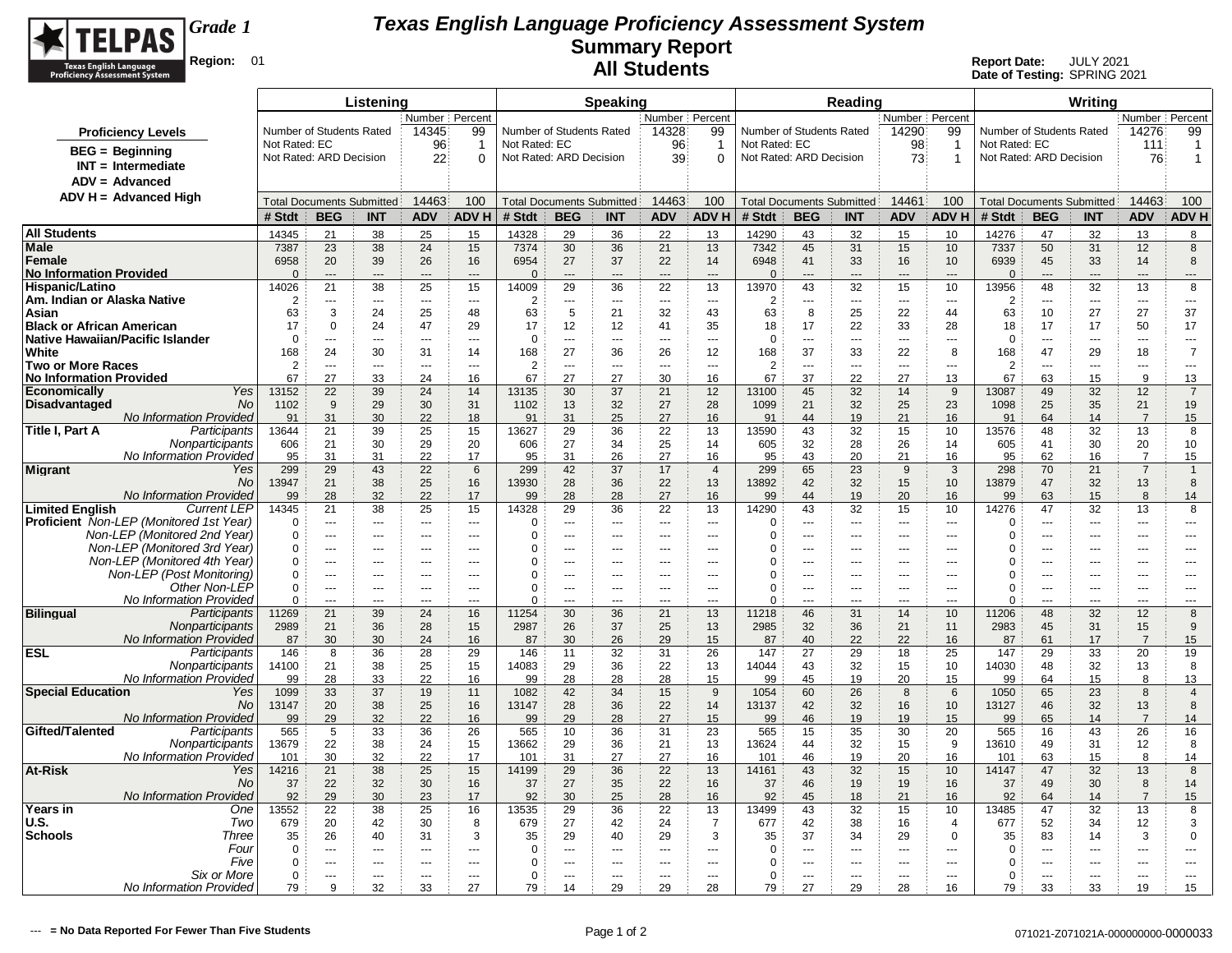

|                                                       |                                                 |                                  | <b>TELPAS Composite Rating</b> |            |                          |                          |                                  |                        |                        |                          |                     |                                  | <b>Yearly Progress in TELPAS Composite Rating</b> |                              |                        |                                |
|-------------------------------------------------------|-------------------------------------------------|----------------------------------|--------------------------------|------------|--------------------------|--------------------------|----------------------------------|------------------------|------------------------|--------------------------|---------------------|----------------------------------|---------------------------------------------------|------------------------------|------------------------|--------------------------------|
|                                                       |                                                 |                                  |                                |            | Number                   | Percent                  |                                  |                        |                        |                          |                     |                                  |                                                   |                              |                        |                                |
|                                                       | <b>Proficiency Levels</b>                       | Number of Students Receiving a   |                                |            |                          |                          |                                  |                        | Students Who           |                          | Students Who        |                                  | Students Who                                      |                              | Students Who           |                                |
|                                                       | <b>BEG</b> = Beginning                          | <b>Composite Rating</b>          |                                |            | 14317                    | 99                       | Average Score                    |                        | Progressed             |                          | Progressed          |                                  | Progressed                                        |                              | Progressed             |                                |
|                                                       | $INT = Intermediate$                            | Number of Students Not Receiving |                                |            |                          |                          |                                  | <b>Matched</b>         | One                    |                          | Two                 |                                  | <b>Three</b>                                      |                              | At Least One           |                                |
|                                                       | $ADV = Advanced$                                | a Composite Rating               |                                |            | 146                      | 1                        |                                  |                        | Proficiency            |                          | Proficiency         |                                  | Proficiency                                       |                              | Proficiency            |                                |
|                                                       | $ADV H = Advanced High$                         |                                  |                                |            |                          |                          |                                  |                        | Level                  |                          | Levels              |                                  | Levels                                            |                              | Level                  |                                |
|                                                       |                                                 | <b>Total Documents Submitted</b> |                                |            | 14463                    | 100                      |                                  | # of Match<br>Students |                        |                          |                     |                                  |                                                   |                              |                        |                                |
|                                                       |                                                 | # Stdt                           | <b>BEG</b>                     | <b>INT</b> | <b>ADV</b>               | <b>ADV H</b>             |                                  |                        | #                      | %                        | #                   | %                                | #                                                 | %                            | #                      | %                              |
| <b>All Students</b>                                   |                                                 | 14317                            | 27                             | 41         | 21                       | 11                       | 2.1                              | 11213                  | 5103                   | 46                       | 766                 | $\overline{7}$                   | 91                                                | $\mathbf{1}$                 | 5960                   | 53                             |
| <b>Male</b>                                           |                                                 | 7368                             | 28                             | 41         | 20                       | 11                       | 2.1                              | 5767                   | 2590                   | 45                       | 392                 | $\overline{7}$                   | 45                                                | $\mathbf{1}$                 | 3027                   | 52                             |
| Female<br><b>No Information Provided</b>              |                                                 | 6949<br>$\Omega$                 | 26                             | 41         | 21                       | 12                       | 2.1                              | 5446                   | 2513                   | 46                       | 374                 | $\overline{7}$                   | 46                                                | $\mathbf{1}$                 | 2933                   | 54                             |
| <b>Hispanic/Latino</b>                                |                                                 | 13997                            | $\overline{a}$<br>27           | ---<br>41  | $\overline{a}$<br>21     | ---<br>11                | $\overline{a}$<br>2.1            | $\mathbf{0}$<br>11074  | 5038                   | 45                       | 753                 | $\overline{a}$<br>$\overline{7}$ | 90                                                | $\mathbf{1}$                 | 5881                   | $\overline{\phantom{a}}$<br>53 |
| Am. Indian or Alaska Native                           |                                                 | $\overline{2}$                   | ---                            | ---        | $\overline{\phantom{a}}$ | $\overline{\phantom{a}}$ | $\overline{\phantom{a}}$         | 1                      | ---                    | $\overline{\phantom{a}}$ | ---                 | $\sim$                           | ---                                               | ---                          | ---                    | $\sim$ $\sim$                  |
| Asian                                                 |                                                 | 63                               | 5                              | 25         | 29                       | 41                       | 3.1                              | 39                     | 19                     | 49                       | $\overline{4}$      | 10                               | $\overline{1}$                                    | 3                            | 24                     | 62                             |
| <b>Black or African American</b>                      |                                                 | 18                               | 11                             | 17         | 39                       | 33                       | 2.8                              | 6                      | 6                      | 100                      | 0                   | 0                                | $\mathbf 0$                                       | $\mathbf 0$                  | 6                      | 100                            |
| Native Hawaiian/Pacific Islander                      |                                                 | $\Omega$                         | ---                            | ---        | $\overline{a}$           | ---                      | $\overline{a}$                   | $\mathbf 0$            | ---                    | $\sim$                   | $\overline{a}$      | $\overline{a}$                   | $\overline{a}$                                    | ---                          | ---                    | $\overline{a}$                 |
| White                                                 |                                                 | 168                              | 26                             | 40         | 23                       | 11                       | 2.1                              | 83                     | 34                     | 41                       | 9                   | 11                               | $\mathbf 0$                                       | $\mathbf 0$                  | 43                     | 52                             |
| <b>Two or More Races</b>                              |                                                 | $\overline{2}$                   | ---                            | ---        | ---                      | ---                      | ---                              | $\overline{2}$         | ---                    | ---                      | ---                 | ---                              | ---                                               | ---                          | ---                    | $\overline{\phantom{a}}$       |
| <b>No Information Provided</b><br><b>Economically</b> | Yes                                             | 67<br>13124                      | 28<br>28                       | 42<br>42   | 13<br>20                 | 16<br>10                 | 2.1<br>2.0                       | 8<br>10320             | 3<br>4617              | 38<br>45                 | $\mathbf 0$<br>671  | 0<br>$\overline{7}$              | 0<br>72                                           | $\mathbf 0$<br>$\mathbf{1}$  | 3<br>5360              | 38<br>52                       |
| <b>Disadvantaged</b>                                  | <b>No</b>                                       | 1102                             | 12                             | 34         | 29                       | 25                       | 2.6                              | 879                    | 482                    | 55                       | 95                  | 11                               | 19                                                | $\overline{2}$               | 596                    | 68                             |
|                                                       | No Information Provided                         | 91                               | 32                             | 38         | 12                       | 18                       | 2.1                              | 14                     | $\overline{4}$         | 29                       | $\mathbf 0$         | $\mathbf 0$                      | $\mathbf{0}$                                      | $\mathbf{0}$                 | $\overline{4}$         | 29                             |
| Title I, Part A                                       | Participants                                    | 13616                            | 27                             | 41         | 21                       | 11                       | 2.1                              | 10889                  | 4992                   | 46                       | 722                 | $\overline{7}$                   | 75                                                | $\mathbf{1}$                 | 5789                   | 53                             |
|                                                       | Nonparticipants                                 | 606                              | 25                             | 35         | 27                       | 14                       | 2.3                              | 310                    | 107                    | 35                       | 44                  | 14                               | 16                                                | 5                            | 167                    | 54                             |
|                                                       | No Information Provided                         | 95                               | 32                             | 39         | 13                       | 17                       | 2.1                              | 14                     | $\overline{4}$         | 29                       | $\mathbf 0$         | $\mathbf 0$                      | $\mathbf 0$                                       | $\mathbf 0$                  | $\overline{4}$         | 29                             |
| Migrant                                               | Yes                                             | 298                              | 41                             | 42         | 14                       | 3                        | 1.7                              | 229                    | 76                     | 33                       | 10                  | $\overline{4}$                   | $\mathbf{0}$                                      | $\overline{0}$               | 86                     | 38                             |
|                                                       | <b>No</b><br>No Information Provided            | 13920<br>99                      | 27<br>29                       | 41<br>41   | 21                       | 11<br>17                 | 2.1<br>2.1                       | 10966                  | 5022                   | 46<br>28                 | 755<br>$\mathbf{1}$ | $\overline{7}$                   | 91<br>$\mathbf{0}$                                | $\mathbf{1}$<br>$\mathbf{0}$ | 5868                   | 54<br>33                       |
| <b>Limited English</b>                                | <b>Current LEP</b>                              | 14317                            | 27                             | 41         | 12<br>21                 | 11                       | 2.1                              | 18<br>11213            | 5<br>5103              | 46                       | 766                 | 6<br>$\overline{7}$              | 91                                                | $\mathbf{1}$                 | 6<br>5960              | 53                             |
|                                                       | <b>Proficient</b> Non-LEP (Monitored 1st Year)  | $\mathbf 0$                      | ---                            | ---        | ---                      | $\overline{a}$           | ---                              | 0                      | ---                    | $\sim$                   | ---                 | ---                              | $\overline{a}$                                    | ---                          | ---                    | $\overline{\phantom{a}}$       |
|                                                       | Non-LEP (Monitored 2nd Year)                    | $\Omega$                         | $\overline{a}$                 | ---        | $\overline{a}$           | ---                      | ---                              | $\mathbf 0$            |                        | ---                      |                     | ---                              | ÷÷.                                               | ---                          |                        |                                |
|                                                       | Non-LEP (Monitored 3rd Year)                    | $\mathbf 0$                      | ---                            | ---        | ---                      | ---                      | $\overline{a}$                   | 0                      | ---                    | $\overline{a}$           |                     | ---                              | ---                                               | ---                          | ---                    | $\overline{a}$                 |
|                                                       | Non-LEP (Monitored 4th Year)                    | $\Omega$                         | $\overline{a}$                 | ---        | $- - -$                  | $\overline{a}$           | $\sim$                           | $\mathbf 0$            | $\overline{a}$         | $-$                      | $\overline{a}$      | $\sim$                           | $\sim$                                            | $\overline{a}$               | $\overline{a}$         | $-$                            |
|                                                       | Non-LEP (Post Monitoring)                       | $\mathbf 0$                      | $---$                          | $---$      | $---$                    | $\overline{a}$           | $\overline{a}$                   | 0                      | $\overline{a}$         | $---$                    | $---$               | $- - -$                          | $- - -$                                           | $\overline{a}$               | $\overline{a}$         | $\overline{a}$                 |
|                                                       | Other Non-LEP<br><b>No Information Provided</b> | $\Omega$<br>$\Omega$             | ---                            | ---        | ---                      | $\overline{a}$           | $\overline{a}$<br>$\overline{a}$ | 0<br>$\Omega$          | ---<br>---             | $---$                    | ---                 | ---                              | ---                                               | ---<br>---                   | $\overline{a}$         | $\cdots$                       |
| <b>Bilingual</b>                                      | Participants                                    | 11242                            | ---<br>28                      | ---<br>41  | ---<br>20                | ---<br>11                | 2.1                              | 9549                   | 4336                   | ---<br>45                | 604                 | ---<br>6                         | $-$<br>66                                         | $\mathbf{1}$                 | ---<br>5006            | $\overline{a}$<br>52           |
|                                                       | Nonparticipants                                 | 2988                             | 24                             | 41         | 23                       | 11                       | 2.2                              | 1653                   | 764                    | 46                       | 162                 | 10                               | 25                                                | $\overline{2}$               | 951                    | 58                             |
|                                                       | No Information Provided                         | 87                               | 31                             | 39         | 14                       | 16                       | 2.1                              | 11                     | 3                      | 27                       | $\mathbf{0}$        | $\mathbf{0}$                     | $\mathbf{0}$                                      | $\mathbf{0}$                 | 3                      | 27                             |
| <b>ESL</b>                                            | Participants                                    | 147                              | 11                             | 38         | 27                       | 24                       | 2.6                              | 104                    | 49                     | 47                       | 8                   | 8                                | $\mathbf 0$                                       | $\mathbf 0$                  | 57                     | 55                             |
|                                                       | Nonparticipants                                 | 14071                            | 27                             | 41         | 21                       | 11                       | 2.1                              | 11091                  | 5049                   | 46                       | 757                 | $\overline{7}$                   | 91                                                | $\mathbf{1}$                 | 5897                   | 53                             |
|                                                       | No Information Provided                         | 99                               | 29                             | 42         | 12                       | 16                       | 2.1                              | 18                     | 5                      | 28                       | 1                   | 6                                | $\Omega$                                          | $\Omega$                     | 6                      | 33                             |
| <b>Special Education</b>                              | Yes<br>No                                       | 1088<br>13130                    | 40<br>26                       | 41<br>41   | 13<br>21                 | $6\phantom{1}6$<br>12    | 1.8<br>2.1                       | 878<br>10318           | 309<br>4789            | 35<br>46                 | 37<br>729           | $\overline{4}$<br>$\overline{7}$ | $\overline{4}$<br>87                              | $\Omega$<br>$\mathbf{1}$     | 350<br>5605            | 40<br>54                       |
|                                                       | No Information Provided                         | 99                               | 30                             | 41         | 12                       | 16                       | 2.1                              | 17                     | 5                      | 29                       | $\mathbf 0$         | $\mathbf 0$                      | $\pmb{0}$                                         | $\mathbf 0$                  | 5                      | 29                             |
| Gifted/Talented                                       | Participants                                    | 565                              | $\overline{7}$                 | 36         | 36                       | 21                       | 2.6                              | 505                    | 271                    | 54                       | 69                  | 14                               | 3                                                 | $\mathbf{1}$                 | 343                    | 68                             |
|                                                       | Nonparticipants                                 | 13651                            | 28                             | 41         | 20                       | 11                       | 2.1                              | 10690                  | 4827                   | 45                       | 696                 | $\overline{7}$                   | 88                                                | $\mathbf{1}$                 | 5611                   | 52                             |
|                                                       | No Information Provided                         | 101                              | 32                             | 40         | 12                       | 17                       | 2.1                              | 18                     | 5                      | 28                       | $\mathbf 1$         | 6                                | $\mathbf 0$                                       | $\mathbf 0$                  | 6                      | 33                             |
| <b>At-Risk</b>                                        | Yes                                             | 14188                            | 27                             | 41         | 21                       | 11                       | 2.1                              | 11184                  | 5094                   | 46                       | 766                 | $\overline{7}$                   | 91                                                | $\mathbf{1}$                 | 5951                   | 53                             |
|                                                       | No                                              | 37                               | 27                             | 35         | 24                       | 14                       | 2.2                              | 14                     | 5                      | 36                       | $\mathbf 0$         | $\pmb{0}$                        | $\mathsf 0$                                       | $\mathbf 0$                  | 5                      | 36                             |
|                                                       | No Information Provided<br>One                  | 92<br>13526                      | 32<br>27                       | 39<br>41   | 12<br>21                 | 17<br>11                 | 2.1<br>2.1                       | 15<br>10650            | $\overline{4}$<br>4872 | 27<br>46                 | $\pmb{0}$<br>738    | $\mathbf 0$<br>$\overline{7}$    | $\mathbf{0}$<br>86                                | $\mathbf{0}$                 | $\overline{4}$<br>5696 | 27<br>53                       |
| Years in<br><b>U.S.</b>                               | Two                                             | 677                              | 25                             | 48         | 22                       | 5                        | 2.0                              | 495                    | 203                    | 41                       | 22                  | $\overline{4}$                   | 4                                                 | $\mathbf{1}$<br>$\mathbf{1}$ | 229                    | 46                             |
| <b>Schools</b>                                        | Three                                           | 35                               | 29                             | 66         | 6                        | $\mathbf 0$              | 1.8                              | 10                     | $\mathbf{1}$           | 10                       | $\mathbf{1}$        | 10                               | $\mathbf 0$                                       | $\mathbf 0$                  | $\overline{2}$         | 20                             |
|                                                       | Four                                            | 0                                | $\sim$                         | ---        | $\sim$                   | ---                      | $\sim$                           | $\mathbf 0$            | $\sim$                 | $\overline{a}$           | $-$                 | ---                              | $-$                                               |                              | ---                    | $\sim$                         |
|                                                       | Five                                            | $\mathbf 0$                      | $\overline{a}$                 | ---        | $\overline{\phantom{a}}$ | $\overline{\phantom{a}}$ | ---                              | 0                      | ---                    | $\sim$                   | ---                 |                                  | $\overline{\phantom{a}}$                          | ---                          | $\overline{a}$         | ---                            |
|                                                       | Six or More                                     | $\mathbf 0$                      | $\sim$                         |            | $\overline{a}$           | ---                      | $\sim$                           | $\mathbf 0$            | $\sim$                 | $\sim$                   | <u></u>             |                                  |                                                   | ---                          |                        | $\sim$                         |
|                                                       | No Information Provided                         | 79                               | 11                             | 39         | 27                       | 23                       | 2.5                              | 58                     | 27                     | 47                       | 5                   | 9                                | $\mathbf{1}$                                      | 2                            | 33                     | 57                             |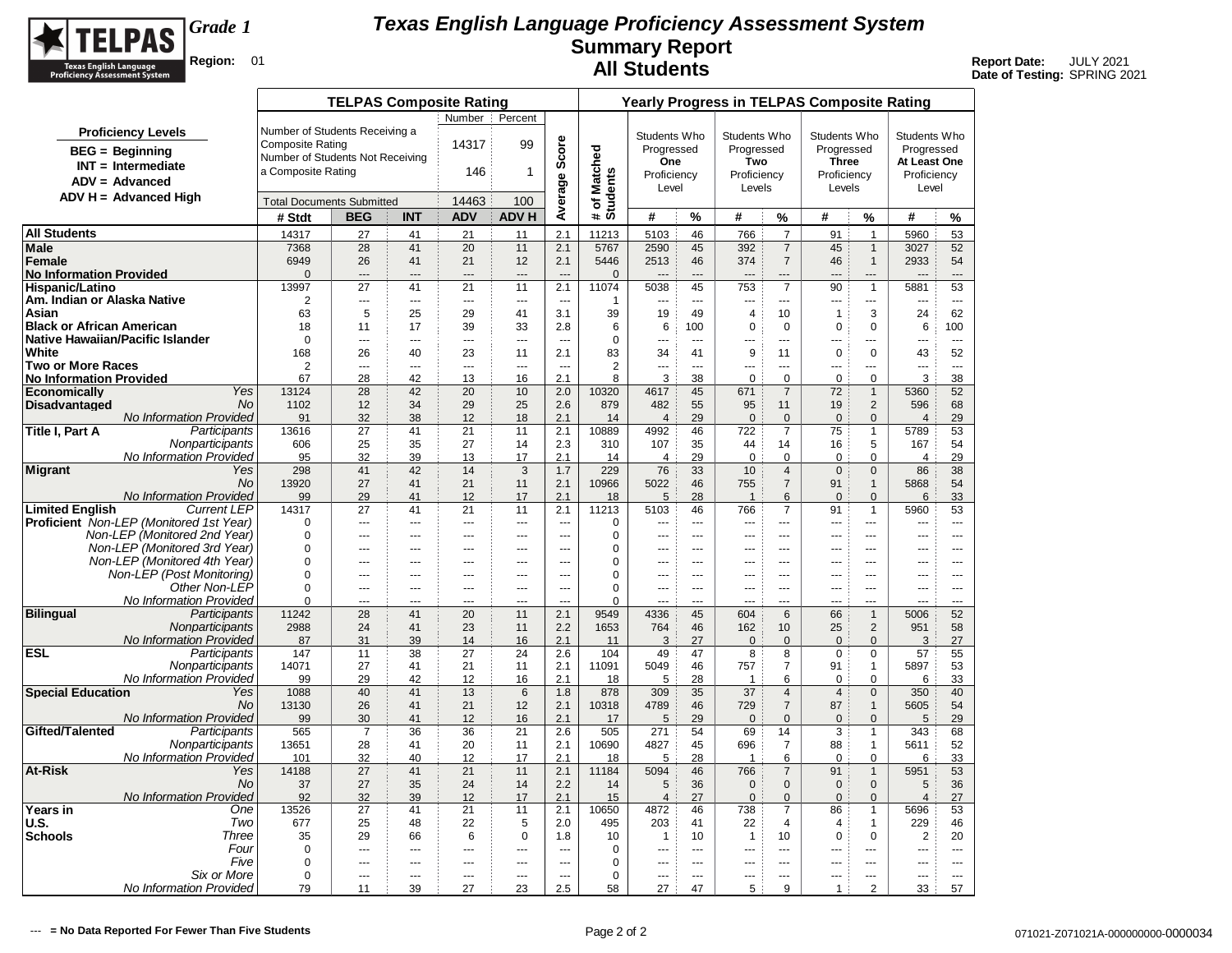

|                                                                                         |                            |                                            | Listening                        |                                  |                                    |                            |                                  | <b>Speaking</b>                 |                                |                                  |                                                            |                       | Reading                          |                                |                                  |                      |                                  | Writing                          |                          |                                  |
|-----------------------------------------------------------------------------------------|----------------------------|--------------------------------------------|----------------------------------|----------------------------------|------------------------------------|----------------------------|----------------------------------|---------------------------------|--------------------------------|----------------------------------|------------------------------------------------------------|-----------------------|----------------------------------|--------------------------------|----------------------------------|----------------------|----------------------------------|----------------------------------|--------------------------|----------------------------------|
|                                                                                         |                            |                                            |                                  | Number Percent                   |                                    |                            |                                  |                                 | Number Percent                 |                                  |                                                            |                       |                                  | Number Percent                 |                                  |                      |                                  |                                  | Number Percent           |                                  |
| <b>Proficiency Levels</b>                                                               |                            | Number of Students Rated                   |                                  | 10132                            | 75                                 |                            | Number of Students Rated         |                                 | 10132                          | 75                               | Number of Students Rated                                   |                       |                                  | 10097                          | 75                               |                      | Number of Students Rated         |                                  | 12802                    | 95                               |
| $BEG = Beginning$                                                                       | <b>Students Absent</b>     |                                            |                                  | 36                               | $\Omega$                           | <b>Students Absent</b>     |                                  |                                 | 36                             | $\Omega$                         | <b>Students Absent</b>                                     |                       |                                  | 43                             | 0                                | Not Rated: EC        |                                  |                                  | 695                      | 5                                |
| $INT = Intermediate$                                                                    | Not Rated: EC              | Not Rated: ARD Decision                    |                                  | $\Omega$<br>$\overline{2}$       | $\Omega$                           | Not Rated: EC              | Not Rated: ARD Decision          |                                 | $\mathbf{0}$<br>2 <sup>3</sup> | $\Omega$                         | Not Rated: ARD Decision<br><b>Other Students Not Rated</b> |                       |                                  | 9<br>3401                      | $\Omega$<br>25                   |                      | Not Rated: ARD Decision          |                                  | 11                       | $\mathbf 0$                      |
| $ADV = Advanced$                                                                        |                            | <b>Other Students Not Rated</b>            |                                  | 3381                             | 0<br>25                            |                            | Other Students Not Rated         |                                 | 3381                           | 0<br>25                          |                                                            |                       |                                  |                                |                                  |                      |                                  |                                  |                          |                                  |
| ADV H = Advanced High                                                                   |                            |                                            | <b>Total Documents Submitted</b> | 13551                            | 100                                |                            | <b>Total Documents Submitted</b> |                                 | 13551                          | 100                              |                                                            |                       | <b>Total Documents Submitted</b> | 13550                          | 100                              |                      |                                  | <b>Total Documents Submitted</b> | 13508                    | 100                              |
|                                                                                         | # Stdt                     | <b>BEG</b>                                 | <b>INT</b>                       | <b>ADV</b>                       | ADV H                              | # Stdt                     | <b>BEG</b>                       | <b>INT</b>                      | <b>ADV</b>                     | <b>ADVH</b>                      | # Stdt                                                     | <b>BEG</b>            | <b>INT</b>                       | <b>ADV</b>                     | <b>ADVH</b>                      | # Stdt               | <b>BEG</b>                       | <b>INT</b>                       | <b>ADV</b>               | <b>ADVH</b>                      |
| <b>All Students</b>                                                                     | 10132                      | 4                                          | 27                               | 40                               | 29                                 | 10132                      | 25                               | 60                              | 13                             | 2                                | 10097                                                      | 39                    | 34                               | 20                             | $\overline{7}$                   | 12802                | 27                               | 40                               | 26                       | $\overline{7}$                   |
| <b>Male</b>                                                                             | 5144                       | 5                                          | 31                               | 39                               | 26                                 | 5144                       | 29                               | 59                              | 11                             | $\overline{1}$                   | 5124                                                       | 42                    | 33                               | 17                             | $\overline{7}$                   | 6516                 | 31                               | 39                               | 23                       | 6                                |
| Female                                                                                  | 4988                       | 3                                          | 24                               | 41                               | 32                                 | 4988                       | 21                               | 62                              | 15                             | $\overline{2}$                   | 4973                                                       | 36                    | 35                               | 22                             | 8                                | 6286                 | 23                               | 41                               | 28                       | $\bf8$                           |
| <b>No Information Provided</b>                                                          | $\Omega$                   | $\overline{a}$                             | $---$                            | $---$                            | $\overline{a}$                     | $\mathbf{0}$               | $\overline{a}$                   | $\sim$                          | $---$                          | $\overline{a}$                   | $\mathbf{0}$                                               | $---$                 | $\sim$                           | $---$                          | $\overline{a}$                   | $\Omega$             | $\overline{a}$                   | $\overline{a}$                   | $---$                    | $---$                            |
| Hispanic/Latino                                                                         | 9892<br>6                  | $\overline{\mathbf{A}}$<br>$\Omega$        | 27<br>33                         | 40                               | 29<br>$\Omega$                     | 9892<br>6                  | 25<br>33                         | 60                              | 13                             | $\overline{2}$                   | 9859<br>6                                                  | 39<br>17              | 34                               | 19                             | $\overline{7}$                   | 12549                | 27                               | 40                               | 26<br>33                 | $\overline{7}$                   |
| Am. Indian or Alaska Native<br>Asian                                                    | 36                         | 3                                          | 22                               | 67<br>28                         | 47                                 | 36                         | 19                               | 67<br>64                        | 0<br>14                        | 0<br>3                           | 35                                                         | 23                    | 33<br>26                         | 33<br>17                       | 17<br>34                         | 6<br>46              | 33<br>15                         | 33<br>30                         | 28                       | 0<br>26                          |
| <b>Black or African American</b>                                                        | 6                          | $\mathbf 0$                                | 17                               | 33                               | 50                                 | 6                          | $\mathbf 0$                      | 83                              | 17                             | $\mathbf 0$                      | 6                                                          | 17                    | 33                               | 33                             | 17                               | 8                    | 13                               | 63                               | 25                       | $\mathbf 0$                      |
| Native Hawaiian/Pacific Islander                                                        | $\overline{0}$             | $\overline{a}$                             | $\overline{\phantom{a}}$         | $\overline{\phantom{a}}$         | ---                                | $\mathbf 0$                | ---                              | $\overline{\phantom{a}}$        | ---                            | ---                              | $\Omega$                                                   | ---                   | $\overline{\phantom{a}}$         | $\overline{\phantom{a}}$       | $\overline{\phantom{a}}$         | $\mathbf 0$          | $\rightarrow$                    | ---                              | $\overline{\phantom{a}}$ | $\overline{\phantom{a}}$         |
| White                                                                                   | 137                        | 6                                          | 23                               | 35                               | 36                                 | 137                        | 21                               | 64                              | 12                             | $\overline{4}$                   | 135                                                        | 36                    | 30                               | 24                             | 9                                | 146                  | 28                               | 42                               | 20                       | 10                               |
| <b>Two or More Races</b><br><b>No Information Provided</b>                              | 3<br>52                    | ---<br>8                                   | $\overline{\phantom{a}}$<br>25   | $\overline{a}$<br>31             | $\sim$<br>37                       | 3<br>52                    | $\overline{a}$<br>35             | $\sim$<br>50                    | $\sim$<br>12                   | $\overline{a}$<br>$\overline{4}$ | 3<br>53                                                    | $\overline{a}$<br>38  | $\sim$ $\sim$<br>34              | $\sim$ $\sim$<br>15            | $\overline{a}$<br>13             | 3<br>44              | $\overline{a}$<br>50             | ---<br>36                        | $\overline{a}$<br>11     | $\overline{a}$<br>$\overline{2}$ |
| Yes<br><b>Economically</b>                                                              | 9448                       | $\overline{4}$                             | 28                               | 40                               | 27                                 | 9448                       | 26                               | 60                              | 12                             | 2                                | 9412                                                       | 41                    | 34                               | 19                             | $\overline{7}$                   | 11920                | 28                               | 41                               | 25                       | $\overline{7}$                   |
| <b>No</b><br><b>Disadvantaged</b>                                                       | 618                        | $\overline{2}$                             | 14                               | 35                               | 49                                 | 618                        | 15                               | 62                              | 19                             | $\overline{4}$                   | 618                                                        | 16                    | 34                               | 28                             | 22                               | 825                  | 13                               | 31                               | 36                       | 20                               |
| No Information Provided                                                                 | 66                         | 9                                          | 23                               | 33                               | 35                                 | 66                         | 36                               | 50                              | 11                             | 3                                | 67                                                         | 42                    | 30                               | 16                             | 12                               | 57                   | 53                               | 37                               | 9                        | $\overline{2}$                   |
| Title I, Part A<br>Participants                                                         | 9599                       | $\overline{4}$                             | 27                               | 40                               | 29                                 | 9599                       | 25                               | 60                              | 13                             | $\overline{2}$                   | 9570                                                       | 39                    | 34                               | 20                             | $\overline{7}$                   | 12294                | 26                               | 40                               | 26                       | 8                                |
| Nonparticipants<br>No Information Provided                                              | 450<br>83                  | 10<br>10                                   | 29<br>23                         | 36<br>39                         | 25<br>29                           | 450<br>83                  | 34<br>34                         | 55<br>55                        | 8<br>8                         | $\overline{2}$<br>2              | 442<br>85                                                  | 42<br>46              | 32<br>28                         | 19<br>16                       | $\overline{7}$<br>9              | 436<br>72            | 44<br>51                         | 36<br>38                         | 17<br>10                 | $\overline{4}$<br>$\overline{1}$ |
| <b>Migrant</b><br>Yes                                                                   | 239                        | 3                                          | 32                               | 40                               | 25                                 | 239                        | 29                               | 56                              | 13                             | $\mathbf{1}$                     | 238                                                        | 53                    | 35                               | 9                              | 3                                | 298                  | 39                               | 40                               | 18                       | 3                                |
| No                                                                                      | 9810                       | $\overline{4}$                             | 27                               | 40                               | 29                                 | 9810                       | 25                               | 60                              | 13                             | $\overline{2}$                   | 9774                                                       | 39                    | 34                               | 20                             | 8                                | 12433                | 26                               | 40                               | 26                       | 8                                |
| No Information Provided                                                                 | 83                         | 12                                         | 20                               | 39                               | 29                                 | 83                         | 36                               | 53                              | 8                              | $\overline{2}$                   | 85                                                         | 46                    | 28                               | 16                             | 9                                | 71                   | 52                               | 38                               | 8                        | $\overline{1}$                   |
| <b>Limited English</b><br><b>Current LEP</b><br>Proficient Non-LEP (Monitored 1st Year) | 10132<br>$\Omega$          | 4<br>$\sim$ $\sim$ $\sim$                  | 27<br>$-$                        | 40<br>$\overline{a}$             | 29<br>$---$                        | 10132<br>$\mathbf 0$       | 25<br>                           | 60<br>$\sim$                    | 13<br>$\overline{a}$           | $\overline{2}$<br>$\overline{a}$ | 10097<br>$\mathbf 0$                                       | 39<br>$---$           | 34<br>$--$                       | 20<br>$\overline{\phantom{a}}$ | $\overline{7}$<br>$\overline{a}$ | 12802<br>0           | 27<br><u></u>                    | 40<br>$\overline{a}$             | 26<br>$---$              | $\overline{7}$<br>$---$          |
| Non-LEP (Monitored 2nd Year)                                                            | $\Omega$                   | $\overline{\phantom{a}}$                   | $-$                              | $\overline{a}$                   | $\overline{a}$                     | 0                          | ---                              | $\sim$                          | $\overline{a}$                 | $\overline{a}$                   | $\Omega$                                                   | ---                   | $\sim$                           | $\sim$ $\sim$                  | $\overline{\phantom{a}}$         | $\Omega$             | $\rightarrow$                    | ---                              | $\overline{a}$           | $\overline{a}$                   |
| Non-LEP (Monitored 3rd Year)                                                            | $\mathbf 0$                | $\sim$                                     | $\overline{a}$                   | $-$                              | $\sim$                             | 0                          | ÷-                               | $-$                             | $\sim$                         | ---                              | 0                                                          | ---                   |                                  | $\sim$                         | $\overline{a}$                   | $\Omega$             | ÷÷                               | ---                              | $-$                      | ---                              |
| Non-LEP (Monitored 4th Year)                                                            | 0                          | $\overline{\phantom{a}}$                   |                                  | $\overline{\phantom{a}}$         | ---                                | 0                          | ---                              | ---                             | ---                            | ---                              | $\Omega$                                                   | ---                   | $\overline{a}$                   | ---                            | ---                              | $\Omega$             | ---                              | ---                              | ---                      | ---                              |
| Non-LEP (Post Monitoring)<br>Other Non-LEP                                              | $\mathbf 0$                | $\sim$                                     | $\overline{a}$<br>$-$            | $\sim$                           | $---$                              | 0                          | $\overline{a}$                   | $\sim$                          | $-$                            | $\overline{a}$                   | $\Omega$                                                   | $\overline{a}$        | $-$                              | $\overline{a}$                 | $-$                              | 0                    | ---                              | $\overline{a}$                   | $-$                      | $---$                            |
| No Information Provided                                                                 | $\mathbf 0$<br>$\Omega$    | $\hspace{0.05cm} \ldots$<br>$\overline{a}$ |                                  | $\overline{a}$<br>$\overline{a}$ | $\overline{\phantom{a}}$<br>$\sim$ | $\mathbf 0$<br>0           | ---<br>$\overline{a}$            | $\overline{\phantom{a}}$<br>--- | $\overline{a}$<br>---          | $\overline{a}$<br>$-$            | $\overline{0}$<br>$\Omega$                                 | $\overline{a}$<br>--- | $\overline{a}$<br>$- - -$        | $\overline{a}$<br>$-$          | $\overline{a}$<br>$\overline{a}$ | 0<br>$\Omega$        | $\overline{a}$<br>$\overline{a}$ | ---<br>$\overline{a}$            | ---<br>---               | $\overline{a}$<br>---            |
| <b>Bilingual</b><br>Participants                                                        | 7715                       | $\overline{4}$                             | 28                               | 40                               | 28                                 | 7715                       | 26                               | 59                              | 13                             | $\overline{2}$                   | 7704                                                       | 41                    | 33                               | 19                             | $\overline{7}$                   | 10192                | 26                               | 39                               | 27                       | 8                                |
| Nonparticipants                                                                         | 2355                       | $\overline{4}$                             | 24                               | 40                               | 32                                 | 2355                       | 22                               | 63                              | 12                             | $\overline{2}$                   | 2329                                                       | 33                    | 35                               | 23                             | 9                                | 2552                 | 28                               | 43                               | 22                       | $\overline{7}$                   |
| <b>No Information Provided</b>                                                          | 62                         | 10                                         | 21                               | 35                               | 34                                 | 62                         | 37                               | 52                              | 8                              | 3                                | 64                                                         | 41                    | 33                               | 16                             | 11                               | 58                   | 50                               | 38                               | 10                       | $\overline{2}$                   |
| ESL<br>Participants<br>Nonparticipants                                                  | 114<br>9932                | 3<br>$\overline{4}$                        | 23<br>27                         | 42<br>40                         | 32<br>29                           | 114<br>9932                | 20<br>25                         | 62<br>60                        | 14<br>13                       | $\overline{4}$<br>$\overline{2}$ | 115<br>9894                                                | 37<br>39              | 28<br>34                         | 23<br>20                       | 13<br>$\overline{7}$             | 142<br>12581         | 23<br>27                         | 35<br>40                         | 26<br>26                 | 16<br>$\overline{7}$             |
| <b>No Information Provided</b>                                                          | 86                         | 13                                         | 20                               | 37                               | 30                                 | 86                         | 37                               | 50                              | 10                             | 2                                | 88                                                         | 47                    | 30                               | 16                             | 8                                | 79                   | 51                               | 35                               | 13                       | $\mathbf{1}$                     |
| <b>Special Education</b><br>Yes                                                         | 909                        | 8                                          | 44                               | 36                               | 11                                 | 909                        | 39                               | 51                              | 9                              | $\overline{1}$                   | 895                                                        | 68                    | 25                               | -5                             | 2                                | 1185                 | 47                               | 36                               | 13                       | 3                                |
| <b>No</b>                                                                               | 9139                       | $\overline{4}$                             | 26                               | 40                               | 31                                 | 9139                       | 24                               | 61                              | 13                             | $\overline{2}$                   | 9117                                                       | 36                    | 35                               | 21                             | 8                                | 11546                | 25                               | 40                               | 27                       | 8                                |
| No Information Provided<br>Gifted/Talented<br>Participants                              | 84<br>414                  | 12<br>0                                    | 21<br>3                          | 38<br>27                         | 29<br>70                           | 84<br>414                  | 37<br>$\overline{7}$             | 52<br>62                        | 8<br>26                        | $\overline{2}$<br>5              | 85<br>412                                                  | 45<br>5               | 29<br>20                         | 16<br>35                       | $\mathbf{q}$<br>40               | 71<br>591            | 52<br>3                          | 38<br>22                         | 8<br>49                  | $\overline{1}$<br>26             |
| Nonparticipants                                                                         | 9633                       | 4                                          | 28                               | 40                               | 27                                 | 9633                       | 26                               | 60                              | 12                             | $\overline{2}$                   | 9598                                                       | 41                    | 34                               | 19                             | 6                                | 12138                | 28                               | 41                               | 25                       | $\overline{7}$                   |
| <b>No Information Provided</b>                                                          | 85                         | 12                                         | 21                               | 39                               | 28                                 | 85                         | 36                               | 53                              | 8                              | $\overline{2}$                   | 87                                                         | 45                    | 30                               | 16                             | 9                                | 73                   | 51                               | 38                               | 10                       | $\mathbf{1}$                     |
| At-Risk<br>Yes                                                                          | 10029                      | $\overline{4}$                             | 27                               | 40                               | 29                                 | 10029                      | 25                               | 60                              | 13                             | $\overline{2}$                   | 9992                                                       | 39                    | 34                               | 20                             | $\overline{7}$                   | 12700                | 27                               | 40                               | 26                       | $\overline{7}$                   |
| No                                                                                      | 29                         | 10 <sup>1</sup>                            | 52                               | 28                               | 10                                 | 29                         | 45                               | 48                              | $\overline{7}$                 | $\mathbf{0}$                     | 29                                                         | 62                    | 21                               | 17                             | $\mathbf{0}$                     | 39                   | 49                               | 36                               | 13                       | 3                                |
| <b>No Information Provided</b><br>Years in<br>One                                       | 74<br>297                  | $\overline{7}$<br>21                       | 24<br>41                         | 38<br>24                         | 31<br>14                           | 74<br>297                  | 34<br>53                         | 54<br>40                        | 9<br>6                         | 3<br>2                           | 76<br>295                                                  | 43<br>65              | 30<br>20                         | 16<br>9                        | 11<br>6                          | 63<br>339            | 49<br>61                         | 38<br>26                         | 11<br>10                 | 2<br>3                           |
| U.S.<br>Two                                                                             | 9138                       | 4                                          | 26                               | 40                               | 30                                 | 9138                       | 24                               | 61                              | 13                             | $\overline{2}$                   | 9106                                                       | 37                    | 35                               | 21                             | 8                                | 11614                | 25                               | 40                               | 27                       | 8                                |
| <b>Schools</b><br>Three                                                                 | 638                        | 3                                          | 33                               | 43                               | 21                                 | 638                        | 29                               | 58                              | 12                             | $\mathbf{1}$                     | 635                                                        | 60                    | 30                               | 9                              | $\overline{1}$                   | 786                  | 36                               | 41                               | 18                       | $\overline{4}$                   |
| Four                                                                                    | 11                         | $\Omega$                                   | 18                               | 64                               | 18                                 | 11                         | 36                               | 45                              | 18                             | $\mathbf 0$                      | 11                                                         | 36                    | 36                               | 27                             | $\mathbf 0$                      | 11                   | 36                               | 55                               | 9                        | $\mathbf 0$                      |
| Five<br>Six or More                                                                     | $\mathbf 0$<br>$\mathbf 0$ | ---                                        | ---                              | $\overline{a}$<br>$\overline{a}$ | $\overline{a}$<br>---              | $\mathbf 0$<br>$\mathbf 0$ | Щ,<br>---                        | ---<br>---                      | $\overline{a}$<br>---          | ---<br>---                       | $\Omega$<br>$\Omega$                                       | ---<br>---            | $\overline{\phantom{a}}$         | ---<br>---                     | ---                              | $\Omega$<br>$\Omega$ | Ξ.<br>---                        | <br>---                          | ---                      | ---<br>$\overline{a}$            |
| No Information Provided                                                                 | 48                         | 6                                          | 27                               | 38                               | 29                                 | 48                         | 33                               | 48                              | 17                             | 2                                | 50                                                         | 38                    | 28                               | 20                             | 14                               | 52                   | 48                               | 29                               | 17                       | 6                                |
|                                                                                         |                            |                                            |                                  |                                  |                                    |                            |                                  |                                 |                                |                                  |                                                            |                       |                                  |                                |                                  |                      |                                  |                                  |                          |                                  |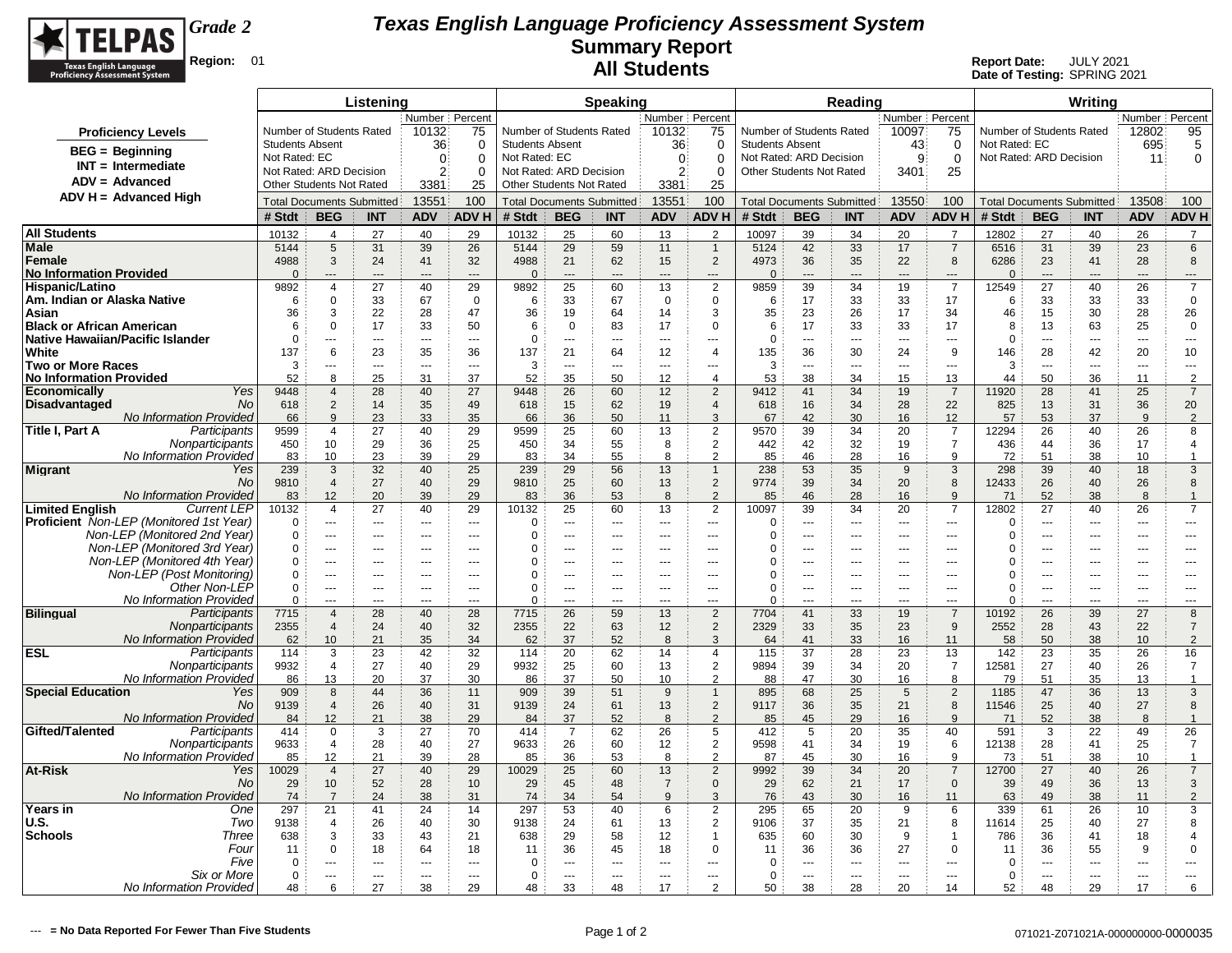

|                                      |                                                              |                                  | <b>TELPAS Composite Rating</b> |                       |                       |                                  |                          |                        |                        |                          |                               |                            | <b>Yearly Progress in TELPAS Composite Rating</b> |                       |                                |                          |
|--------------------------------------|--------------------------------------------------------------|----------------------------------|--------------------------------|-----------------------|-----------------------|----------------------------------|--------------------------|------------------------|------------------------|--------------------------|-------------------------------|----------------------------|---------------------------------------------------|-----------------------|--------------------------------|--------------------------|
|                                      |                                                              |                                  |                                |                       | Number                | Percent                          |                          |                        |                        |                          |                               |                            |                                                   |                       |                                |                          |
|                                      | <b>Proficiency Levels</b>                                    | Number of Students Receiving a   |                                |                       |                       |                                  |                          |                        | Students Who           |                          | Students Who                  |                            | Students Who                                      |                       | Students Who                   |                          |
|                                      | <b>BEG</b> = Beginning                                       | Composite Rating                 |                                |                       | 9714                  | 72                               | Score                    |                        | Progressed             |                          | Progressed                    |                            | Progressed                                        |                       | Progressed                     |                          |
|                                      | $INT = Intermediate$                                         | Number of Students Not Receiving |                                |                       |                       |                                  |                          | Matched                | One                    |                          | Two                           |                            | <b>Three</b>                                      |                       | At Least One                   |                          |
|                                      | $ADV = Advanced$                                             | a Composite Rating               |                                |                       | 3871                  | 28                               |                          |                        | Proficiency            |                          | Proficiency                   |                            | Proficiency                                       |                       | Proficiency                    |                          |
|                                      |                                                              |                                  |                                |                       |                       |                                  |                          |                        | Level                  |                          | Levels                        |                            | Levels                                            |                       | Level                          |                          |
|                                      | $ADV H = Advanced High$                                      | <b>Total Documents Submitted</b> |                                |                       | 13585                 | 100                              | Average                  | # of Match<br>Students |                        |                          |                               |                            |                                                   |                       |                                |                          |
|                                      |                                                              | # Stdt                           | <b>BEG</b>                     | <b>INT</b>            | <b>ADV</b>            | <b>ADV H</b>                     |                          |                        | #                      | %                        | #                             | %                          | #                                                 | %                     | #                              | %                        |
| <b>All Students</b>                  |                                                              | 9714                             | 11                             | 55                    | 31                    | 3                                | 2.3                      | 7704                   | 1870                   | 24                       | 139                           | 2                          | $\mathbf{1}$                                      | $\mathbf 0$           | 2010                           | 26                       |
| <b>Male</b>                          |                                                              | 4923                             | 14                             | 57                    | 27                    | $\overline{2}$                   | 2.2                      | 3898                   | 897                    | 23                       | 50                            | $\mathbf{1}$               | $\mathbf 0$                                       | $\mathbf 0$           | 947                            | 24                       |
| Female                               |                                                              | 4791                             | 9                              | 54                    | 34                    | 3                                | 2.3                      | 3806                   | 973                    | 26                       | 89                            | $\overline{2}$             | $\mathbf{1}$                                      | $\mathbf{0}$          | 1063                           | 28                       |
| <b>No Information Provided</b>       |                                                              | $\Omega$                         | $\overline{a}$                 | ---                   | $\overline{a}$        | ---                              | $\overline{a}$           | $\mathbf{0}$           | $\overline{a}$         |                          |                               | ---                        |                                                   |                       |                                | ---                      |
| <b>Hispanic/Latino</b>               |                                                              | 9506                             | 11                             | 56                    | 30                    | 3                                | 2.3                      | 7586                   | 1842                   | 24                       | 134                           | $\overline{2}$             | $\overline{1}$                                    | $\mathbf 0$           | 1977                           | 26                       |
| Am. Indian or Alaska Native<br>Asian |                                                              | 6<br>34                          | 17<br>9                        | 33<br>38              | 50<br>47              | $\pmb{0}$<br>6                   | 2.3<br>2.6               | 5<br>21                | $\mathbf 0$<br>3       | $\mathbf 0$<br>14        | $\mathbf 0$<br>$\mathbf 0$    | $\mathbf 0$<br>$\mathbf 0$ | $\mathbf 0$<br>$\mathbf 0$                        | 0<br>$\mathbf 0$      | $\mathbf 0$<br>3               | $\mathbf 0$<br>14        |
| <b>Black or African American</b>     |                                                              | 6                                | $\mathbf 0$                    | 50                    | 33                    | 17                               | 2.6                      | $\mathbf 0$            | ---                    | $\sim$                   | $\sim$                        | $\sim$                     | ---                                               | $\overline{a}$        | ---                            | $\sim$                   |
|                                      | Native Hawaiian/Pacific Islander                             | $\Omega$                         | ---                            | $\overline{a}$        | ---                   | $\overline{a}$                   | $\overline{a}$           | $\Omega$               | ---                    | $\sim$                   | $---$                         | $\overline{a}$             | $\overline{a}$                                    | ---                   | ---                            | $\overline{a}$           |
| White                                |                                                              | 122                              | 12                             | 52                    | 32                    | $\overline{4}$                   | 2.3                      | 81                     | 23                     | 28                       | 3                             | 4                          | $\mathbf 0$                                       | 0                     | 26                             | 32                       |
| <b>Two or More Races</b>             |                                                              | 3                                | ---                            | ---                   | ---                   | ---                              | $\overline{\phantom{a}}$ | $\overline{2}$         | ---                    | ---                      | ---                           | ---                        | ---                                               | ---                   |                                | $\overline{\phantom{a}}$ |
| <b>No Information Provided</b>       |                                                              | 37                               | 14                             | 49                    | 35                    | 3                                | 2.3                      | 9                      | $\mathbf{1}$           | 11                       | $\overline{2}$                | 22                         | 0                                                 | $\mathbf 0$           | 3                              | 33                       |
| <b>Economically</b>                  | Yes                                                          | 9072                             | 12                             | 57                    | 29                    | 3                                | 2.2                      | 7229                   | 1722                   | 24                       | 119                           | 2                          | $\mathbf{1}$                                      | $\mathbf{0}$          | 1842                           | 25                       |
| <b>Disadvantaged</b>                 | <b>No</b>                                                    | 595                              | 6                              | 33                    | 53                    | 8                                | 2.7                      | 463                    | 145                    | 31                       | 18                            | $\overline{4}$             | $\mathbf 0$                                       | $\mathbf{0}$          | 163                            | 35                       |
| Title I, Part A                      | No Information Provided<br>Participants                      | 47<br>9274                       | 19<br>11                       | 43<br>56              | 36<br>31              | $\overline{2}$<br>3              | 2.2<br>2.3               | 12<br>7482             | 3<br>1822              | 25<br>24                 | $\overline{2}$<br>134         | 17<br>2                    | $\mathbf{0}$<br>1                                 | $\Omega$<br>$\Omega$  | 5<br>1957                      | 42<br>26                 |
|                                      | Nonparticipants                                              | 379                              | 20                             | 51                    | 26                    | 3                                | 2.1                      | 202                    | 43                     | 21                       | 3                             | $\overline{1}$             | $\mathbf 0$                                       | $\mathbf 0$           | 46                             | 23                       |
|                                      | No Information Provided                                      | 61                               | 21                             | 44                    | 33                    | $\overline{2}$                   | 2.2                      | 20                     | 5                      | 25                       | $\overline{2}$                | 10                         | $\pmb{0}$                                         | $\mathbf 0$           | $\overline{7}$                 | 35                       |
| <b>Migrant</b>                       | Yes                                                          | 234                              | 17                             | 62                    | 21                    | $\pmb{0}$                        | 2.1                      | 185                    | 32                     | 17                       | $\mathbf{1}$                  | $\mathbf{1}$               | $\mathbf{0}$                                      | $\mathbf{0}$          | 33                             | 18                       |
|                                      | <b>No</b>                                                    | 9420                             | 11                             | 55                    | 31                    | 3                                | 2.3                      | 7502                   | 1835                   | 24                       | 136                           | 2                          | $\mathbf{1}$                                      | $\mathbf 0$           | 1972                           | 26                       |
|                                      | No Information Provided                                      | 60                               | 23                             | 43                    | 32                    | $\overline{2}$                   | 2.1                      | 17                     | 3                      | 18                       | $\overline{2}$                | 12                         | $\mathbf{0}$                                      | $\mathbf{0}$          | 5                              | 29                       |
| <b>Limited English</b>               | <b>Current LEP</b>                                           | 9714                             | 11                             | 55                    | 31                    | 3                                | 2.3                      | 7704                   | 1870                   | 24                       | 139                           | 2                          | $\mathbf{1}$                                      | $\mathbf 0$           | 2010                           | 26                       |
|                                      | <b>Proficient</b> Non-LEP (Monitored 1st Year)               | $\mathbf 0$                      | ---                            | ---                   | $\overline{a}$        | ---                              | $\overline{a}$           | $\mathbf 0$            | ---                    | $\overline{\phantom{a}}$ | $\overline{a}$                | ---                        | ---                                               | ---                   | $\overline{a}$                 | $\overline{\phantom{a}}$ |
|                                      | Non-LEP (Monitored 2nd Year)                                 | $\Omega$                         | ---                            | ---                   | $\overline{a}$        | ---                              | ---                      | 0                      |                        | $\sim$                   |                               | ÷÷                         | ÷÷.                                               | ---                   |                                |                          |
|                                      | Non-LEP (Monitored 3rd Year)<br>Non-LEP (Monitored 4th Year) | $\mathbf 0$<br>$\Omega$          | ---<br>---                     | ---<br>$\overline{a}$ | ---<br>$\overline{a}$ | $\overline{a}$<br>$\overline{a}$ | ---<br>$\overline{a}$    | 0<br>0                 | ---<br>$\overline{a}$  | $\overline{a}$<br>$-$    | $-$                           | ---<br>$-$                 | ---<br>$-$                                        | ---<br>$\overline{a}$ | ---<br>$-$                     | $\overline{a}$<br>$-$    |
|                                      | Non-LEP (Post Monitoring)                                    | $\mathbf 0$                      | ---                            | $\overline{a}$        | $---$                 | $\overline{a}$                   | $\sim$                   | 0                      | $\overline{a}$         | $---$                    | $---$                         | $---$                      | $- - -$                                           | $\overline{a}$        | $\overline{a}$                 | $---$                    |
|                                      | Other Non-LEP                                                | $\Omega$                         | ---                            | ---                   | ---                   | $\overline{a}$                   | ---                      | $\Omega$               | ---                    | $\overline{a}$           | ---                           | ---                        | ---                                               | ---                   | $\overline{a}$                 | $\cdots$                 |
|                                      | <b>No Information Provided</b>                               | $\Omega$                         | ---                            | ---                   | ---                   | ---                              |                          | $\Omega$               |                        | $\overline{a}$           |                               | ---                        | $-$                                               | ---                   | ---                            | ---                      |
| <b>Bilingual</b>                     | Participants                                                 | 7562                             | 12                             | 55                    | 30                    | $\overline{3}$                   | 2.2                      | 6528                   | 1589                   | 24                       | 117                           | 2                          | $\overline{1}$                                    | $\mathbf{0}$          | 1707                           | 26                       |
|                                      | Nonparticipants                                              | 2106                             | 10                             | 55                    | 32                    | 3                                | 2.3                      | 1165                   | 278                    | 24                       | 21                            | 2                          | $\mathbf{0}$                                      | $\mathbf{0}$          | 299                            | 26                       |
|                                      | No Information Provided                                      | 46                               | 17                             | 46                    | 35                    | $\overline{c}$                   | 2.2                      | 11                     | 3                      | 27                       | $\overline{1}$                | 9                          | $\mathbf{0}$                                      | $\mathbf{0}$          | $\overline{4}$                 | 36                       |
| <b>ESL</b>                           | Participants                                                 | 112                              | 10                             | 50                    | 34                    | 6                                | 2.4                      | 72                     | 14                     | 19                       | $\mathbf 0$                   | $\mathbf 0$                | $\mathbf 0$                                       | $\mathbf 0$           | 14                             | 19                       |
|                                      | Nonparticipants<br><b>No Information Provided</b>            | 9538<br>64                       | 11<br>22                       | 55<br>47              | 30<br>30              | 3<br>$\overline{\mathbf{c}}$     | 2.3<br>2.1               | 7611<br>21             | 1852<br>$\overline{4}$ | 24<br>19                 | 137<br>2                      | $\overline{2}$<br>10       | $\mathbf{1}$<br>$\mathbf 0$                       | 0<br>$\Omega$         | 1990<br>6                      | 26<br>29                 |
| <b>Special Education</b>             | Yes                                                          | 867                              | 25                             | 65                    | 10                    | $\mathbf{1}$                     | 1.9                      | 726                    | 144                    | 20                       | $6\phantom{1}$                | $\mathbf{1}$               | $\mathbf 0$                                       | $\Omega$              | 150                            | 21                       |
|                                      | No.                                                          | 8786                             | 10                             | 54                    | 33                    | 3                                | 2.3                      | 6960                   | 1723                   | 25                       | 131                           | $\overline{2}$             | $\mathbf{1}$                                      | $\mathbf 0$           | 1855                           | 27                       |
|                                      | No Information Provided                                      | 61                               | 25                             | 43                    | 31                    | $\overline{2}$                   | 2.1                      | 18                     | 3                      | 17                       | $\overline{2}$                | 11                         | $\pmb{0}$                                         | $\mathbf 0$           | 5                              | 28                       |
| Gifted/Talented                      | Participants                                                 | 408                              | $\mathbf 0$                    | 17                    | 66                    | 17                               | 3.0                      | 367                    | 134                    | 37                       | 17                            | 5                          | $\pmb{0}$                                         | 0                     | 151                            | 41                       |
|                                      | Nonparticipants                                              | 9245                             | 12                             | 57                    | 29                    | $\sqrt{2}$                       | 2.2                      | 7320                   | 1733                   | 24                       | 120                           | $\overline{2}$             | $\overline{1}$                                    | $\Omega$              | 1854                           | 25                       |
|                                      | No Information Provided                                      | 61                               | 23                             | 44                    | 31                    | 2                                | 2.1                      | 17                     | 3                      | 18                       | 2                             | 12                         | 0                                                 | $\mathbf 0$           | 5                              | 29                       |
| <b>At-Risk</b>                       | Yes                                                          | 9635                             | 11                             | 55                    | 31                    | 3                                | 2.3                      | 7681                   | 1866                   | 24                       | 137                           | $\overline{2}$             | $\mathbf{1}$                                      | $\mathbf{0}$          | 2004                           | 26                       |
|                                      | No<br>No Information Provided                                | 28                               | 29                             | 57<br>47              | 14<br>35              | $\mathbf 0$<br>$\overline{2}$    | 1.8<br>2.2               | 8                      | $\mathbf{1}$<br>3      | 13<br>20                 | $\mathbf 0$<br>$\overline{c}$ | $\mathsf{O}\xspace$<br>13  | $\pmb{0}$                                         | $\mathbf 0$           | $\mathbf{1}$<br>$\overline{5}$ | 13<br>33                 |
| Years in                             | One                                                          | 51<br>261                        | 16<br>43                       | 39                    | 17                    | 1                                | 1.8                      | 15<br>60               | 14                     | 23                       | $\mathbf 0$                   | $\mathbf 0$                | $\mathbf{0}$<br>$\mathbf 0$                       | $\mathbf{0}$<br>0     | 14                             | 23                       |
| <b>U.S.</b>                          | Two                                                          | 8782                             | 10                             | 55                    | 32                    | 3                                | 2.3                      | 7079                   | 1762                   | 25                       | 136                           | 2                          | $\overline{1}$                                    | 0                     | 1899                           | 27                       |
| <b>Schools</b>                       | Three                                                        | 614                              | 15                             | 68                    | 17                    | $\mathbf 0$                      | 2.1                      | 527                    | 80                     | 15                       | 3                             | $\mathbf{1}$               | $\mathbf 0$                                       | 0                     | 83                             | 16                       |
|                                      | Four                                                         | 10                               | 10                             | 70                    | 20                    | $\mathbf 0$                      | 2.1                      | 8                      | $\overline{2}$         | 25                       | 0                             | $\mathbf 0$                | 0                                                 | 0                     | 2                              | 25                       |
|                                      | Five                                                         | 0                                |                                | ---                   | $\sim$                | ---                              | $\sim$                   | $\mathbf 0$            | $\sim$                 | ---                      | $\overline{a}$                | ---                        | $-$                                               |                       | <u></u>                        | ---                      |
|                                      | Six or More                                                  | $\mathbf 0$                      |                                | ---                   | $\sim$                | ---                              | $\sim$                   | $\mathbf 0$            | ---                    | $\sim$                   | ---                           | <u></u>                    | $-$                                               | ---                   |                                | $\sim$                   |
|                                      | No Information Provided                                      | 47                               | 17                             | 57                    | 21                    | $\overline{4}$                   | 2.2                      | 30                     | 12                     | 40                       | $\pmb{0}$                     | 0                          | 0                                                 | $\mathbf 0$           | 12                             | 40                       |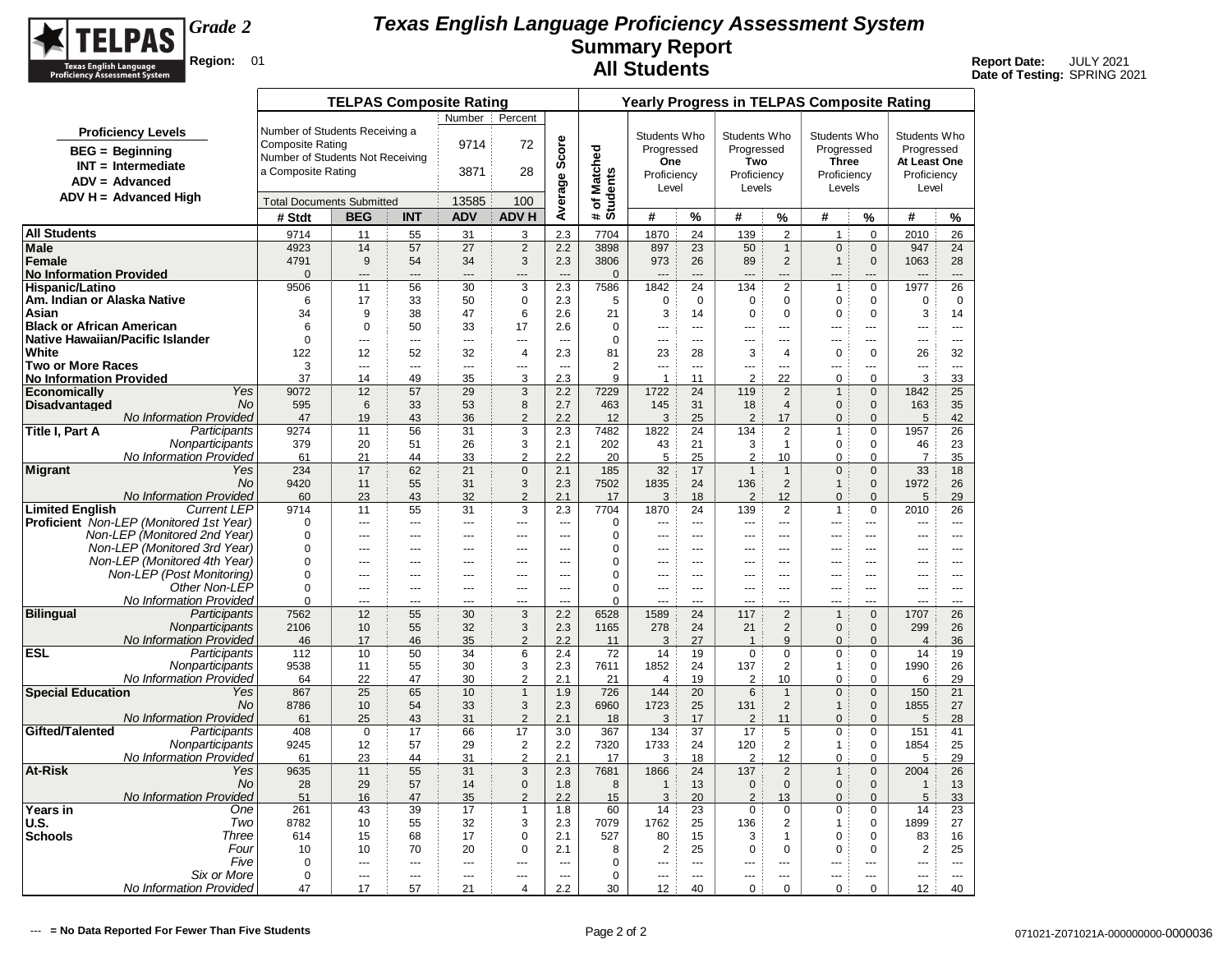

|                                                                                |                         |                                  | Listening            |                      |                      |                                                     |                                  | Speaking                 |                      |                                   |                                  |                          | Reading              |                          |                      |                          |                                  | Writina        |                      |                      |
|--------------------------------------------------------------------------------|-------------------------|----------------------------------|----------------------|----------------------|----------------------|-----------------------------------------------------|----------------------------------|--------------------------|----------------------|-----------------------------------|----------------------------------|--------------------------|----------------------|--------------------------|----------------------|--------------------------|----------------------------------|----------------|----------------------|----------------------|
|                                                                                |                         |                                  |                      | Number   Percent     |                      |                                                     |                                  |                          | Number   Percent     |                                   |                                  |                          |                      | Number Percent           |                      |                          |                                  |                | Number   Percent     |                      |
| <b>Proficiency Levels</b>                                                      |                         | Number of Students Rated         |                      | 10312                | 75                   | Number of Students Rated                            |                                  |                          | 10311                | 75                                | Number of Students Rated         |                          |                      | 10296                    | 75                   | Number of Students Rated |                                  |                | 13121                | 95                   |
| $BEG =$ Beginning                                                              | <b>Students Absent</b>  |                                  |                      | 43                   | $\mathbf 0$          | <b>Students Absent</b>                              |                                  |                          | 43                   | 0                                 | <b>Students Absent</b>           |                          |                      | 43                       | 0                    | Not Rated: EC            |                                  |                | 629                  | 5                    |
| $INT = Intermediate$                                                           | Not Rated: EC           |                                  |                      | $\overline{1}$       | $\Omega$             | Not Rated: EC                                       |                                  |                          | $\mathbf{1}$         | $\Omega$                          | Not Rated: ARD Decision          |                          |                      | 8                        | $\mathbf 0$          | Not Rated: ARD Decision  |                                  |                | 12                   | $\mathbf 0$          |
| $ADV = Advanced$                                                               | Not Rated: ARD Decision | <b>Other Students Not Rated</b>  |                      | 5                    | $\Omega$             | Not Rated: ARD Decision<br>Other Students Not Rated |                                  |                          | 6                    | $\Omega$                          | <b>Other Students Not Rated</b>  |                          |                      | 3455                     | 25                   |                          |                                  |                |                      |                      |
| $ADV H = Advanced High$                                                        |                         |                                  |                      | 3449                 | 25                   |                                                     |                                  |                          | 3449                 | 25                                |                                  |                          |                      |                          |                      |                          |                                  |                |                      |                      |
|                                                                                |                         | <b>Total Documents Submitted</b> |                      | 13810                | 100                  |                                                     | <b>Total Documents Submitted</b> |                          | 13810                | 100                               | <b>Total Documents Submitted</b> |                          |                      | 13802                    | 100                  |                          | <b>Total Documents Submitted</b> |                | 13762                | 100                  |
|                                                                                | # Stdt                  | <b>BEG</b>                       | <b>INT</b>           | <b>ADV</b>           | <b>ADVH</b>          | # Stdt                                              | <b>BEG</b>                       | <b>INT</b>               | <b>ADV</b>           | <b>ADVH</b>                       | # Stdt                           | <b>BEG</b>               | <b>INT</b>           | <b>ADV</b>               | ADV H                | # Stdt                   | <b>BEG</b>                       | <b>INT</b>     | <b>ADV</b>           | <b>ADV H</b>         |
| <b>All Students</b>                                                            | 10312                   | $\overline{2}$                   | 12                   | 32                   | 54                   | 10311                                               | 13                               | 59                       | 23                   | 5                                 | 10296                            | 28                       | 33                   | 17                       | 22                   | 13121                    | 14                               | 36             | 33                   | 18                   |
| Male<br>Female                                                                 | 5329<br>4983            | $\overline{2}$<br>$\overline{2}$ | 14<br>11             | 33                   | 51<br>57             | 5328                                                | 15                               | 60                       | 21                   | $\overline{4}$                    | 5312                             | 30                       | 33                   | 16                       | 21                   | 6718<br>6403             | 17<br>10                         | 37             | 30                   | 15                   |
| <b>No Information Provided</b>                                                 | $\Omega$                | ---                              |                      | 30<br>$\overline{a}$ | $\overline{a}$       | 4983<br>$\Omega$                                    | 11<br>$\overline{a}$             | 57<br>$\overline{a}$     | 26<br>$\overline{a}$ | 6<br>$\overline{a}$               | 4984<br>$\Omega$                 | 25<br>$\overline{a}$     | 34<br>---            | 18<br>$\overline{a}$     | 23<br>$\overline{a}$ | $\Omega$                 | $\overline{a}$                   | 34<br>---      | 36<br>---            | 20<br>$\overline{a}$ |
| Hispanic/Latino                                                                | 10127                   | $\overline{2}$                   | 12                   | 32                   | 54                   | 10126                                               | 13                               | 59                       | 23                   | 5                                 | 10110                            | 28                       | 33                   | 17                       | 22                   | 12920                    | 14                               | 36             | 33                   | 18                   |
| Am. Indian or Alaska Native                                                    | 5                       | 0                                | 20                   | 40                   | 40                   | 5                                                   | 20                               | 40                       | 20                   | 20                                | 5                                | 40                       | $\mathbf 0$          | 40                       | 20                   | 6                        | 17                               | 33             | 17                   | 33                   |
| Asian                                                                          | 36                      | $\mathbf 0$                      | 6                    | 19                   | 75                   | 36                                                  | 8                                | 53                       | 31                   | 8                                 | 36                               | 3                        | 28                   | 8                        | 61                   | 40                       | 13                               | 15             | 30                   | 43                   |
| <b>Black or African American</b>                                               | 9                       | $\mathbf 0$                      | $\Omega$             | 11                   | 89                   | 9                                                   | $\mathbf 0$                      | 56                       | 11                   | 33                                | 9                                | 11                       | 22                   | 22                       | 44                   | 9                        | $\mathbf 0$                      | 33             | 44                   | 22                   |
| Native Hawaiian/Pacific Islander                                               | $\overline{2}$          | $- - -$                          | $-$                  | $-$                  | $--$                 | $\overline{2}$                                      | $-$                              | $\overline{a}$           | $\overline{a}$       | ---                               | $\overline{2}$                   | $\overline{a}$           | $---$                | $\sim$ $\sim$            | $\sim$               | $\overline{2}$           | $---$                            | $\overline{a}$ | $\overline{a}$       | $- - -$              |
| White                                                                          | 86                      | $\overline{2}$                   | 8                    | 28                   | 62                   | 86                                                  | 16                               | 53                       | 22                   | 8                                 | 87                               | 17                       | 36                   | 31                       | 16                   | 101                      | 12                               | 33             | 39                   | 17                   |
| <b>Two or More Races</b><br><b>No Information Provided</b>                     | $\overline{4}$<br>43    | ---<br>$\overline{2}$            | $\overline{a}$<br>16 | $\overline{a}$<br>40 | $\sim$<br>42         | $\overline{4}$<br>43                                | $-$<br>23                        | $\overline{a}$<br>47     | $\sim$<br>23         | $\overline{a}$<br>$\overline{7}$  | $\overline{4}$<br>43             | $---$<br>35              | $\sim$<br>30         | $\sim$<br>9              | $\sim$<br>26         | 3<br>40                  | ---<br>28                        | ---<br>53      | $\overline{a}$<br>15 | $\overline{a}$<br>5  |
| Yes<br>Economically                                                            | 9577                    | $\overline{2}$                   | 13                   | 32                   | 53                   | 9576                                                | 13                               | 59                       | 23                   | 5                                 | 9563                             | 29                       | 34                   | 17                       | 21                   | 12187                    | 14                               | 37             | 33                   | 17                   |
| <b>Disadvantaged</b><br>No                                                     | 676                     | $\overline{2}$                   | 5                    | 20                   | 73                   | 676                                                 | 8                                | 55                       | 30                   | $\overline{7}$                    | 674                              | 12                       | 24                   | 23                       | 40                   | 881                      | 5                                | 22             | 37                   | 36                   |
| No Information Provided                                                        | 59                      | 3                                | 19                   | 34                   | 44                   | 59                                                  | 22                               | 53                       | 20                   | 5                                 | 59                               | 32                       | 32                   | 10                       | 25                   | 53                       | 23                               | 57             | 13                   | 8                    |
| Title I, Part A<br>Participants                                                | 10034                   | $\overline{2}$                   | 12                   | 32                   | 54                   | 10033                                               | 13                               | 59                       | 23                   | 5                                 | 10016                            | 28                       | 33                   | 17                       | 22                   | 12836                    | 13                               | 36             | 33                   | 18                   |
| Nonparticipants                                                                | 212                     | 6                                | 20                   | 24                   | 50                   | 212                                                 | 19                               | 54                       | 20                   | $\overline{7}$                    | 214                              | 37                       | 32                   | 17                       | 14                   | 226                      | 31                               | 36             | 23                   | 10                   |
| No Information Provided                                                        | 66                      | 5                                | 18                   | 32                   | 45                   | 66                                                  | 21                               | 53                       | 20                   | 6                                 | 66                               | 30                       | 36                   | 11                       | 23                   | 59                       | 25                               | 54             | 14                   | 7                    |
| Migrant<br>Yes                                                                 | 247                     | $\overline{2}$                   | 13                   | 36                   | 49                   | 247                                                 | 16                               | 66                       | 15                   | 3                                 | 246                              | 39                       | 36                   | 13                       | 13                   | 317                      | 23                               | 44             | 26                   | $\overline{7}$       |
| No.                                                                            | 9996                    | $\overline{2}$                   | 12                   | 32                   | 54                   | 9995                                                | 13                               | 59                       | 23                   | $5\phantom{.0}$                   | 9981                             | 27                       | 33                   | 17                       | 22                   | 12746                    | 13                               | 35             | 33                   | 18                   |
| <b>No Information Provided</b><br><b>Limited English</b><br><b>Current LEP</b> | 69<br>10312             | $\overline{7}$<br>$\overline{2}$ | 16<br>12             | 33<br>32             | 43<br>54             | 69<br>10311                                         | 22<br>13                         | 52<br>59                 | 22<br>23             | $\overline{4}$<br>5               | 69<br>10296                      | 33<br>28                 | 35<br>33             | 10<br>17                 | 22<br>22             | 58<br>13121              | 24<br>14                         | 55<br>36       | 14<br>33             | $\overline{7}$<br>18 |
| Proficient Non-LEP (Monitored 1st Year)                                        | $\Omega$                | ---                              | $\overline{a}$       | $\overline{a}$       | $\overline{a}$       | $\Omega$                                            | ---                              | $\sim$                   | $\overline{a}$       | $\overline{a}$                    | $\Omega$                         | ---                      | $\sim$               | $\overline{a}$           | $\overline{a}$       | 0                        | ---                              | $\overline{a}$ | ---                  | $\overline{a}$       |
| Non-LEP (Monitored 2nd Year)                                                   | $\Omega$                | $\overline{a}$                   | $\overline{a}$       | $\overline{a}$       | $\overline{a}$       | 0                                                   | ---                              | $\overline{\phantom{a}}$ | $\overline{a}$       | ---                               | $\Omega$                         | $\overline{a}$           | ---                  | $\sim$ $\sim$            | $\overline{a}$       | $\Omega$                 | ---                              | ---            | $\overline{a}$       | $\overline{a}$       |
| Non-LEP (Monitored 3rd Year)                                                   | $\Omega$                | ---                              |                      | $---$                | ---                  | $\Omega$                                            |                                  | ---                      | ---                  | ---                               | $\Omega$                         | ---                      |                      | $\overline{a}$           | ---                  | $\Omega$                 | Ξ.                               |                | ---                  | ---                  |
| Non-LEP (Monitored 4th Year)                                                   | $\mathbf 0$             | $\sim$ $\sim$                    | ---                  | ---                  | ---                  | 0                                                   | ---                              | ---                      | ---                  | ---                               | $\Omega$                         | $\overline{\phantom{a}}$ | ---                  | $\overline{\phantom{a}}$ | $\overline{a}$       | $\Omega$                 | ---                              | ---            | ---                  | ---                  |
| Non-LEP (Post Monitoring)                                                      | $\mathbf 0$             | $\sim$ $\sim$                    | $-$                  | $-$                  | $- - -$              | $\Omega$                                            | $\overline{a}$                   | $\sim$ $\sim$ $\sim$     | $- - -$              | $---$                             | $\Omega$                         | $- - -$                  | $--$                 | $\sim$ $\sim$            | $-$                  | $\Omega$                 |                                  | $\overline{a}$ | $---$                | $---$                |
| Other Non-LEP<br>No Information Provided                                       | $\mathbf 0$<br>$\Omega$ | $\sim$ $\sim$                    | $-$                  | $---$                | $---$                | $\Omega$                                            | ---                              | $\overline{a}$           | $\cdots$             | ---                               | $\Omega$                         | $\cdots$                 | $- - -$              | $\sim$ $\sim$            | $\overline{a}$       | 0                        | ---                              | ---            | $---$                | $\cdots$             |
| <b>Bilingual</b><br>Participants                                               | 8294                    | $\overline{a}$<br>$\overline{2}$ | 13                   | $-$<br>32            | $\overline{a}$<br>53 | 0<br>8294                                           | ÷-<br>13                         | ---<br>60                | ---<br>23            | $---$<br>$\overline{4}$           | $\Omega$<br>8272                 | ---<br>29                | $\overline{a}$<br>34 | $- - -$<br>17            | $\sim$<br>21         | $\Omega$<br>10835        | ÷÷<br>14                         | ---<br>35      | ---<br>33            | ---<br>19            |
| Nonparticipants                                                                | 1967                    | $\mathbf{1}$                     | 10                   | 29                   | 60                   | 1966                                                | 12                               | 55                       | 25                   | 8                                 | 1973                             | 22                       | 33                   | 19                       | 27                   | 2242                     | 14                               | 39             | 33                   | 15                   |
| <b>No Information Provided</b>                                                 | 51                      | $\overline{4}$                   | 16                   | 35                   | 45                   | 51                                                  | 22                               | 51                       | 22                   | 6                                 | 51                               | 35                       | 29                   | 10                       | 25                   | 44                       | 23                               | 59             | 14                   | 5                    |
| ESL<br>Participants                                                            | 134                     | $\mathbf{1}$                     | 10                   | 27                   | 63                   | 134                                                 | 13                               | 58                       | 25                   | 4                                 | 134                              | 19                       | 42                   | 13                       | 26                   | 170                      | 12                               | 36             | 32                   | 20                   |
| Nonparticipants                                                                | 10106                   | $\overline{2}$                   | 12                   | 32                   | 54                   | 10105                                               | 13                               | 59                       | 23                   | 5                                 | 10090                            | 28                       | 33                   | 17                       | 22                   | 12891                    | 14                               | 36             | 33                   | 18                   |
| No Information Provided                                                        | 72                      | 10                               | 18                   | 33                   | 39                   | 72                                                  | 26                               | 50                       | 19                   | 4                                 | 72                               | 39                       | 35                   | 8                        | 18                   | 60                       | 25                               | 52             | 18                   | 5                    |
| <b>Special Education</b><br>Yes                                                | 1053                    | $\overline{2}$                   | 25                   | 43                   | 30                   | 1052                                                | 21                               | 60                       | 17                   | 3                                 | 1049                             | 58                       | 31                   | 6                        | 6                    | 1359                     | 34                               | 42             | 18                   | 6                    |
| No.<br><b>No Information Provided</b>                                          | 9190<br>69              | $\overline{2}$<br>9              | 11<br>17             | 30<br>32             | 57<br>42             | 9190<br>69                                          | 12<br>25                         | 59<br>51                 | 24<br>20             | $5\phantom{.0}$<br>$\overline{4}$ | 9178<br>69                       | 24<br>35                 | 34<br>36             | 18<br>9                  | 24<br>20             | 11705<br>57              | 11<br>25                         | 35<br>54       | 35<br>16             | 19<br>5              |
| Gifted/Talented<br>Participants                                                | 497                     | 0                                | $\overline{1}$       | 10                   | 89                   | 497                                                 | 2                                | 52                       | 35                   | 10                                | 496                              | 4                        | 13                   | 17                       | 67                   | 721                      | $\mathbf{1}$                     | 11             | 38                   | 51                   |
| Nonparticipants                                                                | 9746                    | $\overline{2}$                   | 13                   | 33                   | 52                   | 9745                                                | 14                               | 59                       | 23                   | 5                                 | 9730                             | 29                       | 34                   | 17                       | 20                   | 12340                    | 14                               | 37             | 33                   | 16                   |
| No Information Provided                                                        | 69                      | $\overline{7}$                   | 16                   | 32                   | 45                   | 69                                                  | 23                               | 51                       | 22                   | $\overline{4}$                    | 70                               | 33                       | 34                   | 10                       | 23                   | 60                       | 23                               | 55             | 15                   | $\overline{7}$       |
| At-Risk<br>Yes                                                                 | 10214                   | $\overline{2}$                   | 12                   | 32                   | 54                   | 10213                                               | 13                               | 59                       | 23                   | 5                                 | 10198                            | 28                       | 33                   | 17                       | 22                   | 13033                    | 14                               | 36             | 33                   | 18                   |
| No                                                                             | 36                      | 11                               | 28                   | 8                    | 53                   | 36                                                  | 33                               | 50                       | 14                   | 3                                 | 36                               | 47                       | 28                   | 6                        | 19                   | 35                       | 29                               | 34             | 31                   | 6                    |
| <b>No Information Provided</b>                                                 | 62                      | 6                                | 18                   | 34                   | 42                   | 62                                                  | 26                               | 50                       | 19                   | 5                                 | 62                               | 35                       | 31                   | 10                       | 24                   | 53                       | 25                               | 55             | 13                   | 8                    |
| Years in<br>One                                                                | 196                     | 27                               | 36                   | 15                   | 22                   | 196                                                 | 50                               | 39                       | 9                    | 3                                 | 199                              | 65                       | 20                   | 5                        | 11                   | 208                      | 58                               | 24             | 13                   | 5                    |
| U.S.<br>Two<br><b>Schools</b><br>Three                                         | 318<br>8706             | 8<br>$\mathbf{1}$                | 29<br>11             | 25<br>31             | 38<br>57             | 318<br>8705                                         | 29<br>12                         | 54<br>59                 | 16<br>24             | $\overline{2}$<br>5               | 319<br>8692                      | 45<br>24                 | 27<br>33             | 13<br>18                 | 15<br>24             | 392<br>11202             | 32<br>11                         | 39<br>35       | 19<br>34             | 11<br>19             |
| Four                                                                           | 1022                    | $\overline{1}$                   | 15                   | 40                   | 44                   | 1022                                                | 14                               | 64                       | 19                   | 3                                 | 1020                             | 44                       | 37                   | 11                       | 8                    | 1242                     | 20                               | 44             | 27                   | 8                    |
| Five                                                                           | 21                      | $\Omega$                         | 5                    | 48                   | 48                   | 21                                                  | 14                               | 67                       | 19                   | $\mathbf 0$                       | 20                               | 55                       | 35                   | $\mathbf 0$              | 10                   | 18                       | 28                               | 50             | 17                   | 6                    |
| Six or More                                                                    | 3                       | ---                              | ---                  | $\overline{a}$       | $\sim$               | 3                                                   | ---                              | $\overline{a}$           | $\overline{a}$       | ---                               | 3                                | $\overline{a}$           | $\scriptstyle\cdots$ | $\overline{a}$           | $\overline{a}$       | 3                        | ---                              | ---            | ---                  | $\overline{a}$       |
| No Information Provided                                                        | 46                      | $\mathbf 0$                      | 9                    | 30                   | 61                   | 46                                                  | 11                               | 54                       | 28                   | $\overline{7}$                    | 43                               | 19                       | 44                   | 26                       | 12                   | 56                       | 16                               | 43             | 30                   | 11                   |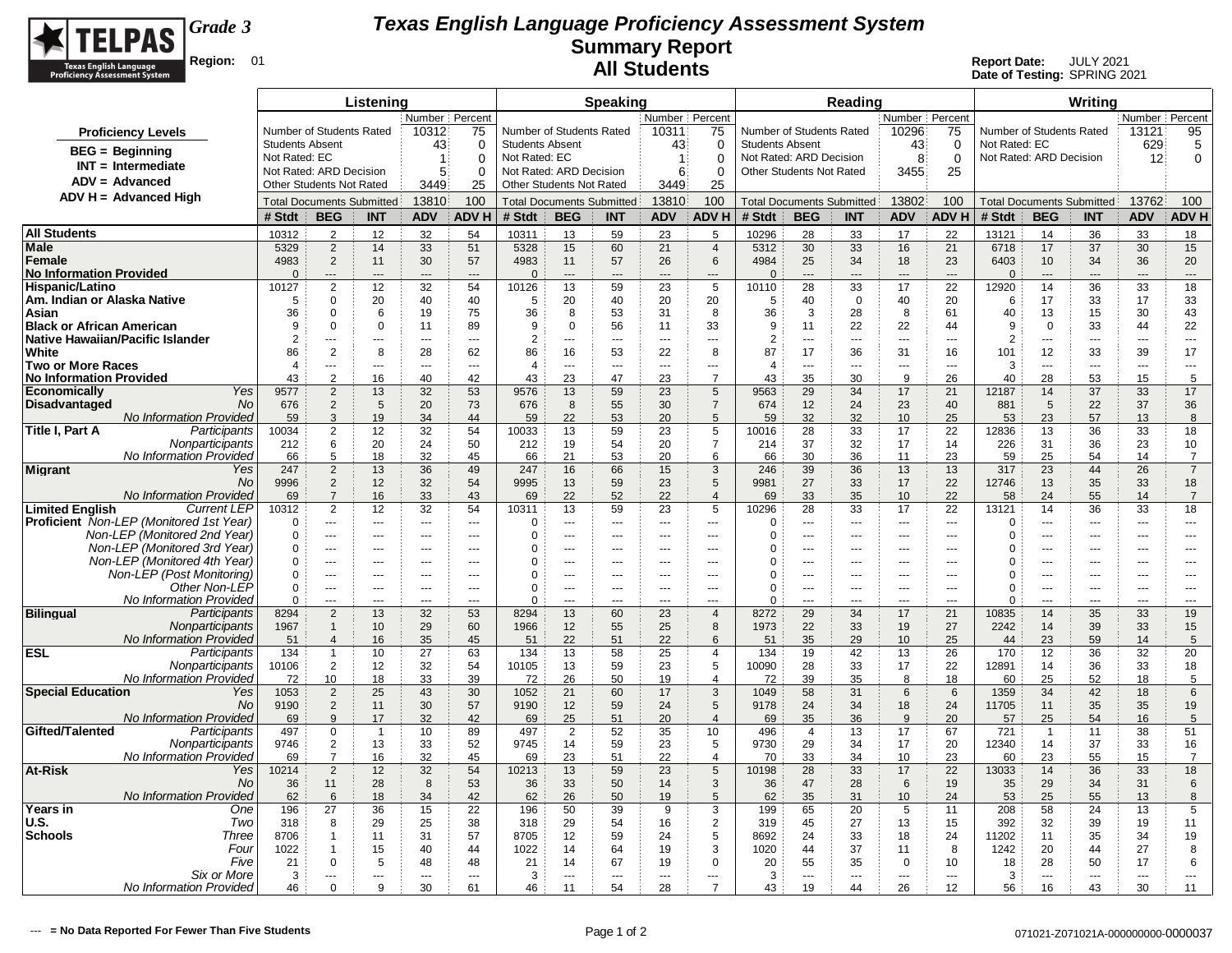

|                                   |                                                                         |                                  | <b>TELPAS Composite Rating</b>   |                |                |                       |                                 |                          |                        |                          |                            |                               | <b>Yearly Progress in TELPAS Composite Rating</b> |                                |                       |                          |
|-----------------------------------|-------------------------------------------------------------------------|----------------------------------|----------------------------------|----------------|----------------|-----------------------|---------------------------------|--------------------------|------------------------|--------------------------|----------------------------|-------------------------------|---------------------------------------------------|--------------------------------|-----------------------|--------------------------|
|                                   |                                                                         |                                  |                                  |                | Number :       | Percent               |                                 |                          |                        |                          |                            |                               |                                                   |                                |                       |                          |
|                                   | <b>Proficiency Levels</b>                                               | Number of Students Receiving a   |                                  |                |                |                       |                                 |                          | Students Who           |                          | Students Who               |                               | Students Who                                      |                                | Students Who          |                          |
|                                   | <b>BEG</b> = Beginning                                                  | <b>Composite Rating</b>          |                                  |                | 9936           | 72                    | Score                           |                          | Progressed             |                          | Progressed                 |                               | Progressed                                        |                                | Progressed            |                          |
|                                   | $INT = Intermediate$                                                    | Number of Students Not Receiving |                                  |                |                |                       |                                 |                          | One                    |                          | Two                        |                               | <b>Three</b>                                      |                                | At Least One          |                          |
|                                   | $ADV = Advanced$                                                        | a Composite Rating               |                                  |                | 3901           | 28                    |                                 |                          | Proficiency            |                          | Proficiency                |                               | Proficiency                                       |                                | Proficiency           |                          |
|                                   | $ADV H = Advanced High$                                                 |                                  |                                  |                |                |                       |                                 |                          | Level                  |                          | Levels                     |                               | Levels                                            |                                | Level                 |                          |
|                                   |                                                                         | <b>Total Documents Submitted</b> |                                  |                | 13837          | 100                   | Average                         | # of Matched<br>Students |                        |                          |                            |                               |                                                   |                                |                       |                          |
|                                   |                                                                         | # Stdt                           | <b>BEG</b>                       | <b>INT</b>     | <b>ADV</b>     | <b>ADV H</b>          |                                 |                          | #                      | %                        | #                          | $\%$                          | #                                                 | %                              | #                     | %                        |
| <b>All Students</b>               |                                                                         | 9936                             | 5                                | 42             | 42             | 11                    | 2.6                             | 6184                     | 1688                   | 27                       | 33                         | $\overline{1}$                | $\mathbf 0$                                       | $\mathbf 0$                    | 1721                  | 28                       |
| Male<br>Female                    |                                                                         | 5117<br>4819                     | 6<br>3                           | 45<br>39       | 40<br>45       | 9<br>13               | 2.6<br>2.7                      | 3218<br>2966             | 825<br>863             | 26<br>29                 | 17<br>16                   | $\mathbf{1}$<br>$\mathbf{1}$  | $\mathbf 0$<br>$\mathbf{0}$                       | $\mathbf 0$<br>$\mathbf{0}$    | 842<br>879            | 26<br>30                 |
| <b>No Information Provided</b>    |                                                                         | $\Omega$                         | $---$                            | ---            | $\overline{a}$ | ---                   | $\overline{a}$                  | $\mathbf{0}$             |                        | $\sim$                   | $\overline{a}$             | $\overline{a}$                | $\overline{a}$                                    | ---                            | Щ.                    | $\overline{a}$           |
| <b>Hispanic/Latino</b>            |                                                                         | 9769                             | 5                                | 42             | 42             | 11                    | 2.6                             | 6102                     | 1658                   | 27                       | 32                         | $\overline{1}$                | $\mathbf 0$                                       | $\mathbf 0$                    | 1690                  | 28                       |
| Am. Indian or Alaska Native       |                                                                         | 5                                | 20                               | 20             | 20             | 40                    | 2.7                             | 3                        | ---                    | $\overline{\phantom{a}}$ | $\overline{a}$             | ---                           | $\overline{a}$                                    | ---                            | ---                   | $\overline{\phantom{a}}$ |
| Asian                             |                                                                         | 33                               | 3                                | 15             | 48             | 33                    | 3.1                             | 22                       | 13                     | 59                       | $\pmb{0}$                  | $\mathbf 0$                   | $\pmb{0}$                                         | $\mathbf 0$                    | 13                    | 59                       |
| <b>Black or African American</b>  |                                                                         | 9                                | $\mathbf 0$                      | 22             | 56             | 22                    | 3.2                             | 3                        | $\overline{a}$         | $\sim$                   | $\overline{a}$             | $---$                         | $\overline{a}$                                    | <u></u>                        | ---                   | $---$                    |
| Native Hawaiian/Pacific Islander  |                                                                         | $\overline{2}$                   | $---$                            | $\overline{a}$ | $\overline{a}$ | $\sim$                | $\sim$                          | $\overline{2}$           | $\overline{a}$         | $- - -$                  | $---$                      | $---$                         | $- - -$                                           | $---$                          | $\overline{a}$        | $- - -$                  |
| White<br><b>Two or More Races</b> |                                                                         | 80<br>3                          | $\overline{4}$<br>---            | 38<br>---      | 50<br>---      | 9<br>---              | 2.7<br>$\overline{\phantom{a}}$ | 42<br>3                  | 13<br>---              | 31<br>$\sim$             | $\mathbf 0$<br>---         | $\mathbf 0$<br>$\overline{a}$ | $\mathbf 0$<br>$\overline{a}$                     | $\mathbf 0$<br>---             | 13<br>---             | 31<br>$\overline{a}$     |
| <b>No Information Provided</b>    |                                                                         | 35                               | 6                                | 63             | 23             | 9                     | 2.5                             | $\overline{7}$           | $\mathbf{1}$           | 14                       | $\mathbf 0$                | $\mathbf 0$                   | $\mathbf 0$                                       | $\mathbf 0$                    | $\mathbf{1}$          | 14                       |
| <b>Economically</b>               | Yes                                                                     | 9234                             | $5\phantom{.0}$                  | 44             | 41             | 10                    | 2.6                             | 5722                     | 1527                   | 27                       | 28                         | $\mathbf{0}$                  | $\mathbf 0$                                       | $\overline{0}$                 | 1555                  | 27                       |
| <b>Disadvantaged</b>              | <b>No</b>                                                               | 655                              | 2                                | 20             | 56             | 22                    | 3.0                             | 448                      | 160                    | 36                       | 5                          | $\mathbf{1}$                  | $\mathbf{0}$                                      | $\overline{0}$                 | 165                   | 37                       |
|                                   | No Information Provided                                                 | 47                               | $\overline{4}$                   | 62             | 26             | 9                     | 2.5                             | 14                       | $\overline{1}$         | $\overline{7}$           | $\pmb{0}$                  | $\mathbf{0}$                  | $\mathbf{0}$                                      | $\Omega$                       | $\overline{1}$        | $\overline{7}$           |
| Title I, Part A                   | Participants                                                            | 9695                             | 5                                | 42             | 43             | 11                    | 2.7                             | 6096                     | 1666                   | 27                       | 33                         | $\mathbf{1}$                  | $\mathbf 0$                                       | $\mathbf 0$                    | 1699                  | 28                       |
|                                   | Nonparticipants<br><b>No Information Provided</b>                       | 189<br>52                        | 11<br>6                          | 50<br>62       | 33<br>25       | $\overline{7}$<br>8   | 2.4<br>2.5                      | 73<br>15                 | 21<br>$\overline{1}$   | 29<br>$\overline{7}$     | $\mathbf 0$<br>$\mathbf 0$ | $\mathbf 0$<br>$\mathbf 0$    | $\mathbf 0$<br>$\mathbf 0$                        | $\mathbf 0$<br>$\mathbf 0$     | 21<br>$\overline{1}$  | 29<br>$\overline{7}$     |
| Migrant                           | Yes                                                                     | 242                              | 8                                | 54             | 33             | 5                     | 2.4                             | 128                      | 18                     | 14                       | $\mathbf 0$                | $\mathbf{0}$                  | $\mathbf{0}$                                      | $\mathbf{0}$                   | 18                    | 14                       |
|                                   | <b>No</b>                                                               | 9642                             | 5                                | 42             | 43             | 11                    | 2.7                             | 6040                     | 1669                   | 28                       | 33                         | $\mathbf{1}$                  | $\mathbf{0}$                                      | $\overline{0}$                 | 1702                  | 28                       |
|                                   | No Information Provided                                                 | 52                               | $\overline{4}$                   | 62             | 27             | 8                     | 2.5                             | 16                       | $\overline{1}$         | 6                        | $\mathbf{0}$               | $\mathbf{0}$                  | $\Omega$                                          | $\mathbf{0}$                   | $\overline{1}$        | 6                        |
| <b>Limited English</b>            | <b>Current LEP</b>                                                      | 9936                             | 5                                | 42             | 42             | 11                    | 2.6                             | 6184                     | 1688                   | 27                       | 33                         | $\overline{1}$                | 0                                                 | $\mathbf 0$                    | 1721                  | 28                       |
|                                   | Proficient Non-LEP (Monitored 1st Year)<br>Non-LEP (Monitored 2nd Year) | $\Omega$<br>$\Omega$             | $\overline{a}$                   |                | $\overline{a}$ | ---                   | $\overline{a}$                  | $\mathbf 0$<br>0         | ---                    | $\sim$                   | $\overline{a}$             | $\overline{a}$                | $\sim$                                            |                                | ---                   | $\overline{a}$<br>$---$  |
|                                   | Non-LEP (Monitored 3rd Year)                                            | $\Omega$                         | ---<br>÷÷.                       | ---<br>---     | ---<br>---     | ---<br>---            | $\overline{a}$<br>---           | 0                        | ---<br>---             | $---$<br>$\sim$          | ---<br>---                 | ---<br>---                    | ---<br>---                                        | ---<br>---                     | ---<br>---            | $\sim$                   |
|                                   | Non-LEP (Monitored 4th Year)                                            | $\Omega$                         | $\overline{a}$                   | ---            | $\overline{a}$ | $\sim$                | $\sim$                          | $\mathbf 0$              |                        | $\sim$                   | $\overline{a}$             | $\overline{a}$                | $-$                                               |                                |                       | $\sim$                   |
|                                   | Non-LEP (Post Monitoring)                                               | $\mathbf 0$                      | $\overline{a}$                   | ---            | $\overline{a}$ | $\overline{a}$        | $\overline{a}$                  | $\mathbf 0$              | ---                    | $---$                    | ---                        | $\overline{a}$                | $\overline{a}$                                    | ---                            | ---                   | $---$                    |
|                                   | Other Non-LEP                                                           | $\Omega$                         | $---$                            | ---            | $---$          | $\overline{a}$        | $\sim$                          | $\Omega$                 | $\sim$                 | $---$                    | $---$                      | $- - -$                       | $- - -$                                           | $\overline{a}$                 | $\overline{a}$        | $- - -$                  |
|                                   | No Information Provided                                                 | $\Omega$                         | $\overline{a}$                   | $\overline{a}$ | $\overline{a}$ | $\sim$                | $\sim$                          | $\Omega$                 | $\sim$                 | $\sim$                   | $- - -$                    | $\overline{a}$                | $\overline{a}$                                    | $\overline{a}$                 | $\overline{a}$        | $-$                      |
| <b>Bilingual</b>                  | Participants<br>Nonparticipants                                         | 8139<br>1758                     | $5\phantom{.0}$                  | 43<br>40       | 42<br>43       | 10                    | 2.6                             | 5189<br>986              | 1381<br>306            | 27                       | 24                         | $\Omega$<br>$\mathbf{1}$      | $\mathbf 0$<br>$\Omega$                           | $\Omega$<br>$\Omega$           | 1405                  | 27<br>32                 |
|                                   | No Information Provided                                                 | 39                               | 3<br>3                           | 64             | 26             | 13<br>8               | 2.7<br>2.5                      | 9                        | $\overline{1}$         | 31<br>11                 | 9<br>$\pmb{0}$             | $\Omega$                      | $\pmb{0}$                                         | $\Omega$                       | 315<br>$\overline{1}$ | 11                       |
| <b>ESL</b>                        | Participants                                                            | 127                              | 3                                | 39             | 46             | 12                    | 2.7                             | 49                       | 14                     | 29                       | $\overline{2}$             | 4                             | $\mathbf 0$                                       | 0                              | 16                    | 33                       |
|                                   | Nonparticipants                                                         | 9757                             | 5                                | 42             | 42             | 11                    | 2.6                             | 6119                     | 1672                   | 27                       | 31                         | $\mathbf{1}$                  | $\pmb{0}$                                         | 0                              | 1703                  | 28                       |
|                                   | <b>No Information Provided</b>                                          | 52                               | 6                                | 60             | 29             | 6                     | 2.4                             | 16                       | $\overline{2}$         | 13                       | $\pmb{0}$                  | $\Omega$                      | $\Omega$                                          | $\Omega$                       | $\overline{2}$        | 13                       |
| <b>Special Education</b>          | Yes                                                                     | 1018                             | 10                               | 69             | 19             | 3                     | 2.2                             | 708                      | 127                    | 18                       | $\overline{4}$             | $\mathbf{1}$                  | $\mathbf 0$                                       | $\mathbf 0$                    | 131                   | 19                       |
|                                   | No<br>No Information Provided                                           | 8867<br>51                       | $\overline{4}$<br>$\overline{4}$ | 39<br>63       | 45<br>27       | 12<br>$6\phantom{1}6$ | 2.7<br>2.5                      | 5459<br>17               | 1559<br>$\overline{2}$ | 29<br>12                 | 29<br>$\mathbf 0$          | $\mathbf{1}$<br>$\mathbf{0}$  | $\mathbf{0}$<br>$\mathbf{0}$                      | $\mathbf{0}$<br>$\overline{0}$ | 1588<br>2             | 29<br>12                 |
| Gifted/Talented                   | Participants                                                            | 492                              | 0                                | 8              | 57             | 36                    | 3.4                             | 320                      | 143                    | 45                       | $\mathbf{1}$               | 0                             | 0                                                 | 0                              | 144                   | 45                       |
|                                   | Nonparticipants                                                         | 9391                             | 5                                | 44             | 42             | 10                    | 2.6                             | 5848                     | 1544                   | 26                       | 32                         | $\mathbf{1}$                  | $\mathbf 0$                                       | $\mathbf 0$                    | 1576                  | 27                       |
|                                   | No Information Provided                                                 | 53                               | 4                                | 62             | 26             | 8                     | 2.5                             | 16                       | $\mathbf{1}$           | 6                        | $\mathbf 0$                | $\mathbf 0$                   | 0                                                 | $\mathbf 0$                    | $\mathbf{1}$          | 6                        |
| <b>At-Risk</b>                    | Yes                                                                     | 9859                             | $\sqrt{5}$                       | 42             | 42             | 11                    | 2.6                             | 6162                     | 1687                   | 27                       | 33                         | $\mathbf{1}$                  | $\mathbf 0$                                       | $\mathbf{0}$                   | 1720                  | 28                       |
|                                   | <b>No</b>                                                               | 30                               | 20                               | 43             | 33             | 3                     | 2.4                             | 8                        | $\mathbf 0$            | $\mathbf 0$              | $\mathbf 0$                | $\mathbf{0}$                  | $\mathbf{0}$                                      | $\mathbf{0}$                   | $\mathbf 0$           | $\mathbf 0$              |
| <b>Years in</b>                   | No Information Provided<br>One                                          | 47<br>167                        | 6<br>42                          | 62<br>36       | 23<br>15       | 9<br>$\overline{7}$   | 2.5<br>1.9                      | 14<br>19                 | $\overline{1}$<br>9    | $\overline{7}$<br>47     | $\mathbf{0}$<br>$\pmb{0}$  | $\mathbf{0}$<br>$\mathbf 0$   | $\mathbf{0}$<br>0                                 | $\mathbf{0}$<br>$\mathbf 0$    | $\overline{1}$<br>9   | $\overline{7}$<br>47     |
| <b>U.S.</b>                       | Two                                                                     | 302                              | 19                               | 48             | 26             | $\overline{7}$        | 2.2                             | 169                      | 64                     | 38                       | $\overline{2}$             | $\mathbf{1}$                  | $\mathbf 0$                                       | $\mathbf 0$                    | 66                    | 39                       |
| <b>Schools</b>                    | Three                                                                   | 8423                             | 3                                | 40             | 45             | 12                    | 2.7                             | 5289                     | 1490                   | 28                       | 31                         | $\overline{1}$                | $\mathbf 0$                                       | $\mathbf 0$                    | 1521                  | 29                       |
|                                   | Four                                                                    | 987                              | 5                                | 61             | 31             | 3                     | 2.4                             | 676                      | 121                    | 18                       | 0                          | $\mathbf 0$                   | 0                                                 | 0                              | 121                   | 18                       |
|                                   | Five                                                                    | 16                               | 0                                | 88             | 13             | $\mathbf 0$           | 2.2                             | 9                        | $\mathbf{1}$           | 11                       | $\mathbf 0$                | $\mathbf 0$                   | 0                                                 | $\mathbf 0$                    | $\mathbf{1}$          | 11                       |
|                                   | Six or More                                                             | 2                                | ---                              | ---            | $\overline{a}$ | ---                   | $\overline{\phantom{a}}$        | $\overline{2}$           | ---                    | $\overline{a}$           | ---                        | ---                           |                                                   | ---                            | ---                   | $\overline{a}$           |
|                                   | No Information Provided                                                 | 39                               | 5                                | 49             | 44             | 3                     | 2.6                             | 20                       | 3                      | 15                       | 0                          | $\mathbf 0$                   | $\mathbf 0$                                       | $\mathbf 0$                    | 3                     | 15                       |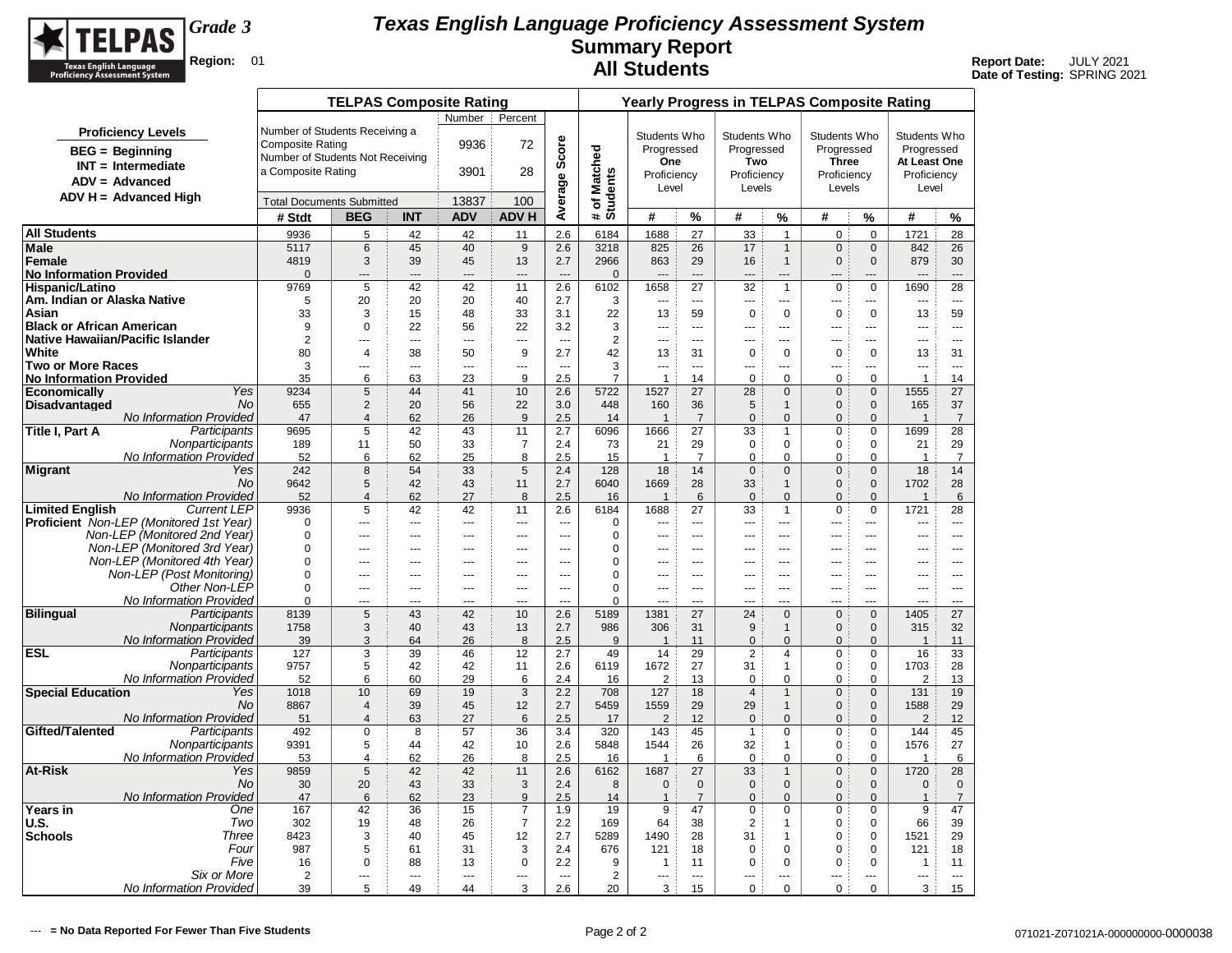

|                                                                         |                                         |                                  | Listening                |                                  |                          |                                         |                                  | Speaking                                     |                                |                                  |                                                   |                          | Reading                          |                                |                          |                                          |                      | Writing                          |                          |                          |
|-------------------------------------------------------------------------|-----------------------------------------|----------------------------------|--------------------------|----------------------------------|--------------------------|-----------------------------------------|----------------------------------|----------------------------------------------|--------------------------------|----------------------------------|---------------------------------------------------|--------------------------|----------------------------------|--------------------------------|--------------------------|------------------------------------------|----------------------|----------------------------------|--------------------------|--------------------------|
|                                                                         |                                         |                                  |                          | Number Percent                   |                          |                                         |                                  |                                              | Number Percent                 |                                  |                                                   |                          |                                  | Number Percent                 |                          |                                          |                      |                                  | Number Percent           |                          |
| <b>Proficiency Levels</b>                                               | Number of Students Rated                |                                  |                          | 9932                             | 74                       | Number of Students Rated                |                                  |                                              | 9932                           | 74                               | Number of Students Rated                          |                          |                                  | 9958                           | 74                       | Number of Students Rated                 |                      |                                  | 12782                    | 95                       |
| $BEG =$ Beginning                                                       | <b>Students Absent</b><br>Not Rated: EC |                                  |                          | 54<br>$\Omega$                   | $\Omega$<br>$\Omega$     | <b>Students Absent</b><br>Not Rated: EC |                                  |                                              | 54                             | $\Omega$<br>$\Omega$             | <b>Students Absent</b><br>Not Rated: ARD Decision |                          |                                  | 51<br>3                        | $\mathbf 0$              | Not Rated: EC<br>Not Rated: ARD Decision |                      |                                  | 670<br>5                 | 5                        |
| $INT = Intermediate$                                                    | Not Rated: ARD Decision                 |                                  |                          | 3                                | $\Omega$                 | Not Rated: ARD Decision                 |                                  |                                              | $\mathbf{0}$<br>3 <sup>3</sup> | $\Omega$                         | Other Students Not Rated                          |                          |                                  | 3455                           | $\mathbf 0$<br>26        |                                          |                      |                                  |                          | $\mathbf 0$              |
| ADV = Advanced                                                          | Other Students Not Rated                |                                  |                          | 3480                             | 26                       | Other Students Not Rated                |                                  |                                              | 3480                           | 26                               |                                                   |                          |                                  |                                |                          |                                          |                      |                                  |                          |                          |
| $ADV H = Advanced High$                                                 | <b>Total Documents Submitted</b>        |                                  |                          | 13469                            | 100                      |                                         | <b>Total Documents Submitted</b> |                                              | 13469                          | 100                              |                                                   |                          | <b>Total Documents Submitted</b> | 13467                          | 100                      | <b>Total Documents Submitted</b>         |                      |                                  | 13457                    | 100                      |
|                                                                         | # Stdt                                  | <b>BEG</b>                       | <b>INT</b>               | <b>ADV</b>                       | <b>ADVH</b>              | # Stdt                                  | <b>BEG</b>                       | <b>INT</b>                                   | <b>ADV</b>                     | <b>ADV H</b>                     | # Stdt                                            | <b>BEG</b>               | <b>INT</b>                       | <b>ADV</b>                     | <b>ADVH</b>              | # Stdt                                   | <b>BEG</b>           | <b>INT</b>                       | <b>ADV</b>               | <b>ADVH</b>              |
| <b>All Students</b>                                                     | 9932                                    | 12                               | 36                       | 36                               | 16                       | 9932                                    | 15                               | 42                                           | 40                             | $\overline{4}$                   | 9958                                              | 11                       | 43                               | 21                             | 25                       | 12782                                    | 8                    | 28                               | 36                       | 28                       |
| <b>Male</b>                                                             | 5135                                    | 14                               | 36                       | 35                               | 15                       | 5135                                    | 17                               | 43                                           | 37                             | 3                                | 5150                                              | 12                       | 44                               | 21                             | 24                       | 6528                                     | 11                   | 31                               | 35                       | 24                       |
| Female                                                                  | 4797                                    | 11                               | 36                       | 37                               | 16                       | 4797                                    | 13                               | 40                                           | 42                             | $5\phantom{.0}$                  | 4808                                              | 11                       | 41                               | 22                             | 26                       | 6254                                     | 6                    | 25                               | 37                       | 32                       |
| <b>No Information Provided</b><br>Hispanic/Latino                       | $\Omega$                                | $\overline{a}$<br>12             | $\overline{a}$           | $---$                            | $\overline{a}$           | $\Omega$                                | $\overline{a}$                   | ---                                          | $\overline{a}$                 | $\overline{a}$                   | $\Omega$                                          | $\overline{a}$           | $\overline{a}$                   | $---$                          | $\overline{a}$           | $\Omega$                                 | $\overline{a}$       | ---                              | ---                      | $\overline{a}$           |
| Am. Indian or Alaska Native                                             | 9807<br>$\overline{1}$                  | $---$                            | 36<br>$--$               | 36<br>$---$                      | 15<br>---                | 9807<br>-1                              | 15<br>$\overline{a}$             | 42<br>$\overline{a}$                         | 40<br>---                      | $\overline{4}$<br>$\overline{a}$ | 9832<br>-1                                        | 11<br>$\overline{a}$     | 43<br>$  \sim$                   | 21<br>$\overline{\phantom{a}}$ | 24<br>---                | 12637<br>-1                              | 8<br>---             | 28<br>---                        | 36<br>$---$              | 28<br>---                |
| Asian                                                                   | 26                                      | $\Omega$                         | 15                       | 27                               | 58                       | 26                                      | 12                               | 27                                           | 54                             | 8                                | 26                                                | $\mathbf 0$              | 19                               | 19                             | 62                       | 36                                       | $\mathbf 0$          | 14                               | 28                       | 58                       |
| <b>Black or African American</b>                                        | $\overline{2}$                          |                                  | ---                      | $\overline{a}$                   | $\overline{a}$           | $\overline{2}$                          | Щ,                               | ---                                          | $\overline{a}$                 | ---                              | $\overline{2}$                                    | ---                      | ---                              | ---                            | $\overline{a}$           | $\overline{2}$                           | Ξ.                   | ---                              | ---                      | $\overline{a}$           |
| Native Hawaiian/Pacific Islander                                        | 3                                       | $\overline{a}$                   | $\overline{\phantom{a}}$ | $\sim$ $\sim$ $\sim$             | $\rightarrow$            | 3                                       | ---                              | ---                                          | $\overline{\phantom{a}}$       | ---                              | 3                                                 | $\overline{\phantom{a}}$ | $\overline{\phantom{a}}$         | $\overline{\phantom{a}}$       | $\overline{\phantom{a}}$ | 3                                        | ---                  | ---                              | ---                      | $\sim$                   |
| White                                                                   | 59                                      | 14                               | 31                       | 36                               | 20                       | 59                                      | 14                               | 42                                           | 39                             | 5                                | 59                                                | 12                       | 36                               | 19                             | 34                       | 74                                       | 15                   | 32                               | 31                       | 22                       |
| <b>Two or More Races</b><br><b>No Information Provided</b>              | $\overline{1}$<br>33                    | $\sim$ $\sim$<br>18              | ---<br>30                | $---$<br>36                      | ---<br>15                | $\overline{1}$<br>33                    | $-$<br>36                        | $\sim$<br>36                                 | $- - -$<br>24                  | ---<br>3                         | $\overline{1}$<br>34                              | $\overline{a}$<br>12     | $  \sim$<br>38                   | $\sim$ $\sim$<br>32            | $-$<br>18                | $\overline{1}$<br>28                     | $\overline{a}$<br>11 | $\overline{a}$<br>32             | $\overline{a}$<br>36     | $- - -$<br>21            |
| Yes<br><b>Economically</b>                                              | 9314                                    | 13                               | 37                       | 35                               | 15                       | 9314                                    | 15                               | 43                                           | 39                             | $\overline{4}$                   | 9337                                              | 12                       | 43                               | 21                             | 24                       | 11958                                    | 9                    | 29                               | 36                       | 27                       |
| <b>No</b><br><b>Disadvantaged</b>                                       | 575                                     | $\overline{7}$                   | 23                       | 45                               | 26                       | 575                                     | 8                                | 32                                           | 53                             | $\overline{7}$                   | 577                                               | 6                        | 30                               | 22                             | 42                       | 787                                      | $\overline{4}$       | 15                               | 34                       | 48                       |
| No Information Provided                                                 | 43                                      | 21                               | 30                       | 35                               | 14                       | 43                                      | 35                               | 40                                           | 23                             | $\mathcal{P}$                    | 44                                                | 9                        | 45                               | 30                             | 16                       | 37                                       | 11                   | 35                               | 35                       | 19                       |
| Title I, Part A<br>Participants                                         | 9679                                    | 12                               | 36                       | 36                               | 16                       | 9679                                    | 14                               | 42                                           | 40                             | $\overline{4}$                   | 9704                                              | 11                       | 43                               | 21                             | 25                       | 12509                                    | 8                    | 28                               | 36                       | 28                       |
| Nonparticipants<br>No Information Provided                              | 205                                     | 20                               | 34                       | 35                               | 12                       | 205                                     | 19                               | 31                                           | 44<br>27                       | 6<br>$\overline{2}$              | 205                                               | 18<br>8                  | 39<br>45                         | 24                             | 20                       | 231                                      | 15                   | 39                               | 29                       | 17                       |
| <b>Migrant</b><br>Yes                                                   | 48<br>285                               | 19<br>14                         | 27<br>41                 | 40<br>34                         | 15<br>11                 | 48<br>285                               | 33<br>19                         | 38<br>48                                     | 31                             | $\overline{2}$                   | 49<br>286                                         | 17                       | 50                               | 31<br>16                       | 16<br>16                 | 42<br>353                                | 12<br>15             | 31<br>38                         | 38<br>31                 | 19<br>15                 |
| No                                                                      | 9589                                    | 12                               | 36                       | 36                               | 16                       | 9589                                    | 14                               | 42                                           | 40                             | $\overline{4}$                   | 9613                                              | 11                       | 42                               | 22                             | 25                       | 12377                                    | 8                    | 28                               | 36                       | 28                       |
| No Information Provided                                                 | 58                                      | 24                               | 29                       | 34                               | 12                       | 58                                      | 36                               | 36                                           | 26                             | $\overline{2}$                   | 59                                                | 17                       | 44                               | 25                             | 14                       | 52                                       | 19                   | 27                               | 37                       | 17                       |
| <b>Limited English</b><br><b>Current LEP</b>                            | 9932                                    | 12                               | 36                       | 36                               | 16                       | 9932                                    | 15                               | 42                                           | 40                             | $\overline{4}$                   | 9958                                              | 11                       | 43                               | 21                             | 25                       | 12782                                    | 8                    | 28                               | 36                       | 28                       |
| Proficient Non-LEP (Monitored 1st Year)<br>Non-LEP (Monitored 2nd Year) | $\mathbf 0$                             | $\overline{a}$<br>$\overline{a}$ | $\overline{a}$           | $\overline{a}$<br>$\overline{a}$ | $\overline{a}$<br>$---$  | $\mathbf 0$<br>0                        | $\overline{a}$<br>$\overline{a}$ | $\sim$                                       | $\sim$                         | $\overline{a}$                   | $\Omega$<br>$\Omega$                              | $\overline{a}$<br>$---$  | $\sim$                           | $\sim$ $\sim$                  | $\overline{a}$<br>$\sim$ | 0<br>$\Omega$                            | ---<br>              | $\overline{a}$<br>$\overline{a}$ | $\overline{a}$           | $\overline{a}$           |
| Non-LEP (Monitored 3rd Year)                                            | $\mathbf 0$<br>0                        | $\overline{a}$                   | $-$<br>$-$               | $-$                              | $- - -$                  | 0                                       | $\overline{a}$                   | $\sim$ $\sim$ $\sim$<br>$\sim$ $\sim$ $\sim$ | $- - -$<br>$- - -$             | $---$<br>$---$                   | 0                                                 | $- - -$                  | $\overline{a}$<br>$--$           | $\sim$ $\sim$<br>$- - -$       | $\overline{a}$           | 0                                        | ---                  | $---$                            | $- - -$<br>$- - -$       | $---$<br>$- - -$         |
| Non-LEP (Monitored 4th Year)                                            | $\mathbf 0$                             | $\sim$ $\sim$                    | $-$                      | ---                              | $\overline{\phantom{a}}$ | 0                                       | ---                              | $\overline{\phantom{a}}$                     | ---                            | ---                              | $\Omega$                                          | $---$                    | $\sim$                           | $---$                          | $\overline{\phantom{a}}$ | $\Omega$                                 | ---                  | ---                              | $\overline{\phantom{a}}$ | $\overline{\phantom{a}}$ |
| Non-LEP (Post Monitoring)                                               | $\mathbf 0$                             | $\sim$                           |                          | $-$                              | $\sim$                   | 0                                       | ÷-                               | ---                                          | ---                            | ---                              | $\Omega$                                          | ---                      | $\overline{a}$                   | ---                            | $\overline{a}$           | $\Omega$                                 | ---                  | ---                              |                          | ---                      |
| Other Non-LEP                                                           | $\mathbf 0$                             | $\scriptstyle\cdots$             | ---                      | $\overline{\phantom{a}}$         | $\rightarrow$            | $\Omega$                                | ---                              | $\overline{\phantom{a}}$                     | ---                            | ---                              | $\Omega$                                          | ---                      | $\overline{\phantom{a}}$         | $\overline{\phantom{a}}$       | $\overline{\phantom{a}}$ | $\Omega$                                 | ---                  | ---                              | $\overline{\phantom{a}}$ | ---                      |
| No Information Provided                                                 | $\mathbf 0$                             | $-$                              | $-$                      | $\sim$                           | $\sim$                   | $\Omega$                                | $\overline{a}$                   | $\overline{a}$                               | $\overline{a}$                 | $-$                              | $\Omega$                                          | $\overline{\phantom{a}}$ | $\overline{a}$                   | $-$                            | $-$                      | 0                                        | $\overline{a}$       | ---                              | ---                      | ---                      |
| <b>Bilingual</b><br>Participants<br>Nonparticipants                     | 7951<br>1943                            | 13<br>10                         | 37<br>33                 | 35<br>38                         | 15<br>19                 | 7951<br>1943                            | 15<br>14                         | 43<br>37                                     | 39<br>44                       | 3<br>5                           | 7953<br>1966                                      | 12<br>9                  | 44<br>38                         | 21<br>23                       | 23<br>30                 | 10539<br>2213                            | $9\,$<br>6           | 28<br>30                         | 36<br>37                 | 28<br>27                 |
| <b>No Information Provided</b>                                          | 38                                      | 16                               | 29                       | 39                               | 16                       | 38                                      | 32                               | 39                                           | 26                             | 3                                | 39                                                | 13                       | 36                               | 33                             | 18                       | 30                                       | 10 <sup>1</sup>      | 30                               | 40                       | 20                       |
| ESL<br>Participants                                                     | 122                                     | 6                                | 27                       | 34                               | 33                       | 122                                     | 10                               | 34                                           | 52                             | $\overline{4}$                   | 121                                               | $\overline{7}$           | 27                               | 29                             | 37                       | 151                                      | 3                    | 27                               | 30                       | 39                       |
| Nonparticipants                                                         | 9749                                    | 12                               | 36                       | 36                               | 15                       | 9749                                    | 15                               | 42                                           | 40                             | $\overline{4}$                   | 9775                                              | 11                       | 43                               | 21                             | 25                       | 12573                                    | 8                    | 28                               | 36                       | 28                       |
| <b>No Information Provided</b><br><b>Special Education</b><br>Yes       | 61<br>1126                              | 23<br>25                         | 33<br>50                 | 34<br>22                         | 10<br>3                  | 61<br>1126                              | 38<br>25                         | 34<br>47                                     | 26<br>27                       | $\overline{2}$<br>2              | 62<br>1124                                        | 15<br>28                 | 50<br>58                         | 24<br>10                       | 11<br>5                  | 58<br>1427                               | 22<br>26             | 28<br>41                         | 36<br>25                 | 14<br>8                  |
| No.                                                                     | 8748                                    | 11                               | 34                       | 38                               | 17                       | 8748                                    | 13                               | 41                                           | 41                             | $\overline{4}$                   | 8775                                              | 9                        | 41                               | 23                             | 27                       | 11303                                    | 6                    | 26                               | 37                       | 30                       |
| <b>No Information Provided</b>                                          | 58                                      | 22                               | 31                       | 34                               | 12                       | 58                                      | 34                               | 36                                           | 28                             | $\overline{2}$                   | 59                                                | 14                       | 47                               | 25                             | 14                       | 52                                       | 17                   | 27                               | 38                       | 17                       |
| Gifted/Talented<br>Participants                                         | 502                                     | $\overline{1}$                   | 10                       | 37                               | 53                       | 502                                     | $\overline{4}$                   | 29                                           | 61                             | 6                                | 502                                               | $\overline{1}$           | 11                               | 14                             | 75                       | 738                                      | $\mathbf{1}$         | 5                                | 29                       | 65                       |
| Nonparticipants                                                         | 9372                                    | 13                               | 37                       | 36                               | 14                       | 9372                                    | 15                               | 43                                           | 39                             | $\overline{4}$                   | 9397                                              | 12                       | 44                               | 22                             | 22                       | 11992                                    | 9                    | 29                               | 36                       | 26                       |
| No Information Provided<br>At-Risk<br>Yes                               | 58<br>9853                              | 24<br>12                         | 29<br>36                 | 34<br>36                         | 12<br>16                 | 58<br>9853                              | 36<br>14                         | 36<br>42                                     | 26<br>40                       | $\overline{2}$<br>$\overline{4}$ | 59<br>9878                                        | 17<br>11                 | 44<br>43                         | 25<br>21                       | 14<br>25                 | 52<br>12707                              | 19<br>8              | 27<br>28                         | 37<br>36                 | 17<br>28                 |
| <b>No</b>                                                               | 29                                      | 31                               | 28                       | 38                               | 3                        | 29                                      | 28                               | 34                                           | 38                             | $\mathbf{0}$                     | 29                                                | 14                       | 48                               | 24                             | 14                       | 33                                       | 30                   | 24                               | 27                       | 18                       |
| <b>No Information Provided</b>                                          | 50                                      | 18                               | 30                       | 38                               | 14                       | 50                                      | 30                               | 40                                           | 28                             | $\overline{2}$                   | 51                                                | 10 <sup>10</sup>         | 43                               | 31                             | 16                       | 42                                       | 10                   | 29                               | 43                       | 19                       |
| Years in<br>One                                                         | 151                                     | 58                               | 17                       | 19                               | 6                        | 151                                     | 51                               | 30                                           | 19                             | $\overline{1}$                   | 153                                               | 39                       | 37                               | 10                             | 14                       | 198                                      | 48                   | 32                               | 13                       | $\overline{7}$           |
| Two<br>U.S.                                                             | 215                                     | 49                               | 27                       | 18                               | 6                        | 215                                     | 43                               | 35                                           | 20                             | $\overline{2}$                   | 216                                               | 33                       | 46                               | 10                             | 11                       | 270                                      | 41                   | 35                               | 17                       | $\overline{7}$           |
| Three<br><b>Schools</b><br>Four                                         | 419<br>7927                             | 15<br>10                         | 36<br>35                 | 33<br>38                         | 16<br>17                 | 419<br>7927                             | 17<br>12                         | 43<br>42                                     | 37<br>42                       | $\overline{2}$<br>$\overline{4}$ | 426<br>7948                                       | 15<br>9                  | 42<br>41                         | 17<br>23                       | 27<br>27                 | 490<br>10369                             | 12<br>6              | 42<br>26                         | 28<br>38                 | 17<br>31                 |
| Five                                                                    | 1167                                    | 17                               | 45                       | 32                               | $\overline{7}$           | 1167                                    | 20                               | 46                                           | 31                             | $\overline{2}$                   | 1162                                              | 19                       | 56                               | 17                             | 8                        | 1381                                     | 13                   | 38                               | 34                       | 15                       |
| Six or More                                                             | 20                                      | 5                                | 35                       | 40                               | 20                       | 20                                      | 15                               | 40                                           | 40                             | 5                                | 20                                                | 5                        | 50                               | 20                             | 25                       | 30                                       | 13                   | 27                               | 33                       | 27                       |
| No Information Provided                                                 | 33                                      | 15                               | 21                       | 55                               | q                        | 33                                      | 30                               | 21                                           | 45                             | 3                                | 33                                                | 6                        | 36                               | 18                             | 39                       | 44                                       | 9                    | 34                               | 32                       | 25                       |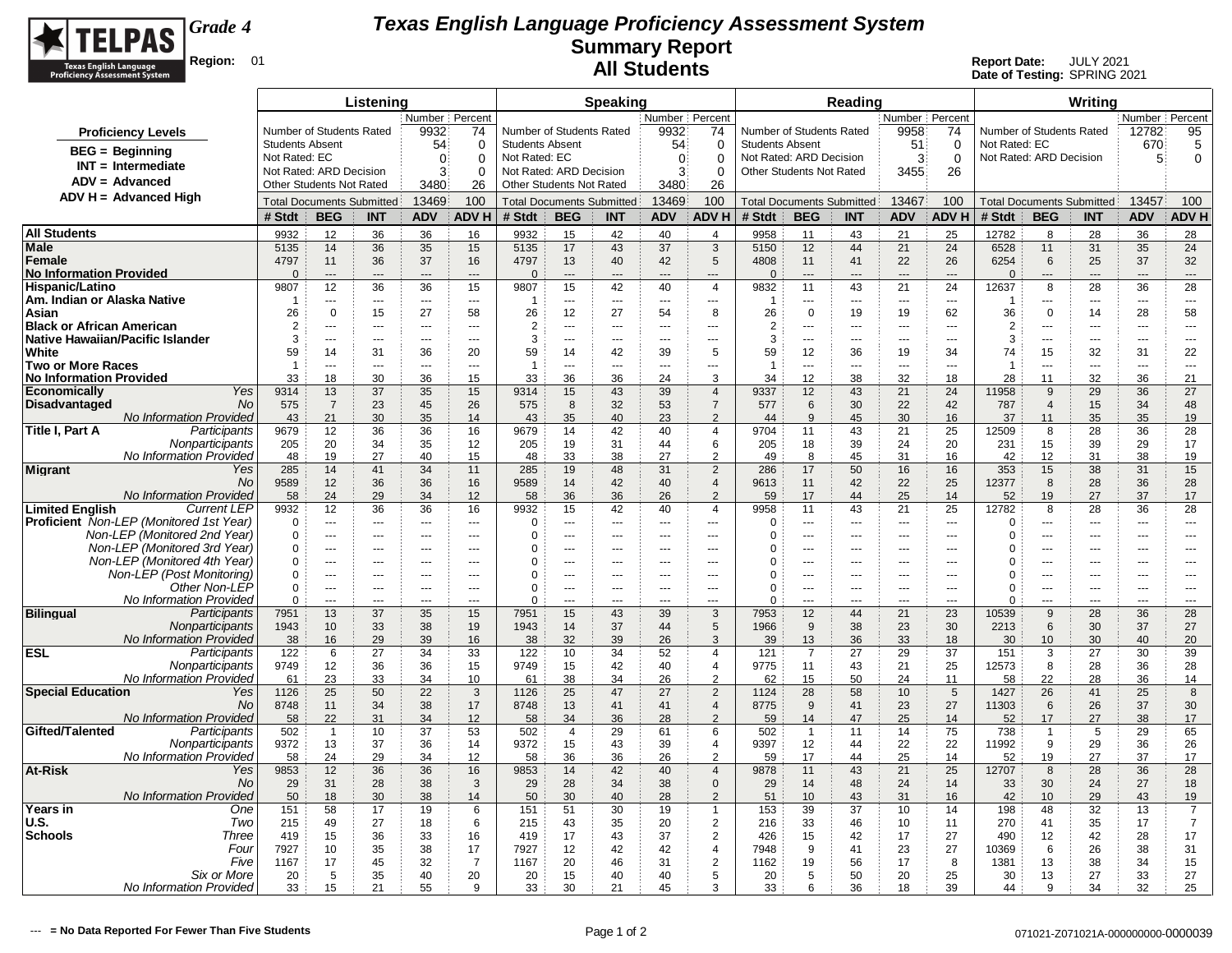

|                                   |                                                              |                                  | <b>TELPAS Composite Rating</b>   |                      |                          |                      |                                 |                          |                    |                                |                             |                               | <b>Yearly Progress in TELPAS Composite Rating</b> |                             |                     |                                |
|-----------------------------------|--------------------------------------------------------------|----------------------------------|----------------------------------|----------------------|--------------------------|----------------------|---------------------------------|--------------------------|--------------------|--------------------------------|-----------------------------|-------------------------------|---------------------------------------------------|-----------------------------|---------------------|--------------------------------|
|                                   |                                                              |                                  |                                  |                      | Number                   | Percent              |                                 |                          |                    |                                |                             |                               |                                                   |                             |                     |                                |
|                                   | <b>Proficiency Levels</b>                                    | Number of Students Receiving a   |                                  |                      |                          |                      |                                 |                          | Students Who       |                                | Students Who                |                               | Students Who                                      |                             | Students Who        |                                |
|                                   | <b>BEG</b> = Beginning                                       | <b>Composite Rating</b>          |                                  |                      | 9607                     | 71                   | Score                           |                          | Progressed         |                                | Progressed                  |                               | Progressed                                        |                             | Progressed          |                                |
|                                   | $INT = Intermediate$                                         | Number of Students Not Receiving |                                  |                      |                          |                      |                                 |                          | One                |                                | Two                         |                               | <b>Three</b>                                      |                             | At Least One        |                                |
|                                   | $ADV = Advanced$                                             | a Composite Rating               |                                  |                      | 3897                     | 29                   |                                 |                          | Proficiency        |                                | Proficiency                 |                               | Proficiency                                       |                             | Proficiency         |                                |
|                                   | $ADV H = Advanced High$                                      |                                  |                                  |                      |                          |                      |                                 |                          | Level              |                                | Levels                      |                               | Levels                                            |                             | Level               |                                |
|                                   |                                                              | <b>Total Documents Submitted</b> |                                  |                      | 13504                    | 100                  | Average                         | # of Matched<br>Students |                    |                                |                             |                               |                                                   |                             |                     |                                |
|                                   |                                                              | # Stdt                           | <b>BEG</b>                       | <b>INT</b>           | <b>ADV</b>               | <b>ADV H</b>         |                                 |                          | #                  | %                              | #                           | $\%$                          | #                                                 | %                           | #                   | %                              |
| <b>All Students</b>               |                                                              | 9607                             | 5                                | 40                   | 43                       | 13                   | 2.6                             | 6017                     | 1166               | 19                             | 22                          | $\mathbf 0$                   | $\mathbf 0$                                       | $\mathbf 0$                 | 1188                | 20                             |
| <b>Male</b><br>Female             |                                                              | 4955<br>4652                     | 6<br>3                           | 42<br>38             | 41<br>45                 | 11<br>14             | 2.5<br>2.7                      | 3057<br>2960             | 562<br>604         | 18<br>20                       | 13<br>9                     | $\mathbf 0$<br>$\mathbf{0}$   | $\mathbf 0$<br>$\mathbf 0$                        | $\mathbf 0$<br>$\mathbf{0}$ | 575<br>613          | 19<br>21                       |
| <b>No Information Provided</b>    |                                                              | $\Omega$                         | $---$                            | ---                  | $---$                    | $\overline{a}$       | $\overline{a}$                  | $\mathbf{0}$             | $\overline{a}$     | $\overline{a}$                 | $---$                       | ---                           | $\overline{a}$                                    | ---                         | ---                 | $\overline{a}$                 |
| Hispanic/Latino                   |                                                              | 9494                             | 5                                | 40                   | 43                       | 13                   | 2.6                             | 5976                     | 1152               | 19                             | 21                          | $\mathbf 0$                   | $\mathbf 0$                                       | $\mathbf 0$                 | 1173                | 20                             |
| Am. Indian or Alaska Native       |                                                              | $\mathbf{1}$                     | ---                              | ---                  | ---                      | ---                  | $\overline{a}$                  | $\mathbf 0$              | ---                | ---                            | $\overline{a}$              | ---                           | $\overline{a}$                                    | ---                         | ---                 | $\overline{a}$                 |
| Asian                             |                                                              | 26                               | $\mathbf 0$                      | 19                   | 38                       | 42                   | 3.3                             | 14                       | 8                  | 57                             | $\pmb{0}$                   | $\mathbf 0$                   | $\mathbf 0$                                       | $\mathbf 0$                 | 8                   | 57                             |
| <b>Black or African American</b>  |                                                              | $\overline{2}$                   | $\overline{a}$                   | $\overline{a}$       | $\overline{a}$           | $\sim$               | $\sim$                          | $\mathbf 0$              | $\sim$             | $---$                          | $\overline{a}$              | $\overline{a}$                | $\overline{a}$                                    | <u></u>                     | $\overline{a}$      | $\overline{a}$                 |
| Native Hawaiian/Pacific Islander  |                                                              | 3                                | ---                              | $---$                | $---$                    | $\sim$ $\sim$        | $\sim$                          | 3                        | $\sim$             | $  -$                          | $---$                       | $---$                         | $- - -$                                           | $\overline{a}$              | ---                 | $\sim$ $\sim$                  |
| White<br><b>Two or More Races</b> |                                                              | 55<br>$\mathbf{1}$               | $\overline{7}$<br>---            | 40<br>$\overline{a}$ | 36<br>---                | 16<br>---            | 2.6<br>$\overline{\phantom{a}}$ | 22<br>$\mathbf{1}$       | 6<br>---           | 27<br>$\overline{\phantom{a}}$ | $\mathbf 0$<br>---          | $\mathbf 0$<br>$\overline{a}$ | $\mathbf 0$<br>$\overline{a}$                     | 0<br>---                    | 6<br>---            | 27<br>$\overline{\phantom{a}}$ |
| <b>No Information Provided</b>    |                                                              | 25                               | 8                                | 28                   | 56                       | 8                    | 2.6                             | 1                        |                    | ---                            |                             |                               |                                                   | ---                         | ---                 | ---                            |
| <b>Economically</b>               | Yes                                                          | 9014                             | $\sqrt{5}$                       | 41                   | 42                       | 12                   | 2.6                             | 5651                     | 1045               | 18                             | 21                          | $\mathbf{0}$                  | $\mathbf 0$                                       | $\mathbf{0}$                | 1066                | 19                             |
| <b>Disadvantaged</b>              | <b>No</b>                                                    | 559                              | $\overline{2}$                   | 23                   | 47                       | 28                   | 3.0                             | 361                      | 121                | 34                             | $\mathbf{1}$                | $\mathbf{0}$                  | $\mathbf{0}$                                      | $\mathbf{0}$                | 122                 | 34                             |
|                                   | No Information Provided                                      | 34                               | 9                                | 35                   | 50                       | 6                    | 2.5                             | 5                        | $\overline{0}$     | $\mathbf 0$                    | $\Omega$                    | $\mathbf{0}$                  | $\mathbf{0}$                                      | $\Omega$                    | $\mathbf 0$         | $\mathbf 0$                    |
| Title I, Part A                   | Participants                                                 | 9386                             | $\overline{4}$                   | 40                   | 43                       | 13                   | 2.6                             | 5940                     | 1154               | 19                             | 21                          | $\mathbf 0$                   | $\mathbf 0$                                       | $\mathbf 0$                 | 1175                | 20                             |
|                                   | Nonparticipants<br><b>No Information Provided</b>            | 182<br>39                        | 12<br>8                          | 38<br>33             | 40<br>51                 | 10<br>8              | 2.5<br>2.5                      | 73<br>4                  | 12<br>---          | 16<br>$\sim$                   | $\mathbf{1}$<br>---         | $\mathbf{1}$<br>              | $\mathbf 0$<br>---                                | $\Omega$<br>---             | 13<br>---           | 18<br>$\overline{a}$           |
| <b>Migrant</b>                    | Yes                                                          | 278                              | 6                                | 52                   | 33                       | 9                    | 2.4                             | 153                      | 24                 | 16                             | $\mathbf{1}$                | $\mathbf{1}$                  | $\mathbf{0}$                                      | $\mathbf{0}$                | 25                  | 16                             |
|                                   | <b>No</b>                                                    | 9283                             | $\overline{4}$                   | 40                   | 43                       | 13                   | 2.6                             | 5858                     | 1142               | 19                             | 21                          | $\mathbf{0}$                  | $\mathbf{0}$                                      | $\mathbf 0$                 | 1163                | 20                             |
|                                   | No Information Provided                                      | 46                               | 15                               | 33                   | 46                       | $\overline{7}$       | 2.4                             | 6                        | $\mathbf{0}$       | $\overline{0}$                 | $\overline{0}$              | $\mathbf{0}$                  | $\mathbf{0}$                                      | $\mathbf{0}$                | $\mathbf{0}$        | $\mathbf{0}$                   |
| <b>Limited English</b>            | <b>Current LEP</b>                                           | 9607                             | $\sqrt{5}$                       | 40                   | 43                       | 13                   | 2.6                             | 6017                     | 1166               | 19                             | 22                          | $\mathbf 0$                   | $\mathbf 0$                                       | $\mathbf 0$                 | 1188                | 20                             |
|                                   | <b>Proficient</b> Non-LEP (Monitored 1st Year)               | $\Omega$                         |                                  | ---                  | $\overline{a}$           | ---                  | $\overline{a}$                  | 0                        | ---                | $\sim$                         | $\overline{a}$              | $\overline{a}$                | $\overline{a}$                                    |                             | ---                 | $\overline{a}$                 |
|                                   | Non-LEP (Monitored 2nd Year)<br>Non-LEP (Monitored 3rd Year) | $\Omega$<br>$\Omega$             | ---                              | ---                  | ---                      | $\overline{a}$       | $\sim$                          | 0<br>0                   | ---                | $\overline{a}$<br>$\sim$       | $---$                       | $---$                         | ---                                               | ---                         | ---                 | $- - -$<br>$\sim$              |
|                                   | Non-LEP (Monitored 4th Year)                                 | $\Omega$                         | ---<br>---                       | ---<br>---           | $\overline{a}$<br>$\sim$ | ---<br>$\sim$        | ---<br>$\sim$                   | 0                        | ---<br>            | $\sim$                         | $\overline{a}$              | ÷÷<br>$-$                     | ---<br>$-$                                        | ---<br>                     | ---<br>---          | $\sim$                         |
|                                   | Non-LEP (Post Monitoring)                                    | $\mathbf 0$                      | ---                              | ---                  | ---                      | $\overline{a}$       | $\sim$                          | 0                        | ---                | $---$                          | ---                         | ---                           | $\overline{a}$                                    | ---                         | ---                 | $\overline{a}$                 |
|                                   | Other Non-LEP                                                | $\Omega$                         | $\overline{a}$                   | ---                  | $---$                    | $\overline{a}$       | $\sim$                          | $\Omega$                 | $\sim$             | $---$                          | $---$                       | $---$                         | $- - -$                                           | $\overline{a}$              | $\overline{a}$      | $- - -$                        |
|                                   | No Information Provided                                      | $\Omega$                         | ---                              | $\overline{a}$       | $\overline{a}$           | $\sim$               | $\sim$                          | $\Omega$                 | $\sim$             | $-$                            | $---$                       | $\overline{a}$                | $\sim$                                            | $\overline{a}$              | $\overline{a}$      | $-$                            |
| <b>Bilingual</b>                  | Participants                                                 | 7808                             | 5                                | 41                   | 42                       | 12                   | 2.6                             | 4980                     | 926                | 19                             | 19                          | $\Omega$                      | $\mathbf 0$                                       | $\Omega$                    | 945                 | 19                             |
|                                   | Nonparticipants<br>No Information Provided                   | 1770<br>29                       | $\overline{4}$<br>$\overline{7}$ | 35<br>31             | 45<br>55                 | 16<br>$\overline{7}$ | 2.7<br>2.6                      | 1036                     | 240                | 23<br>$-$ --                   | 3                           | $\Omega$                      | $\mathbf 0$                                       | $\Omega$                    | 243<br>$---$        | 23<br>$---$                    |
| <b>ESL</b>                        | Participants                                                 | 116                              | 3                                | 28                   | 40                       | 28                   | 2.9                             | 1<br>34                  | 15                 | 44                             | $\pmb{0}$                   | $\pmb{0}$                     | $\pmb{0}$                                         | 0                           | 15                  | 44                             |
|                                   | Nonparticipants                                              | 9441                             | 5                                | 40                   | 43                       | 13                   | 2.6                             | 5975                     | 1151               | 19                             | 22                          | $\pmb{0}$                     | $\mathbf 0$                                       | 0                           | 1173                | 20                             |
|                                   | No Information Provided                                      | 50                               | 14                               | 40                   | 42                       | 4                    | 2.3                             | 8                        | $\Omega$           | $\Omega$                       | 0                           | $\Omega$                      | 0                                                 | $\Omega$                    | $\Omega$            | $\Omega$                       |
| <b>Special Education</b>          | Yes                                                          | 1086                             | 13                               | 63                   | 23                       | $\mathbf{1}$         | 2.1                             | 771                      | 82                 | 11                             | $\mathbf 0$                 | $\mathbf 0$                   | $\mathbf 0$                                       | $\mathbf 0$                 | 82                  | 11                             |
|                                   | No                                                           | 8474                             | 3                                | 37                   | 45                       | 14                   | 2.7                             | 5239                     | 1084               | 21                             | 22                          | $\mathbf{0}$                  | $\mathbf{0}$                                      | $\mathbf{0}$                | 1106                | 21                             |
| Gifted/Talented                   | No Information Provided<br>Participants                      | 47<br>496                        | 13<br>$\mathbf 0$                | 34<br>9              | 47<br>43                 | $\,6$<br>48          | 2.4<br>3.4                      | $\overline{7}$<br>338    | $\mathbf 0$<br>179 | $\mathsf{O}\xspace$<br>53      | $\mathbf 0$<br>$\mathbf{1}$ | $\mathbf{0}$<br>0             | $\mathbf{0}$<br>0                                 | $\mathbf{0}$<br>0           | $\mathbf{0}$<br>180 | $\mathbf 0$<br>53              |
|                                   | Nonparticipants                                              | 9065                             | 5                                | 42                   | 43                       | 11                   | 2.6                             | 5673                     | 987                | 17                             | 21                          | $\mathbf 0$                   | $\mathbf 0$                                       | $\mathbf 0$                 | 1008                | 18                             |
|                                   | No Information Provided                                      | 46                               | 15                               | 33                   | 46                       | $\overline{7}$       | 2.4                             | 6                        | $\mathbf 0$        | $\mathbf 0$                    | $\mathbf 0$                 | $\mathbf 0$                   | $\mathbf 0$                                       | $\mathbf 0$                 | $\mathbf 0$         | $\mathbf 0$                    |
| <b>At-Risk</b>                    | Yes                                                          | 9540                             | 5                                | 40                   | 43                       | 13                   | 2.6                             | 5999                     | 1164               | 19                             | 22                          | $\mathbf 0$                   | $\mathbf 0$                                       | $\mathbf{0}$                | 1186                | 20                             |
|                                   | No.                                                          | 28                               | 11                               | 46                   | 36                       | $\overline{7}$       | 2.3                             | 14                       | 2                  | 14                             | $\mathbf 0$                 | $\mathbf{0}$                  | $\mathbf{0}$                                      | $\mathbf 0$                 | $\overline{c}$      | 14                             |
|                                   | No Information Provided                                      | 39                               | 8                                | 28                   | 56                       | 8                    | 2.5                             | $\overline{4}$           |                    | $\overline{a}$                 |                             |                               |                                                   |                             |                     | $---$                          |
| Years in                          | One                                                          | 140                              | 42                               | 31                   | 22                       | 4                    | 1.8                             | 10                       | 3                  | 30                             | 0                           | $\pmb{0}$                     | $\pmb{0}$                                         | 0                           | 3                   | 30                             |
| <b>U.S.</b><br><b>Schools</b>     | Two<br>Three                                                 | 204<br>382                       | 38<br>$\overline{7}$             | 41<br>46             | 17<br>37                 | $\overline{4}$<br>10 | 1.9<br>2.5                      | 112<br>185               | 28<br>40           | 25<br>22                       | 4<br>$\mathbf{1}$           | 4<br>$\mathbf{1}$             | $\mathbf 0$<br>$\mathbf 0$                        | $\mathbf 0$<br>$\mathbf 0$  | 32<br>41            | 29<br>22                       |
|                                   | Four                                                         | 7711                             | 3                                | 38                   | 45                       | 15                   | 2.7                             | 4892                     | 1022               | 21                             | 16                          | 0                             | 0                                                 | 0                           | 1038                | 21                             |
|                                   | Five                                                         | 1122                             | 6                                | 56                   | 35                       | 3                    | 2.3                             | 792                      | 68                 | 9                              | 1                           | $\mathbf 0$                   | $\mathbf 0$                                       | $\Omega$                    | 69                  | 9                              |
|                                   | Six or More                                                  | 19                               | $\mathbf 0$                      | 42                   | 47                       | 11                   | 2.7                             | 14                       | $\overline{2}$     | 14                             | 0                           | 0                             | $\mathbf 0$                                       | $\mathbf 0$                 | 2                   | 14                             |
|                                   | No Information Provided                                      | 29                               | 3                                | 48                   | 34                       | 14                   | 2.6                             | 12                       | 3                  | 25                             | 0                           | $\mathbf 0$                   | $\mathbf 0$                                       | 0                           | 3                   | 25                             |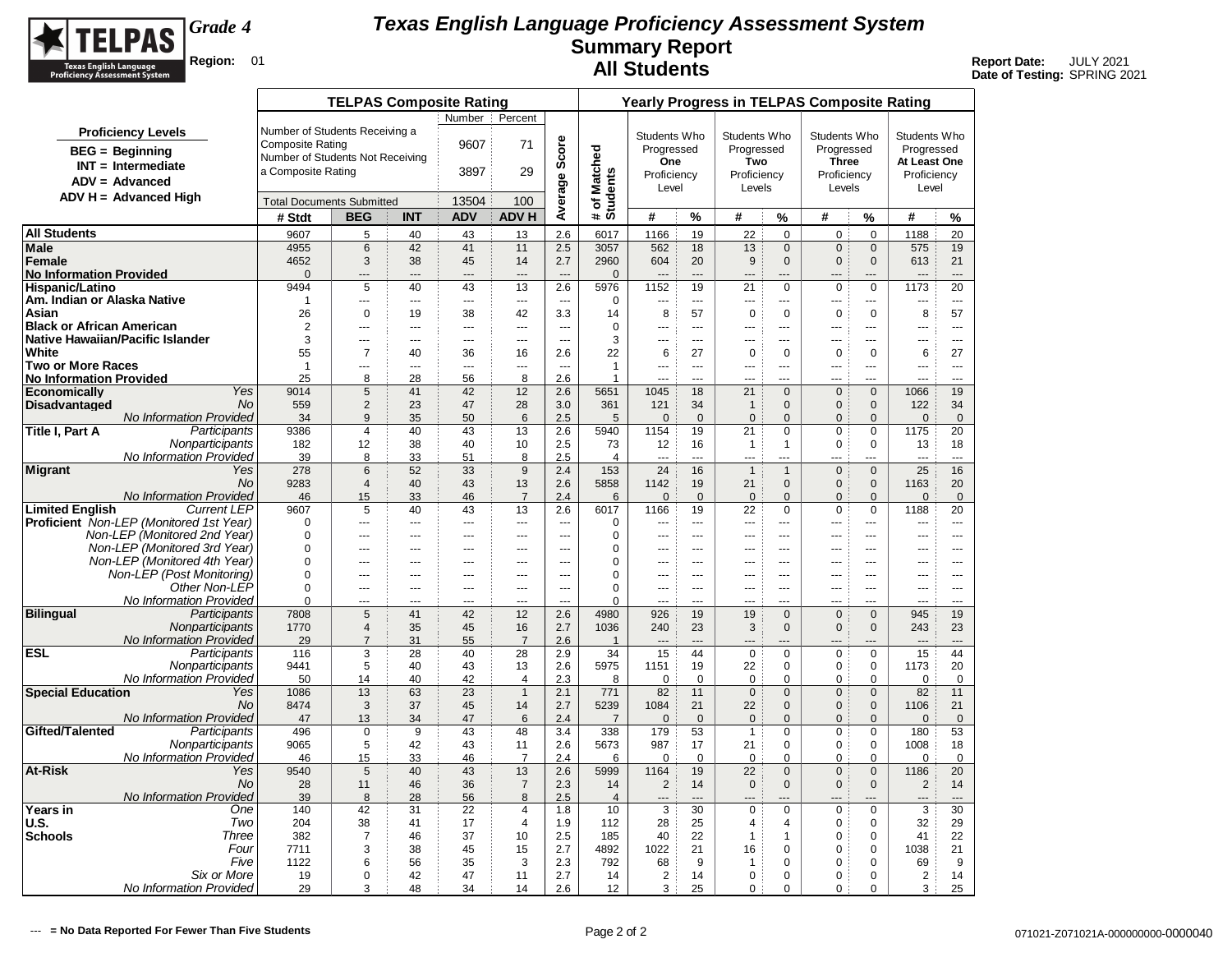

|                                                                                |                                            |                                                      | Listening            |                      |                         |                        |                                                     | <b>Speaking</b>       |                      |                               |                                            |                           | Reading              |                          |                                  |                                            |                     | Writing             |                      |                      |
|--------------------------------------------------------------------------------|--------------------------------------------|------------------------------------------------------|----------------------|----------------------|-------------------------|------------------------|-----------------------------------------------------|-----------------------|----------------------|-------------------------------|--------------------------------------------|---------------------------|----------------------|--------------------------|----------------------------------|--------------------------------------------|---------------------|---------------------|----------------------|----------------------|
|                                                                                |                                            |                                                      |                      | Number               | Percent                 |                        |                                                     |                       | Number Percent       |                               |                                            |                           |                      | Number Percent           |                                  |                                            |                     |                     | Number Percent       |                      |
| <b>Proficiency Levels</b>                                                      | Number of Students Rated                   |                                                      |                      | 9905                 | 74                      |                        | Number of Students Rated                            |                       | 9905                 | 74                            | Number of Students Rated                   |                           |                      | 9911                     | 74                               | Number of Students Rated                   |                     |                     | 12694                | 95                   |
| $BEG =$ Beginning                                                              | <b>Students Absent</b>                     |                                                      |                      | 48                   | $\Omega$                | <b>Students Absent</b> |                                                     |                       | 48                   | $\Omega$                      | <b>Students Absent</b>                     |                           |                      | 52                       | $\mathbf 0$                      | Not Rated: EC                              |                     |                     | 685                  | 5                    |
| $INT = Intermediate$                                                           | Not Rated: EC<br>Not Rated: ARD Decision   |                                                      |                      | $\Omega$             | $\Omega$                | Not Rated: EC          |                                                     |                       | $\mathbf 0$<br>5     | $\Omega$                      | Not Rated: ARD Decision                    |                           |                      | $\overline{2}$           | $\mathbf 0$                      | Not Rated: ARD Decision                    |                     |                     | 6                    | $\mathbf 0$          |
| ADV = Advanced                                                                 | Other Students Not Rated                   |                                                      |                      | 5<br>3443            | $\Omega$<br>26          |                        | Not Rated: ARD Decision<br>Other Students Not Rated |                       | 3443                 | $\Omega$<br>26                | Other Students Not Rated                   |                           |                      | 3450                     | 26                               |                                            |                     |                     |                      |                      |
| $ADV H = Advanced High$                                                        |                                            |                                                      |                      | 13401                | 100                     |                        |                                                     |                       | 13401                | 100                           |                                            |                           |                      | 13415                    | 100                              |                                            |                     |                     | 13385                | 100                  |
|                                                                                | <b>Total Documents Submitted</b><br># Stdt | <b>BEG</b>                                           | <b>INT</b>           | <b>ADV</b>           | <b>ADVH</b>             | # Stdt                 | <b>Total Documents Submitted</b><br><b>BEG</b>      | <b>INT</b>            | <b>ADV</b>           | <b>ADVH</b>                   | <b>Total Documents Submitted</b><br># Stdt | <b>BEG</b>                | <b>INT</b>           | <b>ADV</b>               | ADV H                            | <b>Total Documents Submitted</b><br># Stdt | <b>BEG</b>          | <b>INT</b>          | <b>ADV</b>           | <b>ADV H</b>         |
| <b>All Students</b>                                                            |                                            | $\overline{7}$                                       |                      |                      |                         |                        |                                                     |                       |                      |                               |                                            |                           |                      |                          |                                  |                                            |                     |                     |                      |                      |
| <b>Male</b>                                                                    | 9905<br>5092                               | 8                                                    | 26<br>26             | 38<br>38             | 29<br>28                | 9905<br>5092           | 13<br>14                                            | 39<br>41              | 43<br>41             | 5<br>$\overline{4}$           | 9911<br>5102                               | $\overline{7}$<br>$\bf 8$ | 30<br>31             | 23<br>22                 | 41<br>40                         | 12694<br>6476                              | 5<br>$\overline{7}$ | 21<br>25            | 34<br>34             | 39<br>34             |
| Female                                                                         | 4813                                       | $\overline{7}$                                       | 25                   | 39                   | 30                      | 4813                   | 13                                                  | 37                    | 45                   | 6                             | 4809                                       | $\,6\,$                   | 29                   | 24                       | 42                               | 6218                                       | 3                   | 17                  | 34                   | 45                   |
| <b>No Information Provided</b>                                                 | $\mathbf{0}$                               | $---$                                                | $-$                  | $---$                | $---$                   | $\overline{0}$         | $---$                                               | ---                   | $---$                | $---$                         | $\Omega$                                   | ---                       | $\sim$               | $---$                    | $---$                            | $\Omega$                                   | ---                 | ---                 | ---                  | ---                  |
| Hispanic/Latino                                                                | 9762                                       | $\overline{7}$                                       | 26                   | 39                   | 28                      | 9762                   | 13                                                  | 39                    | 43                   | 5                             | 9768                                       | $\overline{7}$            | 30                   | 23                       | 41                               | 12555                                      | 5                   | 21                  | 35                   | 40                   |
| Am. Indian or Alaska Native                                                    | $\overline{1}$                             | $\overline{\phantom{a}}$                             | $\sim$               | $\overline{a}$       | $---$                   | -1                     | $\overline{a}$                                      | $\overline{a}$        | $\sim$ $\sim$        | $\overline{a}$                | -1                                         | $---$                     | $  -$                | $\overline{a}$           | $\overline{\phantom{a}}$         | -1                                         | ---                 | $\overline{a}$      | $\overline{a}$       | $\overline{a}$       |
| Asian                                                                          | 22                                         | 5                                                    | 9                    | 18                   | 68                      | 22                     | 5                                                   | 36                    | 59                   | $\mathbf 0$                   | 22                                         | 0                         | 14                   | 5                        | 82                               | 24                                         | $\Omega$            | 8                   | 33                   | 58                   |
| <b>Black or African American</b><br>Native Hawaiian/Pacific Islander           | 6<br>$\overline{1}$                        | $\Omega$<br>---                                      | 17<br>$\overline{a}$ | 33<br>$\overline{a}$ | 50<br>$\overline{a}$    | 6<br>$\overline{1}$    | 17<br>Ξ.,                                           | 33<br>$\overline{a}$  | 50<br>$\overline{a}$ | $\mathbf 0$<br>$\overline{a}$ | 6<br>$\overline{1}$                        | $\mathbf 0$<br>---        | 17<br>$\overline{a}$ | $\mathbf 0$<br>---       | 83<br>$\overline{a}$             | $\overline{7}$<br>$\overline{1}$           | 14<br>Ξ.            | 0<br>$\overline{a}$ | 57<br>$\overline{a}$ | 29<br>$\overline{a}$ |
| White                                                                          | 72                                         | 18                                                   | 22                   | 38                   | 22                      | 72                     | 14                                                  | 38                    | 44                   | $\overline{4}$                | 72                                         | 8                         | 40                   | 14                       | 38                               | 74                                         | 11                  | 31                  | 32                   | 26                   |
| <b>Two or More Races</b>                                                       | 3                                          | ---                                                  | $\overline{a}$       | $\overline{a}$       | $\rightarrow$           | 3                      | Ξ.,                                                 | ---                   | $\overline{a}$       | ---                           | 3                                          | ---                       | ---                  | $\overline{a}$           | $\overline{a}$                   | 3                                          | ---                 | $\overline{a}$      | ---                  | ---                  |
| <b>No Information Provided</b>                                                 | 38                                         | 24                                                   | 18                   | 34                   | 24                      | 38                     | 29                                                  | 37                    | 29                   | 5                             | 38                                         | 16                        | 34                   | 24                       | 26                               | 29                                         | 21                  | 45                  | 17                   | 17                   |
| Yes<br>Economically                                                            | 9304                                       | $\overline{7}$                                       | 26                   | 39                   | 28                      | 9304                   | 13                                                  | 39                    | 42                   | 5                             | 9308                                       | $\overline{7}$            | 31                   | 23                       | 40                               | 11922                                      | 5                   | 22                  | 35                   | 38                   |
| <b>Disadvantaged</b><br>No.                                                    | 546                                        | $\overline{4}$                                       | 16                   | 37                   | 43                      | 546                    | 10                                                  | 33                    | 51                   | $\overline{7}$<br>5           | 548                                        | $\sqrt{5}$                | 17                   | 20                       | 57                               | 725                                        | $\overline{2}$      | 14                  | 26                   | 58                   |
| <b>No Information Provided</b><br>Title I, Part A<br>Participants              | 55<br>9515                                 | 24<br>$\overline{7}$                                 | 20<br>26             | 33<br>39             | 24<br>28                | 55<br>9515             | 31<br>13                                            | 38<br>39              | 25<br>43             | 5                             | 55<br>9521                                 | 22<br>$\overline{7}$      | 31<br>30             | 22<br>23                 | 25<br>41                         | 47<br>12309                                | 23<br>5             | 36<br>21            | 26<br>35             | 15<br>40             |
| Nonparticipants                                                                | 334                                        | 15                                                   | 19                   | 34                   | 31                      | 334                    | 18                                                  | 34                    | 43                   | 5                             | 334                                        | 10                        | 29                   | 18                       | 43                               | 335                                        | 12                  | 33                  | 34                   | 21                   |
| No Information Provided                                                        | 56                                         | 23                                                   | 20                   | 32                   | 25                      | 56                     | 30                                                  | 38                    | 27                   | 5                             | 56                                         | 21                        | 30                   | 21                       | 27                               | 50                                         | 24                  | 36                  | 24                   | 16                   |
| <b>Migrant</b><br>Yes                                                          | 241                                        | 8                                                    | 33                   | 42                   | 17                      | 241                    | 19                                                  | 42                    | 36                   | $\overline{4}$                | 241                                        | 11                        | 34                   | 24                       | 31                               | 354                                        | 8                   | 31                  | 37                   | 24                   |
| No                                                                             | 9600                                       | $\overline{7}$                                       | 26                   | 38                   | 29                      | 9600                   | 13                                                  | 39                    | 43                   | 5                             | 9606                                       | $\overline{7}$            | 30                   | 23                       | 41                               | 12283                                      | 5                   | 21                  | 34                   | 40                   |
| <b>No Information Provided</b><br><b>Limited English</b><br><b>Current LEP</b> | 64<br>9905                                 | 25<br>$\overline{7}$                                 | 22<br>26             | 30<br>38             | 23<br>29                | 64<br>9905             | 31<br>13                                            | 39<br>39              | 25<br>43             | $\sqrt{5}$<br>5               | 64<br>9911                                 | 27<br>$\overline{7}$      | 30<br>30             | 19<br>23                 | 25<br>41                         | 57<br>12694                                | 28<br>5             | 33<br>21            | 23<br>34             | 16<br>39             |
| Proficient Non-LEP (Monitored 1st Year)                                        | $\Omega$                                   |                                                      | $\sim$               | $\sim$               | $\rightarrow$           | $\mathbf 0$            | -−                                                  | $\sim$                | $\sim$               | ---                           | O                                          | ---                       | $\overline{a}$       | $\sim$                   | $\sim$                           | O                                          |                     | ---                 |                      | $\overline{a}$       |
| Non-LEP (Monitored 2nd Year)                                                   | 0                                          | $\scriptstyle\cdots$                                 |                      | $\overline{a}$       | $\sim$                  | $\mathbf 0$            | Щ,                                                  | $\sim$                | $\overline{a}$       | $\overline{a}$                | $\Omega$                                   | $\overline{a}$            | $\sim$               | $\overline{a}$           | $\overline{a}$                   | $\Omega$                                   | ---                 | ---                 | ---                  | $\overline{a}$       |
| Non-LEP (Monitored 3rd Year)                                                   | $\mathbf 0$                                | $\sim$                                               |                      | $\overline{a}$       | $\sim$                  | 0                      | -−                                                  | $-$                   | $\sim$               | $\overline{a}$                | $\Omega$                                   | $\sim$                    | $\overline{a}$       | $\sim$                   | $\overline{a}$                   | $\Omega$                                   |                     | ---                 | ---                  | $\overline{a}$       |
| Non-LEP (Monitored 4th Year)                                                   | 0                                          | $\sim$                                               | ---                  | $---$                | $\sim$                  | 0                      | $\overline{a}$                                      | ---                   | ---                  | ---                           | $\Omega$                                   | $\overline{a}$            | $\sim$               | $\overline{a}$           | $\overline{a}$                   | $\Omega$                                   | ÷÷.                 | ---                 | ---                  | ---                  |
| Non-LEP (Post Monitoring)<br>Other Non-LEP                                     | 0                                          | $\overline{\phantom{a}}$<br>$\overline{\phantom{a}}$ | $\overline{a}$       | $-$                  | $- - -$                 | 0<br>0                 | $\overline{a}$                                      | $\sim$ $\sim$ $\sim$  | $- - -$              | $---$                         | $\Omega$<br>$\Omega$                       | $- - -$                   | $  \sim$             | $\sim$ $\sim$            | $\overline{a}$<br>$\overline{a}$ | $\Omega$                                   | $\sim$              | $---$               | $- - -$              | $- - -$              |
| No Information Provided                                                        | 0<br>$\Omega$                              | $\overline{a}$                                       | $-$                  | $-$<br>$\sim$        | $---$<br>$\overline{a}$ | $\Omega$               | ---                                                 | $\overline{a}$<br>--- | $- - -$              | ---<br>$\overline{a}$         | $\Omega$                                   | $\cdots$<br>---           | $\sim$ $\sim$ $\sim$ | $\sim$ $\sim$<br>$- - -$ |                                  | 0<br>$\Omega$                              | ---<br>÷÷           | ---<br>---          | $---$<br>---         | ---<br>---           |
| <b>Bilingual</b><br>Participants                                               | 7695                                       | $\overline{7}$                                       | 26                   | 39                   | 28                      | 7695                   | 13                                                  | 40                    | 42                   | 5                             | 7702                                       | $\overline{7}$            | 30                   | 23                       | 40                               | 10137                                      | 5                   | 21                  | 34                   | 40                   |
| Nonparticipants                                                                | 2170                                       | 6                                                    | 24                   | 37                   | 32                      | 2170                   | 14                                                  | 36                    | 45                   | 5                             | 2169                                       | 6                         | 29                   | 22                       | 44                               | 2521                                       | 5                   | 23                  | 36                   | 36                   |
| <b>No Information Provided</b>                                                 | 40                                         | 25                                                   | 20                   | 30                   | 25                      | 40                     | 28                                                  | 43                    | 28                   | 3                             | 40                                         | 20                        | 33                   | 20                       | 28                               | 36                                         | 19                  | 42                  | 19                   | 19                   |
| ESL<br>Participants                                                            | 134                                        | 6                                                    | 23                   | 41                   | 30                      | 134                    | 10                                                  | 32                    | 54                   | $\overline{4}$                | 133                                        | $\overline{7}$            | 34                   | 20                       | 39                               | 160                                        | 6                   | 17                  | 39                   | 38                   |
| Nonparticipants<br>No Information Provided                                     | 9702<br>69                                 | $\overline{7}$<br>28                                 | 26<br>19             | 39<br>28             | 29<br>26                | 9702<br>69             | 13<br>32                                            | 39<br>38              | 43<br>26             | 5<br>$\overline{4}$           | 9709<br>69                                 | $\overline{7}$<br>25      | 30<br>29             | 23<br>19                 | 41<br>28                         | 12472<br>62                                | 5<br>26             | 21<br>31            | 34<br>23             | 40<br>21             |
| <b>Special Education</b><br>Yes                                                | 1241                                       | 16                                                   | 45                   | 29                   | 9                       | 1241                   | 20                                                  | 45                    | 32                   | 3                             | 1247                                       | 19                        | 53                   | 17                       | 11                               | 1614                                       | 16                  | 39                  | 29                   | 15                   |
| <b>No</b>                                                                      | 8605                                       | 6                                                    | 23                   | 40                   | 31                      | 8605                   | 12                                                  | 38                    | 45                   | $5\phantom{.0}$               | 8605                                       | 5                         | 27                   | 23                       | 45                               | 11026                                      | 3                   | 19                  | 35                   | 43                   |
| <b>No Information Provided</b>                                                 | 59                                         | 27                                                   | 19                   | 31                   | 24                      | 59                     | 32                                                  | 39                    | 24                   | 5                             | 59                                         | 25                        | 29                   | 20                       | 25                               | 54                                         | 28                  | 33                  | 22                   | 17                   |
| Gifted/Talented<br>Participants                                                | 469                                        | $\mathbf 0$                                          | $\overline{4}$       | 23                   | 73                      | 469                    | 3                                                   | 27                    | 58                   | 13                            | 466                                        | $\mathbf 0$               | 2                    | 9                        | 88                               | 690                                        | $\mathbf 0$         | 2                   | 18                   | 79                   |
| Nonparticipants<br>No Information Provided                                     | 9371<br>65                                 | 8<br>26                                              | 27<br>22             | 39<br>29             | 26<br>23                | 9371<br>65             | 14<br>32                                            | 40<br>37              | 42<br>26             | $\overline{4}$<br>5           | 9380<br>65                                 | $\overline{7}$<br>26      | 31<br>29             | 23<br>18                 | 38<br>26                         | 11945<br>59                                | 5<br>29             | 22<br>32            | 35<br>24             | 37<br>15             |
| At-Risk<br>Yes                                                                 | 9829                                       | $\overline{7}$                                       | 26                   | 39                   | 29                      | 9829                   | 13                                                  | 39                    | 43                   | 5                             | 9833                                       | $\overline{7}$            | 30                   | 23                       | 41                               | 12620                                      | 5                   | 21                  | 35                   | 40                   |
| No                                                                             | 19                                         | 21                                                   | 26                   | 37                   | 16                      | 19                     | 32                                                  | 32                    | 32                   | 5                             | 21                                         | 19                        | 38                   | 10                       | 33                               | 24                                         | 8                   | 46                  | 29                   | 17                   |
| <b>No Information Provided</b>                                                 | 57                                         | 23                                                   | 19                   | 32                   | 26                      | 57                     | 28                                                  | 37                    | 30                   | $\sqrt{5}$                    | 57                                         | 21                        | 28                   | 21                       | 30                               | 50                                         | 24                  | 34                  | 24                   | 18                   |
| Years in<br>One                                                                | 157                                        | 54                                                   | 20                   | 15                   | 11                      | 157                    | 55                                                  | 31                    | 13                   | $\overline{1}$                | 158                                        | 38                        | 39                   | 9                        | 15                               | 158                                        | 40                  | 35                  | 16                   | 9                    |
| U.S.<br>Two                                                                    | 188                                        | 49                                                   | 20                   | 19                   | 12                      | 188                    | 48                                                  | 34                    | 15                   | 3                             | 186                                        | 27                        | 50                   | 8                        | 16                               | 228                                        | 38                  | 36                  | 18                   | 8                    |
| <b>Schools</b><br>Three<br>Four                                                | 194<br>370                                 | 22<br>10                                             | 31<br>26             | 29<br>33             | 19<br>31                | 194<br>370             | 28<br>12                                            | 41<br>39              | 27<br>45             | 4<br>$\overline{4}$           | 193<br>374                                 | 15<br>$\overline{7}$      | 39<br>29             | 19<br>24                 | 26<br>40                         | 239<br>433                                 | 12<br>8             | 46<br>27            | 23<br>37             | 19<br>29             |
| Five                                                                           | 7706                                       | 5                                                    | 24                   | 40                   | 31                      | 7706                   | 11                                                  | 39                    | 45                   | 5                             | 7710                                       | 5                         | 27                   | 23                       | 45                               | 10036                                      | 3                   | 18                  | 35                   | 44                   |
| Six or More                                                                    | 1258                                       | 8                                                    | 38                   | 38                   | 16                      | 1258                   | 17                                                  | 43                    | 37                   | 3                             | 1254                                       | 10                        | 45                   | 23                       | 22                               | 1558                                       | 6                   | 31                  | 37                   | 26                   |
| No Information Provided                                                        | 32                                         | 13                                                   | 34                   | 31                   | 22                      | 32                     | 31                                                  | 16                    | 44                   | 9                             | 36                                         | 17                        | 36                   | 19                       | 28                               | 42                                         | 14                  | 31                  | 31                   | 24                   |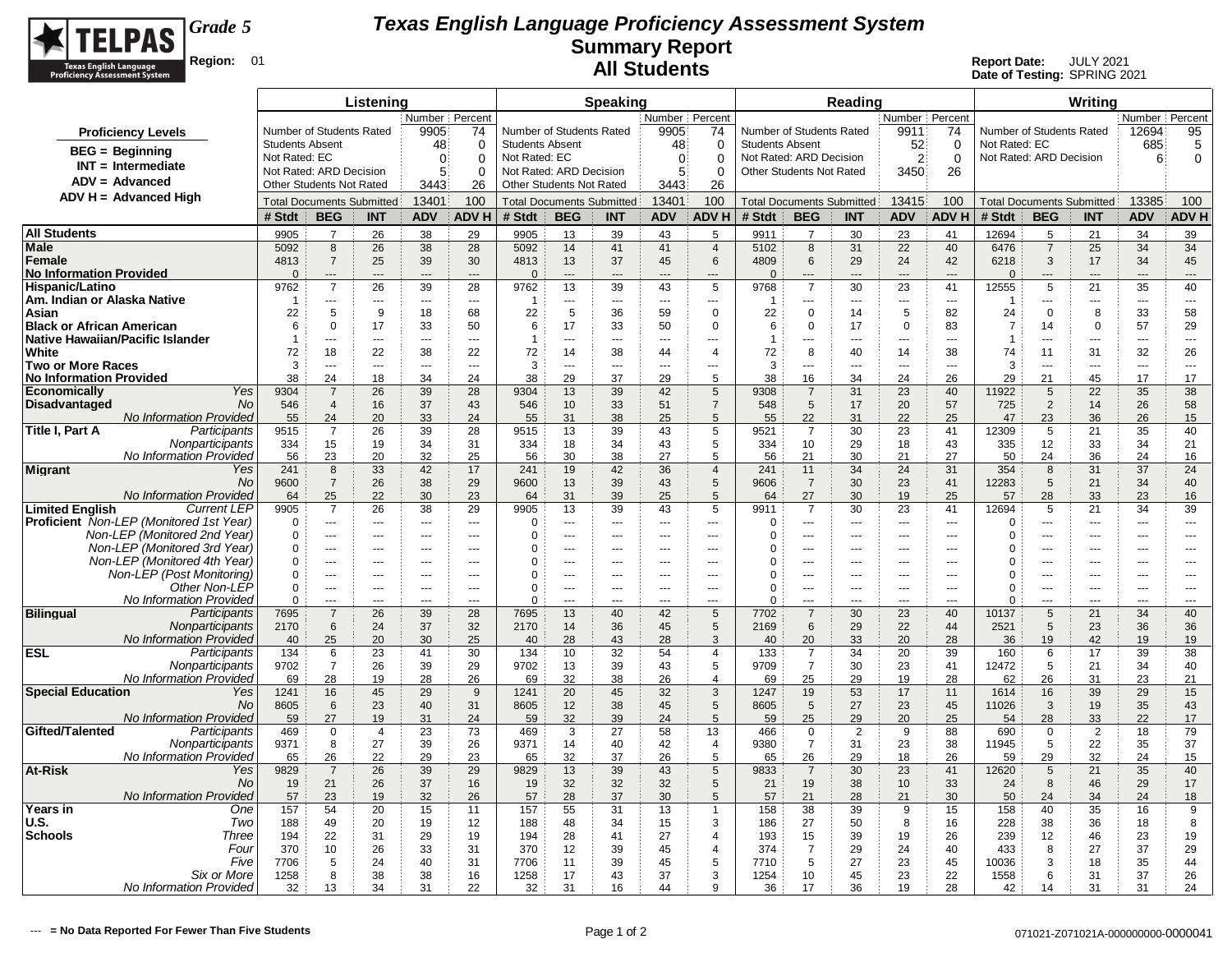

|                                                                   |                                  | <b>TELPAS Composite Rating</b> |                          |                |                                |                                 |                        |                   |                    | <b>Yearly Progress in TELPAS Composite Rating</b> |                              |                              |                              |                        |                |
|-------------------------------------------------------------------|----------------------------------|--------------------------------|--------------------------|----------------|--------------------------------|---------------------------------|------------------------|-------------------|--------------------|---------------------------------------------------|------------------------------|------------------------------|------------------------------|------------------------|----------------|
|                                                                   |                                  |                                |                          | Number         | Percent                        |                                 |                        |                   |                    |                                                   |                              |                              |                              |                        |                |
| <b>Proficiency Levels</b>                                         | Number of Students Receiving a   |                                |                          |                |                                |                                 |                        | Students Who      |                    | Students Who                                      |                              | Students Who                 |                              | Students Who           |                |
| <b>BEG</b> = Beginning                                            | <b>Composite Rating</b>          |                                |                          | 9552           | 71                             | Score                           |                        | Progressed        |                    | Progressed                                        |                              | Progressed                   |                              | Progressed             |                |
| $INT = Intermediate$                                              | Number of Students Not Receiving |                                |                          |                |                                |                                 |                        | One               |                    | Two                                               |                              | <b>Three</b>                 |                              | At Least One           |                |
| $ADV = Advanced$                                                  | a Composite Rating               |                                |                          | 3896           | 29                             |                                 | Matched                | Proficiency       |                    | Proficiency                                       |                              | Proficiency                  |                              | Proficiency            |                |
| $ADV H = Advanced High$                                           |                                  |                                |                          |                |                                |                                 |                        | Level             |                    | Levels                                            |                              | Levels                       |                              | Level                  |                |
|                                                                   | <b>Total Documents Submitted</b> |                                |                          | 13448          | 100                            | Average                         | # of Match<br>Students |                   |                    |                                                   |                              |                              |                              |                        |                |
|                                                                   | # Stdt                           | <b>BEG</b>                     | <b>INT</b>               | <b>ADV</b>     | <b>ADV H</b>                   |                                 |                        | #                 | %                  | #                                                 | %                            | #                            | %                            | #                      | %              |
| <b>All Students</b>                                               | 9552                             | 3                              | 28                       | 47             | 22                             | 2.9                             | 6324                   | 2163              | 34                 | 35                                                | $\mathbf{1}$                 | $\mathbf 0$                  | $\mathbf 0$                  | 2198                   | 35             |
| <b>Male</b><br>Female                                             | 4917<br>4635                     | $\overline{4}$<br>2            | 30<br>26                 | 46<br>48       | 21<br>24                       | 2.8<br>2.9                      | 3265<br>3059           | 1083<br>1080      | 33<br>35           | 14<br>21                                          | $\mathbf{0}$<br>$\mathbf{1}$ | $\mathbf{0}$<br>$\mathbf{0}$ | $\mathbf{0}$<br>$\mathbf{0}$ | 1097<br>1101           | 34<br>36       |
| <b>No Information Provided</b>                                    | $\Omega$                         | ---                            | ---                      | ---            | $\overline{a}$                 | $\overline{a}$                  | $\mathbf{0}$           | $\overline{a}$    |                    |                                                   |                              |                              |                              | ---                    | $---$          |
| <b>Hispanic/Latino</b>                                            | 9428                             | 3                              | 28                       | 47             | 22                             | 2.9                             | 6275                   | 2150              | 34                 | 35                                                | $\overline{1}$               | $\pmb{0}$                    | 0                            | 2185                   | 35             |
| Am. Indian or Alaska Native                                       | 1                                | ---                            | $\overline{\phantom{a}}$ | ---            | $\sim$ $\sim$                  | $\sim$ $\sim$                   | 1                      | ---               | $\overline{a}$     | $\sim$                                            | ---                          | ---                          | ---                          | ---                    | $\overline{a}$ |
| Asian                                                             | 21                               | $\mathbf 0$                    | 10                       | 52             | 38                             | 3.3                             | 9                      | 3                 | 33                 | $\mathbf 0$                                       | $\mathbf 0$                  | $\mathbf 0$                  | $\mathbf 0$                  | 3                      | 33             |
| <b>Black or African American</b>                                  | 6                                | $\mathbf 0$                    | 33                       | 33             | 33                             | 3.2                             | $\mathbf{1}$           |                   | $\sim$             |                                                   | $\overline{a}$               | $\overline{a}$               |                              | ---                    | $\sim$         |
| Native Hawaiian/Pacific Islander                                  | $\mathbf{1}$                     | ---                            | ---                      | $\overline{a}$ | $\overline{\phantom{a}}$       | $\sim$                          | 1                      |                   | $\overline{a}$     | ---                                               | $\overline{a}$               | $\overline{a}$               |                              | ---                    | $---$          |
| White                                                             | 66                               | 5                              | 35                       | 44             | 17                             | 2.7                             | 31                     | 9                 | 29                 | $\mathbf 0$                                       | $\mathbf 0$                  | $\mathbf 0$                  | $\mathbf 0$                  | 9                      | 29             |
| <b>Two or More Races</b><br><b>No Information Provided</b>        | 3<br>26                          | <br>15                         | ---<br>38                | ---<br>31      | $\overline{\phantom{a}}$<br>15 | $\overline{\phantom{a}}$<br>2.5 | $\mathbf 0$<br>6       | <br>$\mathbf 0$   | $\sim$<br>$\Omega$ | $\overline{a}$<br>0                               | ---<br>0                     | $\overline{a}$<br>0          | ---<br>$\mathbf 0$           | <br>$\mathbf 0$        | $\sim$<br>0    |
| Economically<br>Yes                                               | 8981                             | 3                              | 29                       | 47             | 21                             | 2.8                             | 5965                   | 2003              | 34                 | 33                                                | $\mathbf{1}$                 | $\mathbf 0$                  | $\mathbf{0}$                 | 2036                   | 34             |
| <b>Disadvantaged</b><br><b>No</b>                                 | 532                              | $\mathbf{1}$                   | 18                       | 45             | 36                             | 3.1                             | 351                    | 160               | 46                 | $\overline{2}$                                    | $\mathbf{1}$                 | $\mathbf{0}$                 | $\mathbf{0}$                 | 162                    | 46             |
| No Information Provided                                           | 39                               | 23                             | 28                       | 36             | 13                             | 2.4                             | 8                      | $\mathbf{0}$      | $\overline{0}$     | $\mathbf 0$                                       | $\mathbf{0}$                 | $\mathbf{0}$                 | $\Omega$                     | $\mathbf{0}$           | $\mathbf{0}$   |
| Title I, Part A<br>Participants                                   | 9215                             | 3                              | 28                       | 47             | 22                             | 2.9                             | 6186                   | 2128              | 34                 | 34                                                | $\overline{1}$               | $\Omega$                     | $\Omega$                     | 2162                   | 35             |
| Nonparticipants                                                   | 296                              | 6                              | 30                       | 42             | 22                             | 2.7                             | 129                    | 34                | 26                 | 1                                                 | $\mathbf{1}$                 | $\pmb{0}$                    | 0                            | 35                     | 27             |
| No Information Provided                                           | 41                               | 24                             | 27                       | 34             | 15                             | 2.4                             | 9                      | $\mathbf{1}$      | 11                 | 0                                                 | $\pmb{0}$                    | $\pmb{0}$                    | 0                            | $\mathbf{1}$           | 11             |
| <b>Migrant</b><br>Yes<br><b>No</b>                                | 236                              | $\overline{4}$                 | 35<br>28                 | 49<br>47       | 12<br>22                       | 2.6                             | 154<br>6157            | 32<br>2130        | 21<br>35           | $\mathbf{1}$<br>34                                | $\mathbf{1}$                 | $\mathbf 0$                  | $\mathbf 0$                  | 33                     | 21             |
| No Information Provided                                           | 9267<br>49                       | $\mathbf{3}$<br>27             | 29                       | 35             | 10                             | 2.9<br>2.3                      | 13                     | $\mathbf{1}$      | 8                  | $\mathbf 0$                                       | $\mathbf{1}$<br>$\mathbf 0$  | $\mathbf 0$<br>$\mathbf{0}$  | $\mathbf 0$<br>$\mathbf{0}$  | 2164<br>$\overline{1}$ | 35<br>8        |
| <b>Limited English</b><br><b>Current LEP</b>                      | 9552                             | 3                              | 28                       | 47             | 22                             | 2.9                             | 6324                   | 2163              | 34                 | 35                                                | $\overline{1}$               | 0                            | 0                            | 2198                   | 35             |
| <b>Proficient</b> Non-LEP (Monitored 1st Year)                    | 0                                | ---                            | $\overline{\phantom{a}}$ | ---            | $\sim$ $\sim$                  | $\sim$                          | 0                      | ---               | $\sim$             | $\overline{a}$                                    | ---                          | $\overline{a}$               | ---                          | ---                    | $\sim$         |
| Non-LEP (Monitored 2nd Year)                                      | $\mathbf 0$                      |                                | ---                      | $\overline{a}$ | $\overline{\phantom{a}}$       | $\overline{\phantom{a}}$        | 0                      |                   | $\sim$             |                                                   | ---                          | $-$                          |                              |                        | $\sim$         |
| Non-LEP (Monitored 3rd Year)                                      | $\mathbf 0$                      | ---                            | ---                      | $-$            | $\overline{a}$                 | $\sim$                          | 0                      | $\overline{a}$    | $-$                | $---$                                             | $\overline{a}$               | $\overline{a}$               | $\overline{a}$               | ---                    | $-$            |
| Non-LEP (Monitored 4th Year)                                      | $\Omega$                         | $\overline{a}$                 | $\overline{a}$           | $- - -$        | $\overline{a}$                 | $\sim$                          | 0                      | $\overline{a}$    | $-$                | $\overline{a}$                                    | $\overline{a}$               | $-$                          | $\overline{a}$               | $\overline{a}$         | $-$            |
| Non-LEP (Post Monitoring)<br>Other Non-LEP                        | 0                                | ---                            | ---                      | $---$          | $\overline{a}$                 | $\sim$                          | 0                      | $\sim$            | $\sim$             | $---$                                             | $\overline{a}$               | $\overline{a}$               |                              | $\overline{a}$         | $\overline{a}$ |
| No Information Provided                                           | $\mathbf 0$<br>$\Omega$          |                                | ---<br>---               | $\overline{a}$ | $\sim$<br>---                  | <br>---                         | 0<br>0                 | $\sim$            | $\sim$             | $\overline{a}$                                    | $\overline{a}$               | $\sim$                       | <br>÷.                       | ---                    | $\sim$         |
| <b>Bilingual</b><br>Participants                                  | 7543                             | 3                              | 28                       | 47             | 22                             | 2.9                             | 5078                   | 1743              | 34                 | 28                                                | $\mathbf{1}$                 | $\mathbf 0$                  | $\mathbf{0}$                 | 1771                   | 35             |
| Nonparticipants                                                   | 1981                             | 2                              | 29                       | 47             | 22                             | 2.9                             | 1240                   | 420               | 34                 | $\overline{7}$                                    | $\mathbf{1}$                 | $\mathbf{0}$                 | $\mathbf{0}$                 | 427                    | 34             |
| <b>No Information Provided</b>                                    | 28                               | 18                             | 32                       | 36             | 14                             | 2.5                             | 6                      | $\overline{0}$    | $\overline{0}$     | $\mathbf 0$                                       | $\mathbf{0}$                 | $\mathbf 0$                  | $\mathbf{0}$                 | $\mathbf{0}$           | $\mathbf{0}$   |
| <b>ESL</b><br>Participants                                        | 130                              | 3                              | 28                       | 48             | 21                             | 2.9                             | 44                     | 15                | 34                 | 2                                                 | 5                            | $\mathbf 0$                  | $\mathbf 0$                  | 17                     | 39             |
| Nonparticipants                                                   | 9369                             | 3                              | 28                       | 47             | 22                             | 2.9                             | 6264                   | 2147              | 34                 | 33                                                | $\mathbf{1}$                 | $\mathbf 0$                  | $\mathbf 0$                  | 2180                   | 35             |
| <b>No Information Provided</b><br><b>Special Education</b><br>Yes | 53                               | 25<br>$\overline{7}$           | 28<br>54                 | 36<br>34       | 11                             | 2.4<br>2.3                      | 16                     | $\mathbf{1}$      | 6<br>21            | $\mathbf 0$                                       | $\mathbf 0$                  | $\mathbf 0$<br>$\mathbf{0}$  | $\mathbf 0$                  | $\mathbf{1}$           | 6<br>21        |
| <b>No</b>                                                         | 1212<br>8295                     | 2                              | 25                       | 48             | $\overline{4}$<br>25           | 2.9                             | 884<br>5430            | 185<br>1978       | 36                 | $\mathbf{1}$<br>34                                | $\mathbf{0}$<br>$\mathbf{1}$ | $\mathbf{0}$                 | $\mathbf{0}$<br>$\mathbf{0}$ | 186<br>2012            | 37             |
| <b>No Information Provided</b>                                    | 45                               | 29                             | 24                       | 38             | 9                              | 2.3                             | 10                     | $\mathbf{0}$      | $\mathbf{0}$       | $\mathbf 0$                                       | $\mathbf{0}$                 | $\mathbf{0}$                 | $\mathbf{0}$                 | $\mathbf 0$            | $\mathbf{0}$   |
| Gifted/Talented<br>Participants                                   | 463                              | $\mathbf 0$                    | $\overline{4}$           | 33             | 63                             | 3.6                             | 335                    | 226               | 67                 | $\mathbf 0$                                       | $\mathbf 0$                  | $\pmb{0}$                    | $\mathbf 0$                  | 226                    | 67             |
| Nonparticipants                                                   | 9039                             | 3                              | 30                       | 47             | 20                             | 2.8                             | 5976                   | 1936              | 32                 | 35                                                | 1                            | $\mathbf 0$                  | $\Omega$                     | 1971                   | 33             |
| <b>No Information Provided</b>                                    | 50                               | 28                             | 28                       | 34             | 10                             | 2.3                             | 13                     | $\mathbf{1}$      | 8                  | $\mathbf 0$                                       | $\mathbf 0$                  | $\mathbf 0$                  | $\Omega$                     | $\mathbf{1}$           | 8              |
| <b>At-Risk</b><br>Yes                                             | 9493                             | 3                              | 28                       | 47             | 22                             | 2.9                             | 6307                   | 2160              | 34                 | 35                                                | $\mathbf{1}$                 | $\mathbf{0}$                 | $\mathbf{0}$                 | 2195                   | 35             |
| <b>No</b>                                                         | 17                               | 6                              | 59                       | 24             | 12                             | 2.5                             | 8                      | 2                 | 25                 | $\mathbf{0}$                                      | $\mathbf{0}$                 | $\mathbf{0}$                 | $\overline{0}$               | 2                      | 25             |
| No Information Provided<br>Years in<br>One                        | 42<br>127                        | 24<br>41                       | 26<br>39                 | 33<br>14       | 17<br>6                        | 2.4<br>1.9                      | 9<br>10                | $\mathbf{1}$<br>3 | 11<br>30           | $\overline{0}$<br>$\mathbf 0$                     | $\mathbf{0}$<br>$\mathbf 0$  | $\mathbf{0}$<br>$\mathbf 0$  | $\Omega$<br>$\mathbf 0$      | $\mathbf{1}$<br>3      | 11<br>30       |
| U.S.<br>Two                                                       | 177                              | 32                             | 44                       | 16             | $\overline{7}$                 | 2.0                             | 114                    | 44                | 39                 | 4                                                 | 4                            | 0                            | $\Omega$                     | 48                     | 42             |
| <b>Schools</b><br>Three                                           | 183                              | 11                             | 45                       | 30             | 14                             | 2.4                             | 108                    | 42                | 39                 | 1                                                 | $\overline{1}$               | $\Omega$                     | $\Omega$                     | 43                     | 40             |
| Four                                                              | 339                              | $\boldsymbol{\Delta}$          | 31                       | 45             | 20                             | 2.8                             | 184                    | 64                | 35                 | $\overline{2}$                                    | $\mathbf{1}$                 | $\mathbf 0$                  | $\Omega$                     | 66                     | 36             |
| Five                                                              | 7477                             | 1                              | 25                       | 49             | 25                             | 3.0                             | 4974                   | 1795              | 36                 | 27                                                | $\mathbf{1}$                 | $\mathbf 0$                  | $\mathbf 0$                  | 1822                   | 37             |
| Six or More                                                       | 1218                             | 3                              | 43                       | 46             | 9                              | 2.6                             | 921                    | 210               | 23                 | 1                                                 | $\pmb{0}$                    | $\pmb{0}$                    | $\Omega$                     | 211                    | 23             |
| No Information Provided                                           | 31                               | 10                             | 42                       | 26             | 23                             | 2.6                             | 13                     | 5                 | 38                 | 0                                                 | 0                            | 0                            | $\mathbf 0$                  | 5                      | 38             |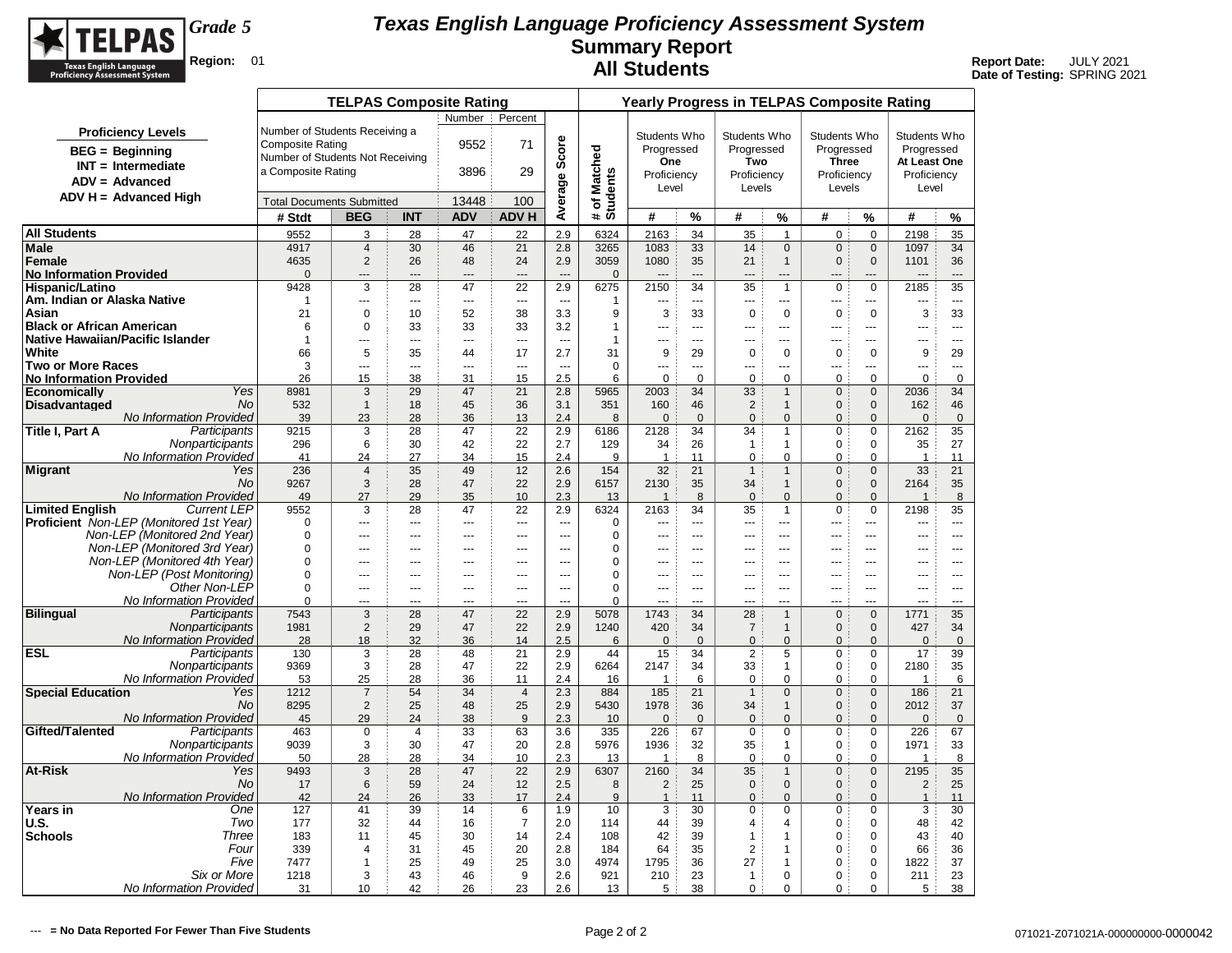

|                                                              |                                          |                                         | Listening           |                      |                      |                                          |                       | <b>Speaking</b>                  |                                              |                                  |                                                            |                       | Reading                  |                                 |                      |                          |                                  | Writing               |                       |                          |
|--------------------------------------------------------------|------------------------------------------|-----------------------------------------|---------------------|----------------------|----------------------|------------------------------------------|-----------------------|----------------------------------|----------------------------------------------|----------------------------------|------------------------------------------------------------|-----------------------|--------------------------|---------------------------------|----------------------|--------------------------|----------------------------------|-----------------------|-----------------------|--------------------------|
|                                                              |                                          |                                         |                     | Number   Percent     |                      |                                          |                       |                                  | Number   Percent                             |                                  |                                                            |                       |                          | Number Percent                  |                      |                          |                                  |                       | Number   Percent      |                          |
| <b>Proficiency Levels</b>                                    |                                          | Number of Students Rated                |                     | 9916                 | 72                   | Number of Students Rated                 |                       |                                  | 9915                                         | 72                               | Number of Students Rated                                   |                       |                          | 9891                            | 71                   | Number of Students Rated |                                  |                       | 11673                 | 84                       |
| $BEG = Beginning$                                            | <b>Students Absent</b>                   |                                         |                     | 30 <sub>3</sub>      | $\Omega$             | <b>Students Absent</b>                   |                       |                                  | 30                                           | $\Omega$                         | <b>Students Absent</b>                                     |                       |                          | 32                              | 0                    | Not Rated: EC            |                                  |                       | 2148                  | 16                       |
| $INT = Intermediate$                                         | Not Rated: EC<br>Not Rated: ARD Decision |                                         |                     | $\overline{1}$<br>0  | $\Omega$<br>$\Omega$ | Not Rated: EC<br>Not Rated: ARD Decision |                       |                                  | $\blacktriangleleft$<br>$\blacktriangleleft$ | $\Omega$<br>$\Omega$             | Not Rated: ARD Decision<br><b>Other Students Not Rated</b> |                       |                          | $\Omega$<br>3921                | $\Omega$<br>28       | Not Rated: ARD Decision  |                                  |                       | -1                    | 0                        |
| $ADV = Advanced$                                             | <b>Other Students Not Rated</b>          |                                         |                     | 3900                 | 28                   | <b>Other Students Not Rated</b>          |                       |                                  | 3900                                         | 28                               |                                                            |                       |                          |                                 |                      |                          |                                  |                       |                       |                          |
| $ADV H = Advanced High$                                      |                                          | <b>Total Documents Submitted</b>        |                     | 13847                | 100                  |                                          |                       | <b>Total Documents Submitted</b> | 13847                                        | 100                              | <b>Total Documents Submitted</b>                           |                       |                          | 13844                           | 100                  |                          | <b>Total Documents Submitted</b> |                       | 13822                 | 100                      |
|                                                              | # Stdt                                   | <b>BEG</b>                              | <b>INT</b>          | <b>ADV</b>           | <b>ADVH</b>          | # Stdt                                   | <b>BEG</b>            | <b>INT</b>                       | <b>ADV</b>                                   | <b>ADVH</b>                      | # Stdt                                                     | <b>BEG</b>            | <b>INT</b>               | <b>ADV</b>                      | <b>ADVH</b>          | # Stdt                   | <b>BEG</b>                       | <b>INT</b>            | <b>ADV</b>            | <b>ADV H</b>             |
| <b>All Students</b>                                          | 9916                                     | $\overline{4}$                          | 23                  | 34                   | 39                   | 9915                                     | 16                    | 52                               | 30                                           | $\overline{2}$                   | 9891                                                       | 15                    | 29                       | 29                              | 28                   | 11673                    | $\overline{4}$                   | 21                    | 34                    | 40                       |
| Male                                                         | 5144                                     | 5                                       | 23                  | 33                   | 38                   | 5144                                     | 15                    | 54                               | 29                                           | 2                                | 5133                                                       | 17                    | 31                       | 27                              | 25                   | 5930                     | 6                                | 26                    | 35                    | 34                       |
| Female                                                       | 4772                                     | 3                                       | 23                  | 34                   | 40                   | 4771                                     | 16                    | 49                               | 32                                           | 3                                | 4758                                                       | 12                    | 26                       | 31                              | 31                   | 5743                     | 3                                | 16                    | 34                    | 47                       |
| <b>No Information Provided</b>                               | $\Omega$                                 | ---                                     |                     | $\overline{a}$       | $\overline{a}$       | $\overline{0}$                           | $\overline{a}$        | $\overline{a}$                   | $\overline{a}$                               | $\overline{a}$                   | $\Omega$                                                   | ---                   | $\overline{\phantom{a}}$ | $\overline{a}$                  | $\overline{a}$       | $\Omega$                 | ---                              | ---                   | ---                   | ш.                       |
| Hispanic/Latino                                              | 9720                                     | 4                                       | 23                  | 34                   | 39                   | 9719                                     | 16                    | 52                               | 30                                           | 2                                | 9695                                                       | 14                    | 29                       | 29                              | 28                   | 11473                    | $\overline{\mathcal{A}}$         | 21                    | 34                    | 41                       |
| Am. Indian or Alaska Native                                  | $\overline{4}$                           | ---<br>3                                | $\sim$              | $\overline{a}$       | ---                  | 4                                        | ---<br>$\overline{7}$ | $\sim$                           | ---                                          | $\cdots$                         | 5                                                          | 20                    | 40<br>17                 | 20                              | 20                   | 5                        | $\Omega$                         | 60                    | $\mathbf 0$           | 40                       |
| Asian<br><b>Black or African American</b>                    | 30<br>3                                  | $\overline{a}$                          | 13<br>$\sim$ $\sim$ | 20<br>$\overline{a}$ | 63<br>$\overline{a}$ | 30<br>3                                  | ---                   | 50<br>$---$                      | 40<br>$- - -$                                | 3<br>$\overline{a}$              | 29<br>3                                                    | 3<br>$\overline{a}$   | $-$                      | 14<br>$\sim$ $\sim$             | 66<br>$\overline{a}$ | 35<br>6                  | 6<br>$\Omega$                    | 9<br>33               | 23<br>33              | 63<br>33                 |
| Native Hawaiian/Pacific Islander                             | $\Omega$                                 | $- - -$                                 | $- - -$             | ---                  | ---                  | $\Omega$                                 | ÷÷                    | $\sim$                           | ---                                          | $\overline{a}$                   | $\Omega$                                                   | ---                   | $\overline{a}$           | $\overline{\phantom{a}}$        | $\overline{a}$       | 1                        | ÷÷.                              | ---                   | $\sim$                | ---                      |
| White                                                        | 115                                      | $\mathbf{q}$                            | 17                  | 33                   | 41                   | 115                                      | 15                    | 42                               | 41                                           | 3                                | 116                                                        | 18                    | 19                       | 31                              | 32                   | 120                      | 12                               | 33                    | 37                    | 18                       |
| <b>Two or More Races</b>                                     | 0                                        |                                         |                     | $\sim$               |                      | 0                                        | ÷÷                    | ---                              | ---                                          | ---                              | $\mathbf 0$                                                | ---                   | $\overline{a}$           | $\sim$                          | $\overline{a}$       | 0                        | ---                              | ---                   | ---                   | ---                      |
| No Information Provided                                      | 44                                       | 5                                       | 23                  | 32                   | 41                   | 44                                       | 23                    | 48                               | 23                                           | $\overline{7}$                   | 43                                                         | 19                    | 26                       | 30                              | 26                   | 33                       | 18                               | 30                    | 36                    | 15                       |
| Yes<br><b>Economically</b><br>No<br><b>Disadvantaged</b>     | 9364<br>490                              | $\overline{4}$<br>$\overline{4}$        | 24<br>13            | 34<br>30             | 39<br>53             | 9363<br>490                              | 16<br>10              | 52<br>42                         | 30<br>44                                     | $\overline{2}$<br>$\overline{4}$ | 9337<br>493                                                | 15<br>8               | 29<br>23                 | 29<br>29                        | 27<br>40             | 10954<br>670             | $\overline{4}$<br>3              | 21<br>15              | 35<br>27              | 40<br>55                 |
| <b>No Information Provided</b>                               | 62                                       | 8                                       | 21                  | 29                   | 42                   | 62                                       | 23                    | 42                               | 29                                           | 6                                | 61                                                         | 20                    | 21                       | 26                              | 33                   | 49                       | 20                               | 27                    | 35                    | 18                       |
| Participants<br>Title I, Part A                              | 8769                                     | 4                                       | 23                  | 34                   | 39                   | 8768                                     | 16                    | 53                               | 29                                           | 2                                | 8748                                                       | 14                    | 29                       | 29                              | 27                   | 10546                    | $\overline{4}$                   | 19                    | 35                    | 42                       |
| Nonparticipants                                              | 1083                                     | $\overline{7}$                          | 20                  | 29                   | 44                   | 1083                                     | 16                    | 43                               | 37                                           | 4                                | 1080                                                       | 16                    | 24                       | 27                              | 33                   | 1079                     | 11                               | 34                    | 33                    | 22                       |
| No Information Provided                                      | 64                                       | 6                                       | 22                  | 30                   | 42                   | 64                                       | 25                    | 41                               | 28                                           | 6                                | 63                                                         | 19                    | 21                       | 30                              | 30                   | 48                       | 19                               | 27                    | 33                    | 21                       |
| <b>Migrant</b><br>Yes<br>No                                  | 260<br>9590                              | $\overline{2}$<br>$\overline{4}$        | 31<br>23            | 32<br>34             | 36<br>39             | 260<br>9589                              | 18<br>16              | 55<br>51                         | 26<br>30                                     | $\mathbf{1}$<br>2                | 261<br>9565                                                | 13<br>15              | 37<br>28                 | 28<br>29                        | 22<br>28             | 333<br>11290             | 6<br>$\overline{4}$              | 20<br>21              | 40<br>34              | 34<br>41                 |
| No Information Provided                                      | 66                                       | 8                                       | 23                  | 29                   | 41                   | 66                                       | 24                    | 42                               | 27                                           | 6                                | 65                                                         | 22                    | 20                       | 28                              | 31                   | 50                       | 20                               | 26                    | 34                    | 20                       |
| <b>Limited Enalish</b><br><b>Current LEP</b>                 | 9916                                     | 4                                       | 23                  | 34                   | 39                   | 9915                                     | 16                    | 52                               | 30                                           | 2                                | 9891                                                       | 15 <sup>15</sup>      | 29                       | 29                              | 28                   | 11673                    | $\overline{4}$                   | 21                    | 34                    | 40                       |
| <b>Proficient</b> Non-LEP (Monitored 1st Year)               | $\Omega$                                 | ---                                     | $\sim$              | $\overline{a}$       | ---                  | $\Omega$                                 | ---                   | $\sim$                           | ---                                          | $\overline{a}$                   | 0                                                          | ---                   | ---                      | $\sim$                          | $\overline{a}$       | 0                        | ÷÷.                              | ---                   | ---                   | ---                      |
| Non-LEP (Monitored 2nd Year)                                 | 0                                        | $\overline{a}$                          | $\overline{a}$      | $\overline{a}$       | ---                  | $\Omega$                                 | ÷÷                    | ---                              | ---                                          | $\overline{a}$                   | $\Omega$                                                   | ---                   | $\overline{a}$           | $\overline{a}$                  | $\overline{a}$       | $\Omega$                 | ---                              | ---                   | ---                   | ---                      |
| Non-LEP (Monitored 3rd Year)<br>Non-LEP (Monitored 4th Year) | 0<br>0                                   | $\overline{\phantom{a}}$<br>$-$         | $\sim$              | ---<br>$- - -$       | ---<br>$---$         | $\Omega$<br>$\Omega$                     | ---<br>$\overline{a}$ | ---<br>$\sim$ $\sim$ $\sim$      | ---<br>$\overline{a}$                        | ---<br>$---$                     | $\Omega$<br>$\Omega$                                       | ---<br>$\overline{a}$ | ---<br>$-$               | $\overline{a}$<br>$\sim$ $\sim$ | ---<br>$-$           | $\Omega$<br>$\Omega$     | ÷÷.<br>÷÷                        | ---<br>$\overline{a}$ | ---<br>$- - -$        | ---<br>$---$             |
| Non-LEP (Post Monitoring)                                    | 0                                        | $\overline{a}$                          | $- - -$             | ---                  | $\overline{a}$       | $\Omega$                                 | ---                   | $\sim$                           | $- - -$                                      | ---                              | $\Omega$                                                   | $\overline{a}$        | $-$                      | $\sim$                          | $\sim$               | 0                        | ---                              | ---                   | $\overline{a}$        | $\overline{\phantom{a}}$ |
| Other Non-LEP                                                | $\mathbf 0$                              | $\overline{a}$                          | $- - -$             | ---                  | $---$                | $\Omega$                                 | ---                   | $\sim$ $\sim$ $\sim$             | $\sim$                                       | $\overline{a}$                   | $\mathbf 0$                                                | ---                   | $\overline{a}$           | $\overline{\phantom{a}}$        | $\sim$               | 0                        | ÷÷                               | ---                   | $\sim$                | ---                      |
| No Information Provided                                      | $\mathbf 0$                              | $\overline{a}$                          |                     | $\sim$ $\sim$        | $\overline{a}$       | $\Omega$                                 | ---                   | ---                              | $\overline{a}$                               | ---                              | $\Omega$                                                   | ---                   | $-$                      | $\sim$                          |                      | $\Omega$                 |                                  | ---                   | ---                   |                          |
| <b>Bilingual</b><br>Participants                             | 578                                      | 3                                       | 21                  | 34                   | 42                   | 578                                      | 14                    | 51                               | 33                                           | $\overline{2}$                   | 573                                                        | 12                    | 33                       | 29                              | 26                   | 739                      | $\overline{4}$                   | 22                    | 35                    | 39                       |
| Nonparticipants<br>No Information Provided                   | 9275<br>63                               | $\overline{4}$<br>8                     | 23<br>24            | 34<br>30             | 39<br>38             | 9274<br>63                               | 16<br>24              | 52<br>44                         | 30<br>27                                     | 2<br>5                           | 9255<br>63                                                 | 15<br>21              | 28<br>21                 | 29<br>30                        | 28<br>29             | 10882<br>52              | $\overline{4}$<br>23             | 21<br>31              | 34<br>31              | 41<br>15                 |
| <b>ESL</b><br>Participants                                   | 7285                                     | 4                                       | 24                  | 34                   | 38                   | 7284                                     | 16                    | 52                               | 29                                           | $\overline{2}$                   | 7274                                                       | 15                    | 29                       | 29                              | 26                   | 8793                     | 4                                | 19                    | 34                    | 43                       |
| Nonparticipants                                              | 2576                                     | 4                                       | 20                  | 33                   | 43                   | 2576                                     | 14                    | 50                               | 33                                           | 3                                | 2562                                                       | 12                    | 27                       | 30                              | 32                   | 2840                     | 5                                | 27                    | 34                    | 34                       |
| No Information Provided                                      | 55                                       | 5                                       | 20                  | 33                   | 42                   | 55                                       | 25                    | 42                               | 27                                           | 5                                | 55                                                         | 18                    | 22                       | 27                              | 33                   | 40                       | 18                               | 28                    | 38                    | 18                       |
| <b>Special Education</b><br>Yes                              | 1142                                     | $\overline{7}$                          | 45                  | 34                   | 15                   | 1141                                     | 22                    | 56                               | 21                                           | $\mathbf{1}$                     | 1145                                                       | 39                    | 44                       | 12                              | 5                    | 1261                     | 12                               | 40                    | 33                    | 16                       |
| No<br>No Information Provided                                | 8707<br>67                               | $\overline{4}$<br>9                     | 20<br>22            | 34<br>28             | 43<br>40             | 8707<br>67                               | 15<br>24              | 51<br>43                         | 32<br>27                                     | 2<br>6                           | 8680<br>66                                                 | 11<br>21              | 27<br>20                 | 31<br>29                        | 31<br>30             | 10362<br>50              | 3<br>22                          | 19<br>24              | 35<br>34              | 43<br>20                 |
| Gifted/Talented<br>Participants                              | 382                                      | $\mathbf 0$                             | $\overline{2}$      | 18                   | 79                   | 382                                      | 6                     | 36                               | 53                                           | 5                                | 380                                                        | $\overline{1}$        | 6                        | 20                              | 74                   | 612                      | $\Omega$                         | 3                     | 19                    | 79                       |
| Nonparticipants                                              | 9466                                     | $\overline{4}$                          | 24                  | 34                   | 38                   | 9465                                     | 16                    | 52                               | 29                                           | $\overline{2}$                   | 9444                                                       | 15                    | 30                       | 29                              | 26                   | 11010                    | 5                                | 22                    | 35                    | 38                       |
| No Information Provided                                      | 68                                       | 10                                      | 22                  | 28                   | 40                   | 68                                       | 26                    | 41                               | 26                                           | 6                                | 67                                                         | 24                    | 19                       | 27                              | 30                   | 51                       | 22                               | 25                    | 33                    | 20                       |
| <b>At-Risk</b><br>Yes                                        | 9832                                     | $\overline{4}$                          | 23                  | 34                   | 39                   | 9831                                     | 16                    | 52                               | 30                                           | $\mathbf 2$                      | 9808                                                       | 14                    | 29                       | 29                              | 28                   | 11609                    | $\overline{4}$                   | 21                    | 34                    | 41                       |
| No<br><b>No Information Provided</b>                         | 24<br>60                                 | 42<br>$\overline{7}$                    | 25<br>23            | 25<br>28             | 8<br>42              | 24<br>60                                 | 54<br>25              | 38<br>43                         | $\bf8$<br>25                                 | $\overline{0}$<br>$\overline{7}$ | 24<br>59                                                   | 63<br>20              | 17<br>22                 | 21<br>29                        | $\mathbf 0$<br>29    | 19<br>45                 | 63<br>18                         | 26<br>27              | $5\phantom{.0}$<br>36 | 5<br>20                  |
| Years in<br>One                                              | 246                                      | 40                                      | 35                  | 12                   | 13                   | 246                                      | 42                    | 43                               | 15                                           | $\mathbf 0$                      | 246                                                        | 53                    | 25                       | 14                              | 8                    | 254                      | 49                               | 26                    | 17                    | 9                        |
| Two<br>U.S.                                                  | 192                                      | 38                                      | 34                  | 14                   | 14                   | 192                                      | 44                    | 44                               | 12                                           | $\mathbf{1}$                     | 192                                                        | 51                    | 29                       | 8                               | 11                   | 209                      | 34                               | 39                    | 17                    | 10                       |
| Three<br><b>Schools</b>                                      | 221                                      | 21                                      | 37                  | 25                   | 17                   | 221                                      | 28                    | 50                               | 20                                           | $\overline{2}$                   | 220                                                        | 40                    | 27                       | 19                              | 14                   | 237                      | 16                               | 39                    | 27                    | 19                       |
| Four                                                         | 232                                      | $\overline{7}$                          | 33                  | 28                   | 32                   | 232                                      | 20                    | 50                               | 25                                           | 5                                | 228                                                        | 26                    | 28                       | 22                              | 23                   | 250                      | 9                                | 30                    | 39                    | 22                       |
| Five                                                         | 711                                      | $\overline{2}$                          | 21                  | 33                   | 44                   | 711                                      | 16                    | 48                               | 34                                           | $\overline{2}$                   | 711                                                        | 11                    | 27                       | 30                              | 32                   | 767                      | 5                                | 27                    | 42                    | 26                       |
| Six or More<br><b>No Information Provided</b>                | 8223<br>91                               | $\mathbf{2}^{\prime}$<br>$\overline{7}$ | 22<br>24            | 35<br>34             | 41<br>35             | 8222<br>91                               | 14<br>11              | 52<br>42                         | 31<br>46                                     | 2                                | 8209<br>85                                                 | 12<br>16              | 29<br>21                 | 30<br>31                        | 29<br>32             | 9711<br>245              | $\overline{2}$<br>$\mathfrak{p}$ | 19<br>14              | 35<br>32              | 44<br>52                 |
|                                                              |                                          |                                         |                     |                      |                      |                                          |                       |                                  |                                              |                                  |                                                            |                       |                          |                                 |                      |                          |                                  |                       |                       |                          |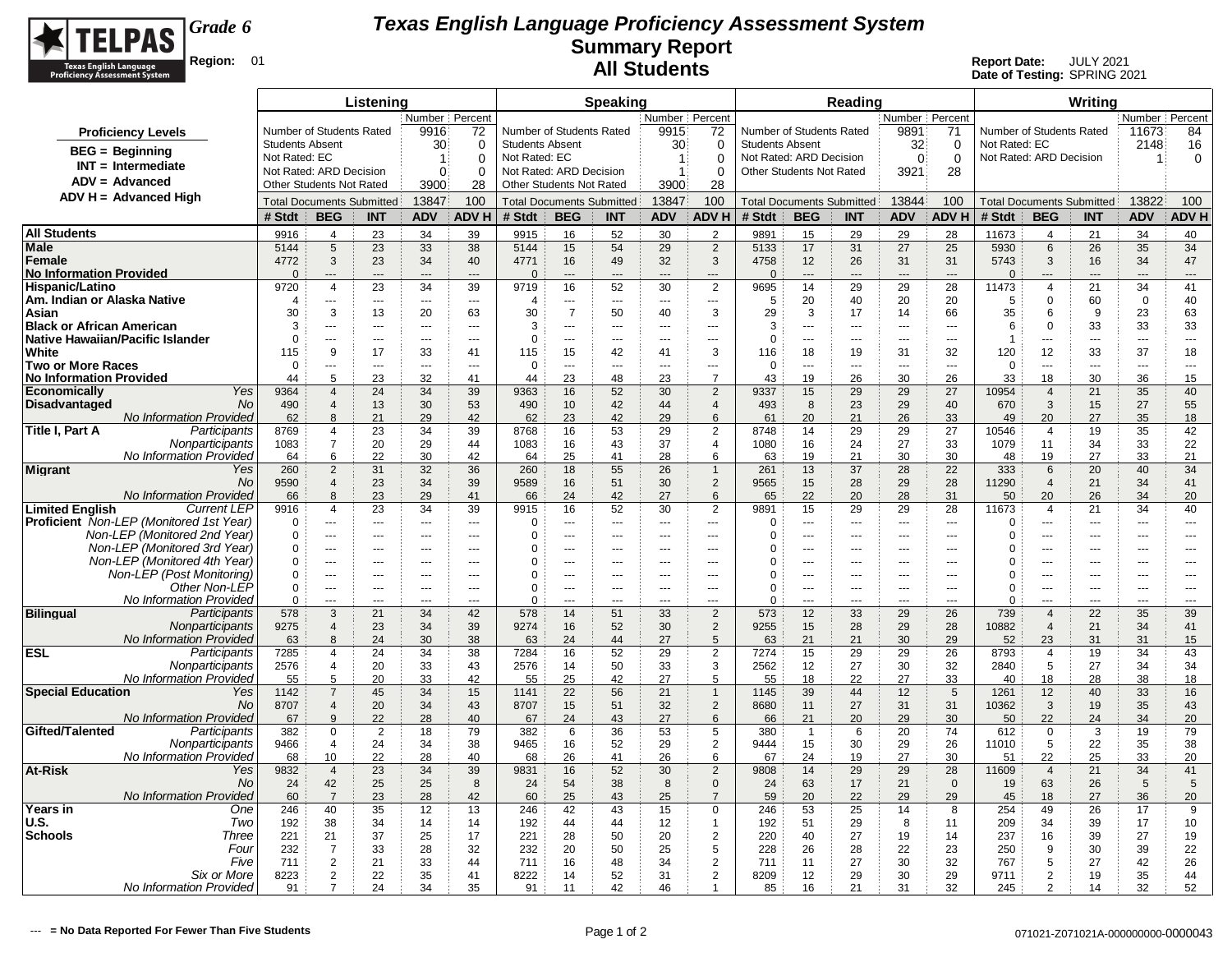

|                                           |                                                |                                  | <b>TELPAS Composite Rating</b>   |                       |                         |                          |                          |                          |                        |                |                      |                                | <b>Yearly Progress in TELPAS Composite Rating</b> |                                  |                                  |                          |
|-------------------------------------------|------------------------------------------------|----------------------------------|----------------------------------|-----------------------|-------------------------|--------------------------|--------------------------|--------------------------|------------------------|----------------|----------------------|--------------------------------|---------------------------------------------------|----------------------------------|----------------------------------|--------------------------|
|                                           |                                                |                                  |                                  |                       | Number                  | Percent                  |                          |                          |                        |                |                      |                                |                                                   |                                  |                                  |                          |
|                                           | <b>Proficiency Levels</b>                      | Number of Students Receiving a   |                                  |                       |                         |                          |                          |                          | Students Who           |                | Students Who         |                                | Students Who                                      |                                  | Students Who                     |                          |
|                                           | <b>BEG</b> = Beginning                         | <b>Composite Rating</b>          |                                  |                       | 8792                    | 63                       | Score                    |                          | Progressed             |                | Progressed           |                                | Progressed                                        |                                  | Progressed                       |                          |
|                                           | $INT = Intermediate$                           | Number of Students Not Receiving |                                  |                       |                         |                          |                          |                          | One                    |                | Two                  |                                | <b>Three</b>                                      |                                  | At Least One                     |                          |
|                                           | $ADV = Advanced$                               | a Composite Rating               |                                  |                       | 5100                    | 37                       |                          |                          | Proficiency            |                | Proficiency          |                                | Proficiency                                       |                                  | Proficiency                      |                          |
|                                           | $ADV H = Advanced High$                        |                                  |                                  |                       |                         |                          |                          |                          | Level                  |                | Levels               |                                | Levels                                            |                                  | Level                            |                          |
|                                           |                                                | <b>Total Documents Submitted</b> |                                  |                       | 13892                   | 100                      | Average                  | # of Matched<br>Students |                        |                |                      |                                |                                                   |                                  |                                  |                          |
|                                           |                                                | # Stdt                           | <b>BEG</b>                       | <b>INT</b>            | <b>ADV</b>              | <b>ADV H</b>             |                          |                          | #                      | %              | #                    | $\%$                           | #                                                 | %                                | #                                | %                        |
| <b>All Students</b>                       |                                                | 8792                             | 3                                | 32                    | 49                      | 16                       | 2.8                      | 5296                     | 1168                   | 22             | 12                   | $\mathbf 0$                    | $\mathbf 0$                                       | $\mathbf 0$                      | 1180                             | 22                       |
| <b>Male</b><br>Female                     |                                                | 4525<br>4267                     | $\overline{4}$<br>$\overline{2}$ | 35<br>30              | 49<br>49                | 13<br>18                 | 2.7<br>2.9               | 2748<br>2548             | 541<br>627             | 20<br>25       | 5<br>$\overline{7}$  | $\mathbf 0$<br>$\mathbf{0}$    | $\mathbf 0$<br>$\mathbf 0$                        | $\mathbf 0$<br>$\mathbf{0}$      | 546<br>634                       | 20<br>25                 |
| <b>No Information Provided</b>            |                                                | $\Omega$                         | $\overline{a}$                   | ---                   | $---$                   | $\overline{a}$           | $\overline{a}$           | $\mathbf{0}$             | $\overline{a}$         | $\overline{a}$ | $---$                | ---                            | $\overline{a}$                                    | ---                              | ---                              | $\overline{a}$           |
| Hispanic/Latino                           |                                                | 8626                             | 3                                | 33                    | 49                      | 16                       | 2.8                      | 5236                     | 1149                   | 22             | 12                   | $\mathbf 0$                    | $\mathbf 0$                                       | $\mathbf 0$                      | 1161                             | 22                       |
| Am. Indian or Alaska Native               |                                                | $\overline{4}$                   | ---                              | ---                   | ---                     | ---                      | $\overline{a}$           | 1                        | ---                    | ---            | $\overline{a}$       | ---                            | $\overline{a}$                                    | ---                              | ---                              | ---                      |
| Asian                                     |                                                | 28                               | $\overline{4}$                   | 14                    | 43                      | 39                       | 3.2                      | 16                       | $\overline{7}$         | 44             | $\pmb{0}$            | $\mathbf 0$                    | $\mathbf 0$                                       | $\mathbf 0$                      | $\overline{7}$                   | 44                       |
| <b>Black or African American</b>          |                                                | 3                                | $\overline{a}$                   | $\overline{a}$        | $\overline{a}$          | $\sim$                   | $\sim$                   | $\mathbf 0$              | $\overline{a}$         | $\sim$         | $\overline{a}$       | $\overline{a}$                 | $\overline{a}$                                    | <u></u>                          | $\overline{a}$                   | $\overline{a}$           |
| Native Hawaiian/Pacific Islander<br>White |                                                | $\Omega$<br>102                  | ---<br>6                         | $---$<br>25           | $---$<br>51             | $\sim$ $\sim$<br>19      | $\sim$<br>2.8            | $\mathbf 0$<br>39        | $\sim$<br>10           | $--$<br>26     | $---$<br>$\mathbf 0$ | $---$<br>$\mathbf 0$           | $- - -$<br>$\mathbf 0$                            | $\overline{a}$<br>$\mathbf 0$    | ---<br>10                        | $- - -$<br>26            |
| <b>Two or More Races</b>                  |                                                | $\Omega$                         | ---                              | ---                   | ---                     | $\overline{\phantom{a}}$ | $\overline{\phantom{a}}$ | $\Omega$                 | ---                    | $\sim$         | ---                  | $\overline{a}$                 | $\overline{a}$                                    | ---                              | ---                              | $\overline{\phantom{a}}$ |
| <b>No Information Provided</b>            |                                                | 29                               | $\overline{7}$                   | 38                    | 41                      | 14                       | 2.6                      | 4                        |                        | $\overline{a}$ |                      |                                |                                                   | ---                              | ---                              |                          |
| <b>Economically</b>                       | Yes                                            | 8289                             | 3                                | 33                    | 49                      | 15                       | 2.8                      | 5029                     | 1078                   | 21             | 12                   | $\mathbf{0}$                   | $\mathbf 0$                                       | $\mathbf{0}$                     | 1090                             | 22                       |
| <b>Disadvantaged</b>                      | <b>No</b>                                      | 461                              | 3                                | 20                    | 50                      | 28                       | 3.1                      | 262                      | 88                     | 34             | $\mathbf 0$          | $\mathbf{0}$                   | $\mathbf{0}$                                      | $\mathbf{0}$                     | 88                               | 34                       |
| Title I, Part A                           | No Information Provided<br>Participants        | 42                               | $\overline{7}$<br>2              | 31<br>33              | 45<br>49                | 17<br>15                 | 2.7                      | 5<br>4954                | $\overline{2}$<br>1089 | 40<br>22       | 0                    | $\mathbf{0}$<br>$\mathbf 0$    | $\mathbf{0}$<br>$\mathbf 0$                       | $\Omega$<br>$\mathbf 0$          | 2<br>1101                        | 40<br>22                 |
|                                           | Nonparticipants                                | 7780<br>970                      | 6                                | 30                    | 46                      | 18                       | 2.8<br>2.8               | 337                      | 77                     | 23             | 12<br>$\mathbf 0$    | $\mathbf 0$                    | $\mathbf 0$                                       | $\Omega$                         | 77                               | 23                       |
|                                           | <b>No Information Provided</b>                 | 42                               | $\overline{7}$                   | 31                    | 48                      | 14                       | 2.7                      | 5                        | $\overline{2}$         | 40             | $\mathbf 0$          | $\mathbf 0$                    | $\mathbf 0$                                       | $\mathbf 0$                      | 2                                | 40                       |
| <b>Migrant</b>                            | Yes                                            | 232                              | 2                                | 37                    | 49                      | 13                       | 2.7                      | 138                      | 35                     | 25             | $\overline{0}$       | $\mathbf{0}$                   | $\mathbf{0}$                                      | $\mathbf{0}$                     | 35                               | 25                       |
|                                           | <b>No</b>                                      | 8517                             | 3                                | 32                    | 49                      | 16                       | 2.8                      | 5153                     | 1131                   | 22             | 12                   | $\mathbf{0}$                   | $\mathbf{0}$                                      | $\mathbf{0}$                     | 1143                             | 22                       |
|                                           | No Information Provided<br><b>Current LEP</b>  | 43                               | $\overline{7}$                   | 30                    | 47                      | 16                       | 2.7                      | 5<br>5296                | $\overline{2}$         | 40             | $\mathbf{0}$         | $\mathbf{0}$                   | $\mathbf{0}$                                      | $\mathbf{0}$                     | $\overline{2}$                   | 40                       |
| <b>Limited English</b>                    | <b>Proficient</b> Non-LEP (Monitored 1st Year) | 8792<br>$\Omega$                 | 3<br>                            | 32<br>---             | 49<br>$\overline{a}$    | 16<br>---                | 2.8<br>$\overline{a}$    | $\mathbf 0$              | 1168<br>---            | 22<br>$\sim$   | 12<br>$\overline{a}$ | $\mathbf 0$<br>$\overline{a}$  | $\pmb{0}$<br>$\sim$                               | $\mathbf 0$<br>                  | 1180<br>---                      | 22<br>$\overline{a}$     |
|                                           | Non-LEP (Monitored 2nd Year)                   | $\Omega$                         | ---                              | ---                   | ---                     | $\overline{a}$           | $\sim$                   | $\Omega$                 | ---                    | $\overline{a}$ | $---$                | ---                            | ---                                               | ---                              | ---                              | $- - -$                  |
|                                           | Non-LEP (Monitored 3rd Year)                   | $\Omega$                         | ---                              | ---                   | ---                     | ---                      | ---                      | 0                        | ---                    | $\sim$         |                      | ÷÷                             | ---                                               | ---                              | ---                              | $\sim$                   |
|                                           | Non-LEP (Monitored 4th Year)                   | $\Omega$                         | ---                              | ---                   | $\sim$                  | $\sim$                   | $\sim$                   | 0                        |                        | $\sim$         | $\overline{a}$       | $-$                            | $\sim$                                            |                                  | ---                              | $\sim$                   |
|                                           | Non-LEP (Post Monitoring)                      | $\mathbf 0$                      | ---                              | ---                   | ---                     | $\overline{a}$           | $\sim$                   | 0                        | ---                    | $---$          | ---                  | ---                            | $\overline{a}$                                    | ---                              | ---                              | $\overline{a}$           |
|                                           | Other Non-LEP<br>No Information Provided       | $\Omega$<br>$\Omega$             | $\overline{a}$<br>$\overline{a}$ | ---<br>$\overline{a}$ | $---$<br>$\overline{a}$ | $\overline{a}$<br>$\sim$ | $\sim$<br>$\sim$         | $\Omega$<br>$\Omega$     | $\sim$<br>$\sim$       | $---$<br>$-$   | $---$<br>$---$       | $---$<br>$\overline{a}$        | $- - -$<br>$\sim$                                 | $\overline{a}$<br>$\overline{a}$ | $\overline{a}$<br>$\overline{a}$ | $- - -$<br>$---$         |
| <b>Bilingual</b>                          | Participants                                   | 510                              | 2                                | 32                    | 49                      | 18                       | 2.8                      | 335                      | 90                     | 27             | $\mathbf{1}$         | $\Omega$                       | $\mathsf 0$                                       | $\Omega$                         | 91                               | 27                       |
|                                           | Nonparticipants                                | 8241                             | 3                                | 32                    | 49                      | 16                       | 2.8                      | 4956                     | 1076                   | 22             | 11                   | $\Omega$                       | $\mathbf 0$                                       | $\Omega$                         | 1087                             | 22                       |
|                                           | No Information Provided                        | 41                               | $\overline{7}$                   | 34                    | 46                      | 12                       | 2.7                      | 5                        | $\overline{2}$         | 40             | $\mathbf 0$          | $\Omega$                       | $\mathbf 0$                                       | $\Omega$                         | $\overline{2}$                   | 40                       |
| <b>ESL</b>                                | Participants                                   | 6460                             | 3                                | 33                    | 49                      | 15                       | 2.8                      | 4181                     | 901                    | 22             | 9                    | $\pmb{0}$                      | $\mathbf 0$                                       | 0                                | 910                              | 22                       |
|                                           | Nonparticipants<br>No Information Provided     | 2295<br>37                       | 3<br>5                           | 31<br>35              | 50<br>46                | 17<br>14                 | 2.8<br>2.7               | 1112<br>3                | 265<br>                | 24<br>$\sim$   | 3<br>---             | $\pmb{0}$<br><u></u>           | $\mathbf 0$<br><u></u>                            | 0<br>---                         | 268<br>                          | 24<br>$---$              |
| <b>Special Education</b>                  | Yes                                            | 968                              | $\overline{5}$                   | 64                    | 29                      | $\overline{2}$           | 2.3                      | 679                      | 82                     | 12             | $\mathbf{1}$         | $\mathbf 0$                    | $\mathbf 0$                                       | $\mathbf 0$                      | 83                               | 12                       |
|                                           | No.                                            | 7780                             | 3                                | 29                    | 52                      | 17                       | 2.9                      | 4612                     | 1084                   | 24             | 11                   | $\mathbf{0}$                   | $\mathbf{0}$                                      | $\mathbf{0}$                     | 1095                             | 24                       |
|                                           | No Information Provided                        | 44                               | 9                                | 30                    | 45                      | 16                       | 2.7                      | 5                        | 2                      | 40             | $\mathbf 0$          | $\mathbf{0}$                   | $\mathbf{0}$                                      | $\mathbf{0}$                     | 2                                | 40                       |
| Gifted/Talented                           | Participants                                   | 355                              | $\mathbf 0$                      | $\overline{7}$        | 42                      | 51                       | 3.5                      | 252                      | 133                    | 53             | $\mathbf 0$          | $\mathbf 0$                    | 0                                                 | 0                                | 133                              | 53                       |
|                                           | Nonparticipants<br>No Information Provided     | 8393<br>44                       | 3<br>9                           | 34                    | 49                      | 14                       | 2.8<br>2.7               | 5039                     | 1033<br>$\overline{2}$ | 21             | 12                   | $\mathbf 0$                    | $\mathbf 0$                                       | $\mathbf 0$<br>$\mathbf 0$       | 1045<br>2                        | 21                       |
| <b>At-Risk</b>                            | Yes                                            | 8737                             | 3                                | 30<br>32              | 45<br>49                | 16<br>16                 | 2.8                      | 5<br>5290                | 1166                   | 40<br>22       | $\mathbf 0$<br>12    | $\mathbf 0$<br>$\mathbf{0}$    | $\mathbf 0$<br>$\mathbf 0$                        | $\mathbf{0}$                     | 1178                             | 40<br>22                 |
|                                           | No.                                            | 16                               | 44                               | 38                    | 19                      | $\mathbf 0$              | 1.8                      | $\mathbf{1}$             |                        | $\overline{a}$ | ---                  | ---                            | $-$                                               | ---                              |                                  | $\overline{a}$           |
|                                           | <b>No Information Provided</b>                 | 39                               | 8                                | 31                    | 46                      | 15                       | 2.7                      | 5                        | $\overline{2}$         | 40             | $\overline{0}$       | $\mathbf{0}$                   | $\mathbf{0}$                                      | $\mathbf{0}$                     | $\overline{2}$                   | 40                       |
| Years in                                  | One                                            | 208                              | 41                               | 38                    | 17                      | 3                        | 1.9                      | 9                        | 4                      | 44             | 0                    | $\mathbf 0$                    | $\mathbf 0$                                       | 0                                | 4                                | 44                       |
| <b>U.S.</b>                               | Two                                            | 168                              | 33                               | 45                    | 15                      | $\overline{7}$           | 1.9                      | 96                       | 39                     | 41             | $\mathbf 0$          | $\mathbf 0$                    | $\mathbf 0$                                       | $\mathbf 0$                      | 39                               | 41                       |
| <b>Schools</b>                            | Three<br>Four                                  | 194<br>201                       | 14<br>$\overline{4}$             | 51<br>43              | 25<br>37                | 10<br>15                 | 2.3<br>2.6               | 112<br>104               | 34<br>35               | 30<br>34       | $\mathbf{1}$<br>1    | $\overline{1}$<br>$\mathbf{1}$ | $\mathbf 0$<br>0                                  | $\mathbf 0$<br>0                 | 35<br>36                         | 31<br>35                 |
|                                           | Five                                           | 632                              | $\overline{2}$                   | 32                    | 51                      | 15                       | 2.8                      | 293                      | 72                     | 25             | $\mathbf 0$          | $\mathbf 0$                    | $\mathbf 0$                                       | $\Omega$                         | 72                               | 25                       |
|                                           | Six or More                                    | 7311                             | $\mathbf{1}$                     | 31                    | 52                      | 16                       | 2.9                      | 4637                     | 971                    | 21             | 10                   | $\mathbf 0$                    | $\mathbf 0$                                       | $\mathbf 0$                      | 981                              | 21                       |
|                                           | No Information Provided                        | 78                               | 3                                | 28                    | 45                      | 24                       | 2.9                      | 45                       | 13                     | 29             | 0                    | $\mathbf 0$                    | $\mathbf 0$                                       | 0                                | 13                               | 29                       |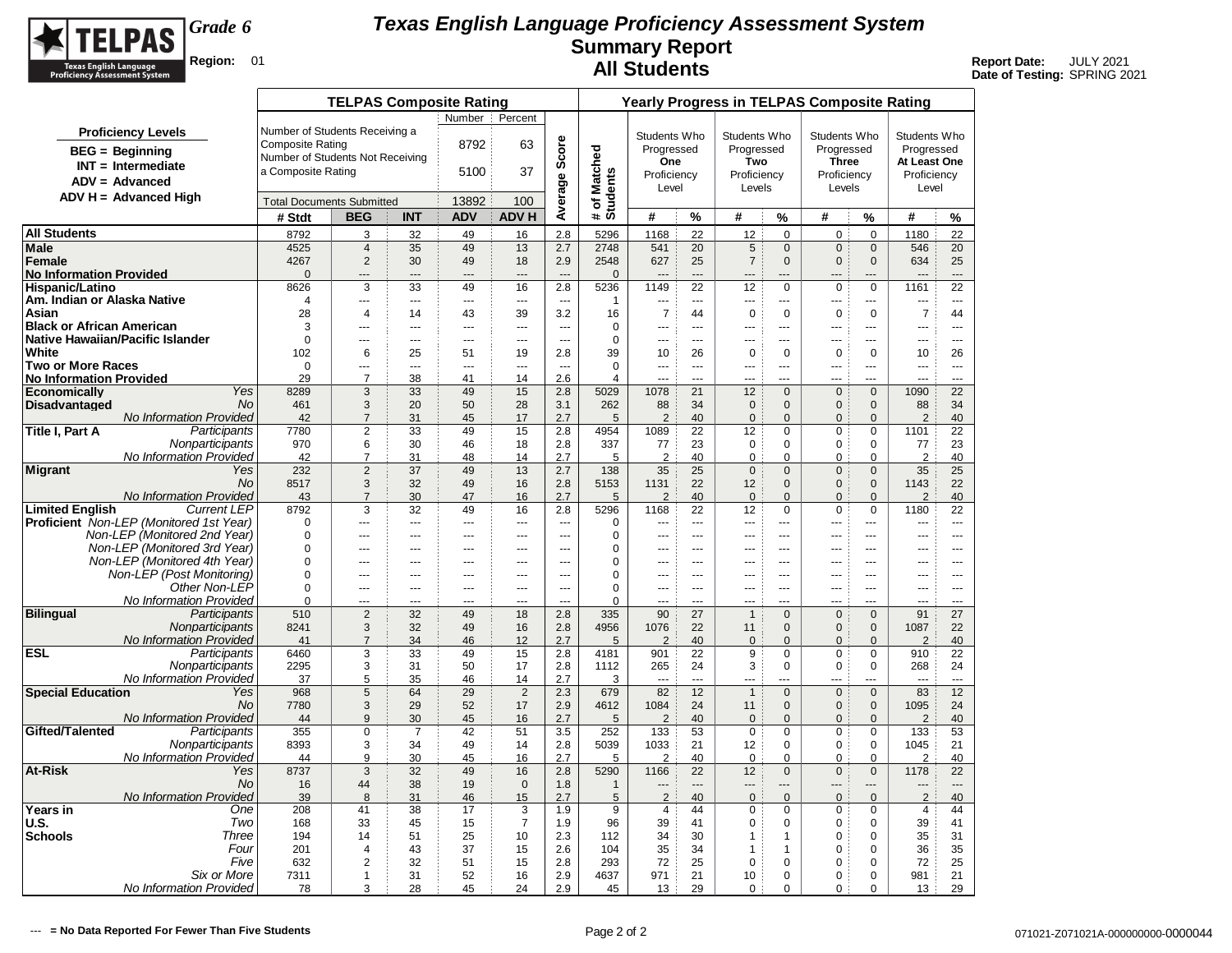

|                                                                                         |                        |                                  | Listening            |                          |                          |                        |                                  | <b>Speaking</b>      |                      |                                  |                                  |                      | Reading              |                          |                      |                         |                                  | Writing    |                |                |
|-----------------------------------------------------------------------------------------|------------------------|----------------------------------|----------------------|--------------------------|--------------------------|------------------------|----------------------------------|----------------------|----------------------|----------------------------------|----------------------------------|----------------------|----------------------|--------------------------|----------------------|-------------------------|----------------------------------|------------|----------------|----------------|
|                                                                                         |                        |                                  |                      | Number Percent           |                          |                        |                                  |                      | Number Percent       |                                  |                                  |                      |                      | Number Percent           |                      |                         |                                  |            | Number Percent |                |
| <b>Proficiency Levels</b>                                                               |                        | Number of Students Rated         |                      | 8807                     | 70                       |                        | Number of Students Rated         |                      | 8807                 | 70                               | Number of Students Rated         |                      |                      | 8817                     | 70                   |                         | Number of Students Rated         |            | 10414          | 83             |
| $BEG =$ Beginning                                                                       | <b>Students Absent</b> |                                  |                      | 19                       | 0                        | <b>Students Absent</b> |                                  |                      | 19                   | 0                                | <b>Students Absent</b>           |                      |                      | 16                       | 0                    | Not Rated: EC           |                                  |            | 2158           | 17             |
| $INT = Intermediate$                                                                    | Not Rated: EC          |                                  |                      | $\Omega$                 | $\Omega$                 | Not Rated: EC          |                                  |                      | $\Omega$             | $\Omega$                         | Not Rated: ARD Decision          |                      |                      | $\Omega$                 | $\overline{0}$       | Not Rated: ARD Decision |                                  |            | $\overline{2}$ | 0              |
| $ADV = Advanced$                                                                        |                        | Not Rated: ARD Decision          |                      | 1                        | $\Omega$                 |                        | Not Rated: ARD Decision          |                      | $\mathbf{1}$         | 0                                | <b>Other Students Not Rated</b>  |                      |                      | 3769                     | 30                   |                         |                                  |            |                |                |
| $ADV H = Advanced High$                                                                 |                        | <b>Other Students Not Rated</b>  |                      | 3774                     | 30                       |                        | Other Students Not Rated         |                      | 3774                 | 30                               |                                  |                      |                      |                          |                      |                         |                                  |            |                |                |
|                                                                                         |                        | <b>Total Documents Submitted</b> |                      | 12601                    | 100                      |                        | <b>Total Documents Submitted</b> |                      | 12601                | 100                              | <b>Total Documents Submitted</b> |                      |                      | 12602                    | 100                  |                         | <b>Total Documents Submitted</b> |            | 12574          | 100            |
|                                                                                         | # Stdt                 | <b>BEG</b>                       | <b>INT</b>           | <b>ADV</b>               | <b>ADVH</b>              | # Stdt                 | <b>BEG</b>                       | <b>INT</b>           | <b>ADV</b>           | <b>ADVH</b>                      | # Stdt                           | <b>BEG</b>           | <b>INT</b>           | <b>ADV</b>               | <b>ADVH</b>          | # Stdt                  | <b>BEG</b>                       | <b>INT</b> | <b>ADV</b>     | <b>ADVH</b>    |
| <b>All Students</b>                                                                     | 8807                   | 4                                | 21                   | 31                       | 43                       | 8807                   | 19                               | 52                   | 27                   | $\overline{2}$                   | 8817                             | 14                   | 25                   | 28                       | 33                   | 10414                   | 4                                | 17         | 34             | 45             |
| Male                                                                                    | 4704                   | 5                                | 22                   | 32                       | 41                       | 4704                   | 19                               | 55                   | 24                   | $\mathbf{1}$                     | 4713                             | 17                   | 28                   | 25                       | 29                   | 5412                    | $\sqrt{5}$                       | 22         | 36             | 37             |
| Female                                                                                  | 4103<br>$\Omega$       | 3<br>$\overline{a}$              | 21<br>$\overline{a}$ | 31<br>$\overline{a}$     | 45<br>$---$              | 4103<br>$\Omega$       | 18<br>---                        | 49<br>$\overline{a}$ | 31<br>$\overline{a}$ | $\overline{2}$<br>$\overline{a}$ | 4104<br>$\Omega$                 | 11<br>$\overline{a}$ | 22<br>$\overline{a}$ | 30<br>$\overline{a}$     | 37<br>$\overline{a}$ | 5002<br>$\Omega$        | 3<br>$---$                       | 11<br>---  | 32<br>$---$    | 54<br>---      |
| <b>No Information Provided</b><br>Hispanic/Latino                                       | 8660                   | $\overline{4}$                   | 21                   | 31                       | 43                       | 8660                   | 19                               | 52                   | 27                   | $\overline{2}$                   | 8669                             | 14                   | 25                   | 28                       | 33                   | 10272                   | $\overline{4}$                   | 17         | 34             | 45             |
| Am. Indian or Alaska Native                                                             | $\Omega$               | ---                              | $\sim$               | $\overline{\phantom{a}}$ | $\overline{\phantom{a}}$ | $\Omega$               | ---                              | ---                  | ---                  | $\overline{\phantom{a}}$         | $\Omega$                         | ---                  | $\overline{a}$       | $\overline{\phantom{a}}$ | $\overline{a}$       | $\Omega$                | ---                              | ---        | ---            | ---            |
| Asian                                                                                   | 24                     | 8                                | 13                   | 21                       | 58                       | 24                     | 21                               | 46                   | 29                   | $\overline{4}$                   | 25                               | 12                   | 20                   | 12                       | 56                   | 34                      | 6                                | 12         | 29             | 53             |
| <b>Black or African American</b>                                                        | $\overline{4}$         | $-$                              | $\overline{a}$       | $\sim$ $\sim$            | $\sim$                   | $\overline{4}$         | $\overline{a}$                   | ---                  | ---                  | $\overline{a}$                   | $\overline{4}$                   | ---                  | $-$                  | $\overline{a}$           | $\sim$               | 3                       | ---                              | ---        | ---            | ---            |
| Native Hawaiian/Pacific Islander                                                        | $\mathbf 0$            | $\overline{a}$                   | $\sim$               | $\overline{a}$           | $\overline{a}$           | $\mathbf 0$            | ÷÷                               | $\sim$               | $\overline{a}$       | $\overline{a}$                   | $\mathbf 0$                      | ---                  | ---                  | $\overline{a}$           | $\overline{a}$       | $\Omega$                | ---                              | ---        | $\sim$         | ---            |
| White                                                                                   | 85                     | 11                               | 19                   | 32                       | 39                       | 85                     | 28                               | 41                   | 28                   | $\boldsymbol{2}$                 | 85                               | 24                   | 12                   | 22                       | 42                   | 81                      | 10                               | 17         | 31             | 42             |
| <b>Two or More Races</b>                                                                | $\overline{0}$         | ---                              |                      | $\overline{a}$           | $\overline{a}$           | $\mathbf 0$            | Щ,                               | $\overline{a}$       | ---                  | $\overline{a}$                   | $\Omega$                         | ---                  | ---                  | $\overline{a}$           | ---                  | $\Omega$                | Ξ.                               |            | $\overline{a}$ | ---            |
| No Information Provided                                                                 | 34                     | 12                               | 32                   | 26                       | 29                       | 34                     | 35                               | 35                   | 29                   | $\mathbf 0$                      | 34                               | 24                   | 24                   | 21                       | 32                   | 24                      | 13                               | 17         | 38             | 33             |
| Yes<br>Economicallv<br><b>Disadvantaged</b><br>No                                       | 8335<br>410            | $\overline{4}$<br>$\overline{4}$ | 22<br>13             | 31<br>29                 | 43<br>54                 | 8335<br>410            | 19<br>12                         | 53<br>46             | 27<br>38             | $\overline{2}$<br>$\overline{4}$ | 8344<br>411                      | 15<br>9              | 25<br>20             | 28<br>26                 | 32<br>45             | 9819<br>548             | $\overline{4}$<br>$\mathbf{1}$   | 17<br>10   | 34<br>29       | 45<br>60       |
| <b>No Information Provided</b>                                                          | 62                     | 11                               | 27                   | 29                       | 32                       | 62                     | 27                               | 39                   | 34                   | $\Omega$                         | 62                               | 19                   | 24                   | 26                       | 31                   | 47                      | 6                                | 26         | 38             | 30             |
| Participants<br>Title I, Part A                                                         | 8484                   | 4                                | 21                   | 31                       | 44                       | 8484                   | 18                               | 53                   | 27                   | $\overline{2}$                   | 8493                             | 14                   | 25                   | 28                       | 33                   | 10100                   | 3                                | 16         | 34             | 46             |
| Nonparticipants                                                                         | 264                    | 14                               | 23                   | 29                       | 34                       | 264                    | 33                               | 40                   | 25                   | $\overline{2}$                   | 265                              | 23                   | 23                   | 28                       | 26                   | 270                     | 14                               | 34         | 29             | 23             |
| No Information Provided                                                                 | 59                     | 12                               | 31                   | 29                       | 29                       | 59                     | 25                               | 41                   | 34                   | $\mathbf 0$                      | 59                               | 20                   | 25                   | 25                       | 29                   | 44                      | 9                                | 25         | 41             | 25             |
| <b>Migrant</b><br>Yes                                                                   | 257                    | 3                                | 27                   | 35                       | 35                       | 257                    | 19                               | 60                   | 19                   | $\overline{1}$                   | 261                              | 18                   | 32                   | 28                       | 22                   | 323                     | $\overline{4}$                   | 21         | 35             | 40             |
| <b>No</b>                                                                               | 8481                   | $\overline{4}$                   | 21                   | 31                       | 44                       | 8481                   | 19                               | 52                   | 27                   | $\boldsymbol{2}$                 | 8487                             | 14                   | 25                   | 28                       | 33                   | 10041                   | $\overline{a}$                   | 17         | 34             | 46             |
| No Information Provided                                                                 | 69                     | 17                               | 25                   | 28                       | 30                       | 69                     | 29                               | 38                   | 33                   | $\mathbf 0$                      | 69                               | 23                   | 25                   | 25                       | 28                   | 50                      | 12                               | 22         | 42             | 24             |
| <b>Limited English</b><br><b>Current LEP</b><br>Proficient Non-LEP (Monitored 1st Year) | 8807<br>$\Omega$       | $\overline{4}$<br>$\overline{a}$ | 21<br>$\overline{a}$ | 31<br>$\sim$             | 43<br>$\overline{a}$     | 8807<br>$\Omega$       | 19<br>---                        | 52<br>---            | 27<br>---            | $\overline{2}$<br>$\overline{a}$ | 8817<br>$\Omega$                 | 14<br>$-$            | 25<br>$\overline{a}$ | 28<br>$\sim$             | 33<br>$\overline{a}$ | 10414<br>$\Omega$       | $\overline{4}$<br>---            | 17<br>---  | 34<br>---      | 45<br>$---$    |
| Non-LEP (Monitored 2nd Year)                                                            | $\Omega$               | ---                              | ---                  | $\overline{a}$           | $---$                    | $\Omega$               | ---                              | ---                  | ---                  | $\overline{a}$                   | C                                | ---                  | ---                  | $\overline{a}$           | ---                  | $\Omega$                | ---                              | ---        | $\overline{a}$ | $\overline{a}$ |
| Non-LEP (Monitored 3rd Year)                                                            | $\Omega$               |                                  | $\overline{a}$       |                          |                          | 0                      | $\overline{a}$                   | $- -$                |                      | $\overline{a}$                   | ſ                                | ---                  | $\overline{a}$       |                          | $\overline{a}$       | 0                       |                                  | ---        |                | ---            |
| Non-LEP (Monitored 4th Year)                                                            | 0                      | $\overline{a}$                   | $\overline{a}$       | ---                      | $---$                    | $\Omega$               | ÷÷                               | $\sim$               | ---                  | $\overline{a}$                   | $\Omega$                         | ---                  | $\overline{a}$       | $\overline{a}$           | $\overline{a}$       | $\Omega$                | ---                              | ---        | $\overline{a}$ | $\overline{a}$ |
| Non-LEP (Post Monitoring)                                                               | $\Omega$               | $\overline{a}$                   | $---$                | $- - -$                  | $- - -$                  | $\Omega$               | $---$                            | $\overline{a}$       | $---$                | $-$                              | $\Omega$                         | $---$                | $---$                | $-$                      | $-$                  | $\Omega$                | ---                              | $---$      | $- - -$        | $---$          |
| Other Non-LEP                                                                           | 0                      | $\overline{a}$                   | $\sim$ $\sim$        | $- - -$                  | $- - -$                  | 0                      | ---                              | $- - -$              | $- - -$              | $-$                              | $\mathbf 0$                      | $---$                | $---$                | $\sim$ $\sim$            | $\overline{a}$       | 0                       | ---                              | $---$      | $- - -$        | $\sim$ $\sim$  |
| No Information Provided                                                                 | $\Omega$               | $\overline{a}$                   |                      | $\overline{a}$           | $\overline{a}$           | $\Omega$               | ---                              | ---                  | ---                  | ---                              | $\Omega$                         | $-$                  | ---                  | $\overline{a}$           | $\overline{a}$       | 0                       | ÷÷                               | ---        | ---            | ---            |
| <b>Bilingual</b><br>Participants<br>Nonparticipants                                     | 273<br>8464            | $\overline{4}$<br>$\overline{4}$ | 21<br>21             | 34<br>31                 | 40<br>43                 | 273<br>8464            | 21<br>19                         | 45<br>53             | 31<br>27             | 3<br>$\overline{2}$              | 273<br>8474                      | 16<br>14             | 26<br>25             | 30<br>28                 | 27<br>33             | 344<br>10019            | $\overline{2}$<br>4              | 19<br>17   | 35<br>34       | 43<br>46       |
| No Information Provided                                                                 | 70                     | 13                               | 24                   | 27                       | 36                       | 70                     | 29                               | 39                   | 33                   | $\mathbf 0$                      | 70                               | 20                   | 24                   | 24                       | 31                   | 51                      | 8                                | 25         | 37             | 29             |
| ESL<br>Participants                                                                     | 6759                   | 4                                | 22                   | 31                       | 43                       | 6759                   | 18                               | 54                   | 27                   | $\overline{2}$                   | 6770                             | 14                   | 26                   | 28                       | 32                   | 8126                    | 3                                | 15         | 33             | 48             |
| Nonparticipants                                                                         | 1995                   | 5                                | 20                   | 31                       | 44                       | 1995                   | 21                               | 48                   | 29                   | $\overline{2}$                   | 1994                             | 14                   | 23                   | 27                       | 37                   | 2247                    | $\Delta$                         | 23         | 37             | 36             |
| No Information Provided                                                                 | 53                     | 9                                | 26                   | 30                       | 34                       | 53                     | 23                               | 40                   | 38                   | $\mathbf 0$                      | 53                               | 15                   | 25                   | 26                       | 34                   | 41                      | $\overline{7}$                   | 24         | 44             | 24             |
| <b>Special Education</b><br>Yes                                                         | 1042                   | 6                                | 40                   | 34                       | 20                       | 1042                   | 24                               | 57                   | 17                   | $\overline{1}$                   | 1043                             | 35                   | 39                   | 19                       | $\overline{7}$       | 1167                    | 9                                | 35         | 36             | 20             |
| No.                                                                                     | 7699                   | $\overline{4}$                   | 19                   | 31                       | 47                       | 7699                   | 18                               | 52                   | 28                   | $\overline{2}$                   | 7708                             | 12                   | 23                   | 29                       | 36                   | 9201                    | 3                                | 14         | 34             | 49             |
| <b>No Information Provided</b><br>Gifted/Talented<br>Participants                       | 66<br>336              | 18<br>$\mathbf 0$                | 26<br>$\overline{4}$ | 26<br>11                 | 30<br>85                 | 66<br>336              | 32<br>8                          | 36<br>39             | 32<br>49             | $\mathbf{0}$<br>5                | 66<br>336                        | 24<br>$\mathbf{1}$   | 26<br>$\overline{4}$ | 23<br>12                 | 27<br>84             | 46<br>518               | 11<br>$\overline{1}$             | 22<br>2    | 43<br>14       | 24<br>84       |
| Nonparticipants                                                                         | 8402                   | $\overline{4}$                   | 22                   | 32                       | 42                       | 8402                   | 19                               | 53                   | 26                   | $\overline{2}$                   | 8412                             | 15                   | 26                   | 28                       | 31                   | 9846                    | $\overline{4}$                   | 18         | 35             | 43             |
| No Information Provided                                                                 | 69                     | 17                               | 25                   | 28                       | 30                       | 69                     | 29                               | 39                   | 32                   | $\mathbf 0$                      | 69                               | 23                   | 25                   | 25                       | 28                   | 50                      | 12                               | 22         | 44             | 22             |
| At-Risk<br>Yes                                                                          | 8728                   | $\overline{4}$                   | 21                   | 31                       | 43                       | 8728                   | 19                               | 52                   | 27                   | $\overline{2}$                   | 8738                             | 14                   | 25                   | 28                       | 33                   | 10352                   | $\overline{4}$                   | 17         | 34             | 45             |
| <b>No</b>                                                                               | 25                     | 20                               | 16                   | 24                       | 40                       | 25                     | 40                               | 40                   | 16                   | $\overline{4}$                   | 25                               | 24                   | 20                   | 20                       | 36                   | 24                      | 17                               | 13         | 17             | 54             |
| No Information Provided                                                                 | 54                     | 13                               | 30                   | 28                       | 30                       | 54                     | 28                               | 41                   | 31                   | $\mathbf{0}$                     | 54                               | 19                   | 28                   | 22                       | 31                   | 38                      | 8                                | 21         | 45             | 26             |
| Years in<br>One                                                                         | 251                    | 38                               | 35                   | 14                       | 13                       | 251                    | 54                               | 34                   | 12                   | $\mathbf 0$                      | 252                              | 57                   | 22                   | 12                       | 9                    | 263                     | 39                               | 28         | 21             | 11             |
| U.S.<br>Two                                                                             | 257                    | 34                               | 36                   | 16                       | 14                       | 257                    | 40                               | 45                   | 14                   | $\overline{1}$                   | 259                              | 53                   | 26                   | 12                       | 9                    | 283                     | 25                               | 40         | 25             | 10             |
| Three<br>Schools<br>Four                                                                | 227<br>164             | 15<br>5                          | 36<br>30             | 22<br>34                 | 27<br>30                 | 227<br>164             | 28                               | 48                   | 22<br>24             | $\overline{2}$<br>$\mathbf{1}$   | 225<br>164                       | 34<br>25             | 20<br>27             | 23<br>24                 | 24<br>24             | 243<br>187              | 12<br>10                         | 36<br>30   | 32<br>35       | 20<br>25       |
| Five                                                                                    | 256                    | 4                                | 21                   | 34                       | 42                       | 256                    | 20<br>25                         | 55<br>50             | 23                   | $\overline{2}$                   | 259                              | 18                   | 25                   | 29                       | 29                   | 293                     | 2                                | 20         | 41             | 37             |
| Six or More                                                                             | 7615                   | $\overline{2}$                   | 20                   | 32                       | 46                       | 7615                   | 16                               | 53                   | 29                   | $\overline{2}$                   | 7619                             | 11                   | 25                   | 29                       | 35                   | 9095                    | 2                                | 15         | 35             | 49             |
| No Information Provided                                                                 | 37                     | 5                                | 27                   | 27                       | 41                       | 37                     | 24                               | 65                   | 11                   | $\mathbf 0$                      | 39                               | 21                   | 31                   | 28                       | 21                   | 50                      | $\Omega$                         | 18         | 50             | 32             |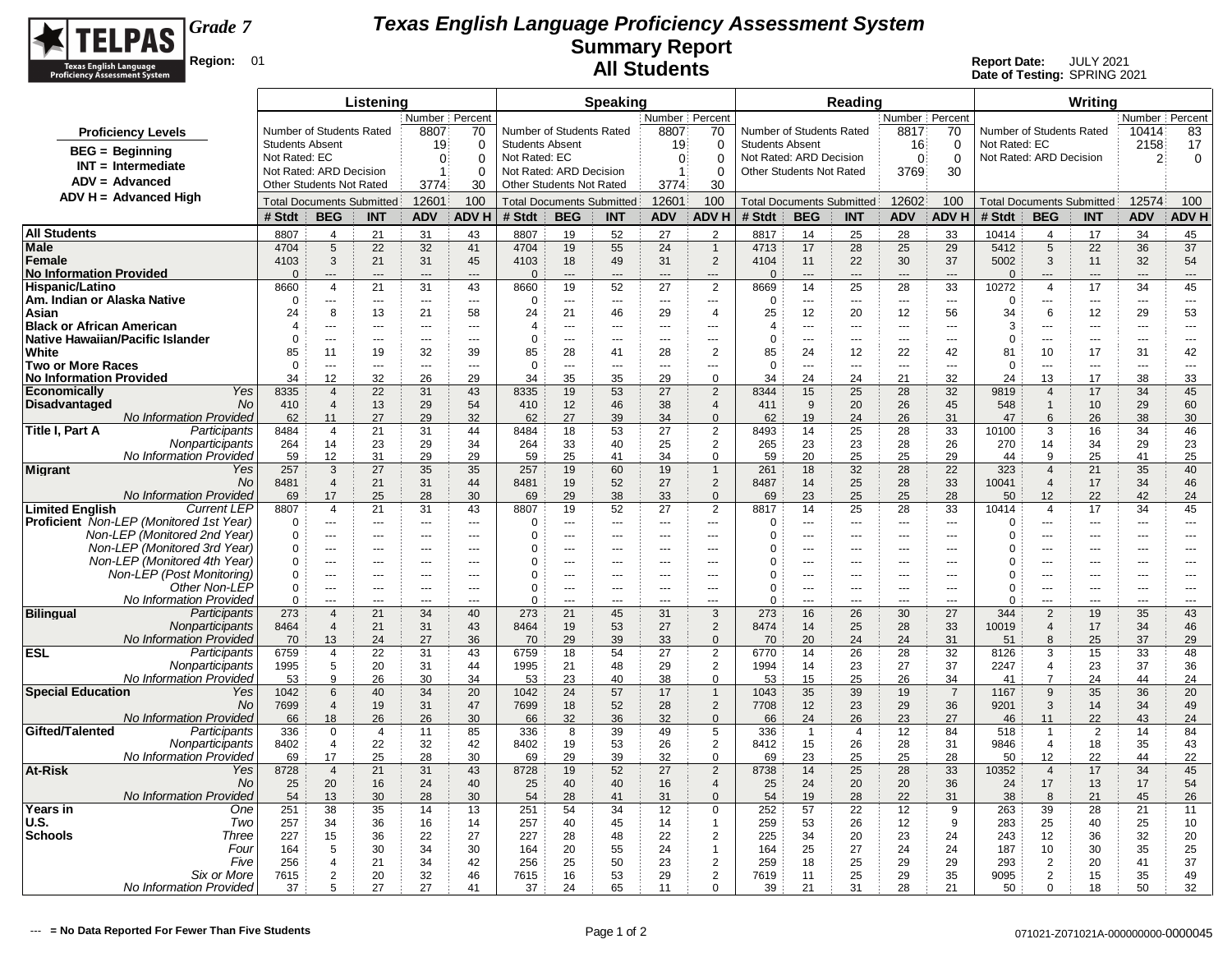

|                                           |                                                                         |                                  | <b>TELPAS Composite Rating</b> |                      |                      |                     |                          |                          |                        |                          | <b>Yearly Progress in TELPAS Composite Rating</b> |                               |                               |                               |                      |                          |
|-------------------------------------------|-------------------------------------------------------------------------|----------------------------------|--------------------------------|----------------------|----------------------|---------------------|--------------------------|--------------------------|------------------------|--------------------------|---------------------------------------------------|-------------------------------|-------------------------------|-------------------------------|----------------------|--------------------------|
|                                           |                                                                         |                                  |                                |                      | Number :             | Percent             |                          |                          |                        |                          |                                                   |                               |                               |                               |                      |                          |
|                                           | <b>Proficiency Levels</b>                                               | Number of Students Receiving a   |                                |                      |                      |                     |                          |                          | Students Who           |                          | Students Who                                      |                               | Students Who                  |                               | Students Who         |                          |
|                                           | <b>BEG</b> = Beginning                                                  | <b>Composite Rating</b>          |                                |                      | 7744                 | 61                  | Score                    |                          | Progressed             |                          | Progressed                                        |                               | Progressed                    |                               | Progressed           |                          |
|                                           | $INT = Intermediate$                                                    | Number of Students Not Receiving |                                |                      |                      |                     |                          |                          | One                    |                          | Two                                               |                               | <b>Three</b>                  |                               | At Least One         |                          |
|                                           | $ADV = Advanced$                                                        | a Composite Rating               |                                |                      | 4898                 | 39                  |                          |                          | Proficiency            |                          | Proficiency                                       |                               | Proficiency                   |                               | Proficiency          |                          |
|                                           | $ADV H = Advanced High$                                                 |                                  |                                |                      |                      |                     |                          |                          | Level                  |                          | Levels                                            |                               | Levels                        |                               | Level                |                          |
|                                           |                                                                         | <b>Total Documents Submitted</b> |                                |                      | 12642                | 100                 | Average                  | # of Matched<br>Students | #                      |                          |                                                   |                               |                               |                               |                      |                          |
|                                           |                                                                         | # Stdt                           | <b>BEG</b>                     | <b>INT</b>           | <b>ADV</b>           | <b>ADV H</b>        |                          |                          |                        | %                        | #                                                 | $\%$                          | #                             | %                             | #                    | %                        |
| <b>All Students</b>                       |                                                                         | 7744                             | 3                              | 31                   | 49                   | 17                  | 2.9                      | 4667                     | 1172                   | 25                       | 20                                                | $\mathbf 0$                   | $\mathbf 0$                   | $\mathbf 0$                   | 1192                 | 26                       |
| <b>Male</b><br>Female                     |                                                                         | 4069<br>3675                     | $\overline{4}$<br>3            | 34<br>28             | 48<br>50             | 14<br>20            | 2.8<br>3.0               | 2420<br>2247             | 537<br>635             | 22<br>28                 | 8<br>12                                           | $\mathbf 0$<br>$\mathbf{1}$   | $\mathbf 0$<br>$\mathbf{0}$   | $\mathbf 0$<br>$\mathbf{0}$   | 545<br>647           | 23<br>29                 |
| <b>No Information Provided</b>            |                                                                         | $\Omega$                         | $---$                          | ---                  | $---$                | $\sim$              | $\overline{a}$           | $\mathbf{0}$             |                        |                          | $---$                                             | ---                           | $\overline{a}$                | ---                           | ---                  | $\overline{a}$           |
| <b>Hispanic/Latino</b>                    |                                                                         | 7627                             | 3                              | 31                   | 49                   | 17                  | 2.9                      | 4623                     | 1158                   | 25                       | 20                                                | $\mathbf 0$                   | $\mathbf 0$                   | $\mathbf 0$                   | 1178                 | 25                       |
| Am. Indian or Alaska Native               |                                                                         | $\mathbf 0$                      | $\overline{a}$                 | ---                  | ---                  | ---                 | $\overline{a}$           | $\mathbf 0$              | ---                    | $\overline{\phantom{a}}$ | $\overline{a}$                                    | $\overline{a}$                | $\overline{a}$                | ---                           | ---                  | $\overline{\phantom{a}}$ |
| Asian                                     |                                                                         | 24                               | 8                              | 17                   | 58                   | 17                  | 3.0                      | 10                       | $\overline{2}$         | 20                       | $\mathbf 0$                                       | $\mathbf 0$                   | $\mathbf 0$                   | $\mathbf 0$                   | $\overline{2}$       | 20                       |
| <b>Black or African American</b>          |                                                                         | 3                                | $\overline{a}$                 | ---                  | $\overline{a}$       | $\overline{a}$      | $\sim$                   | $\mathbf{1}$             | $\overline{a}$         | $---$                    | $\overline{a}$                                    | $---$                         | $\overline{a}$                | <u></u>                       | $\overline{a}$       | $\overline{a}$           |
| Native Hawaiian/Pacific Islander<br>White |                                                                         | $\Omega$<br>71                   | $---$<br>10                    | ---<br>24            | $---$<br>44          | $\sim$ $\sim$<br>23 | $\sim$<br>2.8            | $\mathbf 0$<br>25        | $\overline{a}$<br>10   | $- - -$<br>40            | $---$<br>$\mathbf 0$                              | $---$<br>$\mathbf 0$          | $- - -$<br>$\mathbf 0$        | $\overline{a}$<br>$\mathbf 0$ | ---<br>10            | $- - -$<br>40            |
| <b>Two or More Races</b>                  |                                                                         | $\Omega$                         | ---                            | ---                  | ---                  | ---                 | $\overline{\phantom{a}}$ | $\Omega$                 | ---                    | $\sim$                   | ---                                               | $\overline{a}$                | $\overline{a}$                | ---                           | ---                  | $\overline{a}$           |
| <b>No Information Provided</b>            |                                                                         | 19                               | 11                             | 32                   | 32                   | 26                  | 2.6                      | 8                        | $\overline{2}$         | 25                       | $\mathbf 0$                                       | $\mathbf 0$                   | $\mathbf 0$                   | $\mathbf 0$                   | $\overline{2}$       | 25                       |
| <b>Economically</b>                       | Yes                                                                     | 7333                             | $\overline{4}$                 | 31                   | 49                   | 16                  | 2.8                      | 4434                     | 1093                   | 25                       | 18                                                | $\mathbf{0}$                  | $\mathbf 0$                   | $\overline{0}$                | 1111                 | 25                       |
| <b>Disadvantaged</b>                      | <b>No</b>                                                               | 372                              | $\overline{2}$                 | 21                   | 48                   | 29                  | 3.1                      | 214                      | 74                     | 35                       | $\overline{2}$                                    | $\mathbf{1}$                  | $\mathbf{0}$                  | $\mathbf{0}$                  | 76                   | 36                       |
|                                           | No Information Provided                                                 | 39                               | 8                              | 38                   | 36                   | 18                  | 2.6                      | 19                       | 5                      | 26                       | $\pmb{0}$                                         | $\mathbf{0}$                  | $\mathbf{0}$                  | $\Omega$                      | 5                    | 26                       |
| Title I, Part A                           | Participants<br>Nonparticipants                                         | 7480<br>227                      | 3<br>14                        | 31<br>34             | 49<br>41             | 17<br>11            | 2.9<br>2.5               | 4594<br>55               | 1158<br>10             | 25<br>18                 | 20<br>$\mathbf 0$                                 | $\mathbf 0$<br>$\mathbf 0$    | $\mathbf 0$<br>$\mathbf 0$    | $\mathbf 0$<br>$\Omega$       | 1178<br>10           | 26<br>18                 |
|                                           | <b>No Information Provided</b>                                          | 37                               | 8                              | 41                   | 38                   | 14                  | 2.6                      | 18                       | $\overline{4}$         | 22                       | $\mathbf 0$                                       | $\mathbf 0$                   | $\mathbf 0$                   | $\mathbf 0$                   | $\overline{4}$       | 22                       |
| Migrant                                   | Yes                                                                     | 222                              | $\overline{2}$                 | 39                   | 49                   | 10                  | 2.7                      | 122                      | 21                     | 17                       | $\mathbf 0$                                       | $\mathbf{0}$                  | $\mathbf{0}$                  | $\mathbf{0}$                  | 21                   | 17                       |
|                                           | <b>No</b>                                                               | 7480                             | 3                              | 31                   | 49                   | 17                  | 2.9                      | 4523                     | 1145                   | 25                       | 20                                                | $\mathbf{0}$                  | $\mathbf{0}$                  | $\mathbf 0$                   | 1165                 | 26                       |
|                                           | No Information Provided                                                 | 42                               | 12                             | 33                   | 38                   | 17                  | 2.6                      | 22                       | 6                      | 27                       | $\mathbf{0}$                                      | $\mathbf{0}$                  | $\Omega$                      | $\mathbf{0}$                  | 6                    | 27                       |
| <b>Limited English</b>                    | <b>Current LEP</b>                                                      | 7744<br>$\Omega$                 | 3<br>$\overline{a}$            | 31<br>               | 49<br>$\overline{a}$ | 17<br>---           | 2.9<br>$\overline{a}$    | 4667<br>$\mathbf 0$      | 1172<br>---            | 25<br>$\sim$             | 20<br>$\overline{a}$                              | $\mathbf 0$<br>$\overline{a}$ | $\pmb{0}$<br>$\sim$           | $\mathbf 0$<br>               | 1192<br>---          | 26<br>$\overline{a}$     |
|                                           | Proficient Non-LEP (Monitored 1st Year)<br>Non-LEP (Monitored 2nd Year) | $\Omega$                         | ---                            | ---                  | ---                  | ---                 | $\overline{a}$           | 0                        | ---                    | $\overline{a}$           | $---$                                             | ---                           | ---                           | ---                           | ---                  | $- - -$                  |
|                                           | Non-LEP (Monitored 3rd Year)                                            | $\Omega$                         | ÷÷.                            | ---                  | ---                  | ---                 | ---                      | 0                        | ---                    | $\sim$                   |                                                   | ---                           | ---                           | ---                           | ---                  | $\sim$                   |
|                                           | Non-LEP (Monitored 4th Year)                                            | $\Omega$                         | $\overline{a}$                 | ---                  | $\overline{a}$       | $\sim$              | $\sim$                   | $\mathbf 0$              |                        | $\sim$                   | $\overline{a}$                                    | $\overline{a}$                | $-$                           |                               | ---                  | $\sim$                   |
|                                           | Non-LEP (Post Monitoring)                                               | $\mathbf 0$                      | $\overline{a}$                 | ---                  | $\overline{a}$       | $\overline{a}$      | $\overline{a}$           | $\mathbf 0$              | ---                    | $---$                    | ---                                               | $\overline{a}$                | $\overline{a}$                | ---                           | ---                  | $\overline{a}$           |
|                                           | Other Non-LEP                                                           | $\Omega$                         | $---$                          | ---                  | $---$                | $\overline{a}$      | $\sim$                   | $\Omega$                 | $\sim$                 | $---$                    | $---$                                             | $- - -$                       | $- - -$                       | $\overline{a}$                | $\overline{a}$       | $- - -$                  |
| <b>Bilingual</b>                          | No Information Provided<br>Participants                                 | $\Omega$<br>231                  | $\overline{a}$<br>3            | $\overline{a}$<br>33 | $\overline{a}$<br>48 | $\sim$<br>16        | $\sim$<br>2.8            | $\Omega$<br>150          | $\sim$<br>40           | $-$<br>27                | $- - -$<br>$\mathbf 0$                            | $\overline{a}$<br>$\Omega$    | $\overline{a}$<br>$\mathsf 0$ | $\overline{a}$<br>$\Omega$    | $\overline{a}$<br>40 | $-$<br>27                |
|                                           | Nonparticipants                                                         | 7470                             | 3                              | 31                   | 49                   | 17                  | 2.9                      | 4495                     | 1125                   | 25                       | 20                                                | $\Omega$                      | $\mathbf 0$                   | $\Omega$                      | 1145                 | 25                       |
|                                           | No Information Provided                                                 | 43                               | $\overline{7}$                 | 35                   | 42                   | 16                  | 2.7                      | 22                       | $\overline{7}$         | 32                       | $\mathbf 0$                                       | $\Omega$                      | $\pmb{0}$                     | $\Omega$                      | $\overline{7}$       | 32                       |
| <b>ESL</b>                                | Participants                                                            | 5953                             | 3                              | 30                   | 50                   | 17                  | 2.9                      | 3793                     | 942                    | 25                       | 18                                                | 0                             | 0                             | 0                             | 960                  | 25                       |
|                                           | Nonparticipants                                                         | 1756                             | $\overline{4}$                 | 33                   | 46                   | 17                  | 2.8                      | 856                      | 226                    | 26                       | $\overline{2}$                                    | $\mathsf 0$                   | $\pmb{0}$                     | 0                             | 228                  | 27                       |
| <b>Special Education</b>                  | <b>No Information Provided</b><br>Yes                                   | 35                               | 6                              | 40                   | 37                   | 17                  | 2.7                      | 18                       | $\overline{4}$         | 22                       | $\pmb{0}$                                         | $\Omega$                      | $\Omega$                      | $\Omega$                      | $\overline{4}$       | 22                       |
|                                           | No                                                                      | 874<br>6832                      | $\sqrt{5}$<br>3                | 58<br>27             | 33<br>51             | 3<br>19             | 2.4<br>2.9               | 590<br>4058              | 75<br>1093             | 13<br>27                 | $\mathbf{1}$<br>19                                | $\mathbf 0$<br>$\mathbf{0}$   | $\mathbf 0$<br>$\mathbf{0}$   | $\mathbf 0$<br>$\mathbf{0}$   | 76<br>1112           | 13<br>27                 |
|                                           | No Information Provided                                                 | 38                               | 11                             | 37                   | 37                   | 16                  | 2.6                      | 19                       | $\overline{4}$         | 21                       | $\mathbf 0$                                       | $\mathbf{0}$                  | $\overline{0}$                | $\overline{0}$                | $\overline{4}$       | 21                       |
| Gifted/Talented                           | Participants                                                            | 318                              | $\mathbf 0$                    | 9                    | 43                   | 47                  | 3.5                      | 239                      | 121                    | 51                       | $\mathbf 0$                                       | 0                             | 0                             | 0                             | 121                  | 51                       |
|                                           | Nonparticipants                                                         | 7384                             | $\overline{4}$                 | 32                   | 49                   | 15                  | 2.8                      | 4407                     | 1046                   | 24                       | 20                                                | $\mathbf 0$                   | 0                             | $\mathbf 0$                   | 1066                 | 24                       |
|                                           | No Information Provided                                                 | 42                               | 12                             | 33                   | 40                   | 14                  | 2.6                      | 21                       | 5                      | 24                       | $\mathbf 0$                                       | $\mathbf 0$                   | 0                             | $\mathbf 0$                   | 5                    | 24                       |
| <b>At-Risk</b>                            | Yes<br><b>No</b>                                                        | 7694<br>19                       | 3<br>16                        | 31<br>37             | 49<br>32             | 17<br>16            | 2.9<br>2.7               | 4639<br>11               | 1167<br>$\overline{2}$ | 25<br>18                 | 20<br>$\mathbf 0$                                 | $\mathbf{0}$<br>$\mathbf{0}$  | $\mathbf 0$<br>$\mathbf{0}$   | $\mathbf{0}$<br>$\mathbf{0}$  | 1187<br>2            | 26<br>18                 |
|                                           | <b>No Information Provided</b>                                          | 31                               | 6                              | 42                   | 35                   | 16                  | 2.6                      | 17                       | 3                      | 18                       | $\mathbf 0$                                       | $\mathbf{0}$                  | $\mathbf{0}$                  | $\mathbf{0}$                  | 3                    | 18                       |
| <b>Years in</b>                           | One                                                                     | 211                              | 41                             | 37                   | 18                   | 4                   | 1.9                      | 16                       | 4                      | 25                       | 0                                                 | $\mathsf 0$                   | 0                             | $\mathbf 0$                   | 4                    | 25                       |
| <b>U.S.</b>                               | Two                                                                     | 227                              | 29                             | 48                   | 19                   | 5                   | 2.0                      | 127                      | 49                     | 39                       | 3                                                 | $\overline{2}$                | $\mathbf 0$                   | $\mathbf 0$                   | 52                   | 41                       |
| <b>Schools</b>                            | Three                                                                   | 201                              | 15                             | 38                   | 34                   | 13                  | 2.4                      | 117                      | 39                     | 33                       | $\mathbf{1}$                                      | $\mathbf{1}$                  | $\mathbf 0$                   | $\mathbf 0$                   | 40                   | 34                       |
|                                           | Four                                                                    | 139                              | 5                              | 40                   | 42                   | 13                  | 2.6                      | 79                       | 21                     | 27                       | 0                                                 | $\mathbf 0$                   | 0                             | 0                             | 21                   | 27                       |
|                                           | Five<br>Six or More                                                     | 220<br>6713                      | 3<br>$\mathbf{1}$              | 33<br>29             | 51<br>51             | 13<br>18            | 2.8<br>2.9               | 134<br>4184              | 32<br>1027             | 24<br>25                 | $\mathbf 0$<br>16                                 | $\mathbf 0$<br>0              | 0<br>0                        | $\Omega$<br>$\mathbf 0$       | 32<br>1043           | 24<br>25                 |
|                                           | No Information Provided                                                 | 33                               | 0                              | 52                   | 45                   | 3                   | 2.8                      | 10                       | $\mathbf 0$            | $\mathbf 0$              | $\mathbf 0$                                       | 0                             | $\mathbf 0$                   | 0                             | $\mathbf 0$          | $\mathbf 0$              |
|                                           |                                                                         |                                  |                                |                      |                      |                     |                          |                          |                        |                          |                                                   |                               |                               |                               |                      |                          |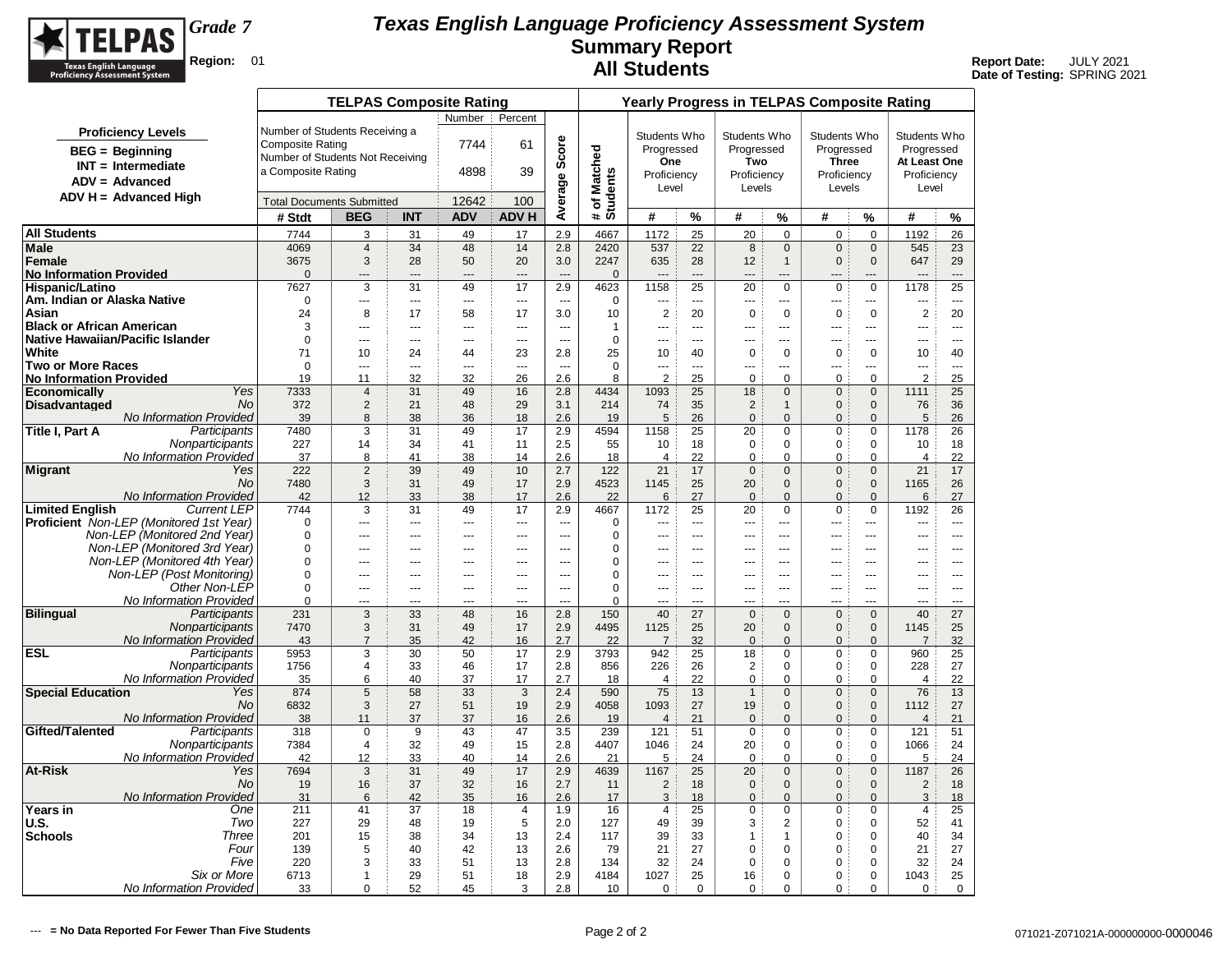

|                                                                         |                               |                                                | Listening                |                          |                          |                        |                                                     | <b>Speaking</b>           |                       |                                  |                                            |                   | Reading              |                                  |                          |                          |                                                | Writing              |                          |                        |
|-------------------------------------------------------------------------|-------------------------------|------------------------------------------------|--------------------------|--------------------------|--------------------------|------------------------|-----------------------------------------------------|---------------------------|-----------------------|----------------------------------|--------------------------------------------|-------------------|----------------------|----------------------------------|--------------------------|--------------------------|------------------------------------------------|----------------------|--------------------------|------------------------|
|                                                                         |                               |                                                |                          | Number Percent           |                          |                        |                                                     |                           | Number Percent        |                                  |                                            |                   |                      | Number Percent                   |                          |                          |                                                |                      | Number Percent           |                        |
| <b>Proficiency Levels</b>                                               |                               | Number of Students Rated                       |                          | 8117                     | 69                       |                        | Number of Students Rated                            |                           | 8116                  | 69                               | Number of Students Rated                   |                   |                      | 8097                             | 69                       | Number of Students Rated |                                                |                      | 9941                     | 85                     |
| $BEG =$ Beginning                                                       | <b>Students Absent</b>        |                                                |                          | 33                       | 0                        | <b>Students Absent</b> |                                                     |                           | 33                    | 0                                | <b>Students Absent</b>                     |                   |                      | 33                               | 0                        | Not Rated: EC            |                                                |                      | 1807                     | 15                     |
| $INT = Intermediate$                                                    | Not Rated: EC                 |                                                |                          | $\Omega$                 | $\Omega$                 | Not Rated: EC          |                                                     |                           | $\overline{0}$        | $\Omega$                         | Not Rated: ARD Decision                    |                   |                      | $\Omega$                         | $\overline{0}$           | Not Rated: ARD Decision  |                                                |                      | 5                        | 0                      |
| $ADV = Advanced$                                                        | Not Rated: ARD Decision       | <b>Other Students Not Rated</b>                |                          | $\Omega$<br>3654         | $\Omega$<br>31           |                        | Not Rated: ARD Decision<br>Other Students Not Rated |                           | $\mathbf{1}$<br>3654  | 0<br>31                          | <b>Other Students Not Rated</b>            |                   |                      | 3669                             | 31                       |                          |                                                |                      |                          |                        |
| $ADV H = Advanced High$                                                 |                               |                                                |                          |                          | 100                      |                        |                                                     |                           |                       | 100                              |                                            |                   |                      |                                  | 100                      |                          |                                                |                      |                          | 100                    |
|                                                                         | # Stdt                        | <b>Total Documents Submitted</b><br><b>BEG</b> | <b>INT</b>               | 11804<br><b>ADV</b>      | <b>ADVH</b>              | # Stdt                 | <b>Total Documents Submitted</b><br><b>BEG</b>      | <b>INT</b>                | 11804<br><b>ADV</b>   | <b>ADVH</b>                      | <b>Total Documents Submitted</b><br># Stdt | <b>BEG</b>        | <b>INT</b>           | 11799<br><b>ADV</b>              | <b>ADVH</b>              | # Stdt                   | <b>Total Documents Submitted</b><br><b>BEG</b> | <b>INT</b>           | 11753<br><b>ADV</b>      | <b>ADV H</b>           |
|                                                                         |                               |                                                |                          |                          |                          |                        |                                                     |                           |                       |                                  |                                            |                   |                      |                                  |                          |                          |                                                |                      |                          |                        |
| <b>All Students</b><br>Male                                             | 8117<br>4320                  | 4<br>5                                         | 18<br>19                 | 28<br>28                 | 49<br>48                 | 8116<br>4320           | 20<br>20                                            | 52<br>56                  | 26<br>23              | $\overline{2}$<br>$\mathbf{1}$   | 8097<br>4319                               | 10<br>13          | 33<br>36             | 31<br>29                         | 25<br>22                 | 9941<br>5138             | 3<br>$\overline{4}$                            | 14<br>18             | 33<br>35                 | 50<br>43               |
| Female                                                                  | 3797                          | 3                                              | 18                       | 29                       | 50                       | 3796                   | 19                                                  | 48                        | 30                    | $\overline{2}$                   | 3778                                       | 8                 | 30                   | 33                               | 29                       | 4803                     | $\overline{2}$                                 | 10                   | 30                       | 57                     |
| <b>No Information Provided</b>                                          | $\Omega$                      | $\overline{a}$                                 | $\overline{a}$           | $\overline{a}$           | $---$                    | $\overline{0}$         | ---                                                 | $\overline{a}$            | $\overline{a}$        | $\overline{a}$                   | $\Omega$                                   | $\overline{a}$    | ---                  | $\overline{a}$                   | $\overline{\phantom{a}}$ | $\Omega$                 | $---$                                          | ---                  | $---$                    | ---                    |
| Hispanic/Latino                                                         | 8004                          | $\overline{4}$                                 | 18                       | 29                       | 49                       | 8003                   | 19                                                  | 53                        | 26                    | $\overline{2}$                   | 7987                                       | 10                | 33                   | 31                               | 25                       | 9815                     | 3                                              | 14                   | 33                       | 50                     |
| Am. Indian or Alaska Native                                             | 3                             | ---                                            | $\overline{a}$           | $\overline{\phantom{a}}$ | $---$                    | 3                      | ---                                                 | $\overline{\phantom{a}}$  | ---                   | $\overline{\phantom{a}}$         | 3                                          | ---               | $\overline{a}$       | $\overline{\phantom{a}}$         | $\overline{\phantom{a}}$ | 3                        | ---                                            | ---                  | ---                      | ---                    |
| Asian                                                                   | 25                            | $\mathbf 0$                                    | 16                       | 16                       | 68                       | 25                     | 12                                                  | 36                        | 36                    | 16                               | 23                                         | $\mathbf 0$       | 13                   | 17                               | 70                       | 29                       | $\mathbf 0$                                    | $\overline{7}$       | 17                       | 76                     |
| <b>Black or African American</b><br>Native Hawaiian/Pacific Islander    | $\overline{2}$<br>$\mathbf 0$ | $-$<br>---                                     | $\overline{a}$<br>$\sim$ | $-$<br>$\overline{a}$    | $\sim$<br>$\overline{a}$ | $\overline{2}$<br>0    | ÷÷<br>Щ,                                            | $\sim$<br>$\sim$          | ---<br>$\overline{a}$ | $\overline{a}$<br>$\overline{a}$ | $\overline{2}$<br>$\mathbf 0$              | ---<br>---        | $-$<br>---           | $\overline{a}$<br>$\overline{a}$ | $\sim$<br>$\overline{a}$ | 1<br>$\mathbf 0$         | ---<br>---                                     | ---<br>---           | $\overline{a}$<br>$\sim$ | ---<br>---             |
| White                                                                   | 70                            | 9                                              | 21                       | 20                       | 50                       | 70                     | 24                                                  | 40                        | 36                    | $\mathbf 0$                      | 69                                         | 12                | 41                   | 22                               | 26                       | 73                       | 11                                             | 16                   | 21                       | 52                     |
| <b>Two or More Races</b>                                                | $\overline{1}$                | ---                                            |                          | $\overline{a}$           | $\overline{a}$           | $\overline{1}$         | Щ,                                                  | $\overline{a}$            | ---                   | $\overline{a}$                   | -1                                         | ---               | ---                  | $\overline{a}$                   | ---                      | 3                        | ---                                            |                      | ---                      | ---                    |
| No Information Provided                                                 | 12                            | 17                                             | 25                       | 17                       | 42                       | 12                     | 33                                                  | 50                        | 17                    | $\mathbf 0$                      | 12                                         | 33                | 17                   | 33                               | 17                       | 17                       | 35                                             | 6                    | 29                       | 29                     |
| <b>Economically</b><br>Yes                                              | 7736                          | $\overline{4}$                                 | 19                       | 29                       | 48                       | 7735                   | 20                                                  | 53                        | 26                    | $\overline{2}$                   | 7718                                       | 11                | 34                   | 31                               | 25                       | 9415                     | 3                                              | 15                   | 33                       | 49                     |
| <b>Disadvantaged</b><br>No                                              | 363                           | 2                                              | 9                        | 25<br>22                 | 64                       | 363                    | 12                                                  | 47                        | 37                    | $\overline{4}$<br>$\Omega$       | 361                                        | 6                 | 27                   | 31                               | 36                       | 502                      | $\overline{1}$                                 | 8                    | 29                       | 62                     |
| <b>No Information Provided</b><br>Participants<br>Title I, Part A       | 18<br>7926                    | 17<br>4                                        | 28<br>18                 | 29                       | 33<br>49                 | 18<br>7925             | 33<br>19                                            | 50<br>53                  | 17<br>26              | $\overline{2}$                   | 18<br>7908                                 | 28<br>10          | 33<br>33             | 22<br>31                         | 17<br>25                 | 24<br>9736               | 33<br>3                                        | 13<br>14             | 29<br>33                 | 25<br>50               |
| Nonparticipants                                                         | 170                           | 11                                             | 22                       | 24                       | 42                       | 170                    | 26                                                  | 48                        | 24                    | $\overline{2}$                   | 168                                        | 16                | 39                   | 19                               | 26                       | 179                      | 15                                             | 28                   | 33                       | 25                     |
| No Information Provided                                                 | 21                            | 14                                             | 24                       | 29                       | 33                       | 21                     | 29                                                  | 52                        | 19                    | $\mathbf 0$                      | 21                                         | 24                | 29                   | 24                               | 24                       | 26                       | 31                                             | 12                   | 31                       | 27                     |
| <b>Migrant</b><br>Yes                                                   | 239                           | $\overline{4}$                                 | 29                       | 23                       | 44                       | 239                    | 23                                                  | 56                        | 21                    | $\mathbf 0$                      | 238                                        | 13                | 40                   | 29                               | 19                       | 333                      | $\overline{4}$                                 | 14                   | 37                       | 45                     |
| <b>No</b>                                                               | 7855                          | $\overline{4}$                                 | 18                       | 29                       | 49                       | 7854                   | 19                                                  | 52                        | 26                    | $\boldsymbol{2}$                 | 7836                                       | 10                | 33                   | 31                               | 26                       | 9580                     | 3                                              | 14                   | 33                       | 50                     |
| No Information Provided<br><b>Limited English</b><br><b>Current LEP</b> | 23<br>8117                    | 13<br>$\overline{4}$                           | 22<br>18                 | 26<br>28                 | 39<br>49                 | 23<br>8116             | 26<br>20                                            | 57<br>52                  | 17<br>26              | $\mathbf{0}$<br>$\overline{2}$   | 23<br>8097                                 | 22<br>10          | 35<br>33             | 22<br>31                         | 22<br>25                 | 28<br>9941               | 29<br>3                                        | 14<br>14             | 25<br>33                 | 32<br>50               |
| Proficient Non-LEP (Monitored 1st Year)                                 | $\Omega$                      | $\overline{a}$                                 | $\overline{a}$           | $\overline{a}$           | $\overline{a}$           | $\Omega$               | ---                                                 | ---                       | ---                   | $\overline{a}$                   | $\Omega$                                   | $-$               | $\overline{a}$       | $\sim$                           | $\overline{\phantom{a}}$ | $\Omega$                 | ---                                            | ---                  | ---                      | $\overline{a}$         |
| Non-LEP (Monitored 2nd Year)                                            | $\Omega$                      | ---                                            | ---                      | $\overline{a}$           | $---$                    | $\Omega$               | ---                                                 | ---                       | ---                   | $\overline{a}$                   | $\Omega$                                   | ---               | ---                  | $\overline{a}$                   | ---                      | $\Omega$                 | ---                                            | ---                  | ---                      | $\overline{a}$         |
| Non-LEP (Monitored 3rd Year)                                            | $\Omega$                      |                                                | $\overline{a}$           |                          | $- -$                    | $\Omega$               | $\overline{a}$                                      | $- -$                     |                       | $\overline{a}$                   | ſ                                          | ---               | $\overline{a}$       |                                  | $\overline{a}$           | 0                        |                                                | ---                  |                          | ---                    |
| Non-LEP (Monitored 4th Year)                                            | 0                             | $\overline{a}$                                 | $\overline{a}$           | ---                      | $---$                    | $\Omega$               | ÷÷                                                  | $\sim$                    | ---                   | $\overline{a}$                   | $\Omega$                                   | $\sim$            | $\overline{a}$       | $\overline{a}$                   | $\overline{a}$           | $\Omega$                 | ---                                            | ---                  | $\overline{a}$           | $\overline{a}$         |
| Non-LEP (Post Monitoring)<br>Other Non-LEP                              | $\Omega$<br>0                 | $\overline{a}$<br>$\overline{\phantom{a}}$     | $---$<br>$---$           | $- - -$<br>$- - -$       | $- - -$<br>$- - -$       | $\Omega$<br>0          | $\overline{a}$<br>---                               | $\overline{a}$<br>$- - -$ | $---$<br>$- - -$      | $-$<br>$-$                       | $\Omega$<br>0                              | $---$<br>$---$    | $---$<br>$---$       | $-$<br>$- - -$                   | $-$<br>$\overline{a}$    | $\Omega$<br>0            | ---<br>---                                     | $---$<br>---         | $- - -$<br>$- - -$       | $---$<br>$\sim$ $\sim$ |
| No Information Provided                                                 | $\mathbf 0$                   | $\overline{a}$                                 | ---                      |                          | $- -$                    | $\Omega$               | ---                                                 | ---                       |                       |                                  | $\Omega$                                   | $\overline{a}$    | ---                  | $\overline{a}$                   |                          | 0                        | ÷÷                                             | ---                  | ---                      | ---                    |
| <b>Bilingual</b><br>Participants                                        | 15                            | $\overline{7}$                                 | $\overline{7}$           | 20                       | 67                       | 15                     | 20                                                  | 40                        | 40                    | $\mathbf 0$                      | 13                                         | 15                | 23                   | 15                               | 46                       | 20                       | 5                                              | 20                   | 35                       | 40                     |
| Nonparticipants                                                         | 8081                          | 4                                              | 18                       | 29                       | 49                       | 8080                   | 19                                                  | 52                        | 26                    | $\overline{2}$                   | 8063                                       | 10                | 33                   | 31                               | 25                       | 9895                     | 3                                              | 14                   | 33                       | 50                     |
| No Information Provided                                                 | 21                            | 19                                             | 24                       | 24                       | 33                       | 21                     | 33                                                  | 52                        | 14                    | $\mathbf 0$                      | 21                                         | 24                | 33                   | 19                               | 24                       | 26                       | 31                                             | 12                   | 27                       | 31                     |
| ESL<br>Participants<br>Nonparticipants                                  | 6693<br>1404                  | $\overline{4}$<br>3                            | 19<br>14                 | 29<br>26                 | 47<br>56                 | 6692<br>1404           | 20<br>18                                            | 52<br>54                  | 26<br>26              | $\overline{2}$<br>$\overline{2}$ | 6673<br>1404                               | 11<br>7           | 35<br>27             | 31<br>31                         | 23<br>34                 | 8306<br>1613             | 3<br>$\overline{4}$                            | 13<br>19             | 32<br>35                 | 51<br>43               |
| No Information Provided                                                 | 20                            | 15                                             | 25                       | 25                       | 35                       | 20                     | 35                                                  | 50                        | 15                    | $\mathbf 0$                      | 20                                         | 25                | 30                   | 20                               | 25                       | 22                       | 27                                             | 14                   | 32                       | 27                     |
| <b>Special Education</b><br>Yes                                         | 946                           | $\overline{4}$                                 | 37                       | 35                       | 23                       | 945                    | 28                                                  | 54                        | 17                    | $\overline{1}$                   | 941                                        | 24                | 54                   | 18                               | $\overline{4}$           | 1104                     | 6                                              | 35                   | 37                       | 21                     |
| No.                                                                     | 7148                          | $\overline{4}$                                 | 16                       | 28                       | 52                       | 7148                   | 18                                                  | 52                        | 28                    | $\overline{2}$                   | 7133                                       | 9                 | 31                   | 33                               | 28                       | 8809                     | 3                                              | 12                   | 32                       | 53                     |
| <b>No Information Provided</b>                                          | 23                            | 9                                              | 22                       | 26                       | 43                       | 23                     | 22                                                  | 61                        | 17                    | $\mathbf{0}$                     | 23                                         | 17                | 39                   | 22                               | 22                       | 28                       | 29                                             | 11                   | 29                       | 32                     |
| Gifted/Talented<br>Participants<br>Nonparticipants                      | 220<br>7873                   | $\Omega$<br>$\overline{4}$                     | $\overline{2}$<br>19     | 9<br>29                  | 89<br>48                 | 220<br>7872            | 8<br>20                                             | 32<br>53                  | 52<br>26              | 8<br>$\overline{2}$              | 220<br>7853                                | $\mathbf 0$<br>11 | $\overline{7}$<br>34 | 23<br>31                         | 70<br>24                 | 355<br>9556              | $\mathbf 0$<br>3                               | $\overline{1}$<br>15 | 13<br>34                 | 86<br>48               |
| No Information Provided                                                 | 24                            | 13                                             | 25                       | 25                       | 38                       | 24                     | 25                                                  | 58                        | 17                    | $\mathbf 0$                      | 24                                         | 21                | 38                   | 21                               | 21                       | 30                       | 27                                             | 17                   | 23                       | 33                     |
| At-Risk<br>Yes                                                          | 8079                          | $\overline{4}$                                 | 18                       | 29                       | 49                       | 8078                   | 19                                                  | 52                        | 26                    | $\overline{2}$                   | 8059                                       | 10                | 33                   | 31                               | 25                       | 9899                     | 3                                              | 14                   | 33                       | 50                     |
| <b>No</b>                                                               | 17                            | 47                                             | 18                       | 24                       | 12                       | 17                     | 59                                                  | 41                        | $\overline{0}$        | $\mathbf{0}$                     | 17                                         | 59                | 24                   | 6                                | 12                       | 17                       | 29                                             | 29                   | 18                       | 24                     |
| No Information Provided                                                 | 21                            | 14                                             | 29                       | 24                       | 33                       | 21                     | 33                                                  | 52                        | 14                    | $\mathbf{0}$                     | 21                                         | 29                | 29                   | 19                               | 24                       | 25                       | 32                                             | 12                   | 28                       | 28                     |
| Years in<br>One                                                         | 192                           | 46                                             | 27                       | 9                        | 18                       | 192                    | 59                                                  | 30                        | 8                     | 3                                | 192                                        | 49                | 29                   | 9                                | 13                       | 204                      | 40                                             | 28                   | 17                       | 15                     |
| U.S.<br>Two<br>Three<br>Schools                                         | 261<br>221                    | 30<br>17                                       | 37<br>26                 | 16<br>20                 | 16<br>37                 | 261<br>221             | 36<br>26                                            | 49<br>54                  | 13<br>18              | $\overline{2}$<br>$\overline{2}$ | 260<br>219                                 | 45<br>27          | 30<br>26             | 14<br>27                         | 11<br>21                 | 332<br>236               | 23<br>9                                        | 36<br>28             | 23<br>37                 | 18<br>26               |
| Four                                                                    | 158                           | 8                                              | 30                       | 25                       | 37                       | 158                    | 23                                                  | 48                        | 26                    | 3                                | 157                                        | 16                | 40                   | 26                               | 18                       | 182                      | 6                                              | 27                   | 42                       | 25                     |
| Five                                                                    | 187                           | 5                                              | 29                       | 29                       | 36                       | 187                    | 21                                                  | 56                        | 22                    | $\overline{1}$                   | 184                                        | 22                | 35                   | 23                               | 20                       | 220                      | 3                                              | 31                   | 32                       | 35                     |
| Six or More                                                             | 7062                          | 1                                              | 17                       | 30                       | 52                       | 7061                   | 18                                                  | 53                        | 28                    | $\overline{2}$                   | 7051                                       | $\overline{7}$    | 33                   | 33                               | 27                       | 8717                     | $\overline{1}$                                 | 12                   | 33                       | 53                     |
| No Information Provided                                                 | 36                            | 6                                              | 8                        | 47                       | 39                       | 36                     | 11                                                  | 50                        | 39                    | $\mathbf 0$                      | 34                                         | 9                 | 44                   | 41                               | 6                        | 50                       | 12                                             | 14                   | 48                       | 26                     |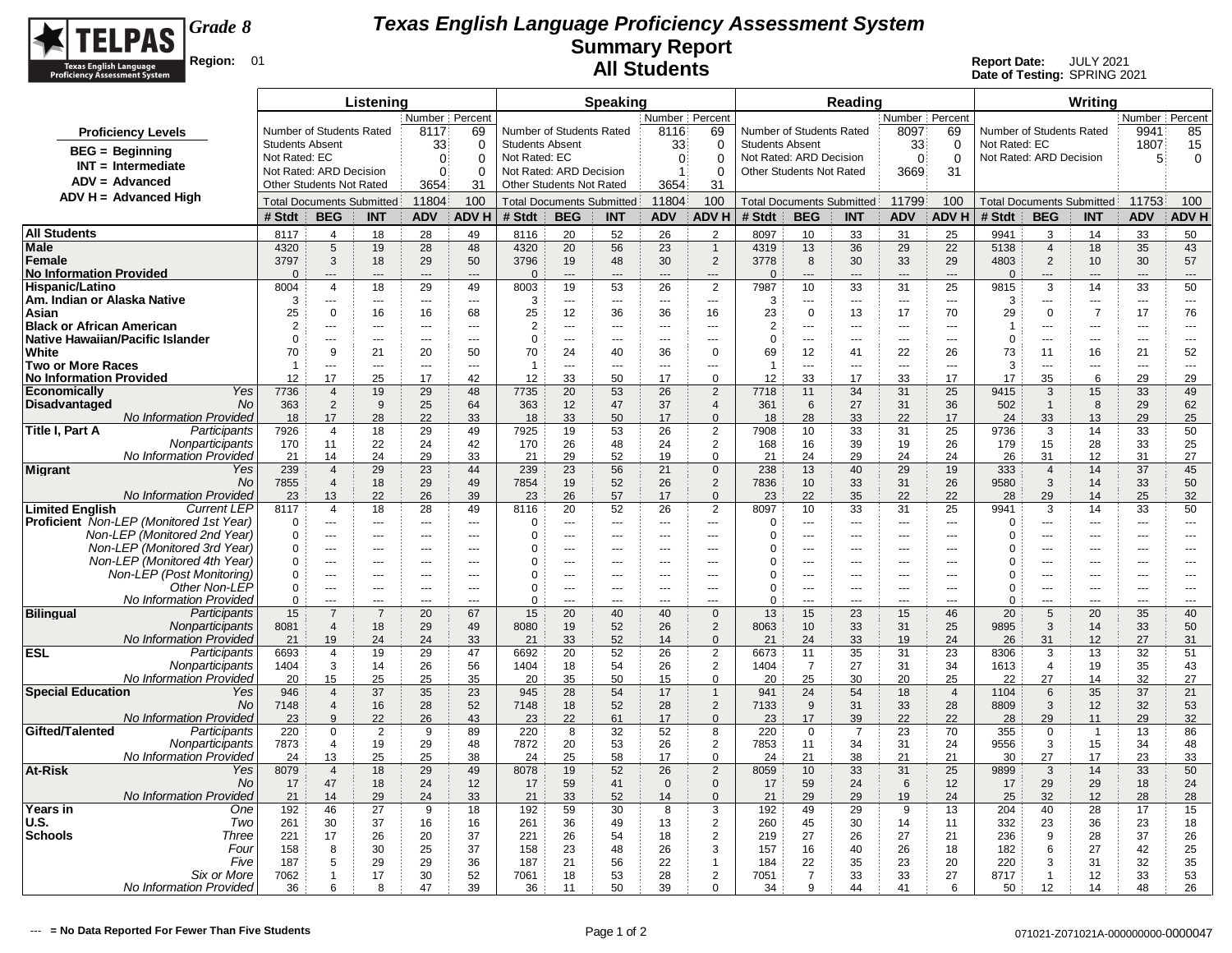

|                                                       |                                               |                                  | <b>TELPAS Composite Rating</b> |                     |                |                      |                          |                          |                                  |                      |                               |                            | <b>Yearly Progress in TELPAS Composite Rating</b> |                                    |                                  |                          |
|-------------------------------------------------------|-----------------------------------------------|----------------------------------|--------------------------------|---------------------|----------------|----------------------|--------------------------|--------------------------|----------------------------------|----------------------|-------------------------------|----------------------------|---------------------------------------------------|------------------------------------|----------------------------------|--------------------------|
|                                                       |                                               |                                  |                                |                     | Number :       | Percent              |                          |                          |                                  |                      |                               |                            |                                                   |                                    |                                  |                          |
|                                                       | <b>Proficiency Levels</b>                     | Number of Students Receiving a   |                                |                     |                |                      |                          |                          | Students Who                     |                      | Students Who                  |                            | Students Who                                      |                                    | Students Who                     |                          |
|                                                       | <b>BEG</b> = Beginning                        | <b>Composite Rating</b>          |                                |                     | 7282           | 62                   | Score                    |                          | Progressed                       |                      | Progressed                    |                            | Progressed                                        |                                    | Progressed                       |                          |
|                                                       | $INT = Intermediate$                          | Number of Students Not Receiving |                                |                     |                |                      |                          |                          | One                              |                      | Two                           |                            | <b>Three</b>                                      |                                    | At Least One                     |                          |
|                                                       | $ADV = Advanced$                              | a Composite Rating               |                                |                     | 4542           | 38                   |                          |                          | Proficiency                      |                      | Proficiency                   |                            | Proficiency                                       |                                    | Proficiency                      |                          |
|                                                       | $ADV H = Advanced High$                       |                                  |                                |                     |                |                      |                          |                          | Level                            |                      | Levels                        |                            | Levels                                            |                                    | Level                            |                          |
|                                                       |                                               | <b>Total Documents Submitted</b> |                                |                     | 11824          | 100                  | Average                  | # of Matched<br>Students |                                  |                      |                               |                            |                                                   |                                    |                                  |                          |
|                                                       |                                               | # Stdt                           | <b>BEG</b>                     | <b>INT</b>          | <b>ADV</b>     | <b>ADV H</b>         |                          |                          | #                                | %                    | #                             | $\%$                       | #                                                 | %                                  | #                                | %                        |
| <b>All Students</b>                                   |                                               | 7282                             | 3                              | 30                  | 50             | 17                   | 2.9                      | 4491                     | 1179                             | 26                   | 16                            | $\mathbf 0$                | $\mathbf 0$                                       | $\mathbf 0$                        | 1195                             | 27                       |
| <b>Male</b>                                           |                                               | 3856                             | 3                              | 32                  | 51             | 14                   | 2.8                      | 2366                     | 540                              | 23                   | 5                             | $\mathbf 0$                | $\mathbf 0$                                       | $\mathbf 0$                        | 545                              | 23                       |
| Female<br><b>No Information Provided</b>              |                                               | 3426<br>$\Omega$                 | 3                              | 27<br>---           | 50<br>$---$    | 21<br>$\overline{a}$ | 3.0<br>$\overline{a}$    | 2125                     | 639                              | 30                   | 11<br>$\overline{a}$          | $\mathbf{1}$<br>---        | $\mathbf{0}$<br>$---$                             | $\mathbf{0}$<br>---                | 650<br>---                       | 31<br>$\overline{a}$     |
| <b>Hispanic/Latino</b>                                |                                               | 7191                             | $---$<br>3                     | 30                  | 51             | 17                   | 2.9                      | $\mathbf{0}$<br>4455     | 1163                             | 26                   | 16                            | $\mathbf 0$                | $\mathbf 0$                                       | $\mathbf 0$                        | 1179                             | 26                       |
| Am. Indian or Alaska Native                           |                                               | 3                                | $\overline{a}$                 | ---                 | ---            | ---                  | $\overline{a}$           | $\mathbf{1}$             | ---                              | ---                  | $\overline{a}$                | $\overline{a}$             | $\overline{a}$                                    | ---                                | ---                              | $\overline{a}$           |
| Asian                                                 |                                               | 23                               | $\mathbf 0$                    | 22                  | 30             | 48                   | 3.4                      | 12                       | 8                                | 67                   | $\mathbf 0$                   | $\mathbf 0$                | $\mathbf 0$                                       | $\mathbf 0$                        | 8                                | 67                       |
| <b>Black or African American</b>                      |                                               | $\overline{1}$                   | $\overline{a}$                 | ---                 | $\overline{a}$ | $\sim$               | $\sim$                   | $\mathbf 0$              | $\overline{a}$                   | $---$                | $\overline{a}$                | $---$                      | $\overline{a}$                                    | <u></u>                            | ---                              | $\overline{a}$           |
| Native Hawaiian/Pacific Islander                      |                                               | $\Omega$                         | $---$                          | ---                 | $---$          | $\sim$ $\sim$        | $\sim$                   | $\mathbf 0$              | $\sim$                           | $- - -$              | $---$                         | $---$                      | $- - -$                                           | $\overline{a}$                     | ---                              | $\sim$ $\sim$            |
| White                                                 |                                               | 56                               | 4                              | 30                  | 45             | 21                   | 2.8                      | 22                       | 8                                | 36                   | $\mathbf 0$                   | $\mathbf 0$                | $\mathbf 0$                                       | $\mathbf 0$                        | 8                                | 36                       |
| <b>Two or More Races</b>                              |                                               | $\mathbf{1}$                     | ---                            | ---                 | ---            | ---                  | $\overline{\phantom{a}}$ | $\mathbf{1}$             | ---                              | ---                  | ---                           | $\overline{a}$             | $\overline{a}$                                    | ---                                | ---                              | $\overline{\phantom{a}}$ |
| <b>No Information Provided</b><br><b>Economically</b> | Yes                                           | 7<br>6936                        | 29<br>3                        | 14<br>30            | 29<br>50       | 29<br>16             | 2.7<br>2.9               | $\Omega$<br>4268         | <br>1105                         | ---<br>26            | 15                            | $\mathbf{0}$               | $\mathsf 0$                                       | ---<br>$\mathbf{0}$                | ---<br>1120                      | <br>26                   |
| <b>Disadvantaged</b>                                  | <b>No</b>                                     | 334                              | $\mathbf{1}$                   | 20                  | 51             | 27                   | 3.1                      | 221                      | 73                               | 33                   | $\mathbf{1}$                  | $\mathbf{0}$               | $\mathbf{0}$                                      | $\mathbf{0}$                       | 74                               | 33                       |
|                                                       | No Information Provided                       | 12                               | 17                             | 25                  | 33             | 25                   | 2.6                      | $\overline{2}$           | $\overline{a}$                   | $\overline{a}$       |                               | $---$                      | $---$                                             | ---                                | $---$                            | $---$                    |
| Title I, Part A                                       | Participants                                  | 7117                             | 3                              | 30                  | 51             | 17                   | 2.9                      | 4444                     | 1165                             | 26                   | 16                            | $\mathbf 0$                | $\mathbf 0$                                       | $\mathbf 0$                        | 1181                             | 27                       |
|                                                       | Nonparticipants                               | 151                              | 11                             | 35                  | 40             | 14                   | 2.6                      | 45                       | 13                               | 29                   | 0                             | $\mathbf 0$                | $\mathbf 0$                                       | $\Omega$                           | 13                               | 29                       |
|                                                       | <b>No Information Provided</b>                | 14                               | 14                             | 21                  | 43             | 21                   | 2.7                      | $\overline{2}$           | ---                              | $\sim$               | ---                           | ---                        | ---                                               |                                    | ---                              | $\overline{a}$           |
| Migrant                                               | Yes                                           | 215                              | $\overline{4}$                 | 36                  | 49             | 12                   | 2.7                      | 137                      | 27                               | 20                   | $\mathbf 0$                   | $\mathbf{0}$               | $\mathbf{0}$                                      | $\mathbf{0}$                       | 27                               | 20                       |
|                                                       | <b>No</b>                                     | 7051                             | 3                              | 30                  | 50             | 17                   | 2.9                      | 4351                     | 1151                             | 26                   | 16                            | $\mathbf{0}$               | $\mathbf{0}$                                      | $\mathbf 0$                        | 1167                             | 27                       |
| <b>Limited English</b>                                | No Information Provided<br><b>Current LEP</b> | 16<br>7282                       | 13<br>3                        | 19<br>30            | 50<br>50       | 19<br>17             | 2.7<br>2.9               | 3<br>4491                | $---$<br>1179                    | $\overline{a}$<br>26 | 16                            | ---<br>$\mathsf 0$         | ---<br>$\mathbf 0$                                | ---<br>$\mathbf 0$                 | ---<br>1195                      | $---$<br>27              |
|                                                       | Proficient Non-LEP (Monitored 1st Year)       | $\Omega$                         | $\overline{a}$                 |                     | $\overline{a}$ | ---                  | $\overline{a}$           | $\mathbf 0$              | ---                              | $\sim$               | $\overline{a}$                | $\overline{a}$             | $\overline{a}$                                    |                                    | ---                              | $\overline{a}$           |
|                                                       | Non-LEP (Monitored 2nd Year)                  | $\Omega$                         | ---                            | ---                 | ---            | ---                  | $\overline{a}$           | 0                        | ---                              | $\overline{a}$       | $---$                         | ---                        | ---                                               | ---                                | ---                              | $\cdots$                 |
|                                                       | Non-LEP (Monitored 3rd Year)                  | $\Omega$                         | ÷÷.                            | ---                 | $\overline{a}$ | ---                  | ---                      | 0                        | ---                              | $\sim$               |                               | ---                        |                                                   | ---                                | ---                              | $\sim$                   |
|                                                       | Non-LEP (Monitored 4th Year)                  | $\Omega$                         | $\overline{a}$                 | ---                 | $\overline{a}$ | $\sim$               | $\sim$                   | $\mathbf 0$              |                                  | $\sim$               | $\overline{a}$                | ---                        | ---                                               |                                    | ---                              | $\sim$                   |
|                                                       | Non-LEP (Post Monitoring)                     | $\mathbf 0$                      | ---                            | ---                 | $\overline{a}$ | $\overline{a}$       | $\overline{a}$           | $\mathbf 0$              | ---                              | $---$                | ---                           | $\overline{a}$             | ---                                               | ---                                | ---                              | $\overline{a}$           |
|                                                       | Other Non-LEP                                 | $\Omega$                         | $---$                          | $---$               | $---$          | $\overline{a}$       | $\sim$                   | 0                        | $\sim$                           | $---$                | $---$                         | $---$                      | $- - -$                                           | $\overline{a}$                     | $\overline{a}$                   | $- - -$                  |
|                                                       | No Information Provided                       | $\Omega$                         | $\overline{a}$                 | $\overline{a}$<br>8 | $\overline{a}$ | $\sim$               | $\sim$                   | $\Omega$                 | $\overline{a}$                   | $- - -$              | ---                           | ---                        | $-$                                               | $\sim$<br>$\overline{\phantom{0}}$ | $\overline{a}$                   | $\overline{a}$           |
| <b>Bilingual</b>                                      | Participants<br>Nonparticipants               | 12<br>7257                       | 8<br>3                         | 30                  | 58<br>50       | 25<br>17             | 3.1<br>2.9               | 3<br>4486                | $\overline{\phantom{a}}$<br>1177 | $\overline{a}$<br>26 | $---$                         | $---$<br>$\Omega$          | $---$<br>$\mathbf 0$                              | $\Omega$                           | $\overline{\phantom{a}}$<br>1193 | $\overline{a}$           |
|                                                       | No Information Provided                       | 13                               | 15                             | 23                  | 38             | 23                   | 2.7                      | $\overline{\phantom{0}}$ |                                  |                      | 16                            |                            |                                                   |                                    |                                  | 27<br>$---$              |
| <b>ESL</b>                                            | Participants                                  | 5970                             | 3                              | 30                  | 50             | 17                   | 2.9                      | 3880                     | 1030                             | 27                   | 12                            | 0                          | $\pmb{0}$                                         | 0                                  | 1042                             | 27                       |
|                                                       | Nonparticipants                               | 1300                             | $\mathbf{2}$                   | 29                  | 52             | 16                   | 2.9                      | 609                      | 148                              | 24                   | 4                             | $\mathbf{1}$               | $\mathbf 0$                                       | 0                                  | 152                              | 25                       |
|                                                       | <b>No Information Provided</b>                | 12                               | 8                              | 25                  | 42             | 25                   | 2.8                      | $\overline{2}$           |                                  | $\sim$               | $\overline{a}$                |                            | <u></u>                                           | ---                                |                                  | $\sim$ $\sim$            |
| <b>Special Education</b>                              | Yes                                           | 820                              | $\overline{4}$                 | 56                  | 36             | 3                    | 2.4                      | 528                      | 66                               | 13                   | $\mathbf 0$                   | $\mathbf 0$                | $\mathbf 0$                                       | $\mathbf 0$                        | 66                               | 13                       |
|                                                       | No                                            | 6445                             | 3                              | 26                  | 52             | 19                   | 2.9                      | 3959                     | 1111                             | 28                   | 16                            | $\mathbf{0}$               | $\mathbf{0}$                                      | $\mathbf{0}$                       | 1127                             | 28                       |
| Gifted/Talented                                       | No Information Provided<br>Participants       | 17<br>207                        | 12<br>$\mathbf 0$              | 18<br>9             | 53<br>37       | 18<br>55             | 2.7<br>3.5               | $\overline{4}$<br>177    | $\overline{a}$<br>101            | $---$<br>57          | $\overline{a}$<br>$\mathbf 0$ | $---$<br>$\mathbf 0$       | $\overline{a}$<br>$\pmb{0}$                       | ---<br>0                           | $---$<br>101                     | $---$<br>57              |
|                                                       | Nonparticipants                               | 7058                             | 3                              | 30                  | 51             | 16                   | 2.9                      | 4311                     | 1077                             | 25                   | 16                            | $\mathbf 0$                | $\mathbf 0$                                       | 0                                  | 1093                             | 25                       |
|                                                       | No Information Provided                       | 17                               | 12                             | 24                  | 47             | 18                   | 2.7                      | 3                        | $\overline{a}$                   | $-$                  | $\overline{a}$                | $\overline{a}$             | $\overline{a}$                                    | $\overline{a}$                     | $\overline{a}$                   | $\sim$                   |
| <b>At-Risk</b>                                        | Yes                                           | 7257                             | 3                              | 30                  | 50             | 17                   | 2.9                      | 4487                     | 1178                             | 26                   | 16                            | $\mathbf{0}$               | $\mathbf 0$                                       | $\mathbf{0}$                       | 1194                             | 27                       |
|                                                       | <b>No</b>                                     | 12                               | 33                             | 33                  | 33             | $\mathbf 0$          | 2.0                      | $\overline{2}$           | $\overline{a}$                   | $\overline{a}$       | $---$                         | ---                        | $---$                                             | ---                                | ---                              | $---$                    |
|                                                       | No Information Provided                       | 13                               | 15                             | 23                  | 38             | 23                   | 2.7                      | $\overline{2}$           |                                  | ---                  | ---                           |                            |                                                   |                                    |                                  | $---$                    |
| <b>Years in</b>                                       | One                                           | 161                              | 42                             | 36                  | 14             | 8                    | 1.9                      | 9                        | $\overline{4}$                   | 44                   | 0                             | $\mathbf 0$                | $\mathbf 0$                                       | 0                                  | 4                                | 44                       |
| <b>U.S.</b>                                           | Two                                           | 236                              | 26                             | 43                  | 24             | $\overline{7}$       | 2.1                      | 154                      | 46                               | 30                   | 3                             | $\overline{2}$             | $\mathbf 0$                                       | $\mathbf 0$                        | 49                               | 32                       |
| <b>Schools</b>                                        | Three                                         | 195                              | 11                             | 39                  | 37             | 12                   | 2.5                      | 112                      | 24                               | 21                   | 0                             | $\mathbf 0$                | $\mathbf 0$                                       | $\mathbf 0$                        | 24                               | 21                       |
|                                                       | Four<br>Five                                  | 143<br>162                       | 6<br>3                         | 41<br>45            | 43<br>43       | 10<br>9              | 2.6<br>2.6               | 84<br>96                 | 21<br>17                         | 25<br>18             | 0<br>$\mathbf 0$              | $\mathbf 0$<br>$\mathbf 0$ | 0<br>0                                            | 0<br>$\Omega$                      | 21<br>17                         | 25<br>18                 |
|                                                       | Six or More                                   | 6354                             | $\mathbf{1}$                   | 28                  | 53             | 18                   | 3.0                      | 4030                     | 1067                             | 26                   | 13                            | 0                          | 0                                                 | $\mathbf 0$                        | 1080                             | 27                       |
|                                                       | No Information Provided                       | 31                               | 3                              | 23                  | 65             | 10                   | 2.8                      | 6                        | $\mathbf 0$                      | $\mathbf 0$          | $\mathbf 0$                   | 0                          | $\mathbf 0$                                       | 0                                  | $\mathbf 0$                      | 0                        |
|                                                       |                                               |                                  |                                |                     |                |                      |                          |                          |                                  |                      |                               |                            |                                                   |                                    |                                  |                          |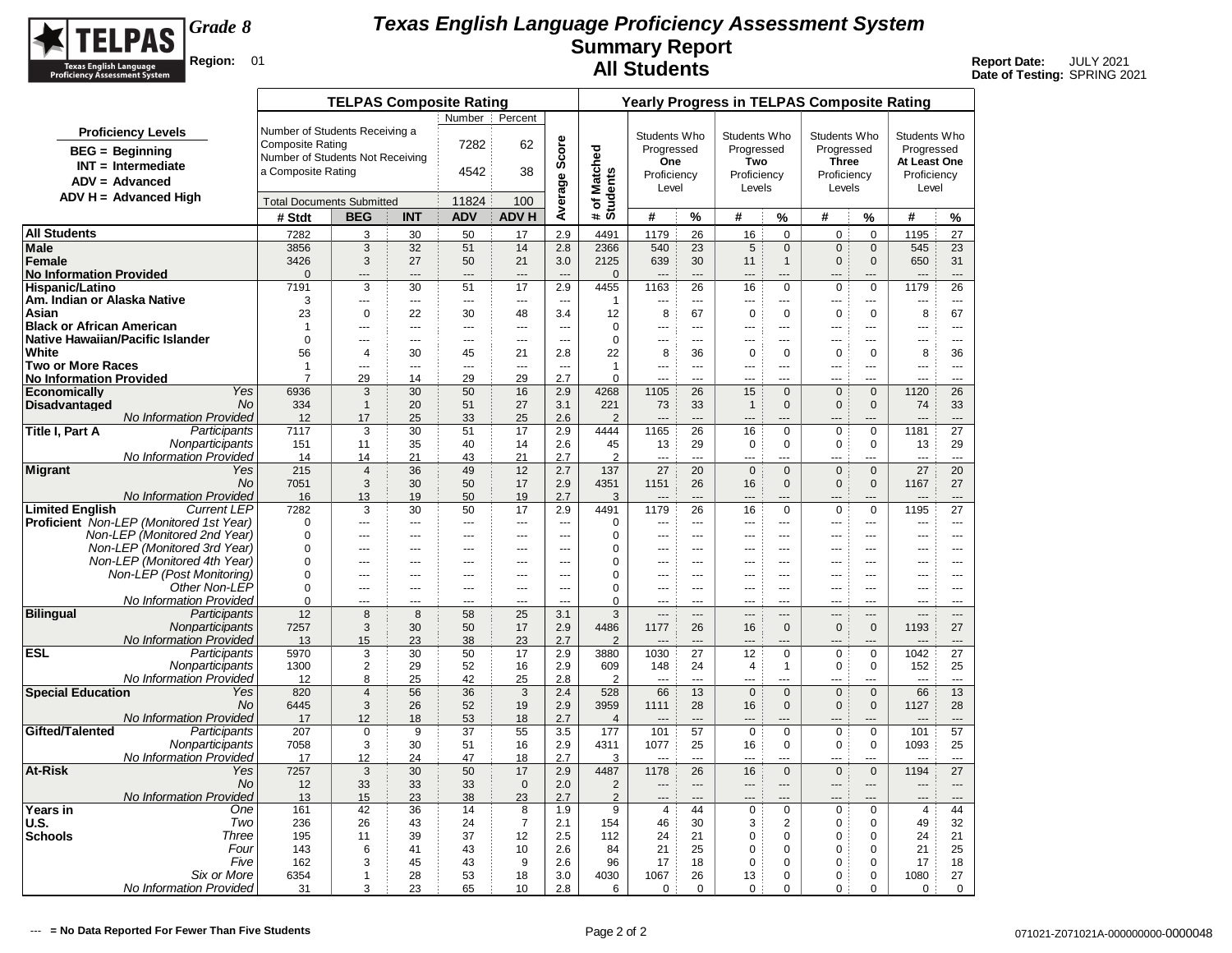

|                                                                                                |                        |                                            | Listening            |                                  |                          |                        |                                  | <b>Speaking</b> |                  |                                                      |                                  |                      | Reading        |                                           |                          |                                  |                         | Writina              |                          |                      |
|------------------------------------------------------------------------------------------------|------------------------|--------------------------------------------|----------------------|----------------------------------|--------------------------|------------------------|----------------------------------|-----------------|------------------|------------------------------------------------------|----------------------------------|----------------------|----------------|-------------------------------------------|--------------------------|----------------------------------|-------------------------|----------------------|--------------------------|----------------------|
|                                                                                                |                        |                                            |                      | Number   Percent                 |                          |                        |                                  |                 | Number   Percent |                                                      |                                  |                      |                | Number Percent                            |                          |                                  |                         |                      | Number   Percent         |                      |
| <b>Proficiency Levels</b>                                                                      |                        | Number of Students Rated                   |                      | 7419                             | 66                       |                        | Number of Students Rated         |                 | 7419             | 66                                                   | Number of Students Rated         |                      |                | 7421                                      | 66                       | Number of Students Rated         |                         |                      | 8293                     | 73                   |
| $BEG = Beginning$                                                                              | <b>Students Absent</b> |                                            |                      | 336                              | 3                        | <b>Students Absent</b> |                                  |                 | 336              | 3                                                    | <b>Students Absent</b>           |                      |                | 333                                       | 3                        | Not Rated: EC                    |                         |                      | 3020                     | 27                   |
| $INT = Intermediate$                                                                           | Not Rated: EC          |                                            |                      | $\Omega$                         | 0                        | Not Rated: EC          |                                  |                 | $\Omega$         | $\Omega$                                             | Not Rated: ARD Decision          |                      |                | $\overline{1}$                            | $\Omega$                 | Not Rated: ARD Decision          |                         |                      | $\overline{2}$           | $\mathbf 0$          |
| ADV = Advanced                                                                                 |                        | Not Rated: ARD Decision                    |                      | $\mathbf{1}$                     | 0                        |                        | Not Rated: ARD Decision          |                 | $\mathbf{1}$     | 0                                                    | Other Students Not Rated         |                      |                | 3497                                      | 31                       |                                  |                         |                      |                          |                      |
| $ADV H = Advanced High$                                                                        |                        | Other Students Not Rated                   |                      | 3497                             | 31                       |                        | Other Students Not Rated         |                 | 3497             | 31                                                   |                                  |                      |                |                                           |                          |                                  |                         |                      |                          |                      |
|                                                                                                |                        | <b>Total Documents Submitted</b>           |                      | 11253                            | 100                      |                        | <b>Total Documents Submitted</b> |                 | 11253            | 100                                                  | <b>Total Documents Submitted</b> |                      |                | 11252                                     | 100                      | <b>Total Documents Submitted</b> |                         |                      | 11315                    | 100                  |
|                                                                                                | # Stdt                 | <b>BEG</b>                                 | <b>INT</b>           | <b>ADV</b>                       | <b>ADVH</b>              | # Stdt                 | <b>BEG</b>                       | <b>INT</b>      | <b>ADV</b>       | <b>ADVH</b>                                          | # Stdt                           | <b>BEG</b>           | <b>INT</b>     | <b>ADV</b>                                | <b>ADVH</b>              | # Stdt                           | <b>BEG</b>              | <b>INT</b>           | <b>ADV</b>               | <b>ADVH</b>          |
| <b>All Students</b>                                                                            | 7419                   | 8                                          | 26                   | 46                               | 20                       | 7419                   | 36                               | 29              | 30               | 5                                                    | 7421                             | 13                   | 32             | 30                                        | 25                       | 8293                             | 5                       | 19                   | 35                       | 41                   |
| Male                                                                                           | 4009                   | 8                                          | 27                   | 45                               | 20                       | 4009                   | 38                               | 30              | 28               | $\overline{4}$                                       | 4008                             | 15                   | 35             | 28                                        | 23                       | 4334                             | $5\phantom{.0}$         | 23                   | 37                       | 35                   |
| <b>Female</b>                                                                                  | 3410                   | $\overline{7}$                             | 26                   | 47                               | 20                       | 3410                   | 34                               | 28              | 32               | $\,6$                                                | 3413                             | 11                   | 30             | 32                                        | 28                       | 3959                             | $\overline{4}$          | 15                   | 33                       | 48                   |
| <b>No Information Provided</b>                                                                 | $\Omega$               | $\overline{\phantom{a}}$<br>$\overline{7}$ |                      | $\overline{a}$                   |                          | $\Omega$               | $---$                            | $---$           | $\sim$           | ---<br>5                                             | $\Omega$                         | $\overline{a}$       | ---<br>32      | $\overline{a}$                            | $\overline{a}$<br>25     | $\Omega$                         | $---$<br>$\overline{a}$ | ---                  | $---$                    | ---                  |
| Hispanic/Latino<br>Am. Indian or Alaska Native                                                 | 7319<br>$\overline{2}$ | ---                                        | 26<br>$\overline{a}$ | 46<br>$\overline{a}$             | 20<br>$\sim$             | 7319<br>2              | 36<br>---                        | 29<br>$\sim$    | 30<br>$\sim$     | $\sim$                                               | 7322<br>$\overline{2}$           | 13<br>$\overline{a}$ | $\sim$         | 30<br>$\overline{a}$                      | $\sim$                   | 8196<br>3                        | $\sim$                  | 19<br>$\overline{a}$ | 35<br>$\sim$             | 42<br>$\sim$         |
| Asian                                                                                          | 9                      | $\mathbf 0$                                | 33                   | 44                               | 22                       | 9                      | $\mathbf 0$                      | 22              | 44               | 33                                                   | 9                                | $\mathbf 0$          | 44             | 22                                        | 33                       | 9                                | $\mathbf 0$             | 33                   | 44                       | 22                   |
| <b>Black or African American</b>                                                               | 3                      | $-$                                        | $-$                  | $\sim$                           | $-$                      | 3                      | $\overline{a}$                   |                 | $-$              | $-$                                                  | 3                                | $\overline{a}$       | $-$            | $\sim$                                    | $\sim$                   | $\boldsymbol{\Delta}$            | $\overline{a}$          | $\overline{a}$       | $\overline{a}$           | $-$                  |
| <b>Native Hawaiian/Pacific Islander</b>                                                        | $\Omega$               | ---                                        | ---                  | $---$                            | $\sim$                   | $\Omega$               | ---                              | $\sim$          | $\overline{a}$   | $\overline{a}$                                       | $\Omega$                         | ---                  | $\overline{a}$ | $\overline{\phantom{a}}$                  | $\overline{a}$           | $\Omega$                         | ---                     | $\overline{a}$       | $\overline{a}$           | ---                  |
| White                                                                                          | 61                     | 16                                         | 26                   | 41                               | 16                       | 61                     | 38                               | 20              | 33               | 10                                                   | 60                               | 18                   | 25             | 32                                        | 25                       | 62                               | 15                      | 29                   | 27                       | 29                   |
| <b>Two or More Races</b>                                                                       | 2                      | ---                                        | Щ,                   | $\overline{a}$                   | $\overline{a}$           | $\overline{2}$         | $\overline{a}$                   | ---             | $\overline{a}$   | $\overline{a}$                                       | $\overline{2}$                   | ---                  | ---            | $\overline{a}$                            | $\overline{a}$           | 2                                | $\overline{a}$          |                      | $\overline{a}$           | $\overline{a}$       |
| <b>No Information Provided</b>                                                                 | 23                     | 39                                         | 26                   | 26                               | 9                        | 23                     | 52                               | 26              | 17               | $\overline{4}$                                       | 23                               | 35                   | 39             | $\overline{4}$                            | 22                       | 17                               | 29                      | 35                   | 6                        | 29                   |
| Yes<br><b>Economically</b>                                                                     | 7012                   | $\overline{7}$                             | 27                   | 46                               | 20                       | 7012                   | 37                               | 29              | 29               | 5                                                    | 7012                             | 13                   | 33             | 30                                        | 25                       | 7819                             | $\overline{4}$          | 19                   | 35                       | 41                   |
| <b>Disadvantaged</b><br>No<br><b>No Information Provided</b>                                   | 373<br>34              | 9<br>44                                    | 19<br>24             | 44<br>26                         | 29<br>6                  | 373<br>34              | 25<br>53                         | 31<br>26        | 35<br>18         | 9<br>3                                               | 375<br>34                        | 11<br>41             | 26<br>35       | 26<br>6                                   | 37<br>18                 | 453<br>21                        | 5<br>33                 | 17<br>29             | 32<br>10                 | 46<br>29             |
| Participants<br>Title I, Part A                                                                | 7052                   | $\overline{7}$                             | 27                   | 46                               | 21                       | 7052                   | 36                               | 29              | 30               | 5                                                    | 7053                             | 13                   | 32             | 30                                        | 26                       | 7933                             | 4                       | 19                   | 35                       | 42                   |
| Nonparticipants                                                                                | 327                    | 14                                         | 24                   | 48                               | 14                       | 327                    | 36                               | 26              | 31               | 6                                                    | 328                              | 16                   | 34             | 32                                        | 17                       | 332                              | 13                      | 30                   | 36                       | 21                   |
| No Information Provideo                                                                        | 40                     | 35                                         | 28                   | 28                               | 10                       | 40                     | 45                               | 28              | 20               | 8                                                    | 40                               | 38                   | 30             | 10                                        | 23                       | 28                               | 32                      | 25                   | 14                       | 29                   |
| <b>Migrant</b><br>Yes                                                                          | 250                    | 3                                          | 25                   | 49                               | 23                       | 250                    | 46                               | 26              | 24               | $\overline{4}$                                       | 250                              | 10                   | 33             | 34                                        | 24                       | 289                              | 3                       | 18                   | 38                       | 42                   |
| No                                                                                             | 7127                   | $\overline{7}$                             | 26                   | 46                               | 20                       | 7127                   | 36                               | 29              | 30               | 5                                                    | 7129                             | 13                   | 32             | 30                                        | 25                       | 7974                             | 5                       | 19                   | 35                       | 41                   |
| No Information Provided                                                                        | 42                     | 38                                         | 21                   | 31                               | 10                       | 42                     | 43                               | 31              | 19               | $\overline{7}$                                       | 42                               | 36                   | 33             | 10                                        | 21                       | 30                               | 33                      | 27                   | 17                       | 23                   |
| <b>Limited English</b><br><b>Current LEP</b><br><b>Proficient</b> Non-LEP (Monitored 1st Year) | 7419                   | 8<br>---                                   | 26<br>Щ,             | 46                               | 20<br>$\overline{a}$     | 7419<br>$\Omega$       | 36<br>$\overline{a}$             | 29<br>---       | 30               | 5                                                    | 7421                             | 13<br>---            | 32<br>---      | 30                                        | 25<br>$\overline{a}$     | 8293<br>$\Omega$                 | 5<br>$\overline{a}$     | 19<br>               | 35<br>---                | 41                   |
| Non-LEP (Monitored 2nd Year)                                                                   | $\Omega$<br>0          | ---                                        | $\overline{a}$       | $\overline{a}$<br>$\overline{a}$ | $\overline{\phantom{a}}$ | 0                      | ---                              | ---             | ---<br>---       | $\overline{\phantom{a}}$<br>$\overline{\phantom{a}}$ | 0<br>0                           | ---                  | $\overline{a}$ | $\overline{\phantom{a}}$<br>$\sim$ $\sim$ | $\overline{\phantom{a}}$ | $\Omega$                         | ---                     | ---                  | ---                      | ---<br>$\sim$ $\sim$ |
| Non-LEP (Monitored 3rd Year)                                                                   | 0                      | ---                                        | ---                  | $---$                            | ---                      | 0                      | $\overline{a}$                   | ---             | ---              | ---                                                  | 0                                | ---                  | ---            | $\overline{a}$                            | $\overline{a}$           | 0                                | $\overline{a}$          |                      | ---                      | ---                  |
| Non-LEP (Monitored 4th Year)                                                                   | 0                      | $---$                                      | $- - -$              | $- - -$                          | $- - -$                  | 0                      | $\overline{a}$                   | $\overline{a}$  | $- - -$          | $---$                                                | $\Omega$                         | $---$                | $- - -$        | $\sim$ $\sim$                             | $\sim$ $\sim$            | 0                                | $---$                   | ---                  | ---                      | $- - -$              |
| Non-LEP (Post Monitoring)                                                                      | $\Omega$               | $\overline{a}$                             | $\cdots$             | $\cdots$                         | $---$                    | 0                      | ---                              | ---             | $---$            | $---$                                                | $\Omega$                         | ---                  | $\cdots$       | $--$                                      | $\overline{\phantom{a}}$ | $\Omega$                         | ---                     | ---                  | $\overline{\phantom{a}}$ | $\cdots$             |
| Other Non-LEP                                                                                  | $\Omega$               | ---                                        | $\cdots$             | $---$                            | $---$                    | $\mathbf 0$            | ---                              | ---             | ---              | ---                                                  | $\Omega$                         | ---                  | $\cdots$       | $---$                                     | $\sim$                   | $\Omega$                         | ---                     | ---                  | ---                      | $---$                |
| No Information Provideo                                                                        | $\Omega$               | ---                                        |                      |                                  |                          | $\Omega$               |                                  | ÷÷.             |                  | ---                                                  | $\Omega$                         | ---                  |                |                                           |                          | $\Omega$                         |                         | ---                  |                          | ---                  |
| <b>Bilingual</b><br>Participants                                                               | 65                     | 3                                          | 26                   | 43                               | 28                       | 65                     | 46                               | 31              | 18               | 5                                                    | 65                               | 9                    | 29             | 38                                        | 23                       | 80                               | $\overline{4}$          | 19                   | 40                       | 38                   |
| Nonparticipants<br>No Information Provideo                                                     | 7311<br>43             | $\overline{7}$<br>35                       | 26<br>28             | 46<br>28                         | 20<br>9                  | 7311<br>43             | 36<br>44                         | 29<br>26        | 30<br>23         | 5<br>$\overline{7}$                                  | 7313<br>43                       | 13<br>35             | 32<br>33       | 30<br>14                                  | 25<br>19                 | 8184<br>29                       | 4<br>34                 | 19<br>24             | 35<br>17                 | 41<br>24             |
| <b>ESL</b><br>Participants                                                                     | 6185                   | $\overline{7}$                             | 28                   | 46                               | 19                       | 6185                   | 37                               | 30              | 29               | 5                                                    | 6193                             | 13                   | 33             | 30                                        | 24                       | 6996                             | 5                       | 19                   | 35                       | 42                   |
| Nonparticipants                                                                                | 1205                   | 9                                          | 19                   | 45                               | 28                       | 1205                   | 34                               | 25              | 33               | 8                                                    | 1199                             | 12                   | 26             | 28                                        | 33                       | 1274                             | $\overline{4}$          | 20                   | 36                       | 40                   |
| No Information Provided                                                                        | 29                     | 31                                         | 24                   | 31                               | 14                       | 29                     | 38                               | 34              | 21               | $\overline{7}$                                       | 29                               | 34                   | 31             | 10                                        | 24                       | 23                               | 30                      | 30                   | 9                        | 30                   |
| <b>Special Education</b><br>Yes                                                                | 851                    | $\overline{4}$                             | 50                   | 38                               | 8                        | 851                    | 45                               | 31              | 21               | $\overline{2}$                                       | 854                              | 22                   | 51             | 21                                        | 6                        | 964                              | $\overline{7}$          | 37                   | 36                       | 20                   |
| No                                                                                             | 6526                   | 8                                          | 23                   | 47                               | 22                       | 6526                   | 35                               | 29              | 31               | 6                                                    | 6525                             | 12                   | 30             | 31                                        | 28                       | 7298                             | $\overline{4}$          | 17                   | 35                       | 44                   |
| <b>No Information Provided</b>                                                                 | 42                     | 38                                         | 21                   | 31                               | 10                       | 42                     | 43                               | 29              | 21               | $\overline{7}$                                       | 42                               | 36                   | 33             | 10                                        | 21                       | 31                               | 32                      | 26                   | 19                       | 23                   |
| Gifted/Talented<br>Participants                                                                | 143                    | $\mathbf{1}$<br>$\overline{7}$             | 3                    | 36                               | 60                       | 143                    | 16                               | 22              | 44               | 18                                                   | 143                              | $\overline{1}$       | 6              | 20                                        | 74                       | 183                              | $\mathbf 0$             | $\overline{4}$       | 17                       | 79                   |
| Nonparticipants<br>No Information Provideo                                                     | 7233<br>43             | 37                                         | 27<br>26             | 46<br>28                         | 20<br>9                  | 7233<br>43             | 37<br>42                         | 29<br>30        | 29<br>21         | 5<br>$\overline{7}$                                  | 7235<br>43                       | 13<br>35             | 33<br>35       | 30<br>9                                   | 24<br>21                 | 8079<br>31                       | 5<br>32                 | 20<br>26             | 35<br>16                 | 41<br>26             |
| <b>At-Risk</b><br>Yes                                                                          | 7359                   | $\overline{7}$                             | 26                   | 46                               | 20                       | 7359                   | 36                               | 29              | 30               | $\overline{5}$                                       | 7361                             | 13                   | 32             | 30                                        | 25                       | 8254                             | $\overline{4}$          | 19                   | 35                       | 41                   |
| No                                                                                             | 22                     | 32                                         | 27                   | 23                               | 18                       | 22                     | 45                               | 27              | 23               | $\overline{5}$                                       | 22                               | 23                   | 41             | 14                                        | 23                       | 16                               | 6                       | 25                   | 44                       | 25                   |
| No Information Provideo                                                                        | 38                     | 42                                         | 21                   | 26                               | 11                       | 38                     | 50                               | 29              | 16               | 5                                                    | 38                               | 39                   | 34             | 5                                         | 21                       | 23                               | 30                      | 30                   | 9                        | 30                   |
| Years in<br>One                                                                                | 384                    | 44                                         | 33                   | 16                               | $\overline{7}$           | 384                    | 51                               | 26              | 21               | $\overline{2}$                                       | 384                              | 45                   | 32             | 14                                        | 9                        | 415                              | 34                      | 33                   | 21                       | 12                   |
| U.S.<br>Two                                                                                    | 279                    | 43                                         | 31                   | 16                               | 10                       | 279                    | 51                               | 30              | 16               | 3                                                    | 278                              | 44                   | 28             | 16                                        | 13                       | 306                              | 24                      | 39                   | 24                       | 14                   |
| <b>Schools</b><br>Three                                                                        | 279                    | 24                                         | 34                   | 31                               | 11                       | 279                    | 42                               | 29              | 22               | $\overline{7}$                                       | 280                              | 31                   | 34             | 19                                        | 16                       | 294                              | 12                      | 36                   | 30                       | 21                   |
| Four<br>Five                                                                                   | 241<br>205             | 16<br>$\overline{7}$                       | 33<br>31             | 34<br>41                         | 16<br>21                 | 241<br>205             | 41<br>36                         | 25<br>29        | 31<br>33         | 3<br>$\overline{2}$                                  | 239<br>206                       | 22<br>12             | 36<br>35       | 20<br>26                                  | 23<br>27                 | 243<br>226                       | 6<br>3                  | 35<br>29             | 36<br>40                 | 23<br>29             |
| Six or More                                                                                    | 5968                   | 2                                          | 25                   | 51                               | 22                       | 5968                   | 34                               | 29              | 31               | 6                                                    | 5971                             | 8                    | 32             | 32                                        | 27                       | 6757                             | $\overline{2}$          | 16                   | 36                       | 46                   |
| No Information Provided                                                                        | 63                     | 6                                          | 43                   | 37                               | 14                       | 63                     | 51                               | 27              | 21               | $\overline{2}$                                       | 63                               | 19                   | 33             | 29                                        | 19                       | 52                               | 6                       | 23                   | 42                       | 29                   |
|                                                                                                |                        |                                            |                      |                                  |                          |                        |                                  |                 |                  |                                                      |                                  |                      |                |                                           |                          |                                  |                         |                      |                          |                      |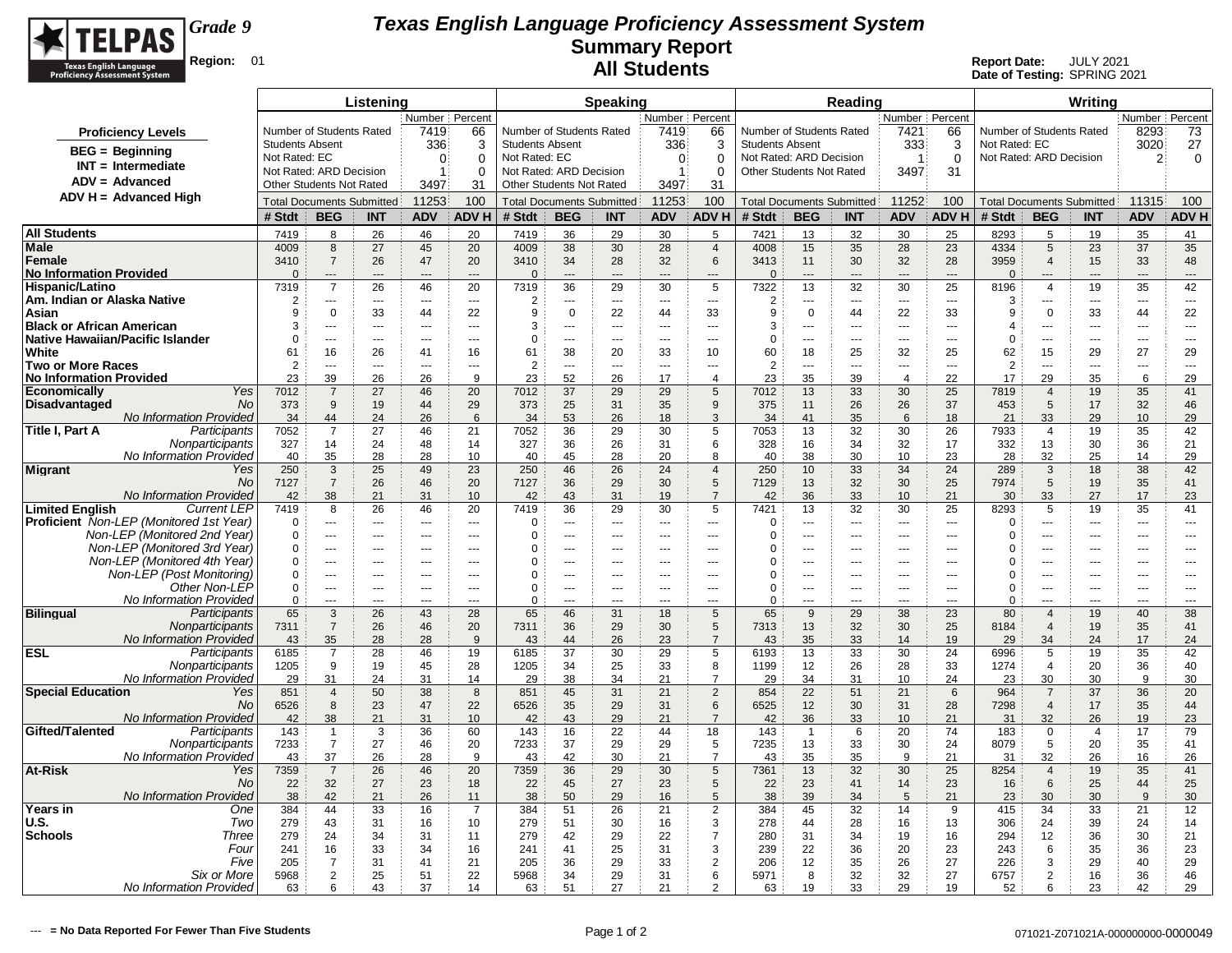

|                                                   |                                                |                                  | <b>TELPAS Composite Rating</b>    |                |                      |                |                          |                                   |                       |                          | Yearly Progress in TELPAS Composite Rating |                                |                               |                                |                |                      |
|---------------------------------------------------|------------------------------------------------|----------------------------------|-----------------------------------|----------------|----------------------|----------------|--------------------------|-----------------------------------|-----------------------|--------------------------|--------------------------------------------|--------------------------------|-------------------------------|--------------------------------|----------------|----------------------|
|                                                   |                                                |                                  |                                   |                | Number               | Percent        |                          |                                   |                       |                          |                                            |                                |                               |                                |                |                      |
|                                                   | <b>Proficiency Levels</b>                      | Number of Students Receiving a   |                                   |                |                      |                |                          |                                   | Students Who          |                          | Students Who                               |                                | Students Who                  |                                | Students Who   |                      |
| $BEG = Beginning$                                 |                                                | <b>Composite Rating</b>          |                                   |                | 6259                 | 55             | Score                    |                                   | Progressed            |                          | Progressed                                 |                                | Progressed                    |                                | Progressed     |                      |
|                                                   | $INT = Intermediate$                           | Number of Students Not Receiving |                                   |                |                      |                |                          |                                   | One                   |                          | Two                                        |                                | <b>Three</b>                  |                                | At Least One   |                      |
| $ADV = Advanced$                                  |                                                | a Composite Rating               |                                   |                | 5177                 | 45             |                          |                                   | Proficiency           |                          | Proficiency                                |                                | Proficiency                   |                                | Proficiency    |                      |
|                                                   |                                                |                                  |                                   |                |                      |                | Average                  | Matched<br># of Match<br>Students | Level                 |                          | Levels                                     |                                | Levels                        |                                | Level          |                      |
|                                                   | $ADV H = Advanced High$                        | <b>Total Documents Submitted</b> |                                   |                | 11436                | 100            |                          |                                   |                       |                          |                                            |                                |                               |                                |                |                      |
|                                                   |                                                | # Stdt                           | <b>BEG</b>                        | <b>INT</b>     | <b>ADV</b>           | <b>ADV H</b>   |                          |                                   | #                     | %                        | #                                          | %                              | #                             | %                              | #              | %                    |
| <b>All Students</b>                               |                                                | 6259                             | 6                                 | 40             | 39                   | 16             | 2.7                      | 3789                              | 794                   | 21                       | 13                                         | $\mathbf 0$                    | $\mathbf 0$                   | 0                              | 807            | 21                   |
| <b>Male</b>                                       |                                                | 3303                             | $\,6\,$                           | 41             | 38                   | 14             | 2.7                      | 2039                              | 378                   | 19                       | $\overline{4}$                             | $\mathbf 0$                    | $\mathbf 0$                   | $\mathbf 0$                    | 382            | 19                   |
| <b>Female</b>                                     |                                                | 2956                             | 5                                 | 38             | 39                   | 18             | 2.8                      | 1750                              | 416                   | 24                       | 9                                          | $\mathbf{1}$                   | $\mathbf{0}$                  | $\mathbf{0}$                   | 425            | 24                   |
| <b>No Information Provided</b><br>Hispanic/Latino |                                                | $\Omega$<br>6176                 | 6                                 | ---<br>40      | 39                   | 16             | 2.7                      | $\Omega$<br>3757                  | 782                   | 21                       | 13                                         | $\mathbf 0$                    | $\mathbf 0$                   | $\mathbf 0$                    | 795            | 21                   |
| Am. Indian or Alaska Native                       |                                                | $\overline{2}$                   | ---                               | ---            | ---                  | $\sim$         | $\overline{\phantom{a}}$ | $\Omega$                          | ---                   | $\sim$                   | $\overline{a}$                             | ---                            | ---                           | ---                            | ---            | $\sim$               |
| Asian                                             |                                                | 9                                | $\mathbf 0$                       | 22             | 44                   | 33             | 3.0                      | $\overline{4}$                    | $\overline{a}$        | $\overline{a}$           | $---$                                      | $\overline{a}$                 | $\overline{a}$                | ---                            | $\overline{a}$ | $-$                  |
| <b>Black or African American</b>                  |                                                | 3                                | $\overline{a}$                    | $\overline{a}$ | $---$                | $\overline{a}$ | $\sim$                   | 1                                 | $\sim$                | $---$                    | $---$                                      | $\overline{a}$                 | $\overline{a}$                | $\overline{a}$                 | ---            | $\overline{a}$       |
| Native Hawaiian/Pacific Islander                  |                                                | $\Omega$                         | $\overline{a}$                    | $\overline{a}$ | $\overline{a}$       | $\overline{a}$ | $\sim$                   | $\Omega$                          | $\sim$                | $  \sim$                 | $---$                                      | $---$                          | $- - -$                       | $\overline{a}$                 | $\overline{a}$ | $\sim$ $\sim$        |
| White                                             |                                                | 52                               | 12                                | 38             | 33                   | 17             | 2.6                      | 24                                | 8                     | 33                       | $\mathbf 0$                                | $\mathbf 0$                    | $\mathbf 0$                   | $\Omega$                       | 8              | 33                   |
| <b>Two or More Races</b>                          |                                                | $\overline{2}$                   |                                   | ---            | $\sim$               | $\sim$         | $\sim$                   | $\Omega$                          |                       | $\sim$                   | $\overline{a}$                             | $\overline{a}$                 | $\overline{a}$                |                                | ---            | $\sim$               |
| <b>No Information Provided</b>                    | Yes                                            | 15                               | 33                                | 40             | 13                   | 13             | 2.1                      | 3                                 | $\sim$                | $\sim$                   | $\sim$                                     | $\overline{a}$                 |                               | ---                            | $\overline{a}$ | $\overline{a}$       |
| Economically<br><b>Disadvantaged</b>              | <b>No</b>                                      | 5910<br>330                      | $5\phantom{.0}$<br>$\overline{7}$ | 41<br>28       | 39<br>43             | 15<br>23       | 2.7<br>2.9               | 3610<br>176                       | 742<br>50             | 21<br>28                 | 11<br>$\sqrt{2}$                           | $\mathbf{0}$<br>$\overline{1}$ | $\mathbf{0}$<br>$\mathbf{0}$  | $\mathbf{0}$<br>$\overline{0}$ | 753<br>52      | 21<br>30             |
|                                                   | No Information Provided                        | 19                               | 37                                | 32             | 21                   | 11             | 2.1                      | 3                                 | $\overline{a}$        | $---$                    |                                            | $\overline{a}$                 |                               |                                | $---$          | $---$                |
| Title I, Part A                                   | Participants                                   | 5931                             | $\sqrt{5}$                        | 40             | 39                   | 16             | 2.7                      | 3611                              | 757                   | 21                       | 13                                         | $\mathbf 0$                    | $\mathbf 0$                   | $\Omega$                       | 770            | 21                   |
|                                                   | Nonparticipants                                | 303                              | 12                                | 35             | 43                   | 10             | 2.5                      | 174                               | 34                    | 20                       | $\pmb{0}$                                  | $\mathbf 0$                    | $\mathbf 0$                   | $\Omega$                       | 34             | 20                   |
|                                                   | <b>No Information Provided</b>                 | 25                               | 28                                | 28             | 24                   | 20             | 2.3                      | $\overline{4}$                    | ---                   | $\sim$                   | $\overline{a}$                             | ---                            | ---                           | ---                            | $\overline{a}$ | $\sim$               |
| <b>Migrant</b>                                    | Yes                                            | 186                              | 3                                 | 44             | 40                   | 13             | 2.8                      | 110                               | 20                    | 18                       | $\mathbf{0}$                               | $\mathbf{0}$                   | $\mathbf{0}$                  | $\mathbf{0}$                   | 20             | 18                   |
|                                                   | <b>No</b>                                      | 6047                             | 6                                 | 40             | 39                   | 16             | 2.7                      | 3676                              | 772                   | 21                       | 13                                         | $\mathbf{0}$                   | $\mathbf{0}$                  | $\mathbf 0$                    | 785            | 21                   |
| <b>Limited Enalish</b>                            | No Information Provided<br><b>Current LEP</b>  | 26<br>6259                       | 27<br>6                           | 31<br>40       | 23<br>39             | 19<br>16       | 2.3<br>2.7               | 3<br>3789                         | $\overline{a}$<br>794 | $---$<br>21              | $---$<br>13                                | $---$<br>$\mathbf 0$           | $\overline{a}$<br>$\mathbf 0$ | ---<br>$\mathbf 0$             | $---$<br>807   | $---$<br>21          |
|                                                   | <b>Proficient</b> Non-LEP (Monitored 1st Year) | $\Omega$                         | ---                               | ---            | ---                  | $\overline{a}$ | $\sim$                   | 0                                 | ---                   | $\overline{a}$           | $---$                                      | ---                            | ---                           | ---                            | ---            | $\cdots$             |
|                                                   | Non-LEP (Monitored 2nd Year)                   | $\Omega$                         | ---                               | ---            | $\overline{a}$       | $\overline{a}$ | ---                      | 0                                 |                       | $\sim$                   | $---$                                      | $\overline{a}$                 | $\overline{a}$                | $\overline{a}$                 | $-$            | $---$                |
|                                                   | Non-LEP (Monitored 3rd Year)                   | $\Omega$                         | ---                               | ---            | $\overline{a}$       | ---            | ---                      | 0                                 |                       | ---                      | $\overline{a}$                             | ---                            | $\overline{a}$                | ---                            | ---            | ---                  |
|                                                   | Non-LEP (Monitored 4th Year)                   | $\Omega$                         | ---                               | ---            | ÷÷.                  | $\overline{a}$ |                          | 0                                 |                       |                          |                                            |                                |                               | ---                            |                | $- - -$              |
|                                                   | Non-LEP (Post Monitoring)                      | $\mathbf 0$                      | ---                               | ---            | $\overline{a}$       | $\overline{a}$ | $\overline{a}$           | 0                                 | ---                   | $\sim$                   | $\overline{a}$                             | $-$                            | $\sim$                        | $\overline{a}$                 | $\overline{a}$ | $-$                  |
|                                                   | Other Non-LEP                                  | $\Omega$                         | $\overline{a}$                    | $\overline{a}$ | $---$                | $\overline{a}$ | $\overline{a}$           | 0                                 |                       | $---$                    | $---$                                      | $---$                          | $- - -$                       | $\overline{a}$                 | $\overline{a}$ | $---$                |
|                                                   | No Information Provided                        | $\mathbf 0$<br>61                | ---                               | ---<br>51      | $\overline{a}$<br>28 | $\overline{a}$ | $\sim$<br>2.7            | $\Omega$<br>29                    | $\overline{a}$<br>3   | $\overline{a}$           |                                            | ---<br>$\Omega$                | $\overline{a}$                | $\overline{a}$                 | $\overline{a}$ | $---$                |
| <b>Bilingual</b>                                  | Participants<br>Nonparticipants                | 6173                             | 3<br>6                            | 40             | 39                   | 18<br>16       | 2.7                      | 3756                              | 788                   | 10<br>21                 | $\mathbf 0$<br>13                          | $\Omega$                       | $\mathbf{0}$<br>$\mathbf{0}$  | $\mathbf{0}$<br>$\Omega$       | 3<br>801       | 10<br>21             |
|                                                   | <b>No Information Provided</b>                 | 25                               | 28                                | 28             | 28                   | 16             | 2.3                      | $\overline{4}$                    |                       |                          |                                            |                                |                               |                                |                | $---$                |
| <b>ESL</b>                                        | Participants                                   | 5210                             | 5                                 | 41             | 39                   | 15             | 2.7                      | 3269                              | 671                   | 21                       | 11                                         | $\mathbf 0$                    | $\mathbf 0$                   | $\mathbf 0$                    | 682            | 21                   |
|                                                   | Nonparticipants                                | 1028                             | 6                                 | 34             | 39                   | 21             | 2.8                      | 517                               | 121                   | 23                       | $\overline{2}$                             | $\mathbf 0$                    | $\mathbf 0$                   | 0                              | 123            | 24                   |
|                                                   | <b>No Information Provided</b>                 | 21                               | 33                                | 24             | 24                   | 19             | 2.3                      | 3                                 | $\sim$                | $\sim$                   | $---$                                      | ---                            | $\overline{a}$                | ---                            | $\overline{a}$ | $\sim$               |
| <b>Special Education</b>                          | Yes                                            | 706                              | $\overline{4}$                    | 61             | 31                   | 3              | 2.3                      | 494                               | 44                    | 9                        | $\mathbf{1}$                               | $\mathbf{0}$                   | $\mathbf 0$                   | $\mathbf{0}$                   | 45             | 9                    |
|                                                   | No                                             | 5526                             | 6                                 | 37             | 40                   | 17             | 2.8                      | 3292                              | 748                   | 23                       | 12                                         | $\mathbf{0}$                   | $\mathbf{0}$                  | $\Omega$                       | 760            | 23                   |
| Gifted/Talented                                   | No Information Provided<br>Participants        | 27<br>127                        | 26<br>$\mathbf 0$                 | 30<br>19       | 26<br>23             | 19<br>58       | 2.3<br>3.4               | 3<br>88                           | $\overline{a}$<br>62  | $---$<br>70              | $\mathbf 0$                                | ---<br>$\mathbf 0$             | $\mathbf 0$                   | ш,<br>$\mathbf 0$              | 62             | $\overline{a}$<br>70 |
|                                                   | Nonparticipants                                | 6105                             | 6                                 | 40             | 39                   | 15             | 2.7                      | 3697                              | 729                   | 20                       | 13                                         | $\mathbf 0$                    | $\mathbf 0$                   | $\mathbf 0$                    | 742            | 20                   |
|                                                   | No Information Provided                        | 27                               | 26                                | 33             | 22                   | 19             | 2.3                      | $\overline{4}$                    | ---                   | $\sim$                   |                                            | ---                            | ---                           |                                | $---$          | $\overline{a}$       |
| <b>At-Risk</b>                                    | Yes                                            | 6224                             | 6                                 | 40             | 39                   | 16             | 2.7                      | 3783                              | 792                   | 21                       | 13                                         | $\mathbf{0}$                   | $\mathbf 0$                   | $\mathbf{0}$                   | 805            | 21                   |
|                                                   | <b>No</b>                                      | 14                               | $\overline{7}$                    | 43             | 29                   | 21             | 2.6                      | 3                                 | $\overline{a}$        | $\overline{\phantom{a}}$ | $---$                                      | $---$                          | $---$                         | ---                            | $\overline{a}$ | $\overline{a}$       |
|                                                   | No Information Provided                        | 21                               | 33                                | 29             | 19                   | 19             | 2.2                      | 3                                 | $\overline{a}$        | $\overline{a}$           | ---                                        |                                | ---                           |                                | ---            | $---$                |
| Years in                                          | One                                            | 330                              | 34                                | 43             | 17                   | 6              | 1.9                      | 11                                | $\overline{4}$        | 36                       | $\mathbf 0$                                | $\mathbf 0$                    | $\mathbf 0$                   | $\mathbf 0$                    | $\overline{4}$ | 36                   |
| U.S.<br><b>Schools</b>                            | Two<br>Three                                   | 241<br>244                       | 31<br>21                          | 43<br>39       | 20<br>27             | $\overline{7}$ | 2.0                      | 143<br>149                        | 26<br>33              | 18<br>22                 | 1<br>0                                     | $\mathbf{1}$<br>$\mathbf 0$    | $\mathbf 0$<br>$\mathbf 0$    | $\mathbf 0$<br>$\mathbf 0$     | 27             | 19<br>22             |
|                                                   | Four                                           | 203                              | 12                                | 44             | 33                   | 13<br>11       | 2.3<br>2.5               | 115                               | 18                    | 16                       | 1                                          | $\mathbf{1}$                   | $\mathbf 0$                   | $\mathbf 0$                    | 33<br>19       | 17                   |
|                                                   | Five                                           | 181                              | 5                                 | 46             | 39                   | 10             | 2.7                      | 105                               | 12                    | 11                       | $\mathbf 0$                                | $\mathbf 0$                    | $\mathbf 0$                   | $\Omega$                       | 12             | 11                   |
|                                                   | Six or More                                    | 5013                             | $\overline{2}$                    | 39             | 42                   | 17             | 2.8                      | 3252                              | 699                   | 21                       | 11                                         | $\mathbf 0$                    | 0                             | $\mathbf 0$                    | 710            | 22                   |
|                                                   | No Information Provided                        | 47                               | $\overline{2}$                    | 53             | 34                   | 11             | 2.6                      | 14                                | 2                     | 14                       | 0                                          | $\mathbf 0$                    | $\mathbf 0$                   | 0                              | 2              | 14                   |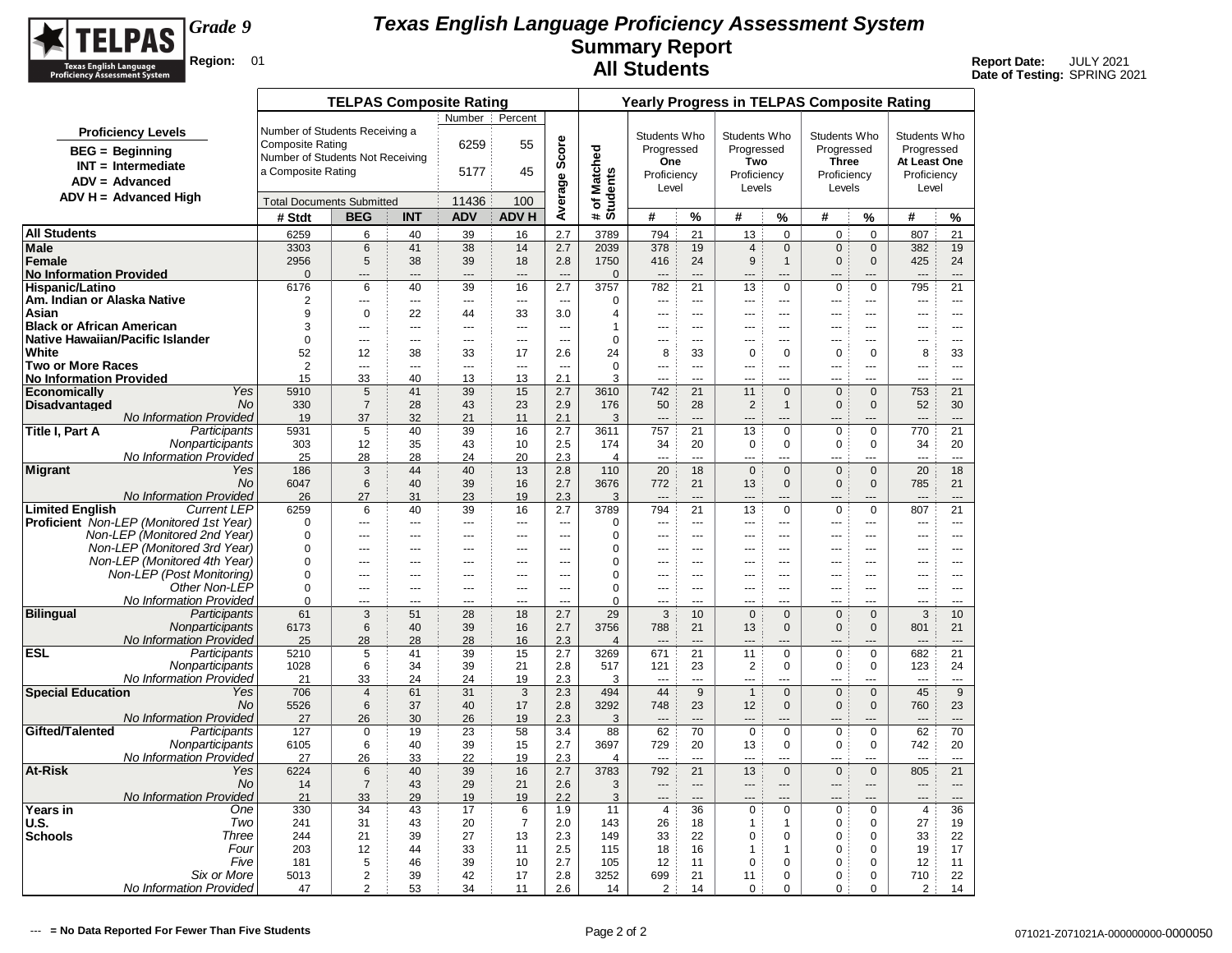

|                                                                         |                                          |                                  | Listening             |                                    |                                  |                                          |                                  | <b>Speaking</b>               |                       |                       |                                                     |                       | Reading              |                                            |                                                      |                                            |                                | Writing               |                                  |                       |
|-------------------------------------------------------------------------|------------------------------------------|----------------------------------|-----------------------|------------------------------------|----------------------------------|------------------------------------------|----------------------------------|-------------------------------|-----------------------|-----------------------|-----------------------------------------------------|-----------------------|----------------------|--------------------------------------------|------------------------------------------------------|--------------------------------------------|--------------------------------|-----------------------|----------------------------------|-----------------------|
|                                                                         |                                          |                                  |                       | Number   Percent                   |                                  |                                          |                                  |                               | Number   Percent      |                       |                                                     |                       |                      | Number Percent                             |                                                      |                                            |                                |                       | Number   Percent                 |                       |
| <b>Proficiency Levels</b>                                               |                                          | Number of Students Rated         |                       | 5919                               | 62                               | Number of Students Rated                 |                                  |                               | 5919                  | 62                    | Number of Students Rated                            |                       |                      | 5926                                       | 63                                                   | Number of Students Rated                   |                                |                       | 6860                             | 72                    |
| $BEG = Beginning$                                                       | <b>Students Absent</b>                   |                                  |                       | 324                                | 3                                | <b>Students Absent</b>                   |                                  |                               | 324                   | 3                     | <b>Students Absent</b>                              |                       |                      | 324                                        | 3                                                    | Not Rated: EC                              |                                |                       | 2724                             | 28                    |
| $INT = Intermediate$                                                    | Not Rated: EC<br>Not Rated: ARD Decision |                                  |                       | $\mathbf 1$<br>$\mathbf 1$         | $\Omega$<br>$\Omega$             | Not Rated: EC<br>Not Rated: ARD Decision |                                  |                               | -1<br>$\overline{1}$  | $\Omega$<br>$\Omega$  | Not Rated: ARD Decision<br>Other Students Not Rated |                       |                      | $\Omega$                                   | $\Omega$<br>34                                       | Not Rated: ARD Decision                    |                                |                       | -1                               | 0                     |
| $ADV = Advanced$                                                        | <b>Other Students Not Rated</b>          |                                  |                       | 3226                               | 34                               | <b>Other Students Not Rated</b>          |                                  |                               | 3226                  | 34                    |                                                     |                       |                      | 3201                                       |                                                      |                                            |                                |                       |                                  |                       |
| $ADV H = Advanced High$                                                 |                                          | <b>Total Documents Submitted</b> |                       | 9471                               | 100                              |                                          | <b>Total Documents Submitted</b> |                               | 9471                  | 100                   | <b>Total Documents Submitted</b>                    |                       |                      | 9451                                       | 100                                                  |                                            |                                |                       | 9585                             | 100                   |
|                                                                         | # Stdt                                   | <b>BEG</b>                       | <b>INT</b>            | <b>ADV</b>                         | <b>ADVH</b>                      | # Stdt                                   | <b>BEG</b>                       | <b>INT</b>                    | <b>ADV</b>            | <b>ADVH</b>           | # Stdt                                              | <b>BEG</b>            | <b>INT</b>           | <b>ADV</b>                                 | <b>ADV H</b>                                         | <b>Total Documents Submitted</b><br># Stdt | <b>BEG</b>                     | <b>INT</b>            | <b>ADV</b>                       | <b>ADV H</b>          |
|                                                                         |                                          |                                  |                       |                                    |                                  |                                          |                                  |                               |                       |                       |                                                     |                       |                      |                                            |                                                      |                                            |                                |                       |                                  |                       |
| <b>All Students</b><br>Male                                             | 5919<br>3213                             | 6<br>6                           | 25<br>26              | 49<br>47                           | 20<br>21                         | 5919<br>3213                             | 33<br>34                         | 28<br>29                      | 33<br>32              | $\overline{7}$<br>5   | 5926<br>3218                                        | 12<br>14              | 40<br>43             | 25<br>23                                   | 22<br>20                                             | 6860<br>3591                               | $\overline{2}$<br>3            | 17<br>21              | 36<br>39                         | 44<br>37              |
| Female                                                                  | 2706                                     | 6                                | 23                    | 51                                 | 20                               | 2706                                     | 31                               | 27                            | 34                    | 8                     | 2708                                                | 10                    | 37                   | 28                                         | 25                                                   | 3269                                       | $\overline{2}$                 | 13                    | 33                               | 52                    |
| <b>No Information Provided</b>                                          | $\Omega$                                 | ---                              |                       | $---$                              | $---$                            | $\mathbf{0}$                             | ---                              | ---                           | ---                   | $---$                 | $\Omega$                                            | ---                   | ---                  | $---$                                      | $\overline{\phantom{a}}$                             | $\Omega$                                   | ---                            | ---                   | ---                              | ---                   |
| Hispanic/Latino                                                         | 5860                                     | 6                                | 25                    | 49                                 | 20                               | 5860                                     | 33                               | 28                            | 33                    | 6                     | 5866                                                | 12                    | 40                   | 25                                         | 22                                                   | 6799                                       | $\overline{2}$                 | 17                    | 36                               | 44                    |
| Am. Indian or Alaska Native                                             | $\Omega$                                 | ---                              | $\overline{a}$        | $\sim$                             | $\overline{a}$                   | $\Omega$                                 | ---                              | $\overline{a}$                | $\overline{a}$        | $\overline{a}$        | $\Omega$                                            | ---                   | $---$                | $\overline{\phantom{a}}$                   | $\hspace{0.05cm} \ldots$                             | $\Omega$                                   | ---                            | $\overline{a}$        | $\overline{a}$                   | $---$                 |
| Asian                                                                   | 5                                        | 0                                | 20                    | 20                                 | 60                               | 5                                        | 0                                | 40                            | 40                    | 20                    | 5                                                   | 0                     | 20                   | 20                                         | 60                                                   | 9                                          | $\mathsf 0$                    | 22                    | 67                               | 11                    |
| <b>Black or African American</b><br>Native Hawaiian/Pacific Islander    | 5<br>$\Omega$                            | 0<br>---                         | $\mathbf 0$           | 40<br>$\sim$                       | 60<br>$\sim$                     | 5<br>0                                   | 40<br>÷÷                         | $\mathbf 0$<br>$\overline{a}$ | 20<br>$\overline{a}$  | 40<br>$\overline{a}$  | 5<br>$\mathbf 0$                                    | 0<br>---              | 20<br>$\overline{a}$ | 20<br>$\sim$                               | 60<br>$\overline{a}$                                 | $\overline{4}$<br>0                        | <br>                           | $\overline{a}$<br>--- | $---$<br>$\overline{a}$          | $---$<br>$---$        |
| White                                                                   | 40                                       | 13                               | 28                    | 43                                 | 18                               | 40                                       | 33                               | 33                            | 28                    | 8                     | 40                                                  | 15                    | 40                   | 15                                         | 30                                                   | 41                                         | 5                              | 20                    | 49                               | 27                    |
| <b>Two or More Races</b>                                                | $\Omega$                                 | ---                              | $\sim$                | $\sim$                             | $\overline{a}$                   | $\mathbf 0$                              | ÷÷.                              | $\overline{a}$                | $\overline{a}$        | ---                   | $\overline{1}$                                      | ---                   | $\overline{a}$       | $\sim$                                     | $\overline{\phantom{a}}$                             | $\mathbf 1$                                | ---                            | ---                   | ---                              | $\overline{a}$        |
| <b>No Information Provided</b>                                          | 9                                        | 11                               | 33                    | 22                                 | 33                               | 9                                        | 44                               | 11                            | 33                    | 11                    | 9                                                   | 33                    | 33                   | 11                                         | 22                                                   | 6                                          | 17                             | 33                    | $\mathbf 0$                      | 50                    |
| Yes<br>Economicallv                                                     | 5571                                     | 6                                | 25                    | 48                                 | 20                               | 5571                                     | 33                               | 28                            | 32                    | 6                     | 5575                                                | 12                    | 41                   | 25                                         | 22                                                   | 6420                                       | 3                              | 17                    | 36                               | 44                    |
| Disadvantaged<br>No.<br>No Information Provided                         | 330<br>18                                | 5<br>11                          | 17<br>22              | 51<br>39                           | 26<br>28                         | 330<br>18                                | 28<br>39                         | 27<br>11                      | 37<br>28              | 8<br>22               | 332<br>19                                           | 11<br>16              | 34<br>37             | 27<br>16                                   | 28<br>32                                             | 429<br>11                                  | $\overline{2}$<br>$\mathsf{Q}$ | 16<br>27              | 39<br>9                          | 43<br>55              |
| Participants<br>Title I, Part A                                         | 5677                                     | 6                                | 25                    | 49                                 | 20                               | 5677                                     | 33                               | 28                            | 33                    | 6                     | 5681                                                | 12                    | 40                   | 25                                         | 22                                                   | 6624                                       | $\overline{2}$                 | 17                    | 36                               | 44                    |
| Nonparticipants                                                         | 223                                      | 6                                | 25                    | 48                                 | 22                               | 223                                      | 24                               | 30                            | 38                    | 8                     | 225                                                 | 12                    | 37                   | 24                                         | 27                                                   | 224                                        | $\overline{\mathbf{4}}$        | 22                    | 36                               | 38                    |
| No Information Provided                                                 | 19                                       | 11                               | 21                    | 42                                 | 26                               | 19                                       | 37                               | 16                            | 26                    | 21                    | 20                                                  | 15                    | 40                   | 15                                         | 30                                                   | 12                                         | $\mathsf{R}$                   | 25                    | 8                                | 58                    |
| <b>Migrant</b><br>Yes                                                   | 227                                      | $\sqrt{5}$                       | 28                    | 54                                 | 13                               | 227                                      | 36                               | 33                            | 28                    | $\overline{4}$        | 231                                                 | 10                    | 51                   | 24                                         | 15                                                   | 287                                        | $\overline{2}$                 | 18                    | 36                               | 44                    |
| No                                                                      | 5673                                     | 6                                | 25                    | 48                                 | 21                               | 5673                                     | 33                               | 28                            | 33                    | $\overline{7}$        | 5675                                                | 12                    | 40                   | 25                                         | 23                                                   | 6561                                       | $\overline{2}$                 | 17                    | 36                               | 44                    |
| No Information Provided<br><b>Limited English</b><br><b>Current LEP</b> | 19<br>5919                               | 11<br>6                          | 21<br>25              | 42<br>49                           | 26<br>20                         | 19<br>5919                               | 37<br>33                         | 16<br>28                      | 26<br>33              | 21<br>$\overline{7}$  | 20<br>5926                                          | 15<br>12              | 40<br>40             | 15<br>25                                   | 30<br>22                                             | 12<br>6860                                 | 8<br>$\overline{2}$            | 25<br>17              | 8<br>36                          | 58<br>44              |
| <b>Proficient</b> Non-LEP (Monitored 1st Year)                          | $\Omega$                                 | ---                              | $\overline{a}$        | $\overline{a}$                     | $\sim$                           | $\mathbf 0$                              | ÷÷                               | ---                           | ---                   | ---                   | $\mathbf 0$                                         | ---                   | $\overline{a}$       | $\sim$                                     | $\overline{a}$                                       | $\Omega$                                   | ---                            | ---                   | ---                              | ---                   |
| Non-LEP (Monitored 2nd Year)                                            | $\mathbf 0$                              | $\sim$ $\sim$                    | $\sim$                | $\sim$                             | $\overline{a}$                   | 0                                        | ---                              | ---                           | $\overline{a}$        | $\overline{a}$        | $\mathbf 0$                                         | $\overline{a}$        | $\overline{a}$       | $\overline{a}$                             | $\overline{\phantom{a}}$                             | 0                                          | ---                            | ---                   | $\overline{a}$                   | $\overline{a}$        |
| Non-LEP (Monitored 3rd Year)                                            | $\Omega$                                 | $\overline{a}$                   | $---$                 | $- - -$                            | $\overline{a}$                   | $\Omega$                                 | ÷÷                               | $\sim$                        | ---                   | $\overline{a}$        | $\Omega$                                            | ---                   | $\overline{a}$       | $\overline{a}$                             | $\overline{a}$                                       | $\Omega$                                   |                                | $-$                   | $-$                              | $\overline{a}$        |
| Non-LEP (Monitored 4th Year)                                            | $\mathbf 0$                              | $\overline{a}$                   | $---$                 | $--$                               | $---$                            | 0                                        | ---                              | $\overline{a}$                | ---                   | $\cdots$              | 0                                                   | $\overline{a}$        | $---$                | $---$                                      | $\overline{\phantom{a}}$                             | 0                                          | ---                            | ---                   | $---$                            | $---$                 |
| Non-LEP (Post Monitoring)<br>Other Non-LEP                              | $\mathbf 0$<br>$\mathbf 0$               | $\overline{a}$<br>---            | $\overline{a}$<br>--- | $\sim$<br>$\overline{\phantom{a}}$ | $\overline{a}$<br>$\overline{a}$ | $\Omega$<br>$\Omega$                     | ---<br>Ξ.                        | $\overline{a}$<br>Ξ.          | $\overline{a}$<br>--- | $\overline{a}$<br>--- | $\Omega$<br>$\Omega$                                | $\overline{a}$<br>--- | ---<br>---           | $\overline{\phantom{a}}$<br>$\overline{a}$ | $\overline{\phantom{a}}$<br>$\overline{\phantom{a}}$ | $\Omega$<br>$\Omega$                       | ---<br>Ξ.                      | ---<br>               | $\overline{a}$<br>$\overline{a}$ | $\overline{a}$<br>--- |
| No Information Provided                                                 | $\mathbf 0$                              | ---                              | ---                   | $\overline{a}$                     | $\sim$                           | $\Omega$                                 | ÷÷.                              | ---                           | ---                   | ---                   | $\Omega$                                            | ---                   | $\overline{a}$       | $\overline{a}$                             | ---                                                  | $\Omega$                                   | ÷÷.                            | ---                   | ---                              | ---                   |
| <b>Bilingual</b><br>Participants                                        | 42                                       | 10                               | 33                    | 50                                 | $\overline{7}$                   | 42                                       | 43                               | 33                            | 21                    | $\overline{2}$        | 42                                                  | 17                    | 40                   | 26                                         | 17                                                   | 51                                         | 6                              | 10                    | 37                               | 47                    |
| <b>Nonparticipants</b>                                                  | 5857                                     | 6                                | 25                    | 49                                 | 20                               | 5857                                     | 33                               | 28                            | 33                    | $\overline{7}$        | 5863                                                | 12                    | 40                   | 25                                         | 22                                                   | 6797                                       | $\overline{2}$                 | 17                    | 36                               | 44                    |
| No Information Provided                                                 | 20                                       | 10 <sup>1</sup>                  | 30                    | 35                                 | 25                               | 20                                       | 40                               | 15                            | 25                    | 20                    | 21                                                  | 14                    | 43                   | 14                                         | 29                                                   | 12                                         | $\mathsf{R}$                   | 33                    | 8                                | 50                    |
| <b>ESL</b><br>Participants<br>Nonparticipants                           | 5169<br>736                              | $\overline{7}$<br>3              | 26<br>16              | 49<br>49                           | 19<br>31                         | 5169<br>736                              | 34<br>23                         | 29<br>22                      | 32<br>40              | 5<br>15               | 5171<br>740                                         | 13<br>8               | 42<br>30             | 25<br>25                                   | 20<br>37                                             | 6000<br>848                                | 3<br>$\overline{2}$            | 17<br>15              | 36<br>41                         | 44<br>42              |
| No Information Provided                                                 | 14                                       | $\overline{7}$                   | 14                    | 50                                 | 29                               | 14                                       | 36                               | 14                            | 29                    | 21                    | 15                                                  | 13                    | 33                   | 20                                         | 33                                                   | 12                                         | 8                              | 25                    | 8                                | 58                    |
| <b>Special Education</b><br>Yes                                         | 727                                      | 5                                | 40                    | 47                                 | 8                                | 727                                      | 39                               | 31                            | 25                    | 5                     | 727                                                 | 24                    | 54                   | 16                                         | 6                                                    | 827                                        | $\overline{4}$                 | 34                    | 39                               | 24                    |
| N <sub>O</sub>                                                          | 5171                                     | 6                                | 23                    | 49                                 | 22                               | 5171                                     | 32                               | 28                            | 34                    | $\overline{7}$        | 5177                                                | 10 <sup>1</sup>       | 38                   | 27                                         | 25                                                   | 6020                                       | $\overline{2}$                 | 15                    | 36                               | 47                    |
| No Information Provided                                                 | 21                                       | 10 <sup>1</sup>                  | 29                    | 38                                 | 24                               | 21                                       | 43                               | 14                            | 24                    | 19                    | 22                                                  | 14                    | 45                   | 14                                         | 27                                                   | 13                                         | 8                              | 31                    | 8                                | 54                    |
| Gifted/Talented<br>Participants<br>Nonparticipants                      | 96<br>5803                               | $\mathbf{1}$<br>6                | $\overline{7}$<br>25  | 39<br>49                           | 53<br>20                         | 96<br>5803                               | 27<br>33                         | 20<br>28                      | 44<br>33              | 9<br>6                | 96<br>5809                                          | $\mathbf 0$<br>12     | 16<br>41             | 26<br>25                                   | 58<br>22                                             | 158<br>6689                                | $\Omega$<br>3                  | $\overline{1}$<br>18  | 18<br>37                         | 82<br>43              |
| <b>No Information Provided</b>                                          | 20                                       | 10                               | 25                    | 40                                 | 25                               | 20                                       | 35                               | 20                            | 25                    | 20                    | 21                                                  | 14                    | 43                   | 14                                         | 29                                                   | 13                                         | 8                              | 23                    | 8                                | 62                    |
| At-Risk<br>Yes                                                          | 5879                                     | 6                                | 25                    | 49                                 | 20                               | 5879                                     | 33                               | 28                            | 33                    | 6                     | 5885                                                | 12                    | 40                   | 25                                         | 22                                                   | 6835                                       | $\overline{2}$                 | 17                    | 36                               | 44                    |
| <b>No</b>                                                               | 21                                       | 10                               | 48                    | 33                                 | 10                               | 21                                       | 52                               | 24                            | 19                    | $\sqrt{5}$            | 21                                                  | 24                    | 57                   | $5\phantom{.0}$                            | 14                                                   | 13                                         | 15                             | 54                    | 23                               | $\bf8$                |
| No Information Provided                                                 | 19                                       | 11                               | 21                    | 42                                 | 26                               | 19                                       | 37                               | 16                            | 26                    | 21                    | 20                                                  | 15                    | 40                   | 15                                         | 30                                                   | 12                                         | 8                              | 25                    | 8                                | 58                    |
| Years in<br>One<br>Two                                                  | 154                                      | 31                               | 35<br>33              | 24<br>24                           | 10                               | 154<br>373                               | 42                               | 29                            | 25                    | $\overline{4}$<br>3   | 153<br>372                                          | 39                    | 39                   | 10                                         | 12                                                   | 153<br>443                                 | 22<br>12                       | 33                    | 25<br>37                         | 20                    |
| U.S.<br><b>Schools</b><br>Three                                         | 373<br>201                               | 36<br>20                         | 33                    | 28                                 | 8<br>19                          | 201                                      | 40<br>34                         | 29<br>27                      | 28<br>33              | 5                     | 200                                                 | 42<br>31              | 34<br>34             | 12<br>21                                   | 12<br>15                                             | 225                                        | $\overline{7}$                 | 35<br>35              | 35                               | 16<br>24              |
| Four                                                                    | 218                                      | 15                               | 29                    | 32                                 | 25                               | 218                                      | 33                               | 27                            | 28                    | 12                    | 220                                                 | 19                    | 35                   | 18                                         | 28                                                   | 263                                        | 6                              | 25                    | 37                               | 32                    |
| Five                                                                    | 215                                      | 13                               | 27                    | 38                                 | 23                               | 215                                      | 32                               | 23                            | 33                    | 12                    | 217                                                 | 15                    | 37                   | 19                                         | 29                                                   | 234                                        | Δ                              | 24                    | 33                               | 38                    |
| Six or More                                                             | 4699                                     | $\overline{2}$                   | 23                    | 54                                 | 22                               | 4699                                     | 32                               | 28                            | 34                    | $\overline{7}$        | 4703                                                | 8                     | 41                   | 28                                         | 24                                                   | 5495                                       | $\mathbf{1}$                   | 14                    | 37                               | 49                    |
| No Information Provided                                                 | 59                                       | $\overline{7}$                   | 34                    | 46                                 | 14                               | 59                                       | 49                               | 34                            | 17                    | $\Omega$              | 61                                                  | 10                    | 56                   | 23                                         | 11                                                   | 47                                         | $\mathfrak{p}$                 | 21                    | 47                               | 30                    |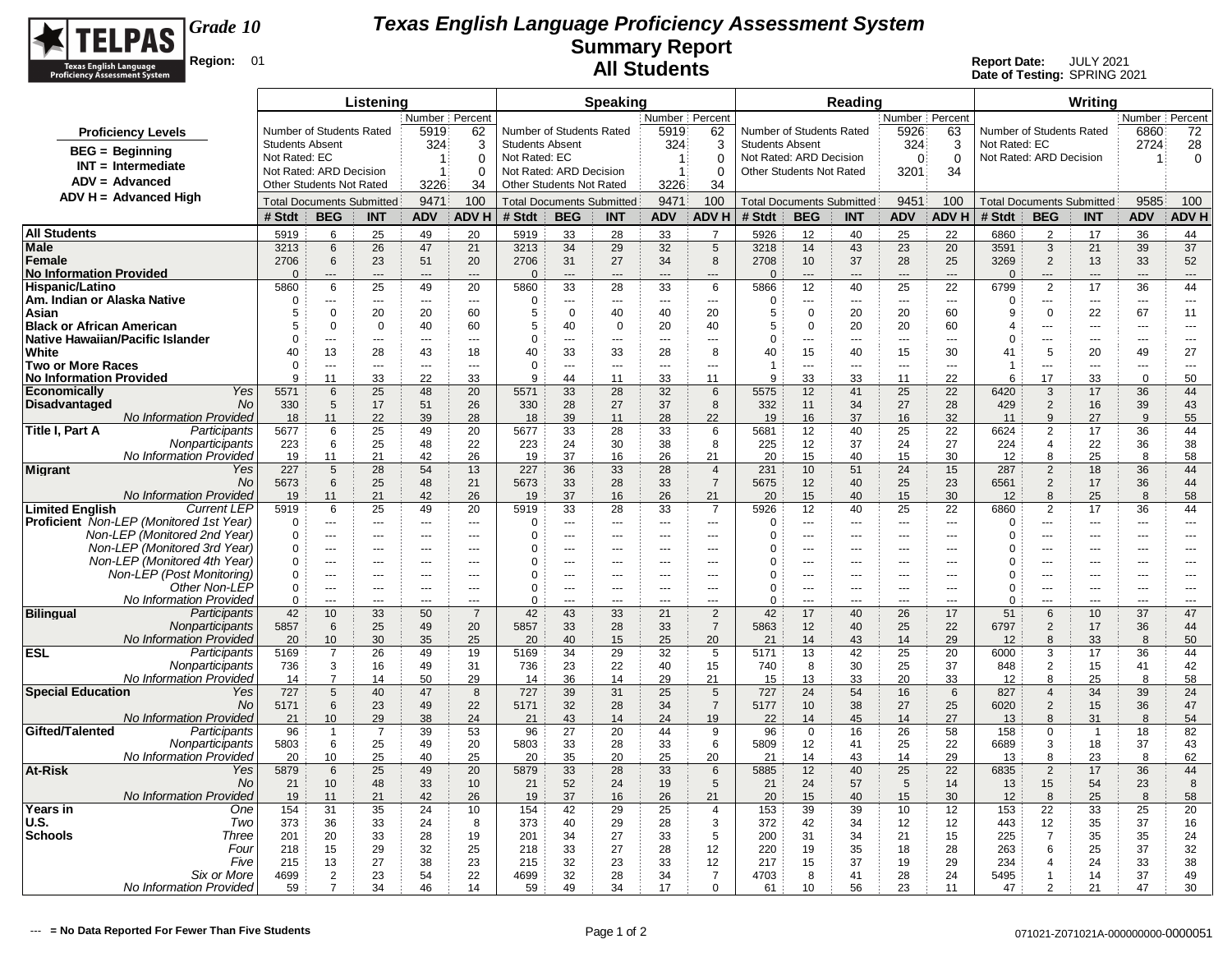

|                                      |                                                              |                                  | <b>TELPAS Composite Rating</b>   |                                |                |                            |                          |                        |                                 |                          | <b>Yearly Progress in TELPAS Composite Rating</b> |                                |                                |                                |                       |                           |
|--------------------------------------|--------------------------------------------------------------|----------------------------------|----------------------------------|--------------------------------|----------------|----------------------------|--------------------------|------------------------|---------------------------------|--------------------------|---------------------------------------------------|--------------------------------|--------------------------------|--------------------------------|-----------------------|---------------------------|
|                                      |                                                              |                                  |                                  |                                | Number         | Percent                    |                          |                        |                                 |                          |                                                   |                                |                                |                                |                       |                           |
|                                      | <b>Proficiency Levels</b>                                    | Number of Students Receiving a   |                                  |                                |                |                            |                          |                        | Students Who                    |                          | Students Who                                      |                                | Students Who                   |                                | Students Who          |                           |
|                                      | <b>BEG</b> = Beginning                                       | <b>Composite Rating</b>          |                                  |                                | 4831           | 50                         | Score                    |                        | Progressed                      |                          | Progressed                                        |                                | Progressed                     |                                | Progressed            |                           |
|                                      | $INT = Intermediate$                                         | Number of Students Not Receiving |                                  |                                |                |                            |                          | Matched                | One                             |                          | Two                                               |                                | <b>Three</b>                   |                                | At Least One          |                           |
|                                      | $ADV = Advanced$                                             | a Composite Rating               |                                  |                                | 4833           | 50                         |                          |                        | Proficiency                     |                          | Proficiency                                       |                                | Proficiency                    |                                | Proficiency           |                           |
|                                      |                                                              |                                  |                                  |                                |                |                            |                          |                        | Level                           |                          | Levels                                            |                                | Levels                         |                                | Level                 |                           |
|                                      | $ADV H = Advanced High$                                      | <b>Total Documents Submitted</b> |                                  |                                | 9664           | 100                        | Average                  | # of Match<br>Students |                                 |                          |                                                   |                                |                                |                                |                       |                           |
|                                      |                                                              | # Stdt                           | <b>BEG</b>                       | <b>INT</b>                     | <b>ADV</b>     | <b>ADV H</b>               |                          |                        | #                               | %                        | #                                                 | %                              | #                              | %                              | #                     | %                         |
| <b>All Students</b>                  |                                                              | 4831                             | 4                                | 39                             | 41             | 17                         | 2.7                      | 2943                   | 811                             | 28                       | 28                                                | $\mathbf{1}$                   | $\mathbf 0$                    | $\mathbf 0$                    | 839                   | 29                        |
| Male                                 |                                                              | 2551                             | $\overline{4}$                   | 40                             | 41             | 14                         | 2.7                      | 1583                   | 406                             | 26                       | 10                                                | $\mathbf{1}$                   | $\mathbf 0$                    | $\mathbf{0}$                   | 416                   | 26                        |
| <b>Female</b>                        |                                                              | 2280                             | $\overline{4}$                   | 36                             | 40             | 20                         | 2.8                      | 1360                   | 405                             | 30                       | 18                                                | $\overline{1}$                 | $\mathbf{0}$                   | $\mathbf{0}$                   | 423                   | 31                        |
| <b>No Information Provided</b>       |                                                              | $\Omega$                         |                                  | ---                            | $\overline{a}$ | $\overline{a}$             | $\overline{a}$           | $\mathbf{0}$           |                                 | $---$                    | $---$                                             | ---                            |                                |                                | $\overline{a}$        | ---                       |
| Hispanic/Latino                      |                                                              | 4781<br>$\Omega$                 | $\overline{4}$                   | 39                             | 41             | 17                         | 2.7                      | 2921                   | 803                             | 27                       | 25                                                | $\mathbf{1}$                   | $\mathbf 0$                    | $\mathbf 0$                    | 828                   | 28                        |
| Am. Indian or Alaska Native<br>Asian |                                                              | 5                                | ---<br>$\mathbf 0$               | $\overline{\phantom{a}}$<br>20 | ---<br>60      | $\scriptstyle\cdots$<br>20 | $\sim$ $\sim$<br>3.1     | $\mathbf 0$<br>4       | $\overline{\phantom{a}}$<br>--- | $\overline{a}$<br>$\sim$ | $\sim$<br>$-$                                     | ---<br>---                     | ---<br>$\overline{a}$          | ---<br>---                     | ---<br>$\overline{a}$ | $\overline{a}$<br>$- - -$ |
| <b>Black or African American</b>     |                                                              | 4                                | ---                              | $\overline{a}$                 | ---            | $\overline{a}$             | $\overline{a}$           | 1                      | ---                             | $\overline{a}$           | ---                                               | ---                            | ---                            | ---                            | ---                   | $\overline{a}$            |
|                                      | Native Hawaiian/Pacific Islander                             | $\Omega$                         | ---                              | ---                            | ---            | $\overline{a}$             | $\sim$                   | $\Omega$               | ---                             | $-$                      | $\overline{a}$                                    | $---$                          | $\overline{a}$                 | $\sim$                         | ---                   | $- - -$                   |
| White                                |                                                              | 35                               | 3                                | 40                             | 40             | 17                         | 2.6                      | 14                     | $\overline{4}$                  | 29                       | $\overline{2}$                                    | 14                             | $\mathbf 0$                    | $\mathbf 0$                    | 6                     | 43                        |
| <b>Two or More Races</b>             |                                                              | $\Omega$                         | ---                              | ---                            | ---            | $\overline{\phantom{a}}$   | $\overline{\phantom{a}}$ | $\mathbf 0$            | ---                             | ---                      | ---                                               | ---                            | $\overline{a}$                 | ---                            | ---                   | $\overline{a}$            |
| <b>No Information Provided</b>       |                                                              | 6                                | 17                               | 33                             | 17             | 33                         | 2.7                      | 3                      | L.                              | $\sim$                   | $\overline{a}$                                    | <u></u>                        | $-$                            | ---                            | $\sim$                | шL,                       |
| <b>Economically</b>                  | Yes                                                          | 4532                             | $\overline{4}$                   | 39                             | 40             | 17                         | 2.7                      | 2796                   | 775                             | 28                       | 25                                                | $\overline{1}$                 | $\mathbf 0$                    | $\mathbf{0}$                   | 800                   | 29                        |
| <b>Disadvantaged</b>                 | <b>No</b>                                                    | 289                              | 3                                | 33                             | 43             | 21                         | 2.9                      | 143                    | 33<br>                          | 23<br>$\overline{a}$     | $\overline{2}$                                    | $\overline{1}$                 | $\mathbf 0$                    | $\mathbf{0}$                   | 35                    | 24<br>$\overline{a}$      |
| Title I, Part A                      | No Information Provided<br>Participants                      | 10<br>4613                       | 10<br>$\overline{4}$             | 20<br>39                       | 20<br>40       | 50<br>17                   | 3.1<br>2.7               | $\overline{4}$<br>2908 | 803                             | 28                       | 23                                                | $\overline{1}$                 | $\mathbf 0$                    | $\Omega$                       | 826                   | 28                        |
|                                      | Nonparticipants                                              | 207                              | 3                                | 33                             | 48             | 16                         | 2.8                      | 31                     | 5                               | 16                       | 4                                                 | 13                             | $\mathbf 0$                    | $\mathbf 0$                    | 9                     | 29                        |
|                                      | No Information Provided                                      | 11                               | 9                                | 18                             | 27             | 45                         | 3.0                      | $\overline{4}$         |                                 | $-$ -                    |                                                   | $-$                            | $-$                            |                                |                       | $\sim$                    |
| <b>Migrant</b>                       | Yes                                                          | 172                              | 3                                | 41                             | 47             | 10                         | 2.7                      | 84                     | 17                              | 20                       | $\overline{1}$                                    | $\overline{1}$                 | $\mathbf{0}$                   | $\mathbf{0}$                   | 18                    | 21                        |
|                                      | <b>No</b>                                                    | 4648                             | $\overline{4}$                   | 38                             | 40             | 17                         | 2.7                      | 2855                   | 791                             | 28                       | 26                                                | $\mathbf{1}$                   | $\mathbf 0$                    | $\mathbf 0$                    | 817                   | 29                        |
|                                      | <b>No Information Provided</b>                               | 11                               | 9                                | 18                             | 27             | 45                         | 3.0                      | $\overline{4}$         | $\overline{a}$                  | $\overline{a}$           | $---$                                             | $---$                          | $---$                          | ---                            | $---$                 | $\overline{a}$            |
| <b>Limited English</b>               | <b>Current LEP</b>                                           | 4831                             | $\overline{4}$                   | 39                             | 41             | 17                         | 2.7                      | 2943                   | 811                             | 28                       | 28                                                | $\mathbf{1}$                   | $\mathbf 0$                    | $\mathbf 0$                    | 839                   | 29                        |
|                                      | Proficient Non-LEP (Monitored 1st Year)                      | $\mathbf 0$                      | ---                              | ---                            | ---            | $\overline{a}$             | ---                      | 0                      | ---                             | $\overline{a}$<br>$\sim$ | $\overline{a}$                                    | ---                            | $\overline{a}$                 | ---                            | $\overline{a}$        | $\overline{a}$<br>        |
|                                      | Non-LEP (Monitored 2nd Year)<br>Non-LEP (Monitored 3rd Year) | $\Omega$<br>$\Omega$             | ---<br>---                       | ---<br>$\overline{a}$          | ÷÷<br>---      | ---<br>$-$                 | ---<br>$\sim$            | $\mathbf 0$<br>0       | <br>---                         | $-$                      | $\overline{a}$                                    | ---<br>$-$                     | $-$                            | ---<br>$\overline{a}$          | ---<br>---            | $\sim$                    |
|                                      | Non-LEP (Monitored 4th Year)                                 | $\Omega$                         | ---                              | ---                            | $\overline{a}$ | $\overline{a}$             | $\overline{a}$           | $\mathbf 0$            | ---                             | $\overline{a}$           | $---$                                             | ---                            | ---                            | ---                            | ---                   | $\overline{a}$            |
|                                      | Non-LEP (Post Monitoring)                                    | $\Omega$                         | ---                              | $\sim$ $\sim$                  | ---            | $\sim$ $\sim$              | $\sim$                   | $\mathbf 0$            | ---                             | $- - -$                  | $---$                                             | $\overline{a}$                 | $- - -$                        | $\overline{a}$                 | ---                   | $\sim$ $\sim$             |
|                                      | Other Non-LEP                                                | $\Omega$                         | ---                              | $\overline{a}$                 | $\overline{a}$ | $---$                      | ---                      | $\Omega$               | ---                             | $\overline{a}$           | $---$                                             | $\overline{a}$                 | $- - -$                        | $\overline{a}$                 | $\overline{a}$        | $---$                     |
|                                      | No Information Provided                                      | $\Omega$                         | ---                              | ---                            | ---            | ---                        | $\sim$                   | $\Omega$               | ---                             | $\sim$                   | $\overline{a}$                                    | ---                            | $-$                            | ---                            | ---                   | $\overline{a}$            |
| <b>Bilingual</b>                     | Participants                                                 | 40                               | 8                                | 48                             | 38             | 8                          | 2.5                      | 20                     | 5                               | 25                       | $\mathbf 0$                                       | $\mathbf{0}$                   | $\mathbf{0}$                   | $\mathbf{0}$                   | 5                     | 25                        |
|                                      | Nonparticipants                                              | 4780                             | $\overline{4}$                   | 38                             | 41             | 17                         | 2.7                      | 2919                   | 803                             | 28                       | 27                                                | $\mathbf{1}$                   | $\mathbf{0}$                   | $\mathbf{0}$                   | 830                   | 28                        |
|                                      | No Information Provided                                      | 11                               | 9                                | 27                             | 18             | 45                         | 3.0                      | $\overline{4}$         | $\overline{a}$                  | $\overline{a}$           |                                                   | $---$                          | $-$                            |                                | $---$                 | $---$                     |
| <b>ESL</b>                           | Participants<br>Nonparticipants                              | 4190<br>630                      | $\overline{4}$<br>$\overline{2}$ | 40<br>29                       | 41<br>40       | 15<br>30                   | 2.7<br>3.0               | 2574<br>365            | 671<br>137                      | 26<br>38                 | 23<br>$\overline{\mathbf{4}}$                     | $\overline{1}$<br>$\mathbf{1}$ | $\mathbf 0$<br>$\mathbf 0$     | $\mathbf 0$<br>0               | 694<br>141            | 27<br>39                  |
|                                      | <b>No Information Provided</b>                               | 11                               | 9                                | 18                             | 27             | 45                         | 3.0                      | 4                      | ---                             | $\sim$                   | ---                                               |                                | $-$                            | ---                            | ---                   | $\overline{a}$            |
| <b>Special Education</b>             | Yes                                                          | 593                              | $\overline{4}$                   | 57                             | 35             | $\overline{4}$             | 2.4                      | 393                    | 62                              | 16                       | $\overline{1}$                                    | $\mathbf 0$                    | $\mathsf 0$                    | $\Omega$                       | 63                    | 16                        |
|                                      | No                                                           | 4226                             | 4                                | 36                             | 41             | 19                         | 2.8                      | 2546                   | 746                             | 29                       | 26                                                | $\mathbf{1}$                   | $\mathbf 0$                    | $\mathbf 0$                    | 772                   | 30                        |
|                                      | No Information Provided                                      | 12                               | 8                                | 25                             | 25             | 42                         | 2.9                      | $\overline{4}$         | $\overline{a}$                  | $---$                    | $---$                                             | $---$                          | $\overline{a}$                 | ---                            | $---$                 | $---$                     |
| Gifted/Talented                      | Participants                                                 | 78                               | $\pmb{0}$                        | 18                             | 36             | 46                         | 3.4                      | 70                     | 35                              | 50                       | $\mathbf{1}$                                      | $\overline{1}$                 | $\pmb{0}$                      | $\pmb{0}$                      | 36                    | 51                        |
|                                      | Nonparticipants                                              | 4741                             | 4                                | 39                             | 41             | 16                         | 2.7                      | 2869                   | 773                             | 27                       | 26                                                | $\overline{1}$                 | 0                              | $\Omega$                       | 799                   | 28                        |
|                                      | No Information Provided<br>Yes                               | 12                               | 8                                | 25<br>39                       | 25<br>41       | 42<br>17                   | 3.0                      | 4<br>2935              | $\sim$<br>807                   | $\sim$<br>27             | $\overline{a}$<br>27                              | $\sim$<br>$\overline{1}$       | $\overline{a}$<br>$\mathbf{0}$ | $\overline{a}$<br>$\mathbf{0}$ | $\sim$<br>834         | $\sim$<br>28              |
| <b>At-Risk</b>                       | No                                                           | 4808<br>12                       | $\overline{4}$<br>17             | 42                             | 33             | 8                          | 2.7<br>2.2               | 4                      | $---$                           | $---$                    | $---$                                             | $---$                          | $---$                          | ---                            | $---$                 | $\overline{a}$            |
|                                      | No Information Provided                                      | 11                               | 9                                | 18                             | 27             | 45                         | 3.0                      | $\overline{4}$         |                                 | $\sim$                   |                                                   |                                |                                |                                | ---                   |                           |
| Years in                             | One                                                          | 139                              | 24                               | 43                             | 24             | 8                          | 2.1                      | 10                     | 6                               | 60                       | $\mathbf 0$                                       | $\mathbf 0$                    | $\mathbf 0$                    | 0                              | 6                     | 60                        |
| U.S.                                 | Two                                                          | 319                              | 21                               | 48                             | 24             | 8                          | 2.2                      | 227                    | 62                              | 27                       | 4                                                 | 2                              | $\mathbf 0$                    | 0                              | 66                    | 29                        |
| <b>Schools</b>                       | Three                                                        | 161                              | 11                               | 39                             | 35             | 14                         | 2.5                      | 103                    | 30                              | 29                       | $\mathbf 0$                                       | $\mathbf 0$                    | $\mathbf 0$                    | 0                              | 30                    | 29                        |
|                                      | Four                                                         | 194                              | 11                               | 37                             | 32             | 20                         | 2.6                      | 131                    | 35                              | 27                       | $\mathbf 0$                                       | 0                              | 0                              | 0                              | 35                    | 27                        |
|                                      | Five                                                         | 184                              | 8                                | 38                             | 33             | 21                         | 2.7                      | 132                    | 39                              | 30                       | $\mathbf 0$                                       | 0                              | 0                              | 0                              | 39                    | 30                        |
|                                      | Six or More                                                  | 3795                             | $\mathbf{1}$                     | 37                             | 44             | 18                         | 2.8                      | 2335                   | 639                             | 27                       | 24                                                | $\mathbf{1}$                   | 0                              | $\mathbf 0$                    | 663                   | 28                        |
|                                      | No Information Provided                                      | 39                               | 5                                | 56                             | 36             | 3                          | 2.5                      | 5                      | $\mathbf 0$                     | $\mathbf 0$              | 0                                                 | $\mathbf 0$                    | 0                              | $\mathbf 0$                    | $\mathbf 0$           | $\mathbf 0$               |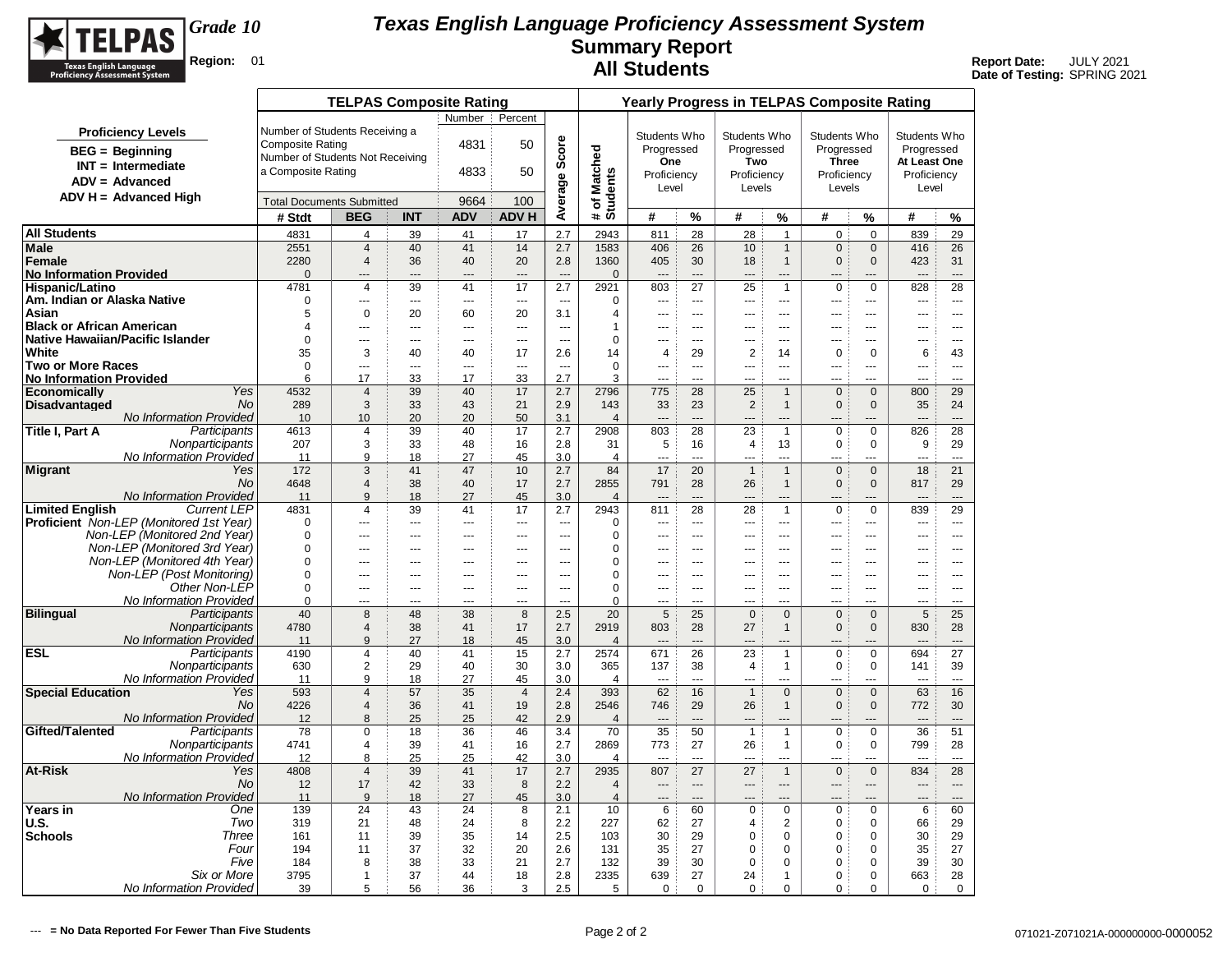

|                                                              |                                  |                                  | Listening          |                      |                      |                                          |                       | <b>Speaking</b>             |                              |                      |                                                            |                                    | Reading        |                                 |                       |                          |                                  | Writing               |                  |                          |
|--------------------------------------------------------------|----------------------------------|----------------------------------|--------------------|----------------------|----------------------|------------------------------------------|-----------------------|-----------------------------|------------------------------|----------------------|------------------------------------------------------------|------------------------------------|----------------|---------------------------------|-----------------------|--------------------------|----------------------------------|-----------------------|------------------|--------------------------|
|                                                              |                                  |                                  |                    | Number   Percent     |                      |                                          |                       |                             | Number   Percent             |                      |                                                            |                                    |                | Number Percent                  |                       |                          |                                  |                       | Number   Percent |                          |
| <b>Proficiency Levels</b>                                    |                                  | Number of Students Rated         |                    | 4417                 | 63                   | Number of Students Rated                 |                       |                             | 4417                         | 63                   | Number of Students Rated                                   |                                    |                | 4424                            | 63                    | Number of Students Rated |                                  |                       | 5173             | 73                       |
| $BEG = Beginning$                                            | <b>Students Absent</b>           |                                  |                    | 268                  | $\overline{4}$       | <b>Students Absent</b>                   |                       |                             | 268                          | $\overline{4}$       | <b>Students Absent</b>                                     |                                    |                | 267                             | 4                     | Not Rated: EC            |                                  |                       | 1921             | 27                       |
| $INT = Intermediate$                                         | Not Rated: EC                    | Not Rated: ARD Decision          |                    | $\mathbf{0}$         | $\Omega$<br>$\Omega$ | Not Rated: EC<br>Not Rated: ARD Decision |                       |                             | $\mathbf{0}$<br>$\mathbf{0}$ | $\Omega$             | Not Rated: ARD Decision<br><b>Other Students Not Rated</b> |                                    |                | $\mathbf{0}$                    | $\mathbf 0$           | Not Rated: ARD Decision  |                                  |                       | $\Omega$         | 0                        |
| $ADV = Advanced$                                             |                                  | <b>Other Students Not Rated</b>  |                    | $\mathbf{0}$<br>2356 | 33                   | <b>Other Students Not Rated</b>          |                       |                             | 2356                         | $\Omega$<br>33       |                                                            |                                    |                | 2351                            | 33                    |                          |                                  |                       |                  |                          |
| $ADV H = Advanced High$                                      |                                  | <b>Total Documents Submitted</b> |                    | 7041                 | 100                  | <b>Total Documents Submitted</b>         |                       |                             | 7041                         | 100                  | <b>Total Documents Submitted</b>                           |                                    |                | 7042                            | 100                   |                          | <b>Total Documents Submitted</b> |                       | 7094             | 100                      |
|                                                              | # Stdt                           | <b>BEG</b>                       | <b>INT</b>         | <b>ADV</b>           | <b>ADVH</b>          | # Stdt                                   | <b>BEG</b>            | <b>INT</b>                  | <b>ADV</b>                   | <b>ADVH</b>          | # Stdt                                                     | <b>BEG</b>                         | <b>INT</b>     | <b>ADV</b>                      | <b>ADV H</b>          | # Stdt                   | <b>BEG</b>                       | <b>INT</b>            | <b>ADV</b>       | <b>ADV H</b>             |
| <b>All Students</b>                                          |                                  |                                  |                    |                      |                      |                                          |                       |                             |                              |                      |                                                            |                                    |                |                                 |                       |                          | 2                                |                       |                  |                          |
| Male                                                         | 4417<br>2408                     | 6<br>6                           | 25<br>27           | 48<br>46             | 21<br>21             | 4417<br>2408                             | 32<br>33              | 26<br>26                    | 34<br>33                     | 8<br>$\overline{7}$  | 4424<br>2411                                               | 10<br>12                           | 41<br>43       | 27<br>26                        | 21<br>19              | 5173<br>2671             | $\overline{2}$                   | 17<br>21              | 37<br>39         | 44<br>38                 |
| Female                                                       | 2009                             | 5                                | 24                 | 50                   | 21                   | 2009                                     | 31                    | 25                          | 34                           | 9                    | 2013                                                       | 9                                  | 39             | 28                              | 24                    | 2502                     | $\mathbf{1}$                     | 13                    | 35               | 51                       |
| <b>No Information Provided</b>                               | $\Omega$                         | ---                              |                    | $\overline{a}$       | $\overline{a}$       | $\overline{0}$                           | $\overline{a}$        | $\overline{a}$              | $\overline{a}$               | $\overline{a}$       | $\Omega$                                                   | ---                                | $\overline{a}$ | $\overline{a}$                  | $\overline{a}$        | $\Omega$                 | $\overline{a}$                   | ---                   | ---              | ---                      |
| Hispanic/Latino                                              | 4385                             | 5                                | 25                 | 48                   | 21                   | 4385                                     | 32                    | 26                          | 34                           | 8                    | 4391                                                       | 10 <sup>°</sup>                    | 41             | 27                              | 21                    | 5137                     | $\overline{2}$                   | 17                    | 37               | 44                       |
| Am. Indian or Alaska Native                                  | 3                                | $\overline{a}$                   | $\sim$             | $\overline{a}$       | ---                  | 3                                        | ---                   | $\overline{\phantom{a}}$    | ---                          | $\overline{a}$       | 3                                                          | $\overline{a}$                     | $- - -$        | $\sim$ $\sim$                   | $\overline{a}$        | $\overline{2}$           | ---                              | ---                   | ---              | ---                      |
| Asian<br><b>Black or African American</b>                    | $\overline{2}$<br>$\overline{2}$ | $-$<br>$-$                       | $- - -$<br>$- - -$ | $- - -$<br>$- - -$   | $---$<br>$---$       | $\overline{2}$<br>$\overline{2}$         | ---<br>$\overline{a}$ | $---$<br>$- - -$            | $\overline{a}$<br>$- - -$    | $---$<br>$---$       | $\overline{2}$<br>$\overline{2}$                           | ---<br>$---$                       | $-$<br>$-$     | $\sim$ $\sim$<br>$\sim$ $\sim$  | $\overline{a}$<br>$-$ | $\overline{4}$           | ---<br>---                       | ---<br>---            | $---$<br>$- - -$ | $---$<br>$\sim$ $\sim$   |
| Native Hawaiian/Pacific Islander                             | $\mathbf 0$                      | $-$                              | $- - -$            | $---$                | ---                  | $\Omega$                                 | ---                   | $\overline{a}$              | $\overline{\phantom{a}}$     | ---                  | $\Omega$                                                   | ---                                | $- - -$        | $\overline{\phantom{a}}$        | $\overline{a}$        |                          | ---                              | ---                   | ---              | $---$                    |
| White                                                        | 19                               | 5                                | 32                 | 47                   | 16                   | 19                                       | 16                    | 21                          | 42                           | 21                   | 20                                                         | 10                                 | 40             | 30                              | 20                    | 24                       | $\overline{4}$                   | 29                    | 38               | 29                       |
| <b>Two or More Races</b>                                     | 0                                | $\overline{a}$                   | $\sim$             | $\sim$               |                      | 0                                        | ---                   | ---                         | ---                          | $\overline{a}$       | 0                                                          | ---                                | $\sim$         | $\sim$                          | $\overline{a}$        | $\mathbf 0$              | ÷÷.                              | ---                   | ---              | ---                      |
| No Information Provided                                      | 6                                | 17                               | 33                 | 17                   | 33                   | 6                                        | 17                    | $\mathbf 0$                 | 50                           | 33                   | 6                                                          | $\mathbf 0$                        | 17             | 50                              | 33                    | 4                        | $\overline{a}$                   | $\overline{a}$        | $\sim$           | $-$                      |
| Yes<br><b>Economically</b><br>No<br><b>Disadvantaged</b>     | 4158<br>249                      | 6<br>3                           | 26<br>21           | 48<br>49             | 21<br>27             | 4158<br>249                              | 32<br>26              | 26<br>26                    | 34<br>35                     | 8<br>13              | 4165<br>249                                                | 10 <sup>1</sup><br>10 <sup>°</sup> | 41<br>35       | 27<br>29                        | 21<br>27              | 4837<br>328              | $\overline{2}$<br>$\mathbf{1}$   | 17<br>16              | 37<br>34         | 44<br>48                 |
| <b>No Information Provided</b>                               | 10                               | 10                               | 50                 | 10                   | 30                   | 10                                       | 30                    | 20                          | 30                           | 20                   | 10                                                         | 10 <sup>1</sup>                    | 30             | 40                              | 20                    | 8                        | $\Omega$                         | 50                    | 25               | 25                       |
| Participants<br>Title I, Part A                              | 4281                             | 6                                | 26                 | 48                   | 21                   | 4281                                     | 32                    | 26                          | 33                           | 8                    | 4285                                                       | 11                                 | 41             | 27                              | 21                    | 5037                     | $\overline{2}$                   | 17                    | 37               | 44                       |
| Nonparticipants                                              | 124                              | 3                                | 20                 | 53                   | 23                   | 124                                      | 23                    | 16                          | 53                           | 8                    | 126                                                        | $\overline{4}$                     | 38             | 30                              | 28                    | 126                      | 3                                | 18                    | 33               | 45                       |
| No Information Provided                                      | 12                               | 8                                | 50                 | 17                   | 25                   | 12                                       | 33                    | 25                          | 25                           | 17                   | 13                                                         | 8                                  | 38             | 38                              | 15                    | 10                       | $\Omega$                         | 60                    | 20               | 20                       |
| <b>Migrant</b><br>Yes<br>No                                  | 176<br>4228                      | $\mathbf{1}$<br>6                | 26<br>25           | 50<br>48             | 23<br>21             | 176<br>4228                              | 36<br>32              | 23<br>26                    | 31<br>34                     | 9<br>8               | 173<br>4237                                                | 9<br>10 <sup>1</sup>               | 41<br>41       | 25<br>27                        | 25<br>21              | 218<br>4944              | $\mathbf{1}$<br>$\overline{2}$   | 11<br>17              | 41<br>37         | 46<br>44                 |
| No Information Provided                                      | 13                               | 8                                | 54                 | 15                   | 23                   | 13                                       | 31                    | 23                          | 31                           | 15                   | 14                                                         | $\overline{7}$                     | 36             | 36                              | 21                    | 11                       | $\Omega$                         | 64                    | 18               | 18                       |
| <b>Limited Enalish</b><br><b>Current LEP</b>                 | 4417                             | 6                                | 25                 | 48                   | 21                   | 4417                                     | 32                    | 26                          | 34                           | 8                    | 4424                                                       | 10                                 | 41             | 27                              | 21                    | 5173                     | 2                                | 17                    | 37               | 44                       |
| <b>Proficient</b> Non-LEP (Monitored 1st Year)               | $\Omega$                         | ---                              | $\sim$             | $\overline{a}$       |                      | $\Omega$                                 | ---                   | $\sim$                      | ---                          | $\overline{a}$       | 0                                                          | ---                                | ---            | $\sim$                          | $\overline{a}$        | $\Omega$                 | ÷÷.                              | ---                   | ---              | ---                      |
| Non-LEP (Monitored 2nd Year)                                 | 0                                | $\overline{\phantom{a}}$         | $\overline{a}$     | $\overline{a}$       | ---                  | $\Omega$                                 | ---                   | ---                         | ---                          | $\overline{a}$       | $\Omega$                                                   | ---                                | $- - -$        | $\overline{a}$                  | $\overline{a}$        | $\Omega$                 | ---                              | ---                   | ---              | $\overline{a}$           |
| Non-LEP (Monitored 3rd Year)<br>Non-LEP (Monitored 4th Year) | 0<br>0                           | $\overline{\phantom{a}}$<br>$-$  | $\sim$             | ---<br>$- - -$       | ---<br>$---$         | $\Omega$<br>$\Omega$                     | ---<br>$\overline{a}$ | ---<br>$\sim$ $\sim$ $\sim$ | ---<br>$\overline{a}$        | ---<br>$---$         | $\Omega$<br>$\Omega$                                       | ---<br>$\overline{a}$              | ---<br>$-$     | $\overline{a}$<br>$\sim$ $\sim$ | ---<br>$-$            | $\Omega$<br>$\Omega$     | ÷÷.<br>$\overline{a}$            | ---<br>$\overline{a}$ | ---<br>$- - -$   | ---<br>$---$             |
| Non-LEP (Post Monitoring)                                    | 0                                | $\overline{a}$                   | $- - -$            | ---                  | $\overline{a}$       | $\Omega$                                 | ---                   | $\sim$                      | $- - -$                      | ---                  | $\Omega$                                                   | $\overline{a}$                     | $-$            | $\sim$                          | $\overline{a}$        | 0                        | ---                              | ---                   | $\overline{a}$   | $\overline{\phantom{a}}$ |
| Other Non-LEP                                                | $\mathbf 0$                      | $\overline{a}$                   | $- - -$            | ---                  | $\overline{a}$       | $\Omega$                                 | ---                   | $\sim$                      | $\overline{a}$               | $\overline{a}$       | $\mathbf 0$                                                | ---                                | $\sim$         | $\overline{\phantom{a}}$        | $\overline{a}$        | 0                        | ÷÷                               | ---                   | $\sim$ $\sim$    | $---$                    |
| No Information Provided                                      | $\mathbf 0$                      | $\overline{a}$                   |                    | $\overline{a}$       | $\overline{a}$       | $\Omega$                                 | ---                   |                             | $\sim$                       | ---                  | $\Omega$                                                   | ---                                | $-$            | $\sim$                          | $\overline{a}$        | $\Omega$                 | $\overline{a}$                   | ---                   | ---              |                          |
| <b>Bilingual</b><br>Participants                             | 6                                | 17                               | 33                 | 50                   | $\mathbf{0}$         | 6                                        | 33                    | 33                          | 17                           | 17                   | 6                                                          | 33                                 | 50             | 17                              | $\mathbf{0}$          | 10                       | $\mathbf{0}$                     | 10                    | 30               | 60                       |
| Nonparticipants<br>No Information Provided                   | 4399<br>12                       | 5<br>8                           | 25<br>58           | 48<br>8              | 21<br>25             | 4399<br>12                               | 32<br>25              | 26<br>25                    | 34<br>33                     | 8<br>17              | 4405<br>13                                                 | 10<br>8                            | 41<br>31       | 27<br>38                        | 21<br>23              | 5153<br>10               | $\overline{2}$<br>$\Omega$       | 17<br>60              | 37<br>20         | 44<br>20                 |
| <b>ESL</b><br>Participants                                   | 3869                             | 5                                | 26                 | 48                   | 21                   | 3869                                     | 33                    | 27                          | 33                           | $\overline{7}$       | 3877                                                       | 10                                 | 42             | 27                              | 20                    | 4558                     | $\overline{2}$                   | 17                    | 37               | 44                       |
| Nonparticipants                                              | 539                              | $\overline{7}$                   | 18                 | 50                   | 25                   | 539                                      | 26                    | 20                          | 38                           | 16                   | 538                                                        | 10                                 | 33             | 28                              | 29                    | 606                      | $\mathbf{1}$                     | 12                    | 41               | 46                       |
| No Information Provided                                      | 9                                | $\Omega$                         | 56                 | 22                   | 22                   | 9                                        | 44                    | 22                          | 22                           | 11                   | $\mathbf{Q}$                                               | 11                                 | 44             | 33                              | 11                    | 9                        | $\Omega$                         | 56                    | 22               | 22                       |
| <b>Special Education</b><br>Yes                              | 500                              | $\overline{4}$                   | 42                 | 47                   | $\overline{7}$       | 500                                      | 41                    | 27                          | 28                           | $\overline{4}$       | 498                                                        | 22                                 | 55             | 20                              | 3                     | 571                      | 5                                | 34                    | 39               | 21                       |
| No<br>No Information Provided                                | 3904<br>13                       | 6<br>8                           | 23<br>54           | 48<br>15             | 23<br>23             | 3904<br>13                               | 31<br>31              | 26<br>23                    | 35<br>31                     | 9<br>15              | 3912<br>14                                                 | 9<br>$\overline{7}$                | 39<br>36       | 28<br>36                        | 24<br>21              | 4591<br>11               | $\mathbf{1}$<br>$\Omega$         | 15<br>64              | 37<br>18         | 47<br>18                 |
| Gifted/Talented<br>Participants                              | 38                               | $\mathbf 0$                      | 8                  | 50                   | 42                   | 38                                       | 18                    | 26                          | 45                           | 11                   | 38                                                         | 3                                  | 16             | 32                              | 50                    | 61                       | $\Omega$                         | 3                     | 11               | 85                       |
| Nonparticipants                                              | 4365                             | 6                                | 25                 | 48                   | 21                   | 4365                                     | 32                    | 26                          | 34                           | 8                    | 4371                                                       | 10                                 | 41             | 27                              | 21                    | 5101                     | $\overline{2}$                   | 17                    | 37               | 44                       |
| No Information Provided                                      | 14                               | $\overline{7}$                   | 57                 | 14                   | 21                   | 14                                       | 36                    | 21                          | 29                           | 14                   | 15                                                         | $\overline{7}$                     | 40             | 33                              | 20                    | 11                       | $\Omega$                         | 64                    | 18               | 18                       |
| <b>At-Risk</b><br>Yes                                        | 4393                             | 5                                | 25                 | 48                   | 21                   | 4393                                     | 32                    | 26                          | 34                           | 8                    | 4399                                                       | 10                                 | 41             | 27                              | 21                    | 5151                     | $\overline{2}$                   | 17                    | 37               | 44                       |
| No<br><b>No Information Provided</b>                         | 13<br>11                         | 15<br>9                          | 38<br>45           | 31<br>18             | 15<br>27             | 13<br>11                                 | 38<br>36              | 23<br>18                    | 38<br>27                     | $\overline{0}$<br>18 | 13<br>12                                                   | 31<br>8                            | 38<br>33       | 31<br>42                        | $\mathbf 0$<br>17     | 12<br>10                 | 25<br>$\Omega$                   | 25<br>60              | 33<br>20         | 17<br>20                 |
| Years in<br>One                                              | 42                               | 19                               | 17                 | 50                   | 14                   | 42                                       | 21                    | 24                          | 43                           | 12                   | 42                                                         | 17                                 | 31             | 38                              | 14                    | 46                       | 9                                | 20                    | 46               | 26                       |
| Two<br>U.S.                                                  | 197                              | 25                               | 31                 | 29                   | 15                   | 197                                      | 24                    | 31                          | 35                           | 10                   | 197                                                        | 36                                 | 29             | 19                              | 16                    | 213                      | 7                                | 34                    | 36               | 23                       |
| Three<br><b>Schools</b>                                      | 332                              | 19                               | 31                 | 35                   | 16                   | 332                                      | 31                    | 27                          | 33                           | 9                    | 333                                                        | 19                                 | 39             | 23                              | 19                    | 382                      | 4                                | 31                    | 38               | 28                       |
| Four                                                         | 191                              | 11                               | 36                 | 37                   | 16                   | 191                                      | 29                    | 32                          | 31                           | 8                    | 191                                                        | 17                                 | 46             | 20                              | 18                    | 206                      | 3                                | 27                    | 36               | 33                       |
| Five<br>Six or More                                          | 222<br>3369                      | $\overline{7}$<br>$\overline{2}$ | 26<br>24           | 40<br>51             | 27<br>22             | 222<br>3369                              | 25<br>33              | 25<br>25                    | 36<br>34                     | 14<br>8              | 222<br>3374                                                | 10<br>$\overline{7}$               | 39<br>42       | 28<br>28                        | 23<br>22              | 240<br>4047              | 3<br>$\mathbf{1}$                | 18<br>14              | 42<br>37         | 38<br>48                 |
| <b>No Information Provided</b>                               | 64                               | 6                                | 30                 | 48                   | 16                   | 64                                       | 44                    | 28                          | 23                           | 5                    | 65                                                         | 20                                 | 28             | 32                              | 20                    | 39                       | $\Omega$                         | 26                    | 38               | 36                       |
|                                                              |                                  |                                  |                    |                      |                      |                                          |                       |                             |                              |                      |                                                            |                                    |                |                                 |                       |                          |                                  |                       |                  |                          |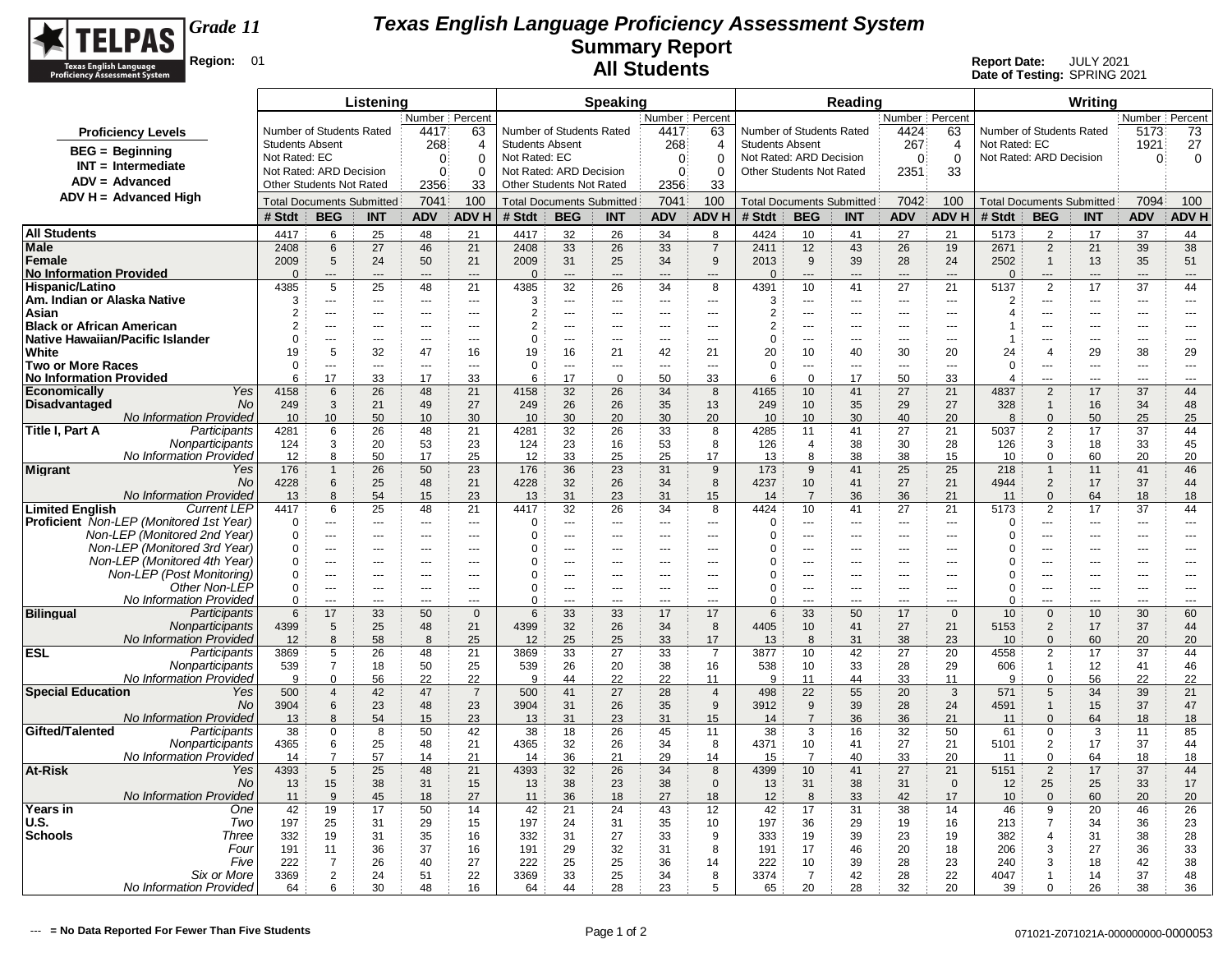

|                                                   |                                                |                                  | <b>TELPAS Composite Rating</b> |                |                |                      |                       |                          |                          |                      |                      |                                  | <b>Yearly Progress in TELPAS Composite Rating</b> |                                      |                          |                      |
|---------------------------------------------------|------------------------------------------------|----------------------------------|--------------------------------|----------------|----------------|----------------------|-----------------------|--------------------------|--------------------------|----------------------|----------------------|----------------------------------|---------------------------------------------------|--------------------------------------|--------------------------|----------------------|
|                                                   |                                                |                                  |                                |                | Number :       | Percent              |                       |                          |                          |                      |                      |                                  |                                                   |                                      |                          |                      |
|                                                   | <b>Proficiency Levels</b>                      | Number of Students Receiving a   |                                |                |                |                      |                       |                          | Students Who             |                      | Students Who         |                                  | Students Who                                      |                                      | Students Who             |                      |
|                                                   | <b>BEG</b> = Beginning                         | <b>Composite Rating</b>          |                                |                | 3689           | 51                   | Score                 |                          | Progressed               |                      | Progressed           |                                  | Progressed                                        |                                      | Progressed               |                      |
|                                                   | $INT = Intermediate$                           | Number of Students Not Receiving |                                |                |                |                      |                       |                          | One                      |                      | Two                  |                                  | <b>Three</b>                                      |                                      | At Least One             |                      |
|                                                   | $ADV = Advanced$                               | a Composite Rating               |                                |                | 3494           | 49                   |                       | # of Matched<br>Students | Proficiency              |                      | Proficiency          |                                  | Proficiency                                       |                                      | Proficiency              |                      |
|                                                   | $ADV H = Advanced High$                        |                                  |                                |                |                |                      |                       |                          | Level                    |                      | Levels               |                                  | Levels                                            |                                      | Level                    |                      |
|                                                   |                                                | <b>Total Documents Submitted</b> |                                |                | 7183           | 100                  | Average               |                          |                          |                      |                      |                                  |                                                   |                                      |                          |                      |
|                                                   |                                                | # Stdt                           | <b>BEG</b>                     | <b>INT</b>     | <b>ADV</b>     | <b>ADV H</b>         |                       |                          | #                        | %                    | #                    | $\%$                             | #                                                 | %                                    | #                        | %                    |
| <b>All Students</b>                               |                                                | 3689                             | 3                              | 39             | 41             | 18                   | 2.8                   | 2396                     | 683                      | 29                   | 22                   | $\overline{1}$                   | $\mathbf 0$                                       | $\mathbf 0$                          | 705                      | 29                   |
| Male                                              |                                                | 1976                             | 3                              | 40             | 42             | 15                   | 2.7                   | 1303                     | 343                      | 26                   | 10                   | $\mathbf{1}$                     | $\mathbf 0$                                       | $\mathbf 0$                          | 353                      | 27                   |
| Female                                            |                                                | 1713                             | 3                              | 37             | 40             | 21<br>$\overline{a}$ | 2.8<br>$\overline{a}$ | 1093                     | 340                      | 31<br>$\overline{a}$ | 12                   | $\overline{1}$                   | $\mathbf{0}$                                      | $\mathbf{0}$                         | 352<br>$\overline{a}$    | 32<br>$\overline{a}$ |
| <b>No Information Provided</b><br>Hispanic/Latino |                                                | $\Omega$<br>3663                 | ---<br>3                       | ---<br>39      | ---<br>41      | 18                   | 2.8                   | $\mathbf{0}$<br>2383     | $\overline{a}$<br>680    | 29                   | $\overline{a}$<br>22 | $\overline{a}$<br>$\overline{1}$ | $\overline{a}$<br>$\mathbf 0$                     | ---<br>$\mathbf 0$                   | 702                      | 29                   |
| Am. Indian or Alaska Native                       |                                                | 1                                | ---                            | ---            | ---            | $\scriptstyle\cdots$ | $\overline{a}$        | 0                        | $\overline{\phantom{a}}$ | $\overline{a}$       | $\overline{a}$       | ---                              | ---                                               | ---                                  | ---                      | $\overline{a}$       |
| Asian                                             |                                                | $\overline{2}$                   | ---                            | ---            | ---            | $\overline{a}$       | ---                   | 1                        | ---                      | $\sim$               | ---                  | ---                              | ---                                               | ---                                  | ---                      | <u></u>              |
| <b>Black or African American</b>                  |                                                | $\mathbf{1}$                     | ---                            | $\overline{a}$ | ---            | $\sim$               | $\sim$                | 1                        | ---                      | $---$                | $\overline{a}$       | $\overline{a}$                   | $\overline{a}$                                    | <u></u>                              | $\overline{a}$           | $\overline{a}$       |
| Native Hawaiian/Pacific Islander                  |                                                | $\Omega$                         | ---                            | $\sim$ $\sim$  | ---            | $\sim$ $\sim$        | $-$                   | $\mathbf 0$              | ---                      | $- - -$              | $---$                | $---$                            | $- - -$                                           | $---$                                | ---                      | $\sim$ $\sim$        |
| White                                             |                                                | 18                               | 0                              | 33             | 44             | 22                   | 2.8                   | 11                       | 3                        | 27                   | $\mathbf 0$          | $\mathbf 0$                      | 0                                                 | $\mathbf 0$                          | 3                        | 27                   |
| <b>Two or More Races</b>                          |                                                | $\Omega$                         |                                |                |                | $\sim$               | $\sim$                | $\Omega$                 | ---                      | $\sim$               | $\sim$               | $\overline{a}$                   | $\sim$                                            |                                      | $\overline{a}$           | $\sim$               |
| <b>No Information Provided</b>                    | Yes                                            | 4                                | ---                            | ---            | ---            | ---<br>17            | ---<br>2.8            | $\Omega$<br>2267         |                          | $\sim$<br>29         | ---                  | <br>$\overline{1}$               |                                                   | ---<br>$\mathbf{0}$                  |                          |                      |
| <b>Economically</b><br><b>Disadvantaged</b>       | <b>No</b>                                      | 3455<br>226                      | 3<br>2                         | 39<br>35       | 41<br>39       | 24                   | 2.9                   | 128                      | 649<br>34                | 27                   | 20<br>$\overline{2}$ | 2                                | $\mathbf 0$<br>$\mathbf{0}$                       | $\mathbf{0}$                         | 669<br>36                | 30<br>28             |
|                                                   | No Information Provided                        | 8                                | $\mathbf{0}$                   | 50             | 38             | 13                   | 2.5                   | $\overline{1}$           | $\overline{a}$           | $\overline{a}$       |                      | ---                              | $---$                                             | ---                                  | $---$                    | $\overline{a}$       |
| Title I, Part A                                   | Participants                                   | 3565                             | 3                              | 39             | 41             | 17                   | 2.8                   | 2308                     | 649                      | 28                   | 21                   | $\overline{1}$                   | $\mathbf 0$                                       | $\mathbf 0$                          | 670                      | 29                   |
|                                                   | Nonparticipants                                | 115                              | $\overline{2}$                 | 27             | 44             | 27                   | 2.9                   | 87                       | 34                       | 39                   | $\mathbf{1}$         | $\mathbf{1}$                     | $\mathbf 0$                                       | $\Omega$                             | 35                       | 40                   |
|                                                   | No Information Provided                        | 9                                | $\mathbf 0$                    | 56             | 33             | 11                   | 2.5                   | $\mathbf{1}$             | ---                      | $\sim$               | $\overline{a}$       |                                  | ---                                               | ---                                  | $\overline{a}$           | $\sim$               |
| <b>Migrant</b>                                    | Yes                                            | 132                              | 2                              | 37             | 43             | 17                   | 2.8                   | 71                       | 22                       | 31                   | $\mathbf 0$          | $\mathbf{0}$                     | $\mathbf{0}$                                      | $\mathbf{0}$                         | 22                       | 31                   |
|                                                   | <b>No</b>                                      | 3547                             | 3                              | 39             | 41             | 18                   | 2.8                   | 2323                     | 661                      | 28                   | 22                   | $\mathbf{1}$                     | $\mathbf{0}$                                      | $\mathbf 0$                          | 683                      | 29                   |
|                                                   | No Information Provided<br><b>Current LEP</b>  | 10<br>3689                       | $\mathbf{0}$                   | 50             | 40             | 10                   | 2.5                   | $\overline{2}$<br>2396   | $\overline{a}$<br>683    | $---$<br>29          | $---$                | ---<br>$\overline{1}$            | $-$<br>$\mathbf 0$                                | ---<br>$\mathbf 0$                   | $\overline{a}$<br>705    | $---$<br>29          |
| <b>Limited English</b>                            | <b>Proficient</b> Non-LEP (Monitored 1st Year) | $\Omega$                         | 3<br>---                       | 39<br>---      | 41<br>---      | 18<br>$\overline{a}$ | 2.8<br>$\overline{a}$ | 0                        | $\overline{a}$           | $\overline{a}$       | 22<br>---            | ---                              | ---                                               | ---                                  | $\overline{a}$           | $\overline{a}$       |
|                                                   | Non-LEP (Monitored 2nd Year)                   | $\Omega$                         | ---                            | $\overline{a}$ | ---            | $\sim$               | $\sim$                | 0                        | ---                      | $\sim$               | $---$                | $\overline{a}$                   | $\overline{a}$                                    | $\overline{a}$                       | $\overline{a}$           | $\overline{a}$       |
|                                                   | Non-LEP (Monitored 3rd Year)                   | $\Omega$                         | ---                            | $\overline{a}$ | ---            | $\sim$               | ---                   | 0                        | ---                      | $\sim$               | $\overline{a}$       | $-$                              | $-$                                               | ---                                  | ---                      | $\overline{a}$       |
|                                                   | Non-LEP (Monitored 4th Year)                   | $\Omega$                         | ---                            | ---            | ---            | ---                  | $\sim$                | $\pmb{0}$                |                          | $\sim$               |                      | ---                              |                                                   | ---                                  | ---                      | $- - -$              |
|                                                   | Non-LEP (Post Monitoring)                      | 0                                | ---                            | $\overline{a}$ | ---            | $\overline{a}$       | $\overline{a}$        | 0                        | ---                      | $---$                | $---$                | $-$                              | $\overline{a}$                                    | $\overline{a}$                       | ---                      | $\overline{a}$       |
|                                                   | Other Non-LEP                                  | $\Omega$                         | $\overline{a}$                 | $\overline{a}$ | ---            | $\overline{a}$       | $\sim$                | $\mathbf 0$              | $\sim$                   | $---$                | $---$                | $---$                            | $- - -$                                           | <u></u>                              | $\overline{a}$           | $\overline{a}$       |
|                                                   | No Information Provided                        | $\Omega$                         | ---                            | $\overline{a}$ | $\overline{a}$ | $-$                  | $\sim$                | $\Omega$                 | $\overline{a}$           | $-$                  |                      | $\overline{a}$                   | $\overline{a}$                                    | $\sim$                               | $\overline{a}$           | $- - -$              |
| <b>Bilingual</b>                                  | Participants<br>Nonparticipants                | 5                                | $\Omega$                       | 60<br>39       | 40<br>41       | $\Omega$             | 2.4                   | $\overline{4}$           | $\overline{a}$           | $\overline{a}$       | $---$                | ---<br>$\overline{1}$            | $\qquad \qquad -$                                 | $\overline{\phantom{a}}$<br>$\Omega$ | $\overline{\phantom{a}}$ | $\overline{a}$       |
|                                                   | No Information Provided                        | 3675<br>9                        | 3<br>$\Omega$                  | 44             | 44             | 18<br>11             | 2.8<br>2.5            | 2390<br>$\overline{2}$   | 682                      | 29                   | 22                   |                                  | $\mathbf 0$                                       |                                      | 704                      | 29<br>$\sim$         |
| <b>ESL</b>                                        | Participants                                   | 3247                             | 3                              | 40             | 40             | 17                   | 2.7                   | 2118                     | 584                      | 28                   | 19                   | 1                                | $\mathsf 0$                                       | 0                                    | 603                      | 28                   |
|                                                   | Nonparticipants                                | 433                              | $\mathbf{1}$                   | 27             | 45             | 27                   | 3.0                   | 277                      | 99                       | 36                   | 3                    | $\mathbf{1}$                     | $\mathsf 0$                                       | 0                                    | 102                      | 37                   |
|                                                   | No Information Provided                        | 9                                | $\Omega$                       | 56             | 33             | 11                   | 2.5                   | 1                        | $\overline{a}$           | $\sim$               | $\overline{a}$       | <u></u>                          | <u></u>                                           | $\overline{a}$                       | $\sim$                   | $\frac{1}{2}$        |
| <b>Special Education</b>                          | Yes                                            | 416                              | 4                              | 56             | 35             | $6\phantom{1}6$      | 2.4                   | 286                      | 53                       | 19                   | $\mathbf 0$          | $\mathbf 0$                      | $\mathbf 0$                                       | $\mathbf 0$                          | 53                       | 19                   |
|                                                   | No.                                            | 3263                             | 3                              | 37             | 41             | 19                   | 2.8                   | 2108                     | 630                      | 30                   | 22                   | $\mathbf{1}$                     | $\mathbf{0}$                                      | $\mathbf{0}$                         | 652                      | 31                   |
|                                                   | No Information Provided                        | 10                               | $\mathbf{0}$                   | 50             | 40             | 10                   | 2.5                   | 2                        | $\overline{a}$           | $---$                | $---$                | ---                              | $-$                                               | ---                                  | $\overline{a}$           | $---$                |
| Gifted/Talented                                   | Participants                                   | 30<br>3649                       | $\mathbf 0$<br>3               | 20<br>39       | 33<br>41       | 47<br>18             | 3.3<br>2.8            | 26<br>2368               | 15<br>668                | 58<br>28             | $\mathbf 0$<br>22    | $\mathbf 0$                      | $\mathbf 0$<br>$\mathbf 0$                        | $\mathbf 0$<br>0                     | 15<br>690                | 58<br>29             |
|                                                   | Nonparticipants<br>No Information Provided     | 10                               | $\mathbf 0$                    | 50             | 40             | 10                   | 2.5                   | 2                        | $\overline{a}$           | $-$                  | $-$                  | $\overline{1}$<br>$---$          | $\overline{a}$                                    | $\overline{a}$                       | $\overline{a}$           | $- - -$              |
| At-Risk                                           | Yes                                            | 3669                             | 3                              | 39             | 41             | 18                   | 2.8                   | 2393                     | 682                      | 28                   | 22                   | $\overline{1}$                   | $\mathbf 0$                                       | $\mathbf{0}$                         | 704                      | 29                   |
|                                                   | No.                                            | 11                               | 18                             | 45             | 27             | 9                    | 2.3                   | 2                        | $\overline{\phantom{a}}$ | $\overline{a}$       | $\overline{a}$       | ---                              | $---$                                             | ---                                  | ---                      | $\overline{a}$       |
|                                                   | <b>No Information Provided</b>                 | 9                                | $\mathbf 0$                    | 56             | 33             | 11                   | 2.5                   | $\mathbf{1}$             |                          | ---                  |                      |                                  |                                                   |                                      |                          | $---$                |
| Years in                                          | One                                            | 38                               | 13                             | 26             | 45             | 16                   | 2.6                   | 12                       | 3                        | 25                   | $\mathbf 0$          | $\mathbf 0$                      | $\mathbf 0$                                       | $\mathbf 0$                          | 3                        | 25                   |
| U.S.                                              | Two                                            | 182                              | 13                             | 43             | 31             | 13                   | 2.4                   | 140                      | 41                       | 29                   | $\overline{2}$       | $\mathbf{1}$                     | $\mathbf 0$                                       | $\mathbf 0$                          | 43                       | 31                   |
| <b>Schools</b>                                    | Three                                          | 301                              | $\overline{7}$                 | 47             | 32             | 14                   | 2.5                   | 204                      | 60                       | 29                   | 2                    | $\overline{1}$                   | $\mathbf 0$                                       | $\mathbf 0$                          | 62                       | 30                   |
|                                                   | Four                                           | 162                              | 6                              | 41             | 40             | 13                   | 2.6                   | 113                      | 21                       | 19                   | $\mathbf{1}$         | $\overline{1}$                   | 0                                                 | 0                                    | 22                       | 19                   |
|                                                   | Five<br>Six or More                            | 185                              | 4                              | 34<br>38       | 36<br>43       | 27<br>18             | 2.8<br>2.8            | 143                      | 55<br>500                | 38<br>28             | $\mathbf{1}$         | $\overline{1}$                   | $\mathbf 0$<br>$\mathbf 0$                        | $\Omega$<br>$\mathbf 0$              | 56                       | 39<br>29             |
|                                                   | No Information Provided                        | 2789<br>32                       | $\mathbf{1}$<br>0              | 53             | 31             | 16                   | 2.7                   | 1778<br>6                | 3                        | 50                   | 16<br>$\mathbf 0$    | $\mathbf{1}$<br>$\mathbf 0$      | $\mathbf 0$                                       | 0                                    | 516<br>3                 | 50                   |
|                                                   |                                                |                                  |                                |                |                |                      |                       |                          |                          |                      |                      |                                  |                                                   |                                      |                          |                      |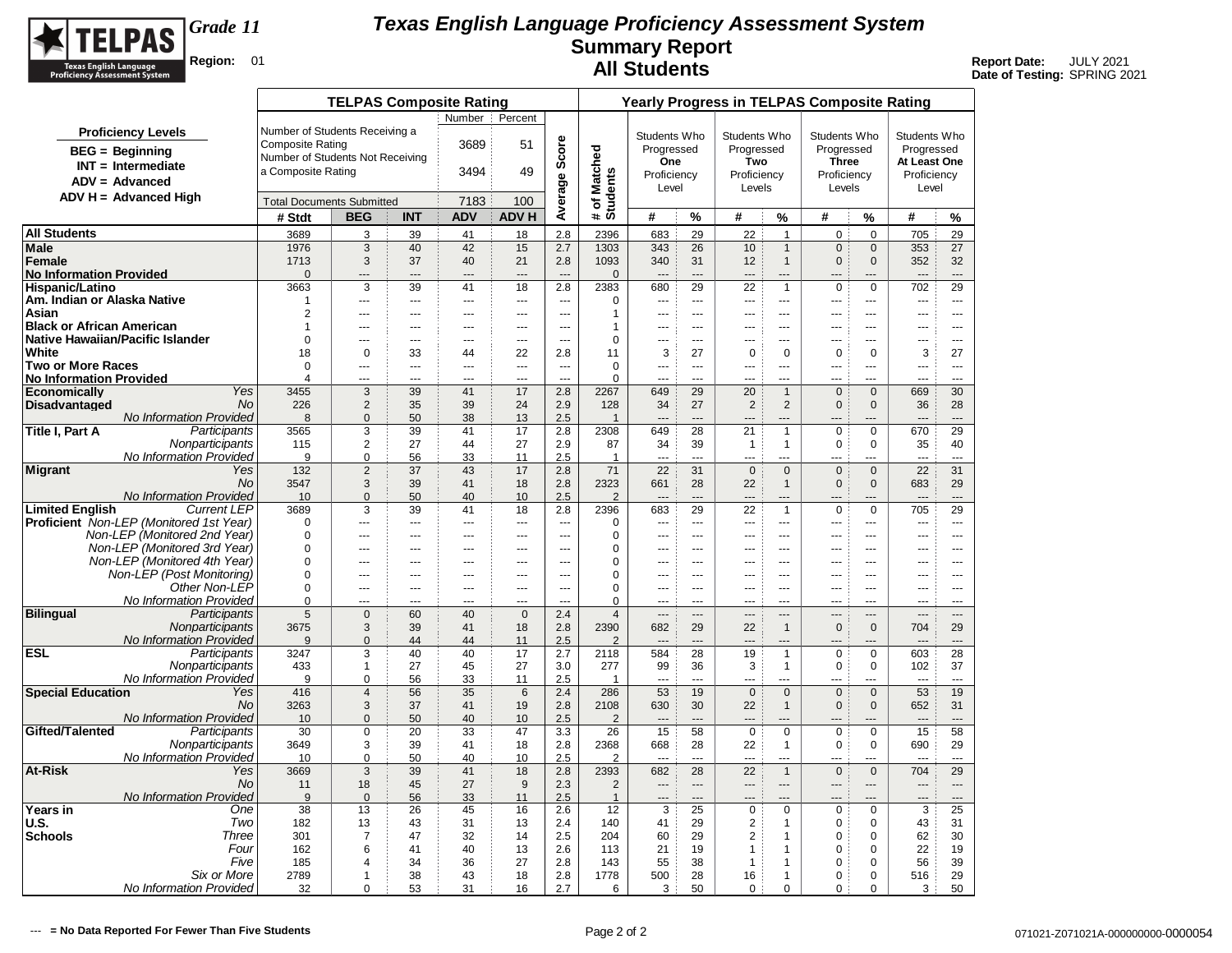

|                                                                         | Listening                        |                                                     |                   |                              |                                | <b>Speaking</b>                                     |                          |                                |                                |                       |                                  |                      | Reading                        |                                |                                | Writing                    |                                  |                   |                                |                                |
|-------------------------------------------------------------------------|----------------------------------|-----------------------------------------------------|-------------------|------------------------------|--------------------------------|-----------------------------------------------------|--------------------------|--------------------------------|--------------------------------|-----------------------|----------------------------------|----------------------|--------------------------------|--------------------------------|--------------------------------|----------------------------|----------------------------------|-------------------|--------------------------------|--------------------------------|
|                                                                         | Number Percent                   |                                                     |                   |                              |                                | Number Percent                                      |                          |                                |                                | Number Percent        |                                  |                      |                                |                                |                                |                            |                                  | Number Percent    |                                |                                |
| <b>Proficiency Levels</b>                                               |                                  | Number of Students Rated                            |                   | 3347                         | 64                             |                                                     | Number of Students Rated |                                | 3346                           | 64                    | Number of Students Rated         |                      |                                | 3351                           | 64                             | Number of Students Rated   |                                  |                   | 3952                           | 74                             |
| $BEG = Beginning$                                                       | <b>Students Absent</b>           |                                                     |                   | 234                          | $\overline{4}$                 |                                                     | <b>Students Absent</b>   |                                | 234                            | 4                     | <b>Students Absent</b>           |                      |                                | 230                            | 4                              | Not Rated: EC              |                                  |                   | 1356                           | 26                             |
| $INT = Intermediate$                                                    | Not Rated: EC                    |                                                     |                   | $\mathbf{0}$<br>$\Omega$     |                                | Not Rated: EC                                       |                          |                                | 0                              | $\Omega$              | Not Rated: ARD Decision          |                      |                                | 3                              | $\mathbf 0$                    | Not Rated: ARD Decision    |                                  |                   | 6                              | 0                              |
| ADV = Advanced                                                          |                                  | Not Rated: ARD Decision<br>Other Students Not Rated |                   | 4                            | $\Omega$                       | Not Rated: ARD Decision<br>Other Students Not Rated |                          |                                | $5^{\circ}$                    | $\Omega$              | Other Students Not Rated         |                      |                                | 1666                           | 32                             |                            |                                  |                   |                                |                                |
| $ADV H = Advanced High$                                                 |                                  |                                                     |                   | 32<br>1664                   |                                |                                                     |                          |                                | 1664                           | 32                    | <b>Total Documents Submitted</b> |                      |                                |                                |                                |                            |                                  |                   |                                |                                |
|                                                                         | <b>Total Documents Submitted</b> |                                                     |                   | 5249                         | 100                            | <b>Total Documents Submitted</b>                    |                          |                                | 5249                           | 100                   |                                  |                      |                                | 5250                           | 100                            |                            | <b>Total Documents Submitted</b> |                   | 5314                           | 100                            |
|                                                                         | # Stdt                           | <b>BEG</b>                                          | <b>INT</b>        | <b>ADV</b>                   | <b>ADVH</b>                    | # Stdt                                              | <b>BEG</b>               | <b>INT</b>                     | <b>ADV</b>                     | ADV H                 | # Stdt                           | <b>BEG</b>           | <b>INT</b>                     | <b>ADV</b>                     | ADV H                          | # Stdt                     | <b>BEG</b>                       | <b>INT</b>        | <b>ADV</b>                     | <b>ADVH</b>                    |
| <b>All Students</b>                                                     | 3347                             | 6                                                   | 29                | 47                           | 18                             | 3346                                                | 34                       | 27                             | 31                             | $\mathbf{a}$          | 3351                             | 11                   | 44                             | 28                             | 17                             | 3952                       | $\overline{1}$                   | 13                | 37                             | 49                             |
| Male<br>Female                                                          | 1810<br>1537                     | 6<br>6                                              | 30<br>27          | 46<br>49                     | 18<br>18                       | 1810<br>1536                                        | 34<br>33                 | 29<br>26                       | 31<br>32                       | 6<br>10               | 1810<br>1541                     | 13<br>10             | 45<br>43                       | 27<br>30                       | 16<br>18                       | 2083<br>1869               | $\mathbf{1}$<br>$\mathbf{1}$     | 16<br>10          | 40<br>34                       | 43<br>55                       |
| <b>No Information Provided</b>                                          | $\overline{0}$                   | ---                                                 |                   | $---$                        | $---$                          | $\overline{0}$                                      | ---                      | ---                            | $\overline{a}$                 | $---$                 | $\Omega$                         | ---                  | $\overline{a}$                 | $---$                          | $---$                          | $\Omega$                   | ---                              | ---               | ---                            | ---                            |
| Hispanic/Latino                                                         | 3320                             | 6                                                   | 29                | 47                           | 18                             | 3319                                                | 34                       | 28                             | 31                             | 8                     | 3323                             | 11                   | 44                             | 28                             | 16                             | 3920                       | $\mathbf{1}$                     | 13                | 37                             | 49                             |
| Am. Indian or Alaska Native                                             | $\overline{0}$                   | $-$                                                 | $\sim$            | $\overline{a}$               | $---$                          | $\mathbf 0$                                         | $-$                      | $\sim$                         | $---$                          | $\overline{a}$        | $\Omega$                         | $\overline{a}$       | $\sim$                         | $\sim$                         | $\overline{\phantom{a}}$       | $\mathbf 0$                | ---                              | $\overline{a}$    | $\overline{a}$                 | $-$                            |
| Asian                                                                   | 3                                | $\overline{a}$                                      | $-$               | $-$                          | $---$                          | 3                                                   | $-$                      | $\sim$ $\sim$ $\sim$           | $- - -$                        | $---$                 | 3                                | $---$                | $  \sim$                       | $\sim$ $\sim$                  | $\sim$                         | 4                          | $---$                            | $\overline{a}$    | $---$                          | $- - -$                        |
| <b>Black or African American</b>                                        | $\mathbf 0$                      | $\overline{a}$                                      | $\sim$            | $-$                          | $- - -$                        | 0                                                   | $-$                      | $\sim$ $\sim$ $\sim$           | $- - -$                        | $---$                 | $\Omega$                         | $- - -$              | $  \sim$                       | $\sim$ $\sim$                  | $\sim$                         | 0                          |                                  | $\overline{a}$    | $- - -$                        | $- - -$                        |
| Native Hawaiian/Pacific Islander<br>White                               | $\Omega$                         | $\overline{a}$<br>6                                 | $\sim$            | $\overline{a}$               | $\sim$                         | 0                                                   | $\overline{a}$           | $\sim$<br>$\Omega$             | $\sim$                         | $\overline{a}$        | $\Omega$                         | $\sim$               | $\sim$<br>26                   | $\overline{\phantom{a}}$       | $\sim$                         | $\Omega$                   | ÷÷                               | $\sim$<br>5       | $\sim$                         | $\overline{a}$                 |
| <b>Two or More Races</b>                                                | 18<br>-1                         | ---                                                 | 6<br>$\sim$       | 61<br>$\sim$                 | 28<br>$\overline{a}$           | 18<br>-1                                            | 11<br>$\overline{a}$     | ---                            | 78<br>$\overline{a}$           | 11<br>---             | 19<br>$\overline{1}$             | 11<br>$\overline{a}$ | $\sim$                         | 37<br>$\overline{a}$           | 26<br>$\overline{a}$           | 21<br>$\overline{1}$       | 5<br>---                         | $\overline{a}$    | 29<br>---                      | 62<br>$\overline{a}$           |
| <b>No Information Provided</b>                                          | 5                                | $\mathbf 0$                                         | 20                | 40                           | 40                             | 5                                                   | 60                       | $\mathbf 0$                    | 40                             | $\mathbf 0$           | 5                                | $\mathbf 0$          | 40                             | 20                             | 40                             | 6                          | $\mathbf 0$                      | 50                | 17                             | 33                             |
| Economically<br>Yes                                                     | 3130                             | 6                                                   | 29                | 47                           | 18                             | 3129                                                | 34                       | 27                             | 31                             | 8                     | 3134                             | 12                   | 44                             | 28                             | 16                             | 3674                       | $\mathbf{1}$                     | 13                | 37                             | 49                             |
| No.<br>Disadvantaged                                                    | 204                              | 6                                                   | 20                | 54                           | 20                             | 204                                                 | 25                       | 29                             | 35                             | 10                    | 203                              | 9                    | 43                             | 31                             | 17                             | 265                        | $\Omega$                         | 12                | 37                             | 51                             |
| No Information Provided                                                 | 13                               | $\Omega$                                            | 15                | 46                           | 38                             | 13                                                  | 38                       | 15                             | 46                             | $\Omega$              | 14                               | $\overline{7}$       | 36                             | 29                             | 29                             | 13                         | 8                                | 31                | 31                             | 31                             |
| Participants<br>Title I, Part A<br>Nonparticipants                      | 3257<br>74                       | 6<br>3                                              | 29<br>26          | 47<br>58                     | 18<br>14                       | 3256<br>74                                          | 34<br>22                 | 27<br>28                       | 31<br>39                       | 8<br>11               | 3263<br>72                       | 11<br>8              | 44<br>44                       | 28<br>33                       | 17<br>14                       | 3856<br>81                 | $\mathbf{1}$<br>$\overline{2}$   | 13<br>15          | 37<br>37                       | 49<br>46                       |
| No Information Provided                                                 | 16                               | $\mathbf 0$                                         | 19                | 44                           | 38                             | 16                                                  | 44                       | 19                             | 38                             | $\Omega$              | 16                               | $\mathbf 0$          | 38                             | 38                             | 25                             | 15                         | $\Omega$                         | 40                | 33                             | 27                             |
| <b>Migrant</b><br>Yes                                                   | 146                              | $\overline{2}$                                      | 32                | 51                           | 15                             | 146                                                 | 32                       | 28                             | 35                             | 5                     | 146                              | 13                   | 47                             | 24                             | 16                             | 183                        | $\mathbf{1}$                     | 14                | 39                             | 47                             |
| No                                                                      | 3187                             | 6                                                   | 28                | 47                           | 18                             | 3186                                                | 34                       | 27                             | 31                             | 8                     | 3190                             | 11                   | 44                             | 28                             | 17                             | 3755                       | $\mathbf{1}$                     | 13                | 37                             | 49                             |
| No Information Provided                                                 | 14                               | $\mathbf{0}$                                        | 14                | 43                           | 43                             | 14                                                  | 36                       | 21                             | 43                             | $\mathbf 0$           | 15                               | $\overline{7}$       | 27                             | 40                             | 27                             | 14                         | $\overline{7}$                   | 36                | 29                             | 29                             |
| <b>Limited English</b><br><b>Current LEP</b>                            | 3347                             | 6                                                   | 29                | 47                           | 18                             | 3346                                                | 34                       | 27                             | 31                             | 8                     | 3351                             | 11                   | 44                             | 28                             | 17                             | 3952                       | $\mathbf{1}$                     | 13                | 37                             | 49                             |
| Proficient Non-LEP (Monitored 1st Year)<br>Non-LEP (Monitored 2nd Year) | $\Omega$<br>$\mathbf 0$          | ---<br>$\sim$                                       | $\overline{a}$    | $\overline{a}$<br>$\cdots$   | $\sim$<br>$\cdots$             | $\Omega$<br>$\Omega$                                | ÷-<br>---                | ---<br>---                     | $\overline{a}$<br>---          | ---<br>$\cdots$       | $\Omega$<br>$\Omega$             | ---<br>$\cdots$      | $\sim$<br>$\overline{a}$       | $\sim$<br>$\cdots$             | ---<br>$\overline{a}$          | $\Omega$<br>$\Omega$       | <br>---                          | ---<br>---        | ---<br>---                     | $\overline{\phantom{a}}$       |
| Non-LEP (Monitored 3rd Year)                                            | $\mathbf 0$                      | $\sim$                                              |                   | $-$                          | $-$ - $-$                      | $\Omega$                                            | $\overline{a}$           | $-$                            | $\overline{a}$                 | $\overline{a}$        | $\Omega$                         | $\sim$               | $- - -$                        | $\sim$                         | $-$                            | $\Omega$                   | ÷÷                               | $\overline{a}$    | ---                            | $\overline{a}$                 |
| Non-LEP (Monitored 4th Year)                                            | $\mathbf 0$                      | $\sim$ $\sim$                                       | $-$               | $-$                          | $- - -$                        | $\Omega$                                            | $\overline{a}$           | $\sim$ $\sim$ $\sim$           | $- - -$                        | $---$                 | $\Omega$                         | $- - -$              | $--$                           | $\sim$ $\sim$                  | $-$                            | 0                          | $\overline{a}$                   | ---               | $---$                          | $\sim$ $\sim$                  |
| Non-LEP (Post Monitoring)                                               | $\mathbf 0$                      | $\sim$                                              | $---$             | $---$                        | $---$                          | 0                                                   | ---                      | $\overline{a}$                 | $---$                          | $---$                 | $\Omega$                         | $\cdots$             | ---                            | $\overline{\phantom{a}}$       | ---                            | 0                          | ---                              | $\overline{a}$    | $---$                          | $\cdots$                       |
| Other Non-LEP                                                           | $\mathbf 0$                      | $\overline{a}$                                      | ---               | $---$                        | $---$                          | 0                                                   | ---                      | $\overline{a}$                 | $\sim$ $\sim$                  | ---                   | $\Omega$                         | ---                  | $--$                           | $\sim$ $\sim$                  | $\overline{a}$                 | $\Omega$                   | ---                              | ---               | $---$                          | $---$                          |
| No Information Provided<br><b>Bilingual</b><br>Participants             | $\Omega$<br>6                    | $\Omega$                                            |                   | 50                           |                                | $\Omega$<br>6                                       | -−<br>17                 | ---                            |                                |                       | $\Omega$<br>6                    |                      | 33                             |                                |                                | $\Omega$<br>$\overline{7}$ | $\Omega$                         | ---               | 43                             | ---<br>57                      |
| Nonparticipants                                                         | 3328                             | 6                                                   | $\mathbf 0$<br>29 | 47                           | 50<br>18                       | 3327                                                | 34                       | 50<br>27                       | 33<br>31                       | $\Omega$<br>8         | 3332                             | $\mathbf 0$<br>11    | 44                             | 67<br>28                       | $\mathbf 0$<br>17              | 3933                       | $\mathbf{1}$                     | $\mathbf 0$<br>13 | 37                             | 49                             |
| No Information Provided                                                 | 13                               | $\mathbf 0$                                         | 15                | 46                           | 38                             | 13                                                  | 31                       | 23                             | 46                             | $\Omega$              | 13                               | 8                    | 31                             | 31                             | 31                             | 12                         | 8                                | 33                | 25                             | 33                             |
| <b>ESL</b><br>Participants                                              | 2962                             | 6                                                   | 29                | 48                           | 17                             | 2961                                                | 34                       | 28                             | 31                             | $\overline{7}$        | 2965                             | 11                   | 45                             | 28                             | 15                             | 3539                       | $\mathbf{1}$                     | 13                | 37                             | 49                             |
| Nonparticipants                                                         | 373                              | 8                                                   | 23                | 46                           | 24                             | 373                                                 | 33                       | 20                             | 29                             | 18                    | 373                              | 12                   | 31                             | 32                             | 25                             | 401                        | 1                                | 13                | 36                             | 50                             |
| No Information Provided                                                 | 12                               | 8                                                   | 8                 | 33                           | 50                             | 12                                                  | 33                       | 25                             | 42                             | 0                     | 13                               | 8                    | 31                             | 31                             | 31                             | 12                         | 8                                | 25                | 42                             | 25                             |
| <b>Special Education</b><br>Yes<br>No.                                  | 357<br>2976                      | 5<br>6                                              | 43<br>27          | 40<br>48                     | 11<br>19                       | 356<br>2976                                         | 41<br>33                 | 27<br>27                       | 26<br>32                       | 5<br>8                | 357<br>2980                      | 25<br>10             | 51<br>43                       | 17<br>29                       | 6<br>18                        | 409<br>3530                | $\overline{2}$<br>$\overline{1}$ | 24<br>12          | 41<br>36                       | 33<br>51                       |
| <b>No Information Provided</b>                                          | 14                               | $\Omega$                                            | 14                | 43                           | 43                             | 14                                                  | 29                       | 29                             | 43                             | $\Omega$              | 14                               | $\overline{7}$       | 29                             | 36                             | 29                             | 13                         | 8                                | 31                | 31                             | 31                             |
| Gifted/Talented<br>Participants                                         | 15                               | $\mathbf 0$                                         | 13                | 53                           | 33                             | 15                                                  | 27                       | 40                             | 33                             | $\mathbf 0$           | 15                               | 0                    | 20                             | 40                             | 40                             | 14                         | $\mathbf 0$                      | 14                | $\overline{7}$                 | 79                             |
| Nonparticipants                                                         | 3318                             | 6                                                   | 29                | 47                           | 18                             | 3317                                                | 34                       | 27                             | 31                             | 8                     | 3321                             | 11                   | 44                             | 28                             | 16                             | 3924                       | $\mathbf{1}$                     | 13                | 37                             | 49                             |
| <b>No Information Provided</b>                                          | 14                               | 0                                                   | 14                | 43                           | 43                             | 14                                                  | 36                       | 21                             | 43                             | $\Omega$              | 15                               | $\overline{7}$       | 27                             | 40                             | 27                             | 14                         | $\overline{7}$                   | 36                | 29                             | 29                             |
| At-Risk<br>Yes                                                          | 3329                             | 6                                                   | 29                | 47                           | 18                             | 3328                                                | 34                       | 27                             | 31                             | 8                     | 3333                             | 11                   | 44                             | 28                             | 17                             | 3937                       | $\mathbf{1}$                     | 13                | 37                             | 49                             |
| <b>No</b><br><b>No Information Provided</b>                             | $\overline{4}$<br>14             | ---<br>$\mathbf 0$                                  | $---$<br>14       | $\scriptstyle{\cdots}$<br>43 | $\hspace{0.05cm} \ldots$<br>43 | $\overline{4}$<br>14                                | $---$<br>36              | $\overline{\phantom{a}}$<br>21 | $\overline{\phantom{a}}$<br>43 | ---<br>$\overline{0}$ | $\overline{4}$<br>14             | ---<br>$\mathbf 0$   | $\hspace{0.05cm} \ldots$<br>36 | $\hspace{0.05cm} \ldots$<br>36 | $\overline{\phantom{a}}$<br>29 | $\overline{2}$<br>13       | ---<br>$\Omega$                  | ---<br>31         | $\overline{\phantom{a}}$<br>38 | $\overline{\phantom{a}}$<br>31 |
| Years in<br>One                                                         | 16                               | 6                                                   | 44                | 44                           | 6                              | 16                                                  | 31                       | 25                             | 44                             | $\mathbf 0$           | 16                               | 25                   | 38                             | 19                             | 19                             | 20                         | 15                               | 15                | 30                             | 40                             |
| U.S.<br>Two                                                             | 49                               | 18                                                  | 27                | 35                           | 20                             | 49                                                  | 20                       | 43                             | 27                             | 10                    | 49                               | 18                   | 43                             | 20                             | 18                             | 67                         | $\overline{\mathcal{A}}$         | 19                | 39                             | 37                             |
| <b>Schools</b><br>Three                                                 | 209                              | 22                                                  | 31                | 32                           | 16                             | 209                                                 | 30                       | 28                             | 33                             | 9                     | 209                              | 25                   | 37                             | 23                             | 15                             | 210                        | $\overline{4}$                   | 21                | 40                             | 35                             |
| Four                                                                    | 261                              | 16                                                  | 38                | 32                           | 14                             | 261                                                 | 30                       | 25                             | 34                             | 11                    | 262                              | 21                   | 42                             | 19                             | 18                             | 292                        | 3                                | 17                | 43                             | 36                             |
| Five                                                                    | 169                              | 17                                                  | 36                | 31                           | 16                             | 169                                                 | 38                       | 20                             | 34                             | 8                     | 169                              | 21                   | 46                             | 16                             | 17                             | 187                        | 1                                | 21                | 40                             | 37                             |
| Six or More<br>No Information Provided                                  | 2592                             | 3                                                   | 27                | 51                           | 19                             | 2591                                                | 34<br>47                 | 28                             | 31                             | $\overline{7}$        | 2594                             | 8                    | 44                             | 30                             | 17<br>8                        | 3148                       | $\mathbf{1}$<br>$\overline{7}$   | 11                | 36<br>29                       | 52                             |
|                                                                         | 51                               | 10                                                  | 35                | 41                           | 14                             | 51                                                  |                          | 33                             | 16                             | $\overline{4}$        | 52                               | 13                   | 48                             | 31                             |                                | 28                         |                                  | 39                |                                | 25                             |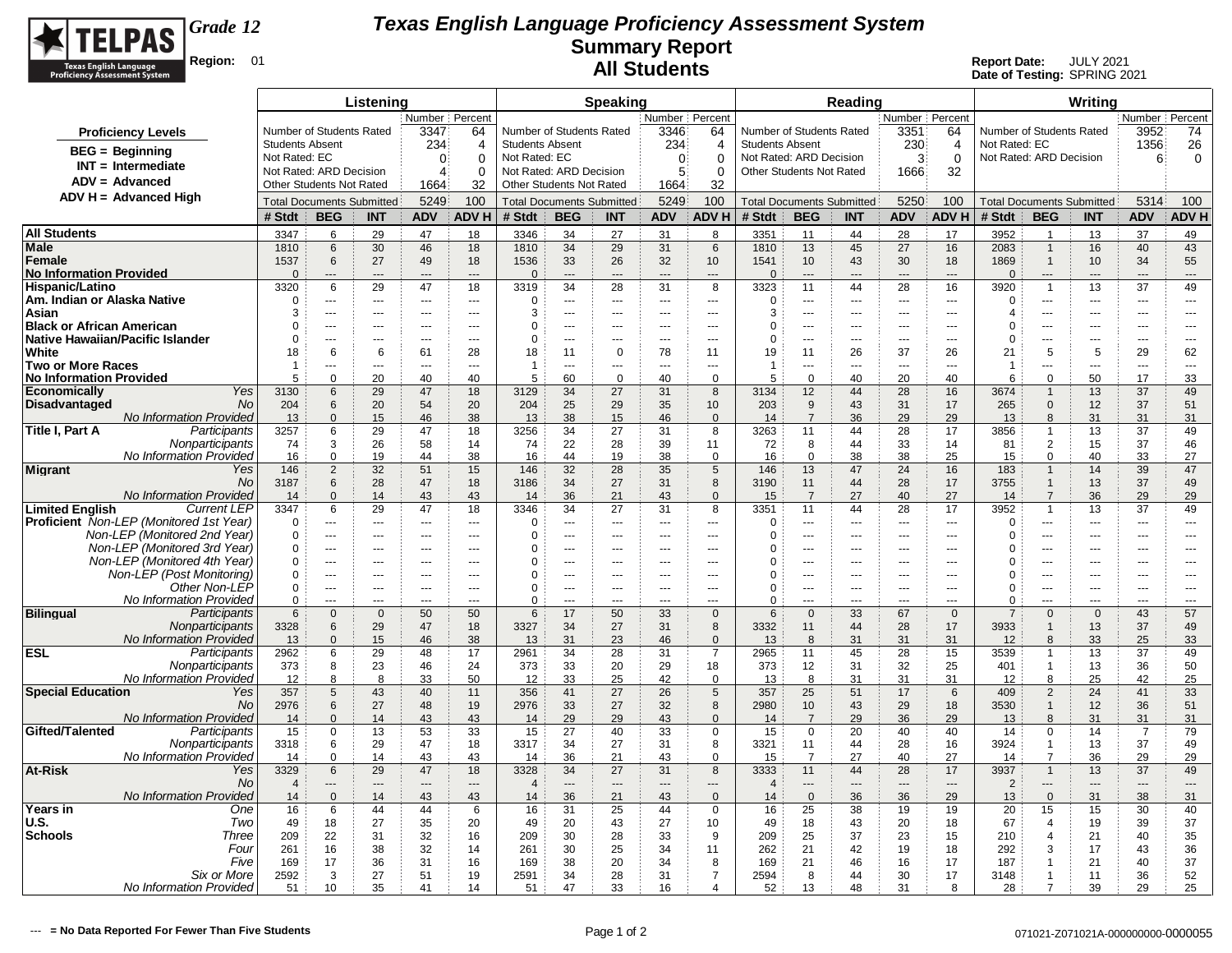

|                                          |                                                              |                                  | <b>TELPAS Composite Rating</b> |                       |                |                          |                          | <b>Yearly Progress in TELPAS Composite Rating</b> |                                  |                      |                               |                             |                            |                            |                       |                         |  |  |
|------------------------------------------|--------------------------------------------------------------|----------------------------------|--------------------------------|-----------------------|----------------|--------------------------|--------------------------|---------------------------------------------------|----------------------------------|----------------------|-------------------------------|-----------------------------|----------------------------|----------------------------|-----------------------|-------------------------|--|--|
|                                          |                                                              |                                  |                                |                       | Number :       | Percent                  |                          |                                                   |                                  |                      |                               |                             |                            |                            |                       |                         |  |  |
|                                          | <b>Proficiency Levels</b>                                    | Number of Students Receiving a   |                                |                       |                |                          |                          |                                                   | Students Who                     |                      | Students Who                  |                             | Students Who               |                            | Students Who          |                         |  |  |
|                                          | $BEG = Beginning$                                            | Composite Rating                 |                                |                       | 2830           | 53                       | Score                    |                                                   | Progressed                       |                      | Progressed                    |                             | Progressed                 |                            | Progressed            |                         |  |  |
|                                          | $INT = Intermediate$                                         | Number of Students Not Receiving |                                |                       |                |                          |                          |                                                   | One                              |                      | Two                           |                             | <b>Three</b>               |                            | At Least One          |                         |  |  |
|                                          | $ADV = Advanced$                                             | a Composite Rating               |                                |                       | 2539           | 47                       |                          |                                                   | Proficiency                      |                      | Proficiency                   |                             | Proficiency                |                            | Proficiency           |                         |  |  |
|                                          | $ADV H = Advanced High$                                      |                                  |                                |                       |                |                          | Average                  | # of Matched<br>Students                          | Level                            |                      | Levels                        |                             | Levels                     |                            | Level                 |                         |  |  |
|                                          |                                                              | <b>Total Documents Submitted</b> |                                |                       | 5369           | 100                      |                          |                                                   |                                  |                      |                               |                             |                            |                            |                       |                         |  |  |
|                                          |                                                              | # Stdt                           | <b>BEG</b>                     | <b>INT</b>            | <b>ADV</b>     | <b>ADVH</b>              |                          |                                                   | #                                | %                    | #                             | %                           | #                          | %                          | #                     | %                       |  |  |
| <b>All Students</b>                      |                                                              | 2830                             | 3                              | 42                    | 41             | 14                       | 2.7                      | 1880                                              | 460                              | 24                   | 12                            | $\overline{1}$              | $\mathbf 0$                | $\mathbf 0$                | 472                   | 25                      |  |  |
| Male                                     |                                                              | 1487                             | 3                              | 43                    | 41             | 13                       | 2.7                      | 998                                               | 221                              | 22                   | $\overline{\mathbf{4}}$       | $\mathbf 0$                 | $\mathbf 0$                | $\mathbf 0$                | 225                   | 23                      |  |  |
| Female<br><b>No Information Provided</b> |                                                              | 1343<br>$\Omega$                 | 3<br>---                       | 40<br>---             | 40<br>---      | 16<br>$\overline{a}$     | 2.8                      | 882<br>$\Omega$                                   | 239                              | 27                   | 8                             | $\mathbf{1}$                | $\mathbf 0$                | $\Omega$                   | 247                   | 28<br>$\overline{a}$    |  |  |
| Hispanic/Latino                          |                                                              | 2807                             | 3                              | 42                    | 41             | 14                       | 2.7                      | 1868                                              | 455                              | 24                   | 12                            | $\mathbf{1}$                | $\mathbf 0$                | $\mathbf 0$                | 467                   | 25                      |  |  |
| Am. Indian or Alaska Native              |                                                              | $\Omega$                         | ---                            | $---$                 | ---            | $\cdots$                 | $\overline{\phantom{a}}$ | 0                                                 | ---                              | $\sim$               | $---$                         | $\overline{a}$              | ---                        | ---                        | ---                   | $\sim$                  |  |  |
| Asian                                    |                                                              | 3                                | ---                            | $\overline{a}$        | $-$            | $-$                      | $\sim$                   | 1                                                 |                                  | $\sim$               | $-$                           | $\overline{a}$              | $\overline{a}$             | $\overline{a}$             | $\overline{a}$        | $- - -$                 |  |  |
| <b>Black or African American</b>         |                                                              | $\mathbf 0$                      | $\overline{a}$                 | $---$                 | $---$          | $\sim$ $\sim$            | $\overline{a}$           | $\mathbf 0$                                       | ---                              | $---$                | $- - -$                       | $\overline{a}$              | $- - -$                    | $\overline{a}$             | $\overline{a}$        | $\sim$ $\sim$           |  |  |
| Native Hawaiian/Pacific Islander         |                                                              | $\Omega$                         | $\overline{a}$                 | $---$                 | $---$          | $\sim$ $\sim$            | $-$                      | $\Omega$                                          | ---                              | $\sim$ $\sim$ $\sim$ | $- - -$                       | $---$                       | $- - -$                    | ---                        | $\overline{a}$        | $\sim$ $\sim$           |  |  |
| White<br><b>Two or More Races</b>        |                                                              | 14<br>1                          | $\mathbf 0$<br>---             | 21<br>$\sim$          | 64<br>$\sim$   | 14<br>$\sim$             | 3.1<br>$\sim$            | 10<br>$\Omega$                                    | $\overline{4}$                   | 40<br>$\sim$         | $\mathbf 0$<br>$---$          | $\mathbf 0$                 | $\mathbf 0$                | $\mathbf 0$                | $\overline{4}$        | 40                      |  |  |
| <b>No Information Provided</b>           |                                                              | 5                                | $\mathbf 0$                    | 60                    | 20             | 20                       | 2.8                      | 1                                                 | ---<br>---                       | $-$                  | $- - -$                       | $\overline{a}$<br>$\sim$    | $\overline{a}$<br>---      | ---<br>---                 | $\overline{a}$<br>--- | $---$<br>$\overline{a}$ |  |  |
| <b>Economically</b>                      | Yes                                                          | 2635                             | 3                              | 42                    | 40             | 14                       | 2.7                      | 1761                                              | 424                              | 24                   | 12                            | $\mathbf{1}$                | $\mathbf{0}$               | $\mathbf{0}$               | 436                   | 25                      |  |  |
| <b>Disadvantaged</b>                     | <b>No</b>                                                    | 184                              | $\overline{2}$                 | 35                    | 48             | 15                       | 2.8                      | 116                                               | 35                               | 30                   | $\pmb{0}$                     | $\mathbf{0}$                | $\mathbf{0}$               | $\mathbf{0}$               | 35                    | 30                      |  |  |
|                                          | No Information Provided                                      | 11                               | $\Omega$                       | 36                    | 36             | 27                       | 2.9                      | 3                                                 | $\overline{a}$                   | $---$                |                               | ---                         | ---                        |                            | $\overline{a}$        | $\overline{a}$          |  |  |
| Title I, Part A                          | Participants                                                 | 2745                             | 3                              | 42                    | 41             | 14                       | 2.7                      | 1824                                              | 442                              | 24                   | 12                            | $\mathbf{1}$                | $\mathbf 0$                | $\Omega$                   | 454                   | 25                      |  |  |
|                                          | Nonparticipants<br><b>No Information Provided</b>            | 71<br>14                         | 3<br>$\mathbf 0$               | 35<br>43              | 45<br>36       | 17<br>21                 | 2.8<br>2.8               | 53<br>3                                           | 17<br>---                        | 32<br>$---$          | 0<br>---                      | $\Omega$<br>---             | $\mathbf 0$<br>---         | $\Omega$<br>---            | 17<br>$\overline{a}$  | 32<br>$\overline{a}$    |  |  |
| <b>Migrant</b>                           | Yes                                                          | 111                              | $\mathbf{1}$                   | 44                    | 44             | 11                       | 2.7                      | 64                                                | 13                               | 20                   | $\mathbf 0$                   | $\mathbf{0}$                | $\mathbf{0}$               | $\mathbf{0}$               | 13                    | 20                      |  |  |
|                                          | <b>No</b>                                                    | 2707                             | 3                              | 41                    | 41             | 15                       | 2.7                      | 1814                                              | 446                              | 25                   | 12                            | $\mathbf{1}$                | $\mathbf{0}$               | $\mathbf{0}$               | 458                   | 25                      |  |  |
|                                          | No Information Provided                                      | 12                               | $\mathbf 0$                    | 33                    | 42             | 25                       | 2.9                      | $\overline{2}$                                    | ---                              | $---$                | $---$                         | ---                         | ---                        | ---                        | $\overline{a}$        | $\overline{a}$          |  |  |
| <b>Limited English</b>                   | <b>Current LEP</b>                                           | 2830                             | 3                              | 42                    | 41             | 14                       | 2.7                      | 1880                                              | 460                              | 24                   | 12                            | $\mathbf{1}$                | $\mathsf 0$                | $\mathbf 0$                | 472                   | 25                      |  |  |
|                                          | <b>Proficient</b> Non-LEP (Monitored 1st Year)               | $\Omega$                         | ---                            | $\overline{a}$        |                | $\overline{\phantom{a}}$ | $\sim$                   | 0                                                 |                                  | $\sim$               | $---$                         | $\overline{a}$              | $\sim$                     | ---                        | $\overline{a}$        | $\overline{a}$          |  |  |
|                                          | Non-LEP (Monitored 2nd Year)<br>Non-LEP (Monitored 3rd Year) | $\Omega$<br>$\Omega$             | ---                            | ---                   | ---            | $---$                    | $\overline{a}$<br>---    | 0<br>0                                            | ---<br>---                       | $\sim$ $\sim$<br>--- | $---$                         | ---                         | ---                        | ---<br>---                 | ---                   | ---<br>---              |  |  |
|                                          | Non-LEP (Monitored 4th Year)                                 | $\Omega$                         | ---<br>---                     | ---<br>$\overline{a}$ | ÷÷<br>---      | ---<br>$\sim$            | $\sim$                   | 0                                                 | ---                              | $\sim$               | $\overline{a}$                | ---<br>$-$                  | $-$<br>$-$                 | ---                        | ---<br>---            | $\frac{1}{2}$           |  |  |
|                                          | Non-LEP (Post Monitoring)                                    | $\mathbf 0$                      | ---                            | $\overline{a}$        | ---            | $\overline{a}$           | $\cdots$                 | $\mathbf 0$                                       | ---                              | $\sim$ $\sim$        | $\cdots$                      | $\overline{a}$              | ---                        | ---                        | ---                   | $\overline{a}$          |  |  |
|                                          | Other Non-LEP                                                | $\Omega$                         | $\overline{a}$                 | $---$                 | ---            | $\sim$ $\sim$            | $\sim$                   | $\mathbf 0$                                       | $\overline{a}$                   | $\sim$ $\sim$ $\sim$ | $- - -$                       | $\overline{a}$              | $- - -$                    | $\overline{a}$             | $\overline{a}$        | $---$                   |  |  |
|                                          | No Information Provided                                      | $\Omega$                         | ---                            | $\overline{a}$        | $\overline{a}$ | $\overline{a}$           | $\sim$                   | $\Omega$                                          | $\overline{a}$                   | $---$                | ---                           | ---                         | $-$                        | ---                        | ---                   | $\overline{a}$          |  |  |
| <b>Bilingual</b>                         | Participants                                                 | 6                                | $\mathbf 0$                    | 17                    | 83             | $\mathbf{0}$             | 3.0                      | 5                                                 | $\overline{1}$                   | 20                   | $\mathbf 0$                   | $\Omega$                    | $\mathbf{0}$               | $\Omega$                   | $\mathbf{1}$          | 20                      |  |  |
|                                          | Nonparticipants<br>No Information Provided                   | 2814<br>10                       | 3<br>$\mathbf{0}$              | 42<br>30              | 41<br>40       | 14<br>30                 | 2.7<br>3.0               | 1873<br>$\overline{2}$                            | 458                              | 24                   | 12                            | $\mathbf{1}$                | $\mathbf 0$                | $\Omega$                   | 470                   | 25<br>$\overline{a}$    |  |  |
| ESL                                      | Participants                                                 | 2516                             | 3                              | 43                    | 41             | 13                       | 2.7                      | 1639                                              | 374                              | 23                   | 10                            | $\mathbf{1}$                | $\mathbf 0$                | $\mathbf 0$                | 384                   | 23                      |  |  |
|                                          | Nonparticipants                                              | 304                              | 5                              | 32                    | 38             | 26                       | 2.9                      | 239                                               | 85                               | 36                   | $\overline{2}$                | $\mathbf{1}$                | $\mathbf 0$                | 0                          | 87                    | 36                      |  |  |
|                                          | <b>No Information Provided</b>                               | 10                               | $\mathbf 0$                    | 30                    | 40             | 30                       | 2.9                      | $\overline{2}$                                    |                                  | $\sim$               | <u></u>                       | $\overline{a}$              | ---                        | ---                        | $\sim$                | $\overline{a}$          |  |  |
| <b>Special Education</b>                 | Yes                                                          | 284                              | 3                              | 57                    | 34             | 6                        | 2.5                      | 200                                               | 30                               | 15                   | $\mathbf{1}$                  | $\mathbf{1}$                | $\mathbf 0$                | $\mathbf{0}$               | 31                    | 16                      |  |  |
|                                          | <b>No</b>                                                    | 2535                             | 3                              | 40                    | 42             | 15                       | 2.7                      | 1678                                              | 429                              | 26                   | 11                            | $\mathbf{1}$                | $\mathbf{0}$               | $\Omega$                   | 440                   | 26                      |  |  |
| Gifted/Talented                          | No Information Provided<br>Participants                      | 11<br>10                         | $\mathbf{0}$<br>$\mathbf 0$    | 27<br>$\mathbf 0$     | 45<br>90       | 27<br>10                 | 3.0<br>3.2               | 2<br>8                                            | $\overline{a}$<br>$\overline{2}$ | $\overline{a}$<br>25 | $\overline{a}$<br>$\mathbf 0$ | ---<br>$\mathbf 0$          | ---<br>$\mathbf 0$         | ---<br>$\mathbf 0$         | ---<br>$\overline{2}$ | $---$<br>25             |  |  |
|                                          | Nonparticipants                                              | 2808                             | 3                              | 42                    | 41             | 14                       | 2.7                      | 1870                                              | 457                              | 24                   | 12                            | $\mathbf{1}$                | $\mathbf 0$                | $\mathbf 0$                | 469                   | 25                      |  |  |
|                                          | No Information Provided                                      | 12                               | $\mathbf 0$                    | 33                    | 42             | 25                       | 2.9                      | $\overline{2}$                                    | $\overline{a}$                   | $-$                  | ---                           | ---                         | ---                        | ---                        | $\overline{a}$        | $- - -$                 |  |  |
| At-Risk                                  | Yes                                                          | 2816                             | 3                              | 42                    | 41             | 14                       | 2.7                      | 1876                                              | 459                              | 24                   | 12                            | $\mathbf{1}$                | $\mathbf 0$                | $\mathbf{0}$               | 471                   | 25                      |  |  |
|                                          | No.                                                          | $\overline{2}$                   | ---                            | $\overline{a}$        | ---            | $\overline{a}$           | $\overline{\phantom{a}}$ | $\mathbf{1}$                                      | $\overline{a}$                   | $\overline{a}$       | $---$                         | $\overline{a}$              | $\overline{a}$             | ---                        | $\overline{a}$        | $\overline{a}$          |  |  |
|                                          | No Information Provided                                      | 12                               | $\overline{0}$                 | 33                    | 42             | 25                       | 2.9                      | 3                                                 | ---                              | $\overline{a}$       | ---                           |                             | ---                        |                            | ---                   | $---$                   |  |  |
| Years in<br>U.S.                         | One                                                          | 15                               | $\overline{7}$                 | 53                    | 27             | 13                       | 2.4                      | 9                                                 | 3                                | 33                   | $\mathbf 0$                   | $\mathbf 0$                 | $\mathbf 0$                | $\mathbf 0$                | 3                     | 33                      |  |  |
| <b>Schools</b>                           | Two<br>Three                                                 | 41<br>177                        | 10<br>11                       | 41<br>40              | 41<br>34       | $\overline{7}$<br>15     | 2.5<br>2.5               | 37<br>133                                         | 11<br>34                         | 30<br>26             | $\mathbf 0$<br>$\mathbf{1}$   | $\mathbf 0$<br>$\mathbf{1}$ | $\mathbf 0$<br>$\mathbf 0$ | $\mathbf 0$<br>$\mathbf 0$ | 11<br>35              | 30<br>26                |  |  |
|                                          | Four                                                         | 230                              | 8                              | 40                    | 40             | 12                       | 2.6                      | 166                                               | 40                               | 24                   | $\overline{2}$                | $\mathbf{1}$                | $\mathbf 0$                | $\mathbf 0$                | 42                    | 25                      |  |  |
|                                          | Five                                                         | 143                              | 10                             | 45                    | 30             | 15                       | 2.6                      | 96                                                | 28                               | 29                   | $\mathbf 0$                   | $\mathbf 0$                 | $\mathbf 0$                | $\Omega$                   | 28                    | 29                      |  |  |
|                                          | Six or More                                                  | 2199                             | $\mathbf{1}$                   | 41                    | 42             | 15                       | 2.8                      | 1437                                              | 344                              | 24                   | 9                             | $\mathbf{1}$                | 0                          | $\mathbf 0$                | 353                   | 25                      |  |  |
|                                          | No Information Provided                                      | 25                               | 12                             | 52                    | 32             | 4                        | 2.4                      | $\overline{2}$                                    |                                  | $\overline{a}$       | ---                           |                             |                            |                            |                       | $\overline{a}$          |  |  |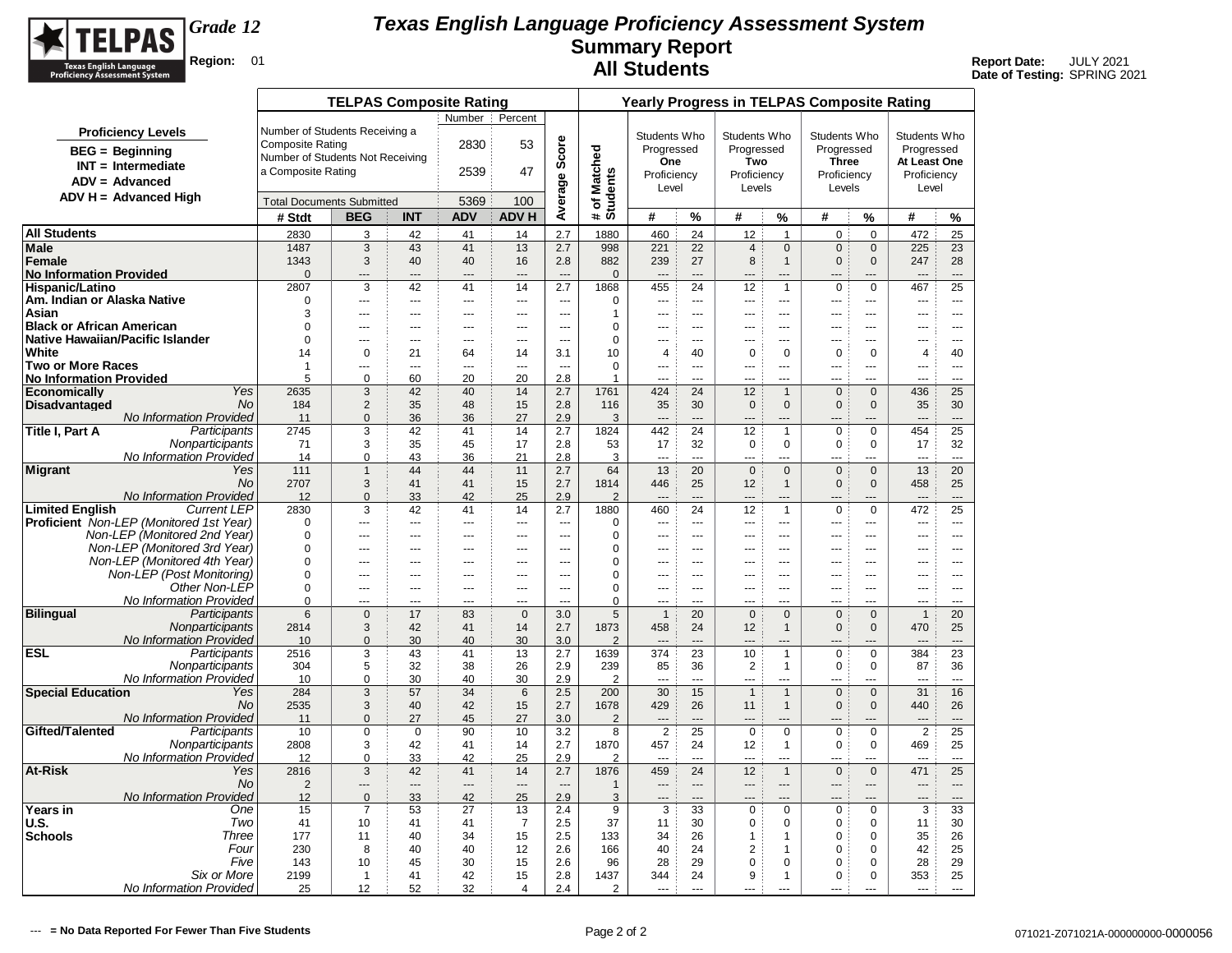

**Date of Testing:** SPRING 2021

|                                                                                                | Listening              |                                  |                      |                                |                          | <b>Speaking</b>                  |                          |                          |                      |                                  |                          |                      | Reading              |                                |                                  | Writing                          |                          |                      |                      |                          |
|------------------------------------------------------------------------------------------------|------------------------|----------------------------------|----------------------|--------------------------------|--------------------------|----------------------------------|--------------------------|--------------------------|----------------------|----------------------------------|--------------------------|----------------------|----------------------|--------------------------------|----------------------------------|----------------------------------|--------------------------|----------------------|----------------------|--------------------------|
|                                                                                                | Number Percent         |                                  |                      |                                |                          | Number Percent                   |                          |                          |                      |                                  |                          |                      | Number Percent       |                                |                                  |                                  |                          | Number Percent       |                      |                          |
| <b>Proficiency Levels</b>                                                                      |                        | Number of Students Rated         |                      | 37525                          | 91                       | Number of Students Rated         |                          |                          | 37487                | 91                               | Number of Students Rated |                      |                      | 37390                          | 91                               |                                  | Number of Students Rated |                      | 40050                | 97                       |
| $BEG = Beginning$                                                                              | <b>Students Absent</b> |                                  |                      | 36                             | $\mathbf 0$              | <b>Students Absent</b>           |                          |                          | 36                   | 0                                | <b>Students Absent</b>   |                      |                      | 43                             | $\mathbf 0$                      | Not Rated: EC                    |                          |                      | 890                  | $\overline{2}$           |
| $INT = Intermediate$                                                                           | Not Rated: EC          |                                  |                      | 173                            | $\Omega$                 | Not Rated: EC                    |                          |                          | 172                  | $\mathbf 0$                      | Not Rated: EC            |                      |                      | 173                            | $\mathbf 0$                      |                                  | Not Rated: ARD Decision  |                      | 166                  | $\mathbf 0$              |
| $ADV = Advanced$                                                                               |                        | Not Rated: ARD Decision          |                      | 59<br>0                        |                          |                                  | Not Rated: ARD Decision  |                          | 98                   | 0                                | Not Rated: ARD Decision  |                      |                      | 162                            | $\mathbf 0$                      |                                  |                          |                      |                      |                          |
| ADV H = Advanced High                                                                          |                        | Other Students Not Rated         |                      | 3381                           | 8                        | Other Students Not Rated         |                          |                          | 3381                 | 8                                | Other Students Not Rated |                      |                      | 3401                           | 8                                |                                  |                          |                      |                      |                          |
|                                                                                                |                        | <b>Total Documents Submitted</b> |                      | 41174                          | 100                      | <b>Total Documents Submitted</b> |                          | 41174                    | 100                  | <b>Total Documents Submitted</b> |                          | 41169                | 100                  |                                |                                  | <b>Total Documents Submitted</b> | 41106                    | 100                  |                      |                          |
|                                                                                                | # Stdt                 | <b>BEG</b>                       | <b>INT</b>           | <b>ADV</b>                     | <b>ADVH</b>              | # Stdt                           | <b>BEG</b>               | <b>INT</b>               | <b>ADV</b>           | <b>ADV H</b>                     | # Stdt                   | <b>BEG</b>           | <b>INT</b>           | <b>ADV</b>                     | <b>ADV H</b>                     | # Stdt                           | <b>BEG</b>               | <b>INT</b>           | <b>ADV</b>           | <b>ADV H</b>             |
| <b>All Students</b>                                                                            | 37525                  | 28                               | 32                   | 25                             | 16                       | 37487                            | 39                       | 39                       | 15                   | $\overline{7}$                   | 37390                    | 52                   | 27                   | 14                             | $\overline{7}$                   | 40050                            | 50                       | 29                   | 15                   | 6                        |
| Male                                                                                           | 19157                  | 29                               | 32                   | 24                             | 15                       | 19131                            | 41                       | 38                       | 14                   | $\overline{7}$                   | 19063                    | 55                   | 26                   | 13                             | $\overline{7}$                   | 20437                            | 53                       | 28                   | 13                   | 6                        |
| Female<br><b>No Information Provided</b>                                                       | 18368<br>$\Omega$      | 27<br>$\overline{a}$             | 31<br>$\overline{a}$ | 26<br>$---$                    | 17<br>$\sim$             | 18356<br>$\Omega$                | 36<br>$\overline{a}$     | 40<br>$---$              | 16<br>$\overline{a}$ | 8<br>$\sim$                      | 18327<br>$\Omega$        | 50<br>$\sim$         | 28<br>$\sim$         | 14<br>$---$                    | $\overline{7}$<br>$\overline{a}$ | 19613<br>$\Omega$                | 48<br>$\overline{a}$     | 30<br>---            | 16<br>---            | $\overline{7}$<br>---    |
| Hispanic/Latino                                                                                | 36587                  | 28                               | 32                   | 25                             | 15                       | 36550                            | 39                       | 39                       | 15                   | $\overline{7}$                   | 36455                    | 53                   | 27                   | 13                             | $\overline{7}$                   | 39102                            | 51                       | 29                   | 15                   | 6                        |
| Am. Indian or Alaska Native                                                                    | 21                     | 62                               | 14                   | 19                             | 5                        | 21                               | 71                       | 24                       | $\overline{0}$       | 5                                | 21                       | 57                   | 24                   | 10                             | 10                               | 21                               | 71                       | 14                   | 10                   | 5                        |
| Asian                                                                                          | 162                    | 5                                | 27                   | 29                             | 39                       | 162                              | 10                       | 36                       | 28                   | 27                               | 160                      | 18                   | 26                   | 23                             | 34                               | 171                              | 19                       | 28                   | 25                   | 28                       |
| <b>Black or African American</b>                                                               | 35                     | 6                                | 17                   | 40                             | 37                       | 35                               | 14                       | 23                       | 31                   | 31                               | 36                       | 17                   | 19                   | 31                             | 33                               | 38                               | 21                       | 26                   | 34                   | 18                       |
| <b>Native Hawaiian/Pacific Islander</b>                                                        | $\overline{2}$         | ---                              | $\overline{a}$       | $---$                          | $\overline{\phantom{a}}$ | $\overline{2}$                   | $\overline{\phantom{a}}$ | $\overline{\phantom{a}}$ | $\overline{a}$       | $\overline{a}$                   | $\overline{2}$           | ---                  | $\overline{a}$       | $\cdots$                       | $\sim$                           | $\overline{2}$                   | $\overline{\phantom{a}}$ | $\cdots$             | $---$                | $\overline{\phantom{a}}$ |
| White                                                                                          | 529                    | 26                               | 27                   | 26                             | 20                       | 528                              | 34                       | 38                       | 18                   | 10                               | 526                      | 44                   | 26                   | 20                             | 10                               | 535                              | 50                       | 27                   | 16                   | 8                        |
| <b>Two or More Races</b>                                                                       | 8                      | 13                               | 38                   | 13                             | 38                       | 8                                | 13                       | 50                       | 13                   | 25                               | 8                        | 25                   | 38                   | 25                             | 13                               | 8                                | 38                       | 25                   | 25                   | 13                       |
| <b>No Information Provided</b><br>Yes                                                          | 181                    | 27<br>29                         | 31                   | 23                             | 19                       | 181                              | 38                       | 34                       | 19                   | 9                                | 182                      | 46                   | 25                   | 19                             | 10                               | 173                              | 62                       | 21                   | 9                    | 8                        |
| <b>Economically</b><br><b>Disadvantaged</b><br>No                                              | 34555<br>2743          | 18                               | 32<br>25             | 24<br>28                       | 15<br>28                 | 34520<br>2740                    | 40<br>24                 | 39<br>37                 | 15<br>22             | 6<br>17                          | 34426<br>2736            | 54<br>32             | 27<br>29             | 13<br>21                       | 6<br>18                          | 36890<br>2942                    | 52<br>34                 | 29<br>29             | 14<br>22             | 5<br>15                  |
| <b>No Information Provided</b>                                                                 | 227                    | 28                               | 29                   | 23                             | 20                       | 227                              | 38                       | 33                       | 19                   | 10                               | 228                      | 49                   | 22                   | 17                             | 12                               | 218                              | 63                       | 21                   | $\overline{7}$       | 9                        |
| Title I, Part A<br>Participants                                                                | 34989                  | 28                               | 32                   | 25                             | 16                       | 34951                            | 39                       | 39                       | 15                   | $\overline{7}$                   | 34863                    | 53                   | 27                   | 13                             | $\overline{7}$                   | 37542                            | 50                       | 29                   | 15                   | 6                        |
| Nonparticipants                                                                                | 2285                   | 29                               | 30                   | 25                             | 16                       | 2285                             | 39                       | 35                       | 16                   | 10                               | 2274                     | 44                   | 28                   | 19                             | 10                               | 2268                             | 53                       | 26                   | 14                   | $\overline{7}$           |
| No Information Provideo                                                                        | 251                    | 27                               | 29                   | 25                             | 18                       | 251                              | 38                       | 35                       | <u>18</u>            | 9                                | 253                      | 50                   | 23                   | 17                             | 11                               | 240                              | 62                       | 22                   | 8                    | 8                        |
| <b>Migrant</b><br>Yes                                                                          | 781                    | 30                               | 36                   | 24                             | 10                       | 781                              | 46                       | 39                       | 12                   | $\overline{2}$                   | 780                      | 67                   | 23                   | $\overline{7}$                 | $\overline{2}$                   | 838                              | 64                       | 24                   | 10 <sup>10</sup>     | $\overline{2}$           |
| No                                                                                             | 36482                  | 28                               | 32                   | 25                             | 16                       | 36444                            | 39                       | 39                       | 15                   | $\overline{7}$                   | 36346                    | 52                   | 27                   | 14                             | $\overline{7}$                   | 38962                            | 50                       | 29                   | 15                   | $6\phantom{1}6$          |
| No Information Provided                                                                        | 262                    | 29                               | 28                   | 26                             | 18                       | 262                              | 38                       | 35                       | 17                   | 10                               | 264                      | 51                   | 22                   | 16                             | 11                               | 250                              | 63                       | 22                   | 8                    | 8                        |
| <b>Limited English</b><br><b>Current LEP</b><br><b>Proficient</b> Non-LEP (Monitored 1st Year) | 37525<br>$\Omega$      | 28<br>$\overline{a}$             | 32<br>$---$          | 25<br>$\overline{\phantom{a}}$ | 16<br>$---$              | 37487<br>0                       | 39<br>$\overline{a}$     | 39<br>$---$              | 15<br>$\sim$         | $\overline{7}$<br>$\overline{a}$ | 37390<br>∩               | 52<br>$\overline{a}$ | 27<br>$- - -$        | 14<br>$\sim$ $\sim$            | 7<br>$\overline{a}$              | 40050<br>0                       | 50<br>$\overline{a}$     | 29<br>$\overline{a}$ | 15<br>$\overline{a}$ | 6<br>$---$               |
| Non-LEP (Monitored 2nd Year)                                                                   | $\Omega$               | ---                              | ---                  | $\overline{a}$                 | $\overline{\phantom{a}}$ | $\Omega$                         | ---                      | ---                      | $\sim$               | ---                              | 0                        | ---                  | ---                  | $\overline{a}$                 | $\sim$                           | $\Omega$                         | ---                      | ---                  | ---                  | ---                      |
| Non-LEP (Monitored 3rd Year)                                                                   | $\Omega$               | ---                              | ---                  | $\overline{a}$                 | $\sim$                   | 0                                | ÷÷.                      | ---                      | ---                  | $\overline{a}$                   | 0                        | ---                  | ---                  | $\overline{a}$                 | $\overline{a}$                   | $\Omega$                         | $\overline{a}$           | ---                  | ---                  | $\overline{a}$           |
| Non-LEP (Monitored 4th Year)                                                                   | 0                      | ---                              |                      | $\overline{a}$                 |                          | 0                                | --                       | ---                      | ---                  | ---                              | $\Omega$                 | ---                  | ---                  | ---                            | ---                              | 0                                | ---                      | ---                  | ---                  |                          |
| Non-LEP (Post Monitoring)                                                                      | $\mathbf 0$            | $-$                              | $-$                  | $\sim$                         | $\sim$                   | $\mathbf 0$                      | $\overline{a}$           | $-$                      | $-$                  | $-$                              | $\Omega$                 | $-$                  | $-$                  | $\sim$                         | $\sim$                           | $\Omega$                         | $-$ - $-$                | $---$                | $\overline{a}$       | $-$                      |
| Other Non-LEP                                                                                  | $\mathbf 0$            | $\overline{a}$                   | $---$                | $- - -$                        | $- - -$                  | 0                                | $---$                    | $\overline{a}$           | $- - -$              | $---$                            | $\Omega$                 | $---$                | $- - -$              | $\hspace{0.05cm} \ldots$       | $\sim$                           | 0                                | $\overline{a}$           | ---                  | ---                  | $- - -$                  |
| No Information Provideo                                                                        | $\Omega$               | $\overline{a}$                   | ---                  | $- - -$                        | $--$                     | 0                                | $\overline{a}$           | ---                      | ---                  | ---                              | $\Omega$                 | <u></u>              | ---                  | $- - -$                        | $\overline{a}$                   | 0                                | $\sim$                   | ---                  | $\overline{a}$       | ---                      |
| <b>Bilingual</b><br>Participants                                                               | 29343                  | 29                               | 33                   | 24                             | 15                       | 29317                            | 40                       | 38                       | 15                   | $\overline{7}$                   | 29248                    | 56                   | 26                   | 12                             | 6                                | 31693                            | 51                       | 28                   | 15                   | 6                        |
| Nonparticipants<br><b>No Information Provided</b>                                              | 7965<br>217            | 24<br>29                         | 29<br>28             | 28<br>25                       | 19<br>18                 | 7953<br>217                      | 32<br>39                 | 41<br>34                 | 18<br>19             | 9<br>9                           | 7923<br>219              | 40<br>47             | 31<br>25             | 19<br>17                       | 10<br>11                         | 8144<br>213                      | 47<br>61                 | 31<br>23             | 15<br>8              | $\overline{7}$<br>8      |
| <b>ESL</b><br>Participants                                                                     | 381                    | 11                               | 33                   | 31                             | 25                       | 380                              | 19                       | 43                       | 24                   | 14                               | 384                      | 36                   | 28                   | 19                             | 16                               | 411                              | 33                       | 32                   | 20                   | 15                       |
| Nonparticipants                                                                                | 36876                  | 28                               | 32                   | 25                             | 15                       | 36839                            | 39                       | 39                       | 15                   | $\overline{7}$                   | 36736                    | 53                   | 27                   | 13                             | 7                                | 39378                            | 51                       | 29                   | 15                   | 6                        |
| No Information Provided                                                                        | 268                    | 28                               | 28                   | 26                             | 18                       | 268                              | 39                       | 34                       | 19                   | 9                                | 270                      | 51                   | 23                   | 16                             | 10                               | 261                              | 62                       | 21                   | 9                    | $\overline{7}$           |
| <b>Special Education</b><br>Yes                                                                | 2829                   | 33                               | 36                   | 22                             | 9                        | 2790                             | 49                       | 36                       | 11                   | $\overline{4}$                   | 2725                     | 68                   | 22                   | 6                              | 3                                | 3012                             | 63                       | 25                   | 9                    | 3                        |
| <b>No</b>                                                                                      | 34433                  | 28                               | 31                   | 25                             | 16                       | 34434                            | 38                       | 39                       | 16                   | $\overline{7}$                   | 34401                    | 51                   | 27                   | 14                             | $\overline{7}$                   | 36788                            | 49                       | 29                   | 15                   | 6                        |
| No Information Provided                                                                        | 263                    | 29                               | 28                   | 26                             | 17                       | 263                              | 38                       | 35                       | 17                   | 9                                | 264                      | 51                   | 23                   | 16                             | 11                               | 250                              | 64                       | 21                   | $\overline{7}$       | 8                        |
| Gifted/Talented<br>Participants                                                                | 1027                   | 3                                | 21                   | 33                             | 43                       | 1027                             | 9                        | 47                       | 29                   | 15                               | 1025                     | 12                   | 28                   | 32                             | 28                               | 1204                             | 10                       | 32                   | 37                   | 21                       |
| Nonparticipants<br>No Information Provideo                                                     | 36231<br>267           | 29<br>29                         | 32<br>28             | 24<br>26                       | 15<br>18                 | 36193<br>267                     | 40<br>39                 | 39<br>34                 | 15<br>17             | $\overline{7}$<br>9              | 36096<br>269             | 54<br>51             | 27<br>23             | 13<br>16                       | 6<br>11                          | 38591<br>255                     | 52<br>63                 | 29<br>22             | 14<br>8              | 6<br>8                   |
| At-Risk<br>Yes                                                                                 | 37175                  | 28                               | 32                   | 25                             | 16                       | 37137                            | 39                       | 39                       | 15                   | $\overline{7}$                   | 37038                    | 52                   | 27                   | 14                             | $\overline{7}$                   | 39701                            | 50                       | 29                   | 15                   | 6                        |
| No                                                                                             | 113                    | 35                               | 35                   | 20                             | 11                       | 113                              | 48                       | 33                       | 12                   | $\overline{7}$                   | 113                      | 64                   | 16                   | 12                             | 8                                | 123                              | 59                       | 28                   | 9                    | 5                        |
| <b>No Information Provided</b>                                                                 | 237                    | 26                               | 29                   | 26                             | 19                       | 237                              | 37                       | 35                       | 19                   | 10                               | 239                      | 49                   | 23                   | 16                             | 12                               | 226                              | 62                       | 22                   | 8                    | 9                        |
| Years in<br>One                                                                                | 13849                  | 22                               | 38                   | 25                             | 16                       | 13832                            | 29                       | 36                       | 21                   | 13                               | 13794                    | 44                   | 31                   | 15                             | 10                               | 13824                            | 48                       | 31                   | 13                   | 8                        |
| U.S.<br>Two                                                                                    | 9817                   | 5                                | 28                   | 39                             | 28                       | 9817                             | 24                       | 60                       | 14                   | $\overline{2}$                   | 9783                     | 37                   | 35                   | 20                             | 8                                | 12291                            | 26                       | 40                   | 26                   | 8                        |
| Schools*<br>Three                                                                              | 673                    | $\overline{4}$                   | 33                   | 43                             | 20                       | 673                              | 29                       | 57                       | 13                   | $\overline{1}$                   | 670                      | 59                   | 30                   | 10                             | $\mathbf{1}$                     | 821                              | 38                       | 40                   | 18                   | $\overline{4}$           |
| Four                                                                                           | 11                     | $\Omega$                         | 18                   | 64                             | 18                       | 11                               | 36                       | 45                       | 18                   | $\mathbf 0$                      | 11                       | 36                   | 36                   | 27                             | 0                                | 11                               | 36                       | 55                   | -9                   | $\mathbf 0$              |
| Five                                                                                           | $\mathbf 0$            | ---                              | $\overline{a}$       | $\sim$                         | $\sim$                   | $\mathbf 0$                      | $\overline{a}$           | ---                      | Ξ.                   | ---                              | $\Omega$                 | ---                  | $\overline{a}$       | $\sim$ $\sim$                  | $\overline{a}$                   | $\Omega$                         | $\overline{a}$           | ---                  |                      | ---                      |
| Six or More<br>No Information Provided                                                         | $\mathbf 0$<br>127     | $\overline{a}$<br>8              | ---<br>30            | $\overline{a}$<br>35           | $\overline{a}$<br>28     | $\mathbf 0$<br>127               | ---<br>21                | ---<br>36                | $\overline{a}$<br>24 | $\overline{a}$<br>18             | $\Omega$<br>129          | ---<br>31            | $\overline{a}$<br>29 | $\overline{\phantom{a}}$<br>25 | $\overline{a}$<br>16             | $\Omega$<br>131                  | ---<br>39                | ---<br>31            | ---<br>18            | $\sim$<br>11             |
|                                                                                                |                        |                                  |                      |                                |                          |                                  |                          |                          |                      |                                  |                          |                      |                      |                                |                                  |                                  |                          |                      |                      |                          |

**\* = Years in U.S. Schools calculations include students in grades 1 and 2 only**

--- **= No Data Reported For Fewer Than Five Students** Page 1 of 2 071021-Z071021A-000000000-0000057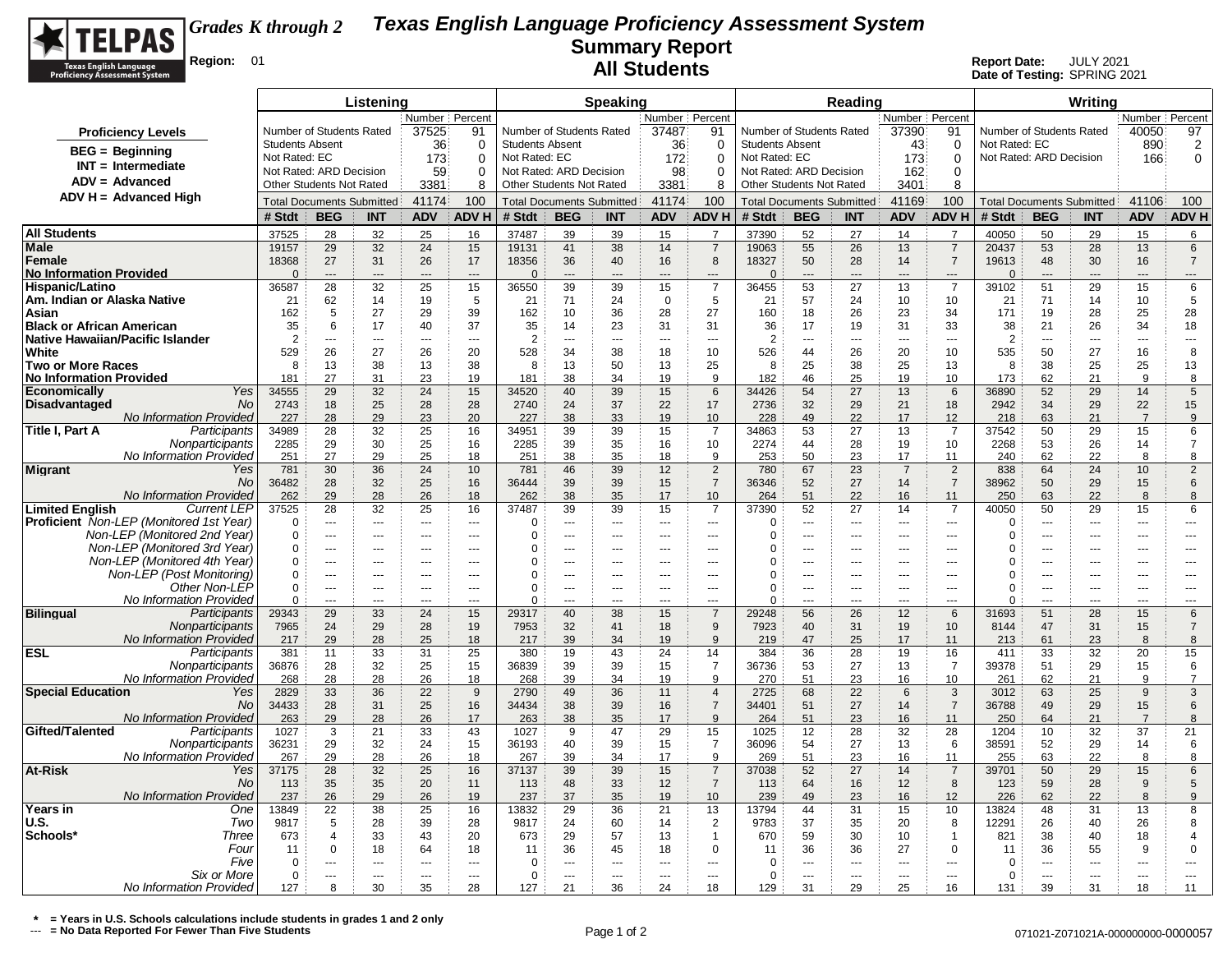

**Date of Testing:** SPRING 2021

| Number<br>Percent<br>Number of Students Receiving a<br><b>Proficiency Levels</b><br>Students Who<br>Students Who<br>Students Who<br>Students Who<br>Score<br><b>Composite Rating</b><br>37024<br>90<br>Progressed<br>Progressed<br>Progressed<br>Progressed<br>Matched<br>$BEG = Beginning$<br>Number of Students Not Receiving<br>One<br>Two<br><b>Three</b><br>At Least One<br>$INT = Intermediate$<br>a Composite Rating<br>4184<br>10<br># of Match<br>Students<br>Average<br>Proficiency<br>Proficiency<br>Proficiency<br>Proficiency<br>$ADV = Advanced$<br>Level<br>Levels<br>Levels<br>Level<br>$ADV H = Advanced High$<br>41208<br>100<br><b>Total Documents Submitted</b><br># Stdt<br><b>BEG</b><br><b>INT</b><br><b>ADV</b><br><b>ADVH</b><br>#<br>%<br>#<br>%<br>#<br>%<br>#<br>%<br>37024<br>40<br>19<br>1.9<br>18917<br>6973<br>37<br>905<br>$\sqrt{5}$<br>92<br>$\mathbf 0$<br>7970<br>42<br>34<br>6<br>18888<br>36<br>40<br>18<br>6<br>1.9<br>9665<br>3487<br>36<br>442<br>5<br>45<br>$\mathbf 0$<br>41<br>3974<br>18136<br>32<br>40<br>21<br>$\overline{7}$<br>2.0<br>9252<br>3486<br>38<br>463<br>5<br>47<br>$\mathbf{1}$<br>3996<br>43<br><b>No Information Provided</b><br>$\Omega$<br>$\Omega$<br>---<br>$\overline{a}$<br>---<br>$\overline{a}$<br>$\overline{a}$<br>$\overline{a}$<br>$\overline{a}$<br>---<br>$-$<br>19<br>1.9<br>37<br>$\overline{5}$<br>42<br>Hispanic/Latino<br>36121<br>34<br>40<br>6<br>18660<br>6880<br>887<br>$\mathbf 0$<br>7858<br>91<br>Am. Indian or Alaska Native<br>21<br>67<br>14<br>14<br>5<br>1.6<br>17<br>$\mathbf 0$<br>$\mathbf 0$<br>$\mathbf 0$<br>$\mathbf 0$<br>17<br>6<br>$\overline{1}$<br>$\mathbf{1}$<br>34<br>32<br>37<br>$\mathbf{2}$<br>45<br>Asian<br>159<br>8<br>26<br>2.8<br>60<br>22<br>$\overline{7}$<br>$\overline{1}$<br>27<br>$\overline{4}$<br><b>Black or African American</b><br>36<br>11<br>25<br>33<br>31<br>2.8<br>6<br>6<br>100<br>0<br>$\mathbf 0$<br>$\mathbf 0$<br>$\mathbf 0$<br>6<br>100<br>Native Hawaiian/Pacific Islander<br>$\overline{2}$<br>$\mathbf 0$<br>$\sim$<br>$\sim$<br><br>$\overline{a}$<br>$\overline{a}$<br>$\sim$<br>$-$<br>$-$<br>$\overline{a}$<br>$\sim$<br>$\overline{a}$<br>$---$<br>$-$<br>2.1<br>57<br>$\overline{7}$<br>511<br>31<br>40<br>21<br>8<br>35<br>12<br>$\mathsf 0$<br>$\Omega$<br>69<br>42<br>164<br>8<br>13<br>38<br>25<br>25<br>2.4<br>4<br>$\overline{a}$<br>$---$<br>$\overline{a}$<br>$\overline{a}$<br>$\sim$<br>$\sim$<br>$\sim$<br>$\sim$<br>$\overline{2}$<br>39<br>19<br>2.0<br>24<br>12<br>$\mathbf 0$<br>6<br>35<br>166<br>33<br>9<br>17<br>$\overline{4}$<br>$\Omega$<br>Yes<br>5<br>34099<br>35<br>41<br>18<br>17549<br>6339<br>36<br>5<br>$\mathbf{0}$<br>7202<br>41<br>1.9<br>790<br>73<br><b>Disadvantaged</b><br><b>No</b><br>2717<br>21<br>33<br>30<br>2.4<br>1342<br>47<br>8<br>57<br>16<br>627<br>19<br>$\mathbf{1}$<br>759<br>113<br>No Information Provided<br>208<br>35<br>37<br>18<br>2.0<br>26<br>$\overline{7}$<br>27<br>$\overline{2}$<br>8<br>$\mathbf{0}$<br>$\mathbf{0}$<br>9<br>35<br>11<br>Title I, Part A<br>Participants<br>34<br>40<br>19<br>1.9<br>18371<br>6814<br>37<br>5<br>76<br>$\mathbf 0$<br>7746<br>42<br>34582<br>6<br>856<br>Nonparticipants<br>2213<br>34<br>38<br>20<br>8<br>2.0<br>512<br>150<br>29<br>47<br>9<br>16<br>3<br>213<br>42<br>No Information Provided<br>$\overline{2}$<br>32<br>229<br>35<br>38<br>18<br>10<br>2.0<br>34<br>9<br>26<br>6<br>$\mathbf 0$<br>$\mathbf 0$<br>11<br><b>Migrant</b><br>Yes<br>774<br>42<br>43<br>13<br>$\overline{c}$<br>1.7<br>414<br>108<br>26<br>$\mathbf{3}$<br>$\mathbf 0$<br>$\mathbf 0$<br>119<br>29<br>11<br>No.<br>36011<br>34<br>40<br>19<br>6<br>18468<br>6857<br>37<br>5<br>92<br>7840<br>42<br>1.9<br>891<br>$\mathbf{0}$<br>No Information Provided<br>31<br>239<br>35<br>38<br>17<br>2.0<br>23<br>9<br>10<br>35<br>8<br>3<br>$\Omega$<br>$\Omega$<br>11<br><b>Limited English</b><br>37<br>5<br>7970<br><b>Current LEP</b><br>37024<br>34<br>40<br>19<br>1.9<br>18917<br>6973<br>905<br>92<br>$\mathbf 0$<br>42<br>6<br>$\mathbf 0$<br>0<br>---<br>$\overline{a}$<br>÷÷<br>---<br>$\overline{a}$<br>$\sim$ $\sim$<br>$\overline{a}$<br>$\sim$<br>---<br>$\overline{a}$<br>---<br>$---$<br>$\overline{a}$<br>Non-LEP (Monitored 2nd Year)<br>$\mathbf 0$<br>0<br>$\overline{\phantom{a}}$<br>---<br>$\sim$<br><u></u><br>---<br>$\overline{a}$<br>$\overline{a}$<br>$\overline{a}$<br>$\overline{a}$<br>$\overline{a}$<br>$\overline{a}$<br>$\overline{a}$<br>$\overline{a}$<br>Non-LEP (Monitored 3rd Year)<br>$\Omega$<br>$\mathbf 0$<br>$\sim$<br><br><br>$\sim$<br>$\sim$<br>$\sim$<br>$\sim$<br>$\sim$<br>$---$<br>$\sim$ $\sim$<br>$\sim$ $\sim$<br>$---$<br>$- - -$<br>Non-LEP (Monitored 4th Year)<br>$\mathbf 0$<br>0<br>$\sim$<br>$\overline{a}$<br>$\overline{a}$<br>$---$<br>---<br>$\sim$ $\sim$<br>$---$<br>$\sim$ $\sim$ $\sim$<br>$- - -$<br>$\overline{a}$<br>$- - -$<br>---<br>$\sim$ $\sim$<br>Non-LEP (Post Monitoring)<br>$\Omega$<br>0<br>---<br>---<br>---<br>$\overline{a}$<br>$\overline{a}$<br>---<br>---<br>---<br>$\overline{a}$<br>$\overline{a}$<br>$\overline{a}$<br>$\overline{a}$<br>$\overline{a}$<br>Other Non-LEP<br>$\mathbf 0$<br>$\mathbf 0$<br><br>$\sim$<br><u></u><br>$\sim$<br>$\sim$<br><br>$\sim$<br>$\sim$<br>$-$<br>$\overline{a}$<br>$\sim$<br>$\overline{a}$<br>$\overline{a}$<br>No Information Provided<br>$\Omega$<br>$\Omega$<br>---<br>---<br>---<br>---<br>---<br>---<br>---<br><b>Bilingual</b><br>Participants<br>40<br>1.9<br>42<br>29116<br>36<br>18<br>6<br>16077<br>5925<br>37<br>$\overline{4}$<br>67<br>$\mathbf 0$<br>6713<br>721<br>Nonparticipants<br>7707<br>28<br>42<br>22<br>8<br>2.1<br>2818<br>1042<br>37<br>183<br>6<br>25<br>1250<br>44<br>$\mathbf{1}$<br>No Information Provided<br>201<br>34<br>38<br>9<br>2.0<br>27<br>5<br>$\mathbf 0$<br>32<br>18<br>22<br>6<br>$\mathbf 0$<br>1<br>7<br>Participants<br>381<br>16<br>43<br>27<br>15<br>176<br>63<br>36<br>8<br>71<br>2.3<br>5<br>$\mathbf 0$<br>$\mathbf 0$<br>40<br>Nonparticipants<br>$\sqrt{5}$<br>36397<br>34<br>40<br>19<br>6<br>1.9<br>18702<br>6901<br>37<br>894<br>92<br>7887<br>42<br>$\Omega$<br>No Information Provided<br>35<br>39<br>17<br>2.0<br>23<br>246<br>9<br>39<br>9<br>3<br>8<br>$\mathbf 0$<br>$\mathbf 0$<br>12<br>31<br><b>Special Education</b><br>10<br>3<br>3<br>2758<br>43<br>43<br>28<br>$\Omega$<br>500<br>31<br>Yes<br>1.7<br>1604<br>453<br>43<br>$\overline{4}$<br>34026<br>33<br>40<br>20<br>$\overline{7}$<br>38<br>$5\phantom{.0}$<br>43<br>No.<br>2.0<br>17278<br>6512<br>860<br>88<br>7460<br>$\mathbf{1}$<br>No Information Provided<br>35<br>39<br>17<br>9<br>2.0<br>23<br>6<br>$\mathbf{0}$<br>29<br>240<br>35<br>8<br>$\overline{2}$<br>$\mathbf 0$<br>10<br>Gifted/Talented<br>Participants<br>5<br>28<br>48<br>2.8<br>46<br>10<br>3<br>57<br>1021<br>19<br>872<br>405<br>86<br>$\mathbf 0$<br>494<br>Nonparticipants<br>35760<br>35<br>41<br>18<br>6<br>1.9<br>18010<br>6560<br>36<br>816<br>5<br>89<br>0<br>7465<br>41<br>No Information Provided<br>243<br>9<br>36<br>38<br>16<br>9<br>2.0<br>35<br>8<br>23<br>3<br>$\mathbf 0$<br>$\mathbf 0$<br>11<br>31<br>Yes<br>36698<br>34<br>40<br>19<br>6<br>1.9<br>18865<br>6960<br>37<br>903<br>$\sqrt{5}$<br>92<br>$\mathbf 0$<br>7955<br>42<br>44<br>36<br>22<br>27<br>27<br>No.<br>112<br>14<br>6<br>1.8<br>6<br>$\mathbf{0}$<br>$\Omega$<br>$\mathbf{0}$<br>$\mathbf{0}$<br>6<br>No Information Provided<br>39<br>214<br>33<br>18<br>2.0<br>30<br>23<br>$\overline{2}$<br>30<br>10<br>$\overline{7}$<br>$\overline{7}$<br>$\Omega$<br>$\mathbf{0}$<br>9<br>$\overline{7}$<br>One<br>13787<br>41<br>21<br>2.1<br>10710<br>46<br>5710<br>53<br>28<br>11<br>4886<br>738<br>86<br>$\mathbf{1}$<br>Two<br>9459<br>54<br>31<br>2.3<br>1965<br>26<br>2<br>5<br>28<br>11<br>3<br>7574<br>158<br>$\mathbf 0$<br>2128<br>Schools*<br>Three<br>649<br>67<br>17<br>$\mathbf 0$<br>2.0<br>537<br>15<br>81<br>15<br>$\mathbf{1}$<br>$\mathbf 0$<br>$\mathbf 0$<br>85<br>16<br>$\overline{4}$<br>Four<br>25<br>10<br>10<br>70<br>20<br>0<br>2.1<br>8<br>$\overline{2}$<br>25<br>$\mathbf 0$<br>$\mathbf 0$<br>$\mathbf 0$<br>$\mathbf 0$<br>$\overline{2}$<br>Five<br>$\mathbf 0$<br>0<br>$\overline{a}$<br>$\sim$<br>---<br>$\overline{a}$<br>---<br>$-$<br>---<br>$-$<br>$-$<br>$---$<br>$\overline{\phantom{a}}$<br>$\overline{a}$<br>$-$<br>Six or More<br>$\mathbf 0$<br>$\mathbf 0$<br>---<br>---<br>---<br>---<br>---<br>---<br>---<br><br>---<br>---<br>---<br>---<br>$\sim$<br>5<br>$\mathbf{1}$<br>$\mathbf{1}$ |                                                |     | <b>TELPAS Composite Rating</b> |    |    |    |     | Yearly Progress in TELPAS Composite Rating+ |    |    |  |   |  |  |    |    |  |  |  |
|--------------------------------------------------------------------------------------------------------------------------------------------------------------------------------------------------------------------------------------------------------------------------------------------------------------------------------------------------------------------------------------------------------------------------------------------------------------------------------------------------------------------------------------------------------------------------------------------------------------------------------------------------------------------------------------------------------------------------------------------------------------------------------------------------------------------------------------------------------------------------------------------------------------------------------------------------------------------------------------------------------------------------------------------------------------------------------------------------------------------------------------------------------------------------------------------------------------------------------------------------------------------------------------------------------------------------------------------------------------------------------------------------------------------------------------------------------------------------------------------------------------------------------------------------------------------------------------------------------------------------------------------------------------------------------------------------------------------------------------------------------------------------------------------------------------------------------------------------------------------------------------------------------------------------------------------------------------------------------------------------------------------------------------------------------------------------------------------------------------------------------------------------------------------------------------------------------------------------------------------------------------------------------------------------------------------------------------------------------------------------------------------------------------------------------------------------------------------------------------------------------------------------------------------------------------------------------------------------------------------------------------------------------------------------------------------------------------------------------------------------------------------------------------------------------------------------------------------------------------------------------------------------------------------------------------------------------------------------------------------------------------------------------------------------------------------------------------------------------------------------------------------------------------------------------------------------------------------------------------------------------------------------------------------------------------------------------------------------------------------------------------------------------------------------------------------------------------------------------------------------------------------------------------------------------------------------------------------------------------------------------------------------------------------------------------------------------------------------------------------------------------------------------------------------------------------------------------------------------------------------------------------------------------------------------------------------------------------------------------------------------------------------------------------------------------------------------------------------------------------------------------------------------------------------------------------------------------------------------------------------------------------------------------------------------------------------------------------------------------------------------------------------------------------------------------------------------------------------------------------------------------------------------------------------------------------------------------------------------------------------------------------------------------------------------------------------------------------------------------------------------------------------------------------------------------------------------------------------------------------------------------------------------------------------------------------------------------------------------------------------------------------------------------------------------------------------------------------------------------------------------------------------------------------------------------------------------------------------------------------------------------------------------------------------------------------------------------------------------------------------------------------------------------------------------------------------------------------------------------------------------------------------------------------------------------------------------------------------------------------------------------------------------------------------------------------------------------------------------------------------------------------------------------------------------------------------------------------------------------------------------------------------------------------------------------------------------------------------------------------------------------------------------------------------------------------------------------------------------------------------------------------------------------------------------------------------------------------------------------------------------------------------------------------------------------------------------------------------------------------------------------------------------------------------------------------------------------------------------------------------------------------------------------------------------------------------------------------------------------------------------------------------------------------------------------------------------------------------------------------------------------------------------------------------------------------------------------------------------------------------------------------------------------------------------------------------------------------------------------------------------------------------------------------------------------------------------------------------------------------------------------------------------------------------------------------------------------------------------------------------------------------------------------------------------------------------------------------------------------------------------------------------------------------------------------------------------------------------------------------------------------------------------------------------------------------------------------------------------------------------------------------------------------------------------------------------------------------------------------------------------------------------------------------------------------------------------------------------------------------------------------------------------------------------------------------------------------------------------------------------------------------------------------------------------------------------------------------------------------------------------------------------------------------------------------------------------------------------------------------------------------------------------------------------------------------------------------------------------------------------------------------------------------------------------------------------------------------------------------------------------------------------------------------------------------------------------|------------------------------------------------|-----|--------------------------------|----|----|----|-----|---------------------------------------------|----|----|--|---|--|--|----|----|--|--|--|
|                                                                                                                                                                                                                                                                                                                                                                                                                                                                                                                                                                                                                                                                                                                                                                                                                                                                                                                                                                                                                                                                                                                                                                                                                                                                                                                                                                                                                                                                                                                                                                                                                                                                                                                                                                                                                                                                                                                                                                                                                                                                                                                                                                                                                                                                                                                                                                                                                                                                                                                                                                                                                                                                                                                                                                                                                                                                                                                                                                                                                                                                                                                                                                                                                                                                                                                                                                                                                                                                                                                                                                                                                                                                                                                                                                                                                                                                                                                                                                                                                                                                                                                                                                                                                                                                                                                                                                                                                                                                                                                                                                                                                                                                                                                                                                                                                                                                                                                                                                                                                                                                                                                                                                                                                                                                                                                                                                                                                                                                                                                                                                                                                                                                                                                                                                                                                                                                                                                                                                                                                                                                                                                                                                                                                                                                                                                                                                                                                                                                                                                                                                                                                                                                                                                                                                                                                                                                                                                                                                                                                                                                                                                                                                                                                                                                                                                                                                                                                                                                                                                                                                                                                                                                                                                                                                                                                                                                                                                                                                                                                                                                                                                                                                                                                                                                                                                                                                                                                                                                                                                                                                                |                                                |     |                                |    |    |    |     |                                             |    |    |  |   |  |  |    |    |  |  |  |
|                                                                                                                                                                                                                                                                                                                                                                                                                                                                                                                                                                                                                                                                                                                                                                                                                                                                                                                                                                                                                                                                                                                                                                                                                                                                                                                                                                                                                                                                                                                                                                                                                                                                                                                                                                                                                                                                                                                                                                                                                                                                                                                                                                                                                                                                                                                                                                                                                                                                                                                                                                                                                                                                                                                                                                                                                                                                                                                                                                                                                                                                                                                                                                                                                                                                                                                                                                                                                                                                                                                                                                                                                                                                                                                                                                                                                                                                                                                                                                                                                                                                                                                                                                                                                                                                                                                                                                                                                                                                                                                                                                                                                                                                                                                                                                                                                                                                                                                                                                                                                                                                                                                                                                                                                                                                                                                                                                                                                                                                                                                                                                                                                                                                                                                                                                                                                                                                                                                                                                                                                                                                                                                                                                                                                                                                                                                                                                                                                                                                                                                                                                                                                                                                                                                                                                                                                                                                                                                                                                                                                                                                                                                                                                                                                                                                                                                                                                                                                                                                                                                                                                                                                                                                                                                                                                                                                                                                                                                                                                                                                                                                                                                                                                                                                                                                                                                                                                                                                                                                                                                                                                                |                                                |     |                                |    |    |    |     |                                             |    |    |  |   |  |  |    |    |  |  |  |
|                                                                                                                                                                                                                                                                                                                                                                                                                                                                                                                                                                                                                                                                                                                                                                                                                                                                                                                                                                                                                                                                                                                                                                                                                                                                                                                                                                                                                                                                                                                                                                                                                                                                                                                                                                                                                                                                                                                                                                                                                                                                                                                                                                                                                                                                                                                                                                                                                                                                                                                                                                                                                                                                                                                                                                                                                                                                                                                                                                                                                                                                                                                                                                                                                                                                                                                                                                                                                                                                                                                                                                                                                                                                                                                                                                                                                                                                                                                                                                                                                                                                                                                                                                                                                                                                                                                                                                                                                                                                                                                                                                                                                                                                                                                                                                                                                                                                                                                                                                                                                                                                                                                                                                                                                                                                                                                                                                                                                                                                                                                                                                                                                                                                                                                                                                                                                                                                                                                                                                                                                                                                                                                                                                                                                                                                                                                                                                                                                                                                                                                                                                                                                                                                                                                                                                                                                                                                                                                                                                                                                                                                                                                                                                                                                                                                                                                                                                                                                                                                                                                                                                                                                                                                                                                                                                                                                                                                                                                                                                                                                                                                                                                                                                                                                                                                                                                                                                                                                                                                                                                                                                                |                                                |     |                                |    |    |    |     |                                             |    |    |  |   |  |  |    |    |  |  |  |
|                                                                                                                                                                                                                                                                                                                                                                                                                                                                                                                                                                                                                                                                                                                                                                                                                                                                                                                                                                                                                                                                                                                                                                                                                                                                                                                                                                                                                                                                                                                                                                                                                                                                                                                                                                                                                                                                                                                                                                                                                                                                                                                                                                                                                                                                                                                                                                                                                                                                                                                                                                                                                                                                                                                                                                                                                                                                                                                                                                                                                                                                                                                                                                                                                                                                                                                                                                                                                                                                                                                                                                                                                                                                                                                                                                                                                                                                                                                                                                                                                                                                                                                                                                                                                                                                                                                                                                                                                                                                                                                                                                                                                                                                                                                                                                                                                                                                                                                                                                                                                                                                                                                                                                                                                                                                                                                                                                                                                                                                                                                                                                                                                                                                                                                                                                                                                                                                                                                                                                                                                                                                                                                                                                                                                                                                                                                                                                                                                                                                                                                                                                                                                                                                                                                                                                                                                                                                                                                                                                                                                                                                                                                                                                                                                                                                                                                                                                                                                                                                                                                                                                                                                                                                                                                                                                                                                                                                                                                                                                                                                                                                                                                                                                                                                                                                                                                                                                                                                                                                                                                                                                                |                                                |     |                                |    |    |    |     |                                             |    |    |  |   |  |  |    |    |  |  |  |
|                                                                                                                                                                                                                                                                                                                                                                                                                                                                                                                                                                                                                                                                                                                                                                                                                                                                                                                                                                                                                                                                                                                                                                                                                                                                                                                                                                                                                                                                                                                                                                                                                                                                                                                                                                                                                                                                                                                                                                                                                                                                                                                                                                                                                                                                                                                                                                                                                                                                                                                                                                                                                                                                                                                                                                                                                                                                                                                                                                                                                                                                                                                                                                                                                                                                                                                                                                                                                                                                                                                                                                                                                                                                                                                                                                                                                                                                                                                                                                                                                                                                                                                                                                                                                                                                                                                                                                                                                                                                                                                                                                                                                                                                                                                                                                                                                                                                                                                                                                                                                                                                                                                                                                                                                                                                                                                                                                                                                                                                                                                                                                                                                                                                                                                                                                                                                                                                                                                                                                                                                                                                                                                                                                                                                                                                                                                                                                                                                                                                                                                                                                                                                                                                                                                                                                                                                                                                                                                                                                                                                                                                                                                                                                                                                                                                                                                                                                                                                                                                                                                                                                                                                                                                                                                                                                                                                                                                                                                                                                                                                                                                                                                                                                                                                                                                                                                                                                                                                                                                                                                                                                                |                                                |     |                                |    |    |    |     |                                             |    |    |  |   |  |  |    |    |  |  |  |
|                                                                                                                                                                                                                                                                                                                                                                                                                                                                                                                                                                                                                                                                                                                                                                                                                                                                                                                                                                                                                                                                                                                                                                                                                                                                                                                                                                                                                                                                                                                                                                                                                                                                                                                                                                                                                                                                                                                                                                                                                                                                                                                                                                                                                                                                                                                                                                                                                                                                                                                                                                                                                                                                                                                                                                                                                                                                                                                                                                                                                                                                                                                                                                                                                                                                                                                                                                                                                                                                                                                                                                                                                                                                                                                                                                                                                                                                                                                                                                                                                                                                                                                                                                                                                                                                                                                                                                                                                                                                                                                                                                                                                                                                                                                                                                                                                                                                                                                                                                                                                                                                                                                                                                                                                                                                                                                                                                                                                                                                                                                                                                                                                                                                                                                                                                                                                                                                                                                                                                                                                                                                                                                                                                                                                                                                                                                                                                                                                                                                                                                                                                                                                                                                                                                                                                                                                                                                                                                                                                                                                                                                                                                                                                                                                                                                                                                                                                                                                                                                                                                                                                                                                                                                                                                                                                                                                                                                                                                                                                                                                                                                                                                                                                                                                                                                                                                                                                                                                                                                                                                                                                                |                                                |     |                                |    |    |    |     |                                             |    |    |  |   |  |  |    |    |  |  |  |
|                                                                                                                                                                                                                                                                                                                                                                                                                                                                                                                                                                                                                                                                                                                                                                                                                                                                                                                                                                                                                                                                                                                                                                                                                                                                                                                                                                                                                                                                                                                                                                                                                                                                                                                                                                                                                                                                                                                                                                                                                                                                                                                                                                                                                                                                                                                                                                                                                                                                                                                                                                                                                                                                                                                                                                                                                                                                                                                                                                                                                                                                                                                                                                                                                                                                                                                                                                                                                                                                                                                                                                                                                                                                                                                                                                                                                                                                                                                                                                                                                                                                                                                                                                                                                                                                                                                                                                                                                                                                                                                                                                                                                                                                                                                                                                                                                                                                                                                                                                                                                                                                                                                                                                                                                                                                                                                                                                                                                                                                                                                                                                                                                                                                                                                                                                                                                                                                                                                                                                                                                                                                                                                                                                                                                                                                                                                                                                                                                                                                                                                                                                                                                                                                                                                                                                                                                                                                                                                                                                                                                                                                                                                                                                                                                                                                                                                                                                                                                                                                                                                                                                                                                                                                                                                                                                                                                                                                                                                                                                                                                                                                                                                                                                                                                                                                                                                                                                                                                                                                                                                                                                                |                                                |     |                                |    |    |    |     |                                             |    |    |  |   |  |  |    |    |  |  |  |
|                                                                                                                                                                                                                                                                                                                                                                                                                                                                                                                                                                                                                                                                                                                                                                                                                                                                                                                                                                                                                                                                                                                                                                                                                                                                                                                                                                                                                                                                                                                                                                                                                                                                                                                                                                                                                                                                                                                                                                                                                                                                                                                                                                                                                                                                                                                                                                                                                                                                                                                                                                                                                                                                                                                                                                                                                                                                                                                                                                                                                                                                                                                                                                                                                                                                                                                                                                                                                                                                                                                                                                                                                                                                                                                                                                                                                                                                                                                                                                                                                                                                                                                                                                                                                                                                                                                                                                                                                                                                                                                                                                                                                                                                                                                                                                                                                                                                                                                                                                                                                                                                                                                                                                                                                                                                                                                                                                                                                                                                                                                                                                                                                                                                                                                                                                                                                                                                                                                                                                                                                                                                                                                                                                                                                                                                                                                                                                                                                                                                                                                                                                                                                                                                                                                                                                                                                                                                                                                                                                                                                                                                                                                                                                                                                                                                                                                                                                                                                                                                                                                                                                                                                                                                                                                                                                                                                                                                                                                                                                                                                                                                                                                                                                                                                                                                                                                                                                                                                                                                                                                                                                                | <b>All Students</b>                            |     |                                |    |    |    |     |                                             |    |    |  |   |  |  |    |    |  |  |  |
|                                                                                                                                                                                                                                                                                                                                                                                                                                                                                                                                                                                                                                                                                                                                                                                                                                                                                                                                                                                                                                                                                                                                                                                                                                                                                                                                                                                                                                                                                                                                                                                                                                                                                                                                                                                                                                                                                                                                                                                                                                                                                                                                                                                                                                                                                                                                                                                                                                                                                                                                                                                                                                                                                                                                                                                                                                                                                                                                                                                                                                                                                                                                                                                                                                                                                                                                                                                                                                                                                                                                                                                                                                                                                                                                                                                                                                                                                                                                                                                                                                                                                                                                                                                                                                                                                                                                                                                                                                                                                                                                                                                                                                                                                                                                                                                                                                                                                                                                                                                                                                                                                                                                                                                                                                                                                                                                                                                                                                                                                                                                                                                                                                                                                                                                                                                                                                                                                                                                                                                                                                                                                                                                                                                                                                                                                                                                                                                                                                                                                                                                                                                                                                                                                                                                                                                                                                                                                                                                                                                                                                                                                                                                                                                                                                                                                                                                                                                                                                                                                                                                                                                                                                                                                                                                                                                                                                                                                                                                                                                                                                                                                                                                                                                                                                                                                                                                                                                                                                                                                                                                                                                | Male                                           |     |                                |    |    |    |     |                                             |    |    |  |   |  |  |    |    |  |  |  |
|                                                                                                                                                                                                                                                                                                                                                                                                                                                                                                                                                                                                                                                                                                                                                                                                                                                                                                                                                                                                                                                                                                                                                                                                                                                                                                                                                                                                                                                                                                                                                                                                                                                                                                                                                                                                                                                                                                                                                                                                                                                                                                                                                                                                                                                                                                                                                                                                                                                                                                                                                                                                                                                                                                                                                                                                                                                                                                                                                                                                                                                                                                                                                                                                                                                                                                                                                                                                                                                                                                                                                                                                                                                                                                                                                                                                                                                                                                                                                                                                                                                                                                                                                                                                                                                                                                                                                                                                                                                                                                                                                                                                                                                                                                                                                                                                                                                                                                                                                                                                                                                                                                                                                                                                                                                                                                                                                                                                                                                                                                                                                                                                                                                                                                                                                                                                                                                                                                                                                                                                                                                                                                                                                                                                                                                                                                                                                                                                                                                                                                                                                                                                                                                                                                                                                                                                                                                                                                                                                                                                                                                                                                                                                                                                                                                                                                                                                                                                                                                                                                                                                                                                                                                                                                                                                                                                                                                                                                                                                                                                                                                                                                                                                                                                                                                                                                                                                                                                                                                                                                                                                                                | Female                                         |     |                                |    |    |    |     |                                             |    |    |  |   |  |  |    |    |  |  |  |
|                                                                                                                                                                                                                                                                                                                                                                                                                                                                                                                                                                                                                                                                                                                                                                                                                                                                                                                                                                                                                                                                                                                                                                                                                                                                                                                                                                                                                                                                                                                                                                                                                                                                                                                                                                                                                                                                                                                                                                                                                                                                                                                                                                                                                                                                                                                                                                                                                                                                                                                                                                                                                                                                                                                                                                                                                                                                                                                                                                                                                                                                                                                                                                                                                                                                                                                                                                                                                                                                                                                                                                                                                                                                                                                                                                                                                                                                                                                                                                                                                                                                                                                                                                                                                                                                                                                                                                                                                                                                                                                                                                                                                                                                                                                                                                                                                                                                                                                                                                                                                                                                                                                                                                                                                                                                                                                                                                                                                                                                                                                                                                                                                                                                                                                                                                                                                                                                                                                                                                                                                                                                                                                                                                                                                                                                                                                                                                                                                                                                                                                                                                                                                                                                                                                                                                                                                                                                                                                                                                                                                                                                                                                                                                                                                                                                                                                                                                                                                                                                                                                                                                                                                                                                                                                                                                                                                                                                                                                                                                                                                                                                                                                                                                                                                                                                                                                                                                                                                                                                                                                                                                                |                                                |     |                                |    |    |    |     |                                             |    |    |  |   |  |  |    |    |  |  |  |
|                                                                                                                                                                                                                                                                                                                                                                                                                                                                                                                                                                                                                                                                                                                                                                                                                                                                                                                                                                                                                                                                                                                                                                                                                                                                                                                                                                                                                                                                                                                                                                                                                                                                                                                                                                                                                                                                                                                                                                                                                                                                                                                                                                                                                                                                                                                                                                                                                                                                                                                                                                                                                                                                                                                                                                                                                                                                                                                                                                                                                                                                                                                                                                                                                                                                                                                                                                                                                                                                                                                                                                                                                                                                                                                                                                                                                                                                                                                                                                                                                                                                                                                                                                                                                                                                                                                                                                                                                                                                                                                                                                                                                                                                                                                                                                                                                                                                                                                                                                                                                                                                                                                                                                                                                                                                                                                                                                                                                                                                                                                                                                                                                                                                                                                                                                                                                                                                                                                                                                                                                                                                                                                                                                                                                                                                                                                                                                                                                                                                                                                                                                                                                                                                                                                                                                                                                                                                                                                                                                                                                                                                                                                                                                                                                                                                                                                                                                                                                                                                                                                                                                                                                                                                                                                                                                                                                                                                                                                                                                                                                                                                                                                                                                                                                                                                                                                                                                                                                                                                                                                                                                                |                                                |     |                                |    |    |    |     |                                             |    |    |  |   |  |  |    |    |  |  |  |
|                                                                                                                                                                                                                                                                                                                                                                                                                                                                                                                                                                                                                                                                                                                                                                                                                                                                                                                                                                                                                                                                                                                                                                                                                                                                                                                                                                                                                                                                                                                                                                                                                                                                                                                                                                                                                                                                                                                                                                                                                                                                                                                                                                                                                                                                                                                                                                                                                                                                                                                                                                                                                                                                                                                                                                                                                                                                                                                                                                                                                                                                                                                                                                                                                                                                                                                                                                                                                                                                                                                                                                                                                                                                                                                                                                                                                                                                                                                                                                                                                                                                                                                                                                                                                                                                                                                                                                                                                                                                                                                                                                                                                                                                                                                                                                                                                                                                                                                                                                                                                                                                                                                                                                                                                                                                                                                                                                                                                                                                                                                                                                                                                                                                                                                                                                                                                                                                                                                                                                                                                                                                                                                                                                                                                                                                                                                                                                                                                                                                                                                                                                                                                                                                                                                                                                                                                                                                                                                                                                                                                                                                                                                                                                                                                                                                                                                                                                                                                                                                                                                                                                                                                                                                                                                                                                                                                                                                                                                                                                                                                                                                                                                                                                                                                                                                                                                                                                                                                                                                                                                                                                                |                                                |     |                                |    |    |    |     |                                             |    |    |  |   |  |  |    |    |  |  |  |
|                                                                                                                                                                                                                                                                                                                                                                                                                                                                                                                                                                                                                                                                                                                                                                                                                                                                                                                                                                                                                                                                                                                                                                                                                                                                                                                                                                                                                                                                                                                                                                                                                                                                                                                                                                                                                                                                                                                                                                                                                                                                                                                                                                                                                                                                                                                                                                                                                                                                                                                                                                                                                                                                                                                                                                                                                                                                                                                                                                                                                                                                                                                                                                                                                                                                                                                                                                                                                                                                                                                                                                                                                                                                                                                                                                                                                                                                                                                                                                                                                                                                                                                                                                                                                                                                                                                                                                                                                                                                                                                                                                                                                                                                                                                                                                                                                                                                                                                                                                                                                                                                                                                                                                                                                                                                                                                                                                                                                                                                                                                                                                                                                                                                                                                                                                                                                                                                                                                                                                                                                                                                                                                                                                                                                                                                                                                                                                                                                                                                                                                                                                                                                                                                                                                                                                                                                                                                                                                                                                                                                                                                                                                                                                                                                                                                                                                                                                                                                                                                                                                                                                                                                                                                                                                                                                                                                                                                                                                                                                                                                                                                                                                                                                                                                                                                                                                                                                                                                                                                                                                                                                                |                                                |     |                                |    |    |    |     |                                             |    |    |  |   |  |  |    |    |  |  |  |
|                                                                                                                                                                                                                                                                                                                                                                                                                                                                                                                                                                                                                                                                                                                                                                                                                                                                                                                                                                                                                                                                                                                                                                                                                                                                                                                                                                                                                                                                                                                                                                                                                                                                                                                                                                                                                                                                                                                                                                                                                                                                                                                                                                                                                                                                                                                                                                                                                                                                                                                                                                                                                                                                                                                                                                                                                                                                                                                                                                                                                                                                                                                                                                                                                                                                                                                                                                                                                                                                                                                                                                                                                                                                                                                                                                                                                                                                                                                                                                                                                                                                                                                                                                                                                                                                                                                                                                                                                                                                                                                                                                                                                                                                                                                                                                                                                                                                                                                                                                                                                                                                                                                                                                                                                                                                                                                                                                                                                                                                                                                                                                                                                                                                                                                                                                                                                                                                                                                                                                                                                                                                                                                                                                                                                                                                                                                                                                                                                                                                                                                                                                                                                                                                                                                                                                                                                                                                                                                                                                                                                                                                                                                                                                                                                                                                                                                                                                                                                                                                                                                                                                                                                                                                                                                                                                                                                                                                                                                                                                                                                                                                                                                                                                                                                                                                                                                                                                                                                                                                                                                                                                                |                                                |     |                                |    |    |    |     |                                             |    |    |  |   |  |  |    |    |  |  |  |
|                                                                                                                                                                                                                                                                                                                                                                                                                                                                                                                                                                                                                                                                                                                                                                                                                                                                                                                                                                                                                                                                                                                                                                                                                                                                                                                                                                                                                                                                                                                                                                                                                                                                                                                                                                                                                                                                                                                                                                                                                                                                                                                                                                                                                                                                                                                                                                                                                                                                                                                                                                                                                                                                                                                                                                                                                                                                                                                                                                                                                                                                                                                                                                                                                                                                                                                                                                                                                                                                                                                                                                                                                                                                                                                                                                                                                                                                                                                                                                                                                                                                                                                                                                                                                                                                                                                                                                                                                                                                                                                                                                                                                                                                                                                                                                                                                                                                                                                                                                                                                                                                                                                                                                                                                                                                                                                                                                                                                                                                                                                                                                                                                                                                                                                                                                                                                                                                                                                                                                                                                                                                                                                                                                                                                                                                                                                                                                                                                                                                                                                                                                                                                                                                                                                                                                                                                                                                                                                                                                                                                                                                                                                                                                                                                                                                                                                                                                                                                                                                                                                                                                                                                                                                                                                                                                                                                                                                                                                                                                                                                                                                                                                                                                                                                                                                                                                                                                                                                                                                                                                                                                                | White                                          |     |                                |    |    |    |     |                                             |    |    |  |   |  |  |    |    |  |  |  |
|                                                                                                                                                                                                                                                                                                                                                                                                                                                                                                                                                                                                                                                                                                                                                                                                                                                                                                                                                                                                                                                                                                                                                                                                                                                                                                                                                                                                                                                                                                                                                                                                                                                                                                                                                                                                                                                                                                                                                                                                                                                                                                                                                                                                                                                                                                                                                                                                                                                                                                                                                                                                                                                                                                                                                                                                                                                                                                                                                                                                                                                                                                                                                                                                                                                                                                                                                                                                                                                                                                                                                                                                                                                                                                                                                                                                                                                                                                                                                                                                                                                                                                                                                                                                                                                                                                                                                                                                                                                                                                                                                                                                                                                                                                                                                                                                                                                                                                                                                                                                                                                                                                                                                                                                                                                                                                                                                                                                                                                                                                                                                                                                                                                                                                                                                                                                                                                                                                                                                                                                                                                                                                                                                                                                                                                                                                                                                                                                                                                                                                                                                                                                                                                                                                                                                                                                                                                                                                                                                                                                                                                                                                                                                                                                                                                                                                                                                                                                                                                                                                                                                                                                                                                                                                                                                                                                                                                                                                                                                                                                                                                                                                                                                                                                                                                                                                                                                                                                                                                                                                                                                                                | <b>Two or More Races</b>                       |     |                                |    |    |    |     |                                             |    |    |  |   |  |  |    |    |  |  |  |
|                                                                                                                                                                                                                                                                                                                                                                                                                                                                                                                                                                                                                                                                                                                                                                                                                                                                                                                                                                                                                                                                                                                                                                                                                                                                                                                                                                                                                                                                                                                                                                                                                                                                                                                                                                                                                                                                                                                                                                                                                                                                                                                                                                                                                                                                                                                                                                                                                                                                                                                                                                                                                                                                                                                                                                                                                                                                                                                                                                                                                                                                                                                                                                                                                                                                                                                                                                                                                                                                                                                                                                                                                                                                                                                                                                                                                                                                                                                                                                                                                                                                                                                                                                                                                                                                                                                                                                                                                                                                                                                                                                                                                                                                                                                                                                                                                                                                                                                                                                                                                                                                                                                                                                                                                                                                                                                                                                                                                                                                                                                                                                                                                                                                                                                                                                                                                                                                                                                                                                                                                                                                                                                                                                                                                                                                                                                                                                                                                                                                                                                                                                                                                                                                                                                                                                                                                                                                                                                                                                                                                                                                                                                                                                                                                                                                                                                                                                                                                                                                                                                                                                                                                                                                                                                                                                                                                                                                                                                                                                                                                                                                                                                                                                                                                                                                                                                                                                                                                                                                                                                                                                                | <b>No Information Provided</b>                 |     |                                |    |    |    |     |                                             |    |    |  |   |  |  |    |    |  |  |  |
|                                                                                                                                                                                                                                                                                                                                                                                                                                                                                                                                                                                                                                                                                                                                                                                                                                                                                                                                                                                                                                                                                                                                                                                                                                                                                                                                                                                                                                                                                                                                                                                                                                                                                                                                                                                                                                                                                                                                                                                                                                                                                                                                                                                                                                                                                                                                                                                                                                                                                                                                                                                                                                                                                                                                                                                                                                                                                                                                                                                                                                                                                                                                                                                                                                                                                                                                                                                                                                                                                                                                                                                                                                                                                                                                                                                                                                                                                                                                                                                                                                                                                                                                                                                                                                                                                                                                                                                                                                                                                                                                                                                                                                                                                                                                                                                                                                                                                                                                                                                                                                                                                                                                                                                                                                                                                                                                                                                                                                                                                                                                                                                                                                                                                                                                                                                                                                                                                                                                                                                                                                                                                                                                                                                                                                                                                                                                                                                                                                                                                                                                                                                                                                                                                                                                                                                                                                                                                                                                                                                                                                                                                                                                                                                                                                                                                                                                                                                                                                                                                                                                                                                                                                                                                                                                                                                                                                                                                                                                                                                                                                                                                                                                                                                                                                                                                                                                                                                                                                                                                                                                                                                | <b>Economically</b>                            |     |                                |    |    |    |     |                                             |    |    |  |   |  |  |    |    |  |  |  |
|                                                                                                                                                                                                                                                                                                                                                                                                                                                                                                                                                                                                                                                                                                                                                                                                                                                                                                                                                                                                                                                                                                                                                                                                                                                                                                                                                                                                                                                                                                                                                                                                                                                                                                                                                                                                                                                                                                                                                                                                                                                                                                                                                                                                                                                                                                                                                                                                                                                                                                                                                                                                                                                                                                                                                                                                                                                                                                                                                                                                                                                                                                                                                                                                                                                                                                                                                                                                                                                                                                                                                                                                                                                                                                                                                                                                                                                                                                                                                                                                                                                                                                                                                                                                                                                                                                                                                                                                                                                                                                                                                                                                                                                                                                                                                                                                                                                                                                                                                                                                                                                                                                                                                                                                                                                                                                                                                                                                                                                                                                                                                                                                                                                                                                                                                                                                                                                                                                                                                                                                                                                                                                                                                                                                                                                                                                                                                                                                                                                                                                                                                                                                                                                                                                                                                                                                                                                                                                                                                                                                                                                                                                                                                                                                                                                                                                                                                                                                                                                                                                                                                                                                                                                                                                                                                                                                                                                                                                                                                                                                                                                                                                                                                                                                                                                                                                                                                                                                                                                                                                                                                                                |                                                |     |                                |    |    |    |     |                                             |    |    |  |   |  |  |    |    |  |  |  |
|                                                                                                                                                                                                                                                                                                                                                                                                                                                                                                                                                                                                                                                                                                                                                                                                                                                                                                                                                                                                                                                                                                                                                                                                                                                                                                                                                                                                                                                                                                                                                                                                                                                                                                                                                                                                                                                                                                                                                                                                                                                                                                                                                                                                                                                                                                                                                                                                                                                                                                                                                                                                                                                                                                                                                                                                                                                                                                                                                                                                                                                                                                                                                                                                                                                                                                                                                                                                                                                                                                                                                                                                                                                                                                                                                                                                                                                                                                                                                                                                                                                                                                                                                                                                                                                                                                                                                                                                                                                                                                                                                                                                                                                                                                                                                                                                                                                                                                                                                                                                                                                                                                                                                                                                                                                                                                                                                                                                                                                                                                                                                                                                                                                                                                                                                                                                                                                                                                                                                                                                                                                                                                                                                                                                                                                                                                                                                                                                                                                                                                                                                                                                                                                                                                                                                                                                                                                                                                                                                                                                                                                                                                                                                                                                                                                                                                                                                                                                                                                                                                                                                                                                                                                                                                                                                                                                                                                                                                                                                                                                                                                                                                                                                                                                                                                                                                                                                                                                                                                                                                                                                                                |                                                |     |                                |    |    |    |     |                                             |    |    |  |   |  |  |    |    |  |  |  |
|                                                                                                                                                                                                                                                                                                                                                                                                                                                                                                                                                                                                                                                                                                                                                                                                                                                                                                                                                                                                                                                                                                                                                                                                                                                                                                                                                                                                                                                                                                                                                                                                                                                                                                                                                                                                                                                                                                                                                                                                                                                                                                                                                                                                                                                                                                                                                                                                                                                                                                                                                                                                                                                                                                                                                                                                                                                                                                                                                                                                                                                                                                                                                                                                                                                                                                                                                                                                                                                                                                                                                                                                                                                                                                                                                                                                                                                                                                                                                                                                                                                                                                                                                                                                                                                                                                                                                                                                                                                                                                                                                                                                                                                                                                                                                                                                                                                                                                                                                                                                                                                                                                                                                                                                                                                                                                                                                                                                                                                                                                                                                                                                                                                                                                                                                                                                                                                                                                                                                                                                                                                                                                                                                                                                                                                                                                                                                                                                                                                                                                                                                                                                                                                                                                                                                                                                                                                                                                                                                                                                                                                                                                                                                                                                                                                                                                                                                                                                                                                                                                                                                                                                                                                                                                                                                                                                                                                                                                                                                                                                                                                                                                                                                                                                                                                                                                                                                                                                                                                                                                                                                                                |                                                |     |                                |    |    |    |     |                                             |    |    |  |   |  |  |    |    |  |  |  |
|                                                                                                                                                                                                                                                                                                                                                                                                                                                                                                                                                                                                                                                                                                                                                                                                                                                                                                                                                                                                                                                                                                                                                                                                                                                                                                                                                                                                                                                                                                                                                                                                                                                                                                                                                                                                                                                                                                                                                                                                                                                                                                                                                                                                                                                                                                                                                                                                                                                                                                                                                                                                                                                                                                                                                                                                                                                                                                                                                                                                                                                                                                                                                                                                                                                                                                                                                                                                                                                                                                                                                                                                                                                                                                                                                                                                                                                                                                                                                                                                                                                                                                                                                                                                                                                                                                                                                                                                                                                                                                                                                                                                                                                                                                                                                                                                                                                                                                                                                                                                                                                                                                                                                                                                                                                                                                                                                                                                                                                                                                                                                                                                                                                                                                                                                                                                                                                                                                                                                                                                                                                                                                                                                                                                                                                                                                                                                                                                                                                                                                                                                                                                                                                                                                                                                                                                                                                                                                                                                                                                                                                                                                                                                                                                                                                                                                                                                                                                                                                                                                                                                                                                                                                                                                                                                                                                                                                                                                                                                                                                                                                                                                                                                                                                                                                                                                                                                                                                                                                                                                                                                                                |                                                |     |                                |    |    |    |     |                                             |    |    |  |   |  |  |    |    |  |  |  |
|                                                                                                                                                                                                                                                                                                                                                                                                                                                                                                                                                                                                                                                                                                                                                                                                                                                                                                                                                                                                                                                                                                                                                                                                                                                                                                                                                                                                                                                                                                                                                                                                                                                                                                                                                                                                                                                                                                                                                                                                                                                                                                                                                                                                                                                                                                                                                                                                                                                                                                                                                                                                                                                                                                                                                                                                                                                                                                                                                                                                                                                                                                                                                                                                                                                                                                                                                                                                                                                                                                                                                                                                                                                                                                                                                                                                                                                                                                                                                                                                                                                                                                                                                                                                                                                                                                                                                                                                                                                                                                                                                                                                                                                                                                                                                                                                                                                                                                                                                                                                                                                                                                                                                                                                                                                                                                                                                                                                                                                                                                                                                                                                                                                                                                                                                                                                                                                                                                                                                                                                                                                                                                                                                                                                                                                                                                                                                                                                                                                                                                                                                                                                                                                                                                                                                                                                                                                                                                                                                                                                                                                                                                                                                                                                                                                                                                                                                                                                                                                                                                                                                                                                                                                                                                                                                                                                                                                                                                                                                                                                                                                                                                                                                                                                                                                                                                                                                                                                                                                                                                                                                                                |                                                |     |                                |    |    |    |     |                                             |    |    |  |   |  |  |    |    |  |  |  |
|                                                                                                                                                                                                                                                                                                                                                                                                                                                                                                                                                                                                                                                                                                                                                                                                                                                                                                                                                                                                                                                                                                                                                                                                                                                                                                                                                                                                                                                                                                                                                                                                                                                                                                                                                                                                                                                                                                                                                                                                                                                                                                                                                                                                                                                                                                                                                                                                                                                                                                                                                                                                                                                                                                                                                                                                                                                                                                                                                                                                                                                                                                                                                                                                                                                                                                                                                                                                                                                                                                                                                                                                                                                                                                                                                                                                                                                                                                                                                                                                                                                                                                                                                                                                                                                                                                                                                                                                                                                                                                                                                                                                                                                                                                                                                                                                                                                                                                                                                                                                                                                                                                                                                                                                                                                                                                                                                                                                                                                                                                                                                                                                                                                                                                                                                                                                                                                                                                                                                                                                                                                                                                                                                                                                                                                                                                                                                                                                                                                                                                                                                                                                                                                                                                                                                                                                                                                                                                                                                                                                                                                                                                                                                                                                                                                                                                                                                                                                                                                                                                                                                                                                                                                                                                                                                                                                                                                                                                                                                                                                                                                                                                                                                                                                                                                                                                                                                                                                                                                                                                                                                                                |                                                |     |                                |    |    |    |     |                                             |    |    |  |   |  |  |    |    |  |  |  |
|                                                                                                                                                                                                                                                                                                                                                                                                                                                                                                                                                                                                                                                                                                                                                                                                                                                                                                                                                                                                                                                                                                                                                                                                                                                                                                                                                                                                                                                                                                                                                                                                                                                                                                                                                                                                                                                                                                                                                                                                                                                                                                                                                                                                                                                                                                                                                                                                                                                                                                                                                                                                                                                                                                                                                                                                                                                                                                                                                                                                                                                                                                                                                                                                                                                                                                                                                                                                                                                                                                                                                                                                                                                                                                                                                                                                                                                                                                                                                                                                                                                                                                                                                                                                                                                                                                                                                                                                                                                                                                                                                                                                                                                                                                                                                                                                                                                                                                                                                                                                                                                                                                                                                                                                                                                                                                                                                                                                                                                                                                                                                                                                                                                                                                                                                                                                                                                                                                                                                                                                                                                                                                                                                                                                                                                                                                                                                                                                                                                                                                                                                                                                                                                                                                                                                                                                                                                                                                                                                                                                                                                                                                                                                                                                                                                                                                                                                                                                                                                                                                                                                                                                                                                                                                                                                                                                                                                                                                                                                                                                                                                                                                                                                                                                                                                                                                                                                                                                                                                                                                                                                                                |                                                |     |                                |    |    |    |     |                                             |    |    |  |   |  |  |    |    |  |  |  |
|                                                                                                                                                                                                                                                                                                                                                                                                                                                                                                                                                                                                                                                                                                                                                                                                                                                                                                                                                                                                                                                                                                                                                                                                                                                                                                                                                                                                                                                                                                                                                                                                                                                                                                                                                                                                                                                                                                                                                                                                                                                                                                                                                                                                                                                                                                                                                                                                                                                                                                                                                                                                                                                                                                                                                                                                                                                                                                                                                                                                                                                                                                                                                                                                                                                                                                                                                                                                                                                                                                                                                                                                                                                                                                                                                                                                                                                                                                                                                                                                                                                                                                                                                                                                                                                                                                                                                                                                                                                                                                                                                                                                                                                                                                                                                                                                                                                                                                                                                                                                                                                                                                                                                                                                                                                                                                                                                                                                                                                                                                                                                                                                                                                                                                                                                                                                                                                                                                                                                                                                                                                                                                                                                                                                                                                                                                                                                                                                                                                                                                                                                                                                                                                                                                                                                                                                                                                                                                                                                                                                                                                                                                                                                                                                                                                                                                                                                                                                                                                                                                                                                                                                                                                                                                                                                                                                                                                                                                                                                                                                                                                                                                                                                                                                                                                                                                                                                                                                                                                                                                                                                                                |                                                |     |                                |    |    |    |     |                                             |    |    |  |   |  |  |    |    |  |  |  |
|                                                                                                                                                                                                                                                                                                                                                                                                                                                                                                                                                                                                                                                                                                                                                                                                                                                                                                                                                                                                                                                                                                                                                                                                                                                                                                                                                                                                                                                                                                                                                                                                                                                                                                                                                                                                                                                                                                                                                                                                                                                                                                                                                                                                                                                                                                                                                                                                                                                                                                                                                                                                                                                                                                                                                                                                                                                                                                                                                                                                                                                                                                                                                                                                                                                                                                                                                                                                                                                                                                                                                                                                                                                                                                                                                                                                                                                                                                                                                                                                                                                                                                                                                                                                                                                                                                                                                                                                                                                                                                                                                                                                                                                                                                                                                                                                                                                                                                                                                                                                                                                                                                                                                                                                                                                                                                                                                                                                                                                                                                                                                                                                                                                                                                                                                                                                                                                                                                                                                                                                                                                                                                                                                                                                                                                                                                                                                                                                                                                                                                                                                                                                                                                                                                                                                                                                                                                                                                                                                                                                                                                                                                                                                                                                                                                                                                                                                                                                                                                                                                                                                                                                                                                                                                                                                                                                                                                                                                                                                                                                                                                                                                                                                                                                                                                                                                                                                                                                                                                                                                                                                                                | <b>Proficient</b> Non-LEP (Monitored 1st Year) |     |                                |    |    |    |     |                                             |    |    |  |   |  |  |    |    |  |  |  |
|                                                                                                                                                                                                                                                                                                                                                                                                                                                                                                                                                                                                                                                                                                                                                                                                                                                                                                                                                                                                                                                                                                                                                                                                                                                                                                                                                                                                                                                                                                                                                                                                                                                                                                                                                                                                                                                                                                                                                                                                                                                                                                                                                                                                                                                                                                                                                                                                                                                                                                                                                                                                                                                                                                                                                                                                                                                                                                                                                                                                                                                                                                                                                                                                                                                                                                                                                                                                                                                                                                                                                                                                                                                                                                                                                                                                                                                                                                                                                                                                                                                                                                                                                                                                                                                                                                                                                                                                                                                                                                                                                                                                                                                                                                                                                                                                                                                                                                                                                                                                                                                                                                                                                                                                                                                                                                                                                                                                                                                                                                                                                                                                                                                                                                                                                                                                                                                                                                                                                                                                                                                                                                                                                                                                                                                                                                                                                                                                                                                                                                                                                                                                                                                                                                                                                                                                                                                                                                                                                                                                                                                                                                                                                                                                                                                                                                                                                                                                                                                                                                                                                                                                                                                                                                                                                                                                                                                                                                                                                                                                                                                                                                                                                                                                                                                                                                                                                                                                                                                                                                                                                                                |                                                |     |                                |    |    |    |     |                                             |    |    |  |   |  |  |    |    |  |  |  |
|                                                                                                                                                                                                                                                                                                                                                                                                                                                                                                                                                                                                                                                                                                                                                                                                                                                                                                                                                                                                                                                                                                                                                                                                                                                                                                                                                                                                                                                                                                                                                                                                                                                                                                                                                                                                                                                                                                                                                                                                                                                                                                                                                                                                                                                                                                                                                                                                                                                                                                                                                                                                                                                                                                                                                                                                                                                                                                                                                                                                                                                                                                                                                                                                                                                                                                                                                                                                                                                                                                                                                                                                                                                                                                                                                                                                                                                                                                                                                                                                                                                                                                                                                                                                                                                                                                                                                                                                                                                                                                                                                                                                                                                                                                                                                                                                                                                                                                                                                                                                                                                                                                                                                                                                                                                                                                                                                                                                                                                                                                                                                                                                                                                                                                                                                                                                                                                                                                                                                                                                                                                                                                                                                                                                                                                                                                                                                                                                                                                                                                                                                                                                                                                                                                                                                                                                                                                                                                                                                                                                                                                                                                                                                                                                                                                                                                                                                                                                                                                                                                                                                                                                                                                                                                                                                                                                                                                                                                                                                                                                                                                                                                                                                                                                                                                                                                                                                                                                                                                                                                                                                                                |                                                |     |                                |    |    |    |     |                                             |    |    |  |   |  |  |    |    |  |  |  |
|                                                                                                                                                                                                                                                                                                                                                                                                                                                                                                                                                                                                                                                                                                                                                                                                                                                                                                                                                                                                                                                                                                                                                                                                                                                                                                                                                                                                                                                                                                                                                                                                                                                                                                                                                                                                                                                                                                                                                                                                                                                                                                                                                                                                                                                                                                                                                                                                                                                                                                                                                                                                                                                                                                                                                                                                                                                                                                                                                                                                                                                                                                                                                                                                                                                                                                                                                                                                                                                                                                                                                                                                                                                                                                                                                                                                                                                                                                                                                                                                                                                                                                                                                                                                                                                                                                                                                                                                                                                                                                                                                                                                                                                                                                                                                                                                                                                                                                                                                                                                                                                                                                                                                                                                                                                                                                                                                                                                                                                                                                                                                                                                                                                                                                                                                                                                                                                                                                                                                                                                                                                                                                                                                                                                                                                                                                                                                                                                                                                                                                                                                                                                                                                                                                                                                                                                                                                                                                                                                                                                                                                                                                                                                                                                                                                                                                                                                                                                                                                                                                                                                                                                                                                                                                                                                                                                                                                                                                                                                                                                                                                                                                                                                                                                                                                                                                                                                                                                                                                                                                                                                                                |                                                |     |                                |    |    |    |     |                                             |    |    |  |   |  |  |    |    |  |  |  |
|                                                                                                                                                                                                                                                                                                                                                                                                                                                                                                                                                                                                                                                                                                                                                                                                                                                                                                                                                                                                                                                                                                                                                                                                                                                                                                                                                                                                                                                                                                                                                                                                                                                                                                                                                                                                                                                                                                                                                                                                                                                                                                                                                                                                                                                                                                                                                                                                                                                                                                                                                                                                                                                                                                                                                                                                                                                                                                                                                                                                                                                                                                                                                                                                                                                                                                                                                                                                                                                                                                                                                                                                                                                                                                                                                                                                                                                                                                                                                                                                                                                                                                                                                                                                                                                                                                                                                                                                                                                                                                                                                                                                                                                                                                                                                                                                                                                                                                                                                                                                                                                                                                                                                                                                                                                                                                                                                                                                                                                                                                                                                                                                                                                                                                                                                                                                                                                                                                                                                                                                                                                                                                                                                                                                                                                                                                                                                                                                                                                                                                                                                                                                                                                                                                                                                                                                                                                                                                                                                                                                                                                                                                                                                                                                                                                                                                                                                                                                                                                                                                                                                                                                                                                                                                                                                                                                                                                                                                                                                                                                                                                                                                                                                                                                                                                                                                                                                                                                                                                                                                                                                                                |                                                |     |                                |    |    |    |     |                                             |    |    |  |   |  |  |    |    |  |  |  |
|                                                                                                                                                                                                                                                                                                                                                                                                                                                                                                                                                                                                                                                                                                                                                                                                                                                                                                                                                                                                                                                                                                                                                                                                                                                                                                                                                                                                                                                                                                                                                                                                                                                                                                                                                                                                                                                                                                                                                                                                                                                                                                                                                                                                                                                                                                                                                                                                                                                                                                                                                                                                                                                                                                                                                                                                                                                                                                                                                                                                                                                                                                                                                                                                                                                                                                                                                                                                                                                                                                                                                                                                                                                                                                                                                                                                                                                                                                                                                                                                                                                                                                                                                                                                                                                                                                                                                                                                                                                                                                                                                                                                                                                                                                                                                                                                                                                                                                                                                                                                                                                                                                                                                                                                                                                                                                                                                                                                                                                                                                                                                                                                                                                                                                                                                                                                                                                                                                                                                                                                                                                                                                                                                                                                                                                                                                                                                                                                                                                                                                                                                                                                                                                                                                                                                                                                                                                                                                                                                                                                                                                                                                                                                                                                                                                                                                                                                                                                                                                                                                                                                                                                                                                                                                                                                                                                                                                                                                                                                                                                                                                                                                                                                                                                                                                                                                                                                                                                                                                                                                                                                                                |                                                |     |                                |    |    |    |     |                                             |    |    |  |   |  |  |    |    |  |  |  |
|                                                                                                                                                                                                                                                                                                                                                                                                                                                                                                                                                                                                                                                                                                                                                                                                                                                                                                                                                                                                                                                                                                                                                                                                                                                                                                                                                                                                                                                                                                                                                                                                                                                                                                                                                                                                                                                                                                                                                                                                                                                                                                                                                                                                                                                                                                                                                                                                                                                                                                                                                                                                                                                                                                                                                                                                                                                                                                                                                                                                                                                                                                                                                                                                                                                                                                                                                                                                                                                                                                                                                                                                                                                                                                                                                                                                                                                                                                                                                                                                                                                                                                                                                                                                                                                                                                                                                                                                                                                                                                                                                                                                                                                                                                                                                                                                                                                                                                                                                                                                                                                                                                                                                                                                                                                                                                                                                                                                                                                                                                                                                                                                                                                                                                                                                                                                                                                                                                                                                                                                                                                                                                                                                                                                                                                                                                                                                                                                                                                                                                                                                                                                                                                                                                                                                                                                                                                                                                                                                                                                                                                                                                                                                                                                                                                                                                                                                                                                                                                                                                                                                                                                                                                                                                                                                                                                                                                                                                                                                                                                                                                                                                                                                                                                                                                                                                                                                                                                                                                                                                                                                                                |                                                |     |                                |    |    |    |     |                                             |    |    |  |   |  |  |    |    |  |  |  |
|                                                                                                                                                                                                                                                                                                                                                                                                                                                                                                                                                                                                                                                                                                                                                                                                                                                                                                                                                                                                                                                                                                                                                                                                                                                                                                                                                                                                                                                                                                                                                                                                                                                                                                                                                                                                                                                                                                                                                                                                                                                                                                                                                                                                                                                                                                                                                                                                                                                                                                                                                                                                                                                                                                                                                                                                                                                                                                                                                                                                                                                                                                                                                                                                                                                                                                                                                                                                                                                                                                                                                                                                                                                                                                                                                                                                                                                                                                                                                                                                                                                                                                                                                                                                                                                                                                                                                                                                                                                                                                                                                                                                                                                                                                                                                                                                                                                                                                                                                                                                                                                                                                                                                                                                                                                                                                                                                                                                                                                                                                                                                                                                                                                                                                                                                                                                                                                                                                                                                                                                                                                                                                                                                                                                                                                                                                                                                                                                                                                                                                                                                                                                                                                                                                                                                                                                                                                                                                                                                                                                                                                                                                                                                                                                                                                                                                                                                                                                                                                                                                                                                                                                                                                                                                                                                                                                                                                                                                                                                                                                                                                                                                                                                                                                                                                                                                                                                                                                                                                                                                                                                                                |                                                |     |                                |    |    |    |     |                                             |    |    |  |   |  |  |    |    |  |  |  |
|                                                                                                                                                                                                                                                                                                                                                                                                                                                                                                                                                                                                                                                                                                                                                                                                                                                                                                                                                                                                                                                                                                                                                                                                                                                                                                                                                                                                                                                                                                                                                                                                                                                                                                                                                                                                                                                                                                                                                                                                                                                                                                                                                                                                                                                                                                                                                                                                                                                                                                                                                                                                                                                                                                                                                                                                                                                                                                                                                                                                                                                                                                                                                                                                                                                                                                                                                                                                                                                                                                                                                                                                                                                                                                                                                                                                                                                                                                                                                                                                                                                                                                                                                                                                                                                                                                                                                                                                                                                                                                                                                                                                                                                                                                                                                                                                                                                                                                                                                                                                                                                                                                                                                                                                                                                                                                                                                                                                                                                                                                                                                                                                                                                                                                                                                                                                                                                                                                                                                                                                                                                                                                                                                                                                                                                                                                                                                                                                                                                                                                                                                                                                                                                                                                                                                                                                                                                                                                                                                                                                                                                                                                                                                                                                                                                                                                                                                                                                                                                                                                                                                                                                                                                                                                                                                                                                                                                                                                                                                                                                                                                                                                                                                                                                                                                                                                                                                                                                                                                                                                                                                                                |                                                |     |                                |    |    |    |     |                                             |    |    |  |   |  |  |    |    |  |  |  |
|                                                                                                                                                                                                                                                                                                                                                                                                                                                                                                                                                                                                                                                                                                                                                                                                                                                                                                                                                                                                                                                                                                                                                                                                                                                                                                                                                                                                                                                                                                                                                                                                                                                                                                                                                                                                                                                                                                                                                                                                                                                                                                                                                                                                                                                                                                                                                                                                                                                                                                                                                                                                                                                                                                                                                                                                                                                                                                                                                                                                                                                                                                                                                                                                                                                                                                                                                                                                                                                                                                                                                                                                                                                                                                                                                                                                                                                                                                                                                                                                                                                                                                                                                                                                                                                                                                                                                                                                                                                                                                                                                                                                                                                                                                                                                                                                                                                                                                                                                                                                                                                                                                                                                                                                                                                                                                                                                                                                                                                                                                                                                                                                                                                                                                                                                                                                                                                                                                                                                                                                                                                                                                                                                                                                                                                                                                                                                                                                                                                                                                                                                                                                                                                                                                                                                                                                                                                                                                                                                                                                                                                                                                                                                                                                                                                                                                                                                                                                                                                                                                                                                                                                                                                                                                                                                                                                                                                                                                                                                                                                                                                                                                                                                                                                                                                                                                                                                                                                                                                                                                                                                                                | <b>ESL</b>                                     |     |                                |    |    |    |     |                                             |    |    |  |   |  |  |    |    |  |  |  |
|                                                                                                                                                                                                                                                                                                                                                                                                                                                                                                                                                                                                                                                                                                                                                                                                                                                                                                                                                                                                                                                                                                                                                                                                                                                                                                                                                                                                                                                                                                                                                                                                                                                                                                                                                                                                                                                                                                                                                                                                                                                                                                                                                                                                                                                                                                                                                                                                                                                                                                                                                                                                                                                                                                                                                                                                                                                                                                                                                                                                                                                                                                                                                                                                                                                                                                                                                                                                                                                                                                                                                                                                                                                                                                                                                                                                                                                                                                                                                                                                                                                                                                                                                                                                                                                                                                                                                                                                                                                                                                                                                                                                                                                                                                                                                                                                                                                                                                                                                                                                                                                                                                                                                                                                                                                                                                                                                                                                                                                                                                                                                                                                                                                                                                                                                                                                                                                                                                                                                                                                                                                                                                                                                                                                                                                                                                                                                                                                                                                                                                                                                                                                                                                                                                                                                                                                                                                                                                                                                                                                                                                                                                                                                                                                                                                                                                                                                                                                                                                                                                                                                                                                                                                                                                                                                                                                                                                                                                                                                                                                                                                                                                                                                                                                                                                                                                                                                                                                                                                                                                                                                                                |                                                |     |                                |    |    |    |     |                                             |    |    |  |   |  |  |    |    |  |  |  |
|                                                                                                                                                                                                                                                                                                                                                                                                                                                                                                                                                                                                                                                                                                                                                                                                                                                                                                                                                                                                                                                                                                                                                                                                                                                                                                                                                                                                                                                                                                                                                                                                                                                                                                                                                                                                                                                                                                                                                                                                                                                                                                                                                                                                                                                                                                                                                                                                                                                                                                                                                                                                                                                                                                                                                                                                                                                                                                                                                                                                                                                                                                                                                                                                                                                                                                                                                                                                                                                                                                                                                                                                                                                                                                                                                                                                                                                                                                                                                                                                                                                                                                                                                                                                                                                                                                                                                                                                                                                                                                                                                                                                                                                                                                                                                                                                                                                                                                                                                                                                                                                                                                                                                                                                                                                                                                                                                                                                                                                                                                                                                                                                                                                                                                                                                                                                                                                                                                                                                                                                                                                                                                                                                                                                                                                                                                                                                                                                                                                                                                                                                                                                                                                                                                                                                                                                                                                                                                                                                                                                                                                                                                                                                                                                                                                                                                                                                                                                                                                                                                                                                                                                                                                                                                                                                                                                                                                                                                                                                                                                                                                                                                                                                                                                                                                                                                                                                                                                                                                                                                                                                                                |                                                |     |                                |    |    |    |     |                                             |    |    |  |   |  |  |    |    |  |  |  |
|                                                                                                                                                                                                                                                                                                                                                                                                                                                                                                                                                                                                                                                                                                                                                                                                                                                                                                                                                                                                                                                                                                                                                                                                                                                                                                                                                                                                                                                                                                                                                                                                                                                                                                                                                                                                                                                                                                                                                                                                                                                                                                                                                                                                                                                                                                                                                                                                                                                                                                                                                                                                                                                                                                                                                                                                                                                                                                                                                                                                                                                                                                                                                                                                                                                                                                                                                                                                                                                                                                                                                                                                                                                                                                                                                                                                                                                                                                                                                                                                                                                                                                                                                                                                                                                                                                                                                                                                                                                                                                                                                                                                                                                                                                                                                                                                                                                                                                                                                                                                                                                                                                                                                                                                                                                                                                                                                                                                                                                                                                                                                                                                                                                                                                                                                                                                                                                                                                                                                                                                                                                                                                                                                                                                                                                                                                                                                                                                                                                                                                                                                                                                                                                                                                                                                                                                                                                                                                                                                                                                                                                                                                                                                                                                                                                                                                                                                                                                                                                                                                                                                                                                                                                                                                                                                                                                                                                                                                                                                                                                                                                                                                                                                                                                                                                                                                                                                                                                                                                                                                                                                                                |                                                |     |                                |    |    |    |     |                                             |    |    |  |   |  |  |    |    |  |  |  |
|                                                                                                                                                                                                                                                                                                                                                                                                                                                                                                                                                                                                                                                                                                                                                                                                                                                                                                                                                                                                                                                                                                                                                                                                                                                                                                                                                                                                                                                                                                                                                                                                                                                                                                                                                                                                                                                                                                                                                                                                                                                                                                                                                                                                                                                                                                                                                                                                                                                                                                                                                                                                                                                                                                                                                                                                                                                                                                                                                                                                                                                                                                                                                                                                                                                                                                                                                                                                                                                                                                                                                                                                                                                                                                                                                                                                                                                                                                                                                                                                                                                                                                                                                                                                                                                                                                                                                                                                                                                                                                                                                                                                                                                                                                                                                                                                                                                                                                                                                                                                                                                                                                                                                                                                                                                                                                                                                                                                                                                                                                                                                                                                                                                                                                                                                                                                                                                                                                                                                                                                                                                                                                                                                                                                                                                                                                                                                                                                                                                                                                                                                                                                                                                                                                                                                                                                                                                                                                                                                                                                                                                                                                                                                                                                                                                                                                                                                                                                                                                                                                                                                                                                                                                                                                                                                                                                                                                                                                                                                                                                                                                                                                                                                                                                                                                                                                                                                                                                                                                                                                                                                                                |                                                |     |                                |    |    |    |     |                                             |    |    |  |   |  |  |    |    |  |  |  |
|                                                                                                                                                                                                                                                                                                                                                                                                                                                                                                                                                                                                                                                                                                                                                                                                                                                                                                                                                                                                                                                                                                                                                                                                                                                                                                                                                                                                                                                                                                                                                                                                                                                                                                                                                                                                                                                                                                                                                                                                                                                                                                                                                                                                                                                                                                                                                                                                                                                                                                                                                                                                                                                                                                                                                                                                                                                                                                                                                                                                                                                                                                                                                                                                                                                                                                                                                                                                                                                                                                                                                                                                                                                                                                                                                                                                                                                                                                                                                                                                                                                                                                                                                                                                                                                                                                                                                                                                                                                                                                                                                                                                                                                                                                                                                                                                                                                                                                                                                                                                                                                                                                                                                                                                                                                                                                                                                                                                                                                                                                                                                                                                                                                                                                                                                                                                                                                                                                                                                                                                                                                                                                                                                                                                                                                                                                                                                                                                                                                                                                                                                                                                                                                                                                                                                                                                                                                                                                                                                                                                                                                                                                                                                                                                                                                                                                                                                                                                                                                                                                                                                                                                                                                                                                                                                                                                                                                                                                                                                                                                                                                                                                                                                                                                                                                                                                                                                                                                                                                                                                                                                                                |                                                |     |                                |    |    |    |     |                                             |    |    |  |   |  |  |    |    |  |  |  |
|                                                                                                                                                                                                                                                                                                                                                                                                                                                                                                                                                                                                                                                                                                                                                                                                                                                                                                                                                                                                                                                                                                                                                                                                                                                                                                                                                                                                                                                                                                                                                                                                                                                                                                                                                                                                                                                                                                                                                                                                                                                                                                                                                                                                                                                                                                                                                                                                                                                                                                                                                                                                                                                                                                                                                                                                                                                                                                                                                                                                                                                                                                                                                                                                                                                                                                                                                                                                                                                                                                                                                                                                                                                                                                                                                                                                                                                                                                                                                                                                                                                                                                                                                                                                                                                                                                                                                                                                                                                                                                                                                                                                                                                                                                                                                                                                                                                                                                                                                                                                                                                                                                                                                                                                                                                                                                                                                                                                                                                                                                                                                                                                                                                                                                                                                                                                                                                                                                                                                                                                                                                                                                                                                                                                                                                                                                                                                                                                                                                                                                                                                                                                                                                                                                                                                                                                                                                                                                                                                                                                                                                                                                                                                                                                                                                                                                                                                                                                                                                                                                                                                                                                                                                                                                                                                                                                                                                                                                                                                                                                                                                                                                                                                                                                                                                                                                                                                                                                                                                                                                                                                                                |                                                |     |                                |    |    |    |     |                                             |    |    |  |   |  |  |    |    |  |  |  |
|                                                                                                                                                                                                                                                                                                                                                                                                                                                                                                                                                                                                                                                                                                                                                                                                                                                                                                                                                                                                                                                                                                                                                                                                                                                                                                                                                                                                                                                                                                                                                                                                                                                                                                                                                                                                                                                                                                                                                                                                                                                                                                                                                                                                                                                                                                                                                                                                                                                                                                                                                                                                                                                                                                                                                                                                                                                                                                                                                                                                                                                                                                                                                                                                                                                                                                                                                                                                                                                                                                                                                                                                                                                                                                                                                                                                                                                                                                                                                                                                                                                                                                                                                                                                                                                                                                                                                                                                                                                                                                                                                                                                                                                                                                                                                                                                                                                                                                                                                                                                                                                                                                                                                                                                                                                                                                                                                                                                                                                                                                                                                                                                                                                                                                                                                                                                                                                                                                                                                                                                                                                                                                                                                                                                                                                                                                                                                                                                                                                                                                                                                                                                                                                                                                                                                                                                                                                                                                                                                                                                                                                                                                                                                                                                                                                                                                                                                                                                                                                                                                                                                                                                                                                                                                                                                                                                                                                                                                                                                                                                                                                                                                                                                                                                                                                                                                                                                                                                                                                                                                                                                                                |                                                |     |                                |    |    |    |     |                                             |    |    |  |   |  |  |    |    |  |  |  |
|                                                                                                                                                                                                                                                                                                                                                                                                                                                                                                                                                                                                                                                                                                                                                                                                                                                                                                                                                                                                                                                                                                                                                                                                                                                                                                                                                                                                                                                                                                                                                                                                                                                                                                                                                                                                                                                                                                                                                                                                                                                                                                                                                                                                                                                                                                                                                                                                                                                                                                                                                                                                                                                                                                                                                                                                                                                                                                                                                                                                                                                                                                                                                                                                                                                                                                                                                                                                                                                                                                                                                                                                                                                                                                                                                                                                                                                                                                                                                                                                                                                                                                                                                                                                                                                                                                                                                                                                                                                                                                                                                                                                                                                                                                                                                                                                                                                                                                                                                                                                                                                                                                                                                                                                                                                                                                                                                                                                                                                                                                                                                                                                                                                                                                                                                                                                                                                                                                                                                                                                                                                                                                                                                                                                                                                                                                                                                                                                                                                                                                                                                                                                                                                                                                                                                                                                                                                                                                                                                                                                                                                                                                                                                                                                                                                                                                                                                                                                                                                                                                                                                                                                                                                                                                                                                                                                                                                                                                                                                                                                                                                                                                                                                                                                                                                                                                                                                                                                                                                                                                                                                                                | At-Risk                                        |     |                                |    |    |    |     |                                             |    |    |  |   |  |  |    |    |  |  |  |
|                                                                                                                                                                                                                                                                                                                                                                                                                                                                                                                                                                                                                                                                                                                                                                                                                                                                                                                                                                                                                                                                                                                                                                                                                                                                                                                                                                                                                                                                                                                                                                                                                                                                                                                                                                                                                                                                                                                                                                                                                                                                                                                                                                                                                                                                                                                                                                                                                                                                                                                                                                                                                                                                                                                                                                                                                                                                                                                                                                                                                                                                                                                                                                                                                                                                                                                                                                                                                                                                                                                                                                                                                                                                                                                                                                                                                                                                                                                                                                                                                                                                                                                                                                                                                                                                                                                                                                                                                                                                                                                                                                                                                                                                                                                                                                                                                                                                                                                                                                                                                                                                                                                                                                                                                                                                                                                                                                                                                                                                                                                                                                                                                                                                                                                                                                                                                                                                                                                                                                                                                                                                                                                                                                                                                                                                                                                                                                                                                                                                                                                                                                                                                                                                                                                                                                                                                                                                                                                                                                                                                                                                                                                                                                                                                                                                                                                                                                                                                                                                                                                                                                                                                                                                                                                                                                                                                                                                                                                                                                                                                                                                                                                                                                                                                                                                                                                                                                                                                                                                                                                                                                                |                                                |     |                                |    |    |    |     |                                             |    |    |  |   |  |  |    |    |  |  |  |
|                                                                                                                                                                                                                                                                                                                                                                                                                                                                                                                                                                                                                                                                                                                                                                                                                                                                                                                                                                                                                                                                                                                                                                                                                                                                                                                                                                                                                                                                                                                                                                                                                                                                                                                                                                                                                                                                                                                                                                                                                                                                                                                                                                                                                                                                                                                                                                                                                                                                                                                                                                                                                                                                                                                                                                                                                                                                                                                                                                                                                                                                                                                                                                                                                                                                                                                                                                                                                                                                                                                                                                                                                                                                                                                                                                                                                                                                                                                                                                                                                                                                                                                                                                                                                                                                                                                                                                                                                                                                                                                                                                                                                                                                                                                                                                                                                                                                                                                                                                                                                                                                                                                                                                                                                                                                                                                                                                                                                                                                                                                                                                                                                                                                                                                                                                                                                                                                                                                                                                                                                                                                                                                                                                                                                                                                                                                                                                                                                                                                                                                                                                                                                                                                                                                                                                                                                                                                                                                                                                                                                                                                                                                                                                                                                                                                                                                                                                                                                                                                                                                                                                                                                                                                                                                                                                                                                                                                                                                                                                                                                                                                                                                                                                                                                                                                                                                                                                                                                                                                                                                                                                                |                                                |     |                                |    |    |    |     |                                             |    |    |  |   |  |  |    |    |  |  |  |
|                                                                                                                                                                                                                                                                                                                                                                                                                                                                                                                                                                                                                                                                                                                                                                                                                                                                                                                                                                                                                                                                                                                                                                                                                                                                                                                                                                                                                                                                                                                                                                                                                                                                                                                                                                                                                                                                                                                                                                                                                                                                                                                                                                                                                                                                                                                                                                                                                                                                                                                                                                                                                                                                                                                                                                                                                                                                                                                                                                                                                                                                                                                                                                                                                                                                                                                                                                                                                                                                                                                                                                                                                                                                                                                                                                                                                                                                                                                                                                                                                                                                                                                                                                                                                                                                                                                                                                                                                                                                                                                                                                                                                                                                                                                                                                                                                                                                                                                                                                                                                                                                                                                                                                                                                                                                                                                                                                                                                                                                                                                                                                                                                                                                                                                                                                                                                                                                                                                                                                                                                                                                                                                                                                                                                                                                                                                                                                                                                                                                                                                                                                                                                                                                                                                                                                                                                                                                                                                                                                                                                                                                                                                                                                                                                                                                                                                                                                                                                                                                                                                                                                                                                                                                                                                                                                                                                                                                                                                                                                                                                                                                                                                                                                                                                                                                                                                                                                                                                                                                                                                                                                                | Years in                                       |     |                                |    |    |    |     |                                             |    |    |  |   |  |  |    |    |  |  |  |
|                                                                                                                                                                                                                                                                                                                                                                                                                                                                                                                                                                                                                                                                                                                                                                                                                                                                                                                                                                                                                                                                                                                                                                                                                                                                                                                                                                                                                                                                                                                                                                                                                                                                                                                                                                                                                                                                                                                                                                                                                                                                                                                                                                                                                                                                                                                                                                                                                                                                                                                                                                                                                                                                                                                                                                                                                                                                                                                                                                                                                                                                                                                                                                                                                                                                                                                                                                                                                                                                                                                                                                                                                                                                                                                                                                                                                                                                                                                                                                                                                                                                                                                                                                                                                                                                                                                                                                                                                                                                                                                                                                                                                                                                                                                                                                                                                                                                                                                                                                                                                                                                                                                                                                                                                                                                                                                                                                                                                                                                                                                                                                                                                                                                                                                                                                                                                                                                                                                                                                                                                                                                                                                                                                                                                                                                                                                                                                                                                                                                                                                                                                                                                                                                                                                                                                                                                                                                                                                                                                                                                                                                                                                                                                                                                                                                                                                                                                                                                                                                                                                                                                                                                                                                                                                                                                                                                                                                                                                                                                                                                                                                                                                                                                                                                                                                                                                                                                                                                                                                                                                                                                                | U.S.                                           |     |                                |    |    |    |     |                                             |    |    |  |   |  |  |    |    |  |  |  |
|                                                                                                                                                                                                                                                                                                                                                                                                                                                                                                                                                                                                                                                                                                                                                                                                                                                                                                                                                                                                                                                                                                                                                                                                                                                                                                                                                                                                                                                                                                                                                                                                                                                                                                                                                                                                                                                                                                                                                                                                                                                                                                                                                                                                                                                                                                                                                                                                                                                                                                                                                                                                                                                                                                                                                                                                                                                                                                                                                                                                                                                                                                                                                                                                                                                                                                                                                                                                                                                                                                                                                                                                                                                                                                                                                                                                                                                                                                                                                                                                                                                                                                                                                                                                                                                                                                                                                                                                                                                                                                                                                                                                                                                                                                                                                                                                                                                                                                                                                                                                                                                                                                                                                                                                                                                                                                                                                                                                                                                                                                                                                                                                                                                                                                                                                                                                                                                                                                                                                                                                                                                                                                                                                                                                                                                                                                                                                                                                                                                                                                                                                                                                                                                                                                                                                                                                                                                                                                                                                                                                                                                                                                                                                                                                                                                                                                                                                                                                                                                                                                                                                                                                                                                                                                                                                                                                                                                                                                                                                                                                                                                                                                                                                                                                                                                                                                                                                                                                                                                                                                                                                                                |                                                |     |                                |    |    |    |     |                                             |    |    |  |   |  |  |    |    |  |  |  |
|                                                                                                                                                                                                                                                                                                                                                                                                                                                                                                                                                                                                                                                                                                                                                                                                                                                                                                                                                                                                                                                                                                                                                                                                                                                                                                                                                                                                                                                                                                                                                                                                                                                                                                                                                                                                                                                                                                                                                                                                                                                                                                                                                                                                                                                                                                                                                                                                                                                                                                                                                                                                                                                                                                                                                                                                                                                                                                                                                                                                                                                                                                                                                                                                                                                                                                                                                                                                                                                                                                                                                                                                                                                                                                                                                                                                                                                                                                                                                                                                                                                                                                                                                                                                                                                                                                                                                                                                                                                                                                                                                                                                                                                                                                                                                                                                                                                                                                                                                                                                                                                                                                                                                                                                                                                                                                                                                                                                                                                                                                                                                                                                                                                                                                                                                                                                                                                                                                                                                                                                                                                                                                                                                                                                                                                                                                                                                                                                                                                                                                                                                                                                                                                                                                                                                                                                                                                                                                                                                                                                                                                                                                                                                                                                                                                                                                                                                                                                                                                                                                                                                                                                                                                                                                                                                                                                                                                                                                                                                                                                                                                                                                                                                                                                                                                                                                                                                                                                                                                                                                                                                                                |                                                |     |                                |    |    |    |     |                                             |    |    |  |   |  |  |    |    |  |  |  |
|                                                                                                                                                                                                                                                                                                                                                                                                                                                                                                                                                                                                                                                                                                                                                                                                                                                                                                                                                                                                                                                                                                                                                                                                                                                                                                                                                                                                                                                                                                                                                                                                                                                                                                                                                                                                                                                                                                                                                                                                                                                                                                                                                                                                                                                                                                                                                                                                                                                                                                                                                                                                                                                                                                                                                                                                                                                                                                                                                                                                                                                                                                                                                                                                                                                                                                                                                                                                                                                                                                                                                                                                                                                                                                                                                                                                                                                                                                                                                                                                                                                                                                                                                                                                                                                                                                                                                                                                                                                                                                                                                                                                                                                                                                                                                                                                                                                                                                                                                                                                                                                                                                                                                                                                                                                                                                                                                                                                                                                                                                                                                                                                                                                                                                                                                                                                                                                                                                                                                                                                                                                                                                                                                                                                                                                                                                                                                                                                                                                                                                                                                                                                                                                                                                                                                                                                                                                                                                                                                                                                                                                                                                                                                                                                                                                                                                                                                                                                                                                                                                                                                                                                                                                                                                                                                                                                                                                                                                                                                                                                                                                                                                                                                                                                                                                                                                                                                                                                                                                                                                                                                                                |                                                |     |                                |    |    |    |     |                                             |    |    |  |   |  |  |    |    |  |  |  |
|                                                                                                                                                                                                                                                                                                                                                                                                                                                                                                                                                                                                                                                                                                                                                                                                                                                                                                                                                                                                                                                                                                                                                                                                                                                                                                                                                                                                                                                                                                                                                                                                                                                                                                                                                                                                                                                                                                                                                                                                                                                                                                                                                                                                                                                                                                                                                                                                                                                                                                                                                                                                                                                                                                                                                                                                                                                                                                                                                                                                                                                                                                                                                                                                                                                                                                                                                                                                                                                                                                                                                                                                                                                                                                                                                                                                                                                                                                                                                                                                                                                                                                                                                                                                                                                                                                                                                                                                                                                                                                                                                                                                                                                                                                                                                                                                                                                                                                                                                                                                                                                                                                                                                                                                                                                                                                                                                                                                                                                                                                                                                                                                                                                                                                                                                                                                                                                                                                                                                                                                                                                                                                                                                                                                                                                                                                                                                                                                                                                                                                                                                                                                                                                                                                                                                                                                                                                                                                                                                                                                                                                                                                                                                                                                                                                                                                                                                                                                                                                                                                                                                                                                                                                                                                                                                                                                                                                                                                                                                                                                                                                                                                                                                                                                                                                                                                                                                                                                                                                                                                                                                                                | No Information Provided                        | 126 | 13                             | 46 | 25 | 16 | 2.4 | 88                                          | 39 | 44 |  | 6 |  |  | 45 | 51 |  |  |  |

+ = Yearly progress calculations include students in grades 1 and 2 only<br>\* = Years in U.S. Schools calculations include students in grades 1 and 2 only

--- **= No Data Reported For Fewer Than Five Students** Page 2 of 2 071021-Z071021A-000000000-0000058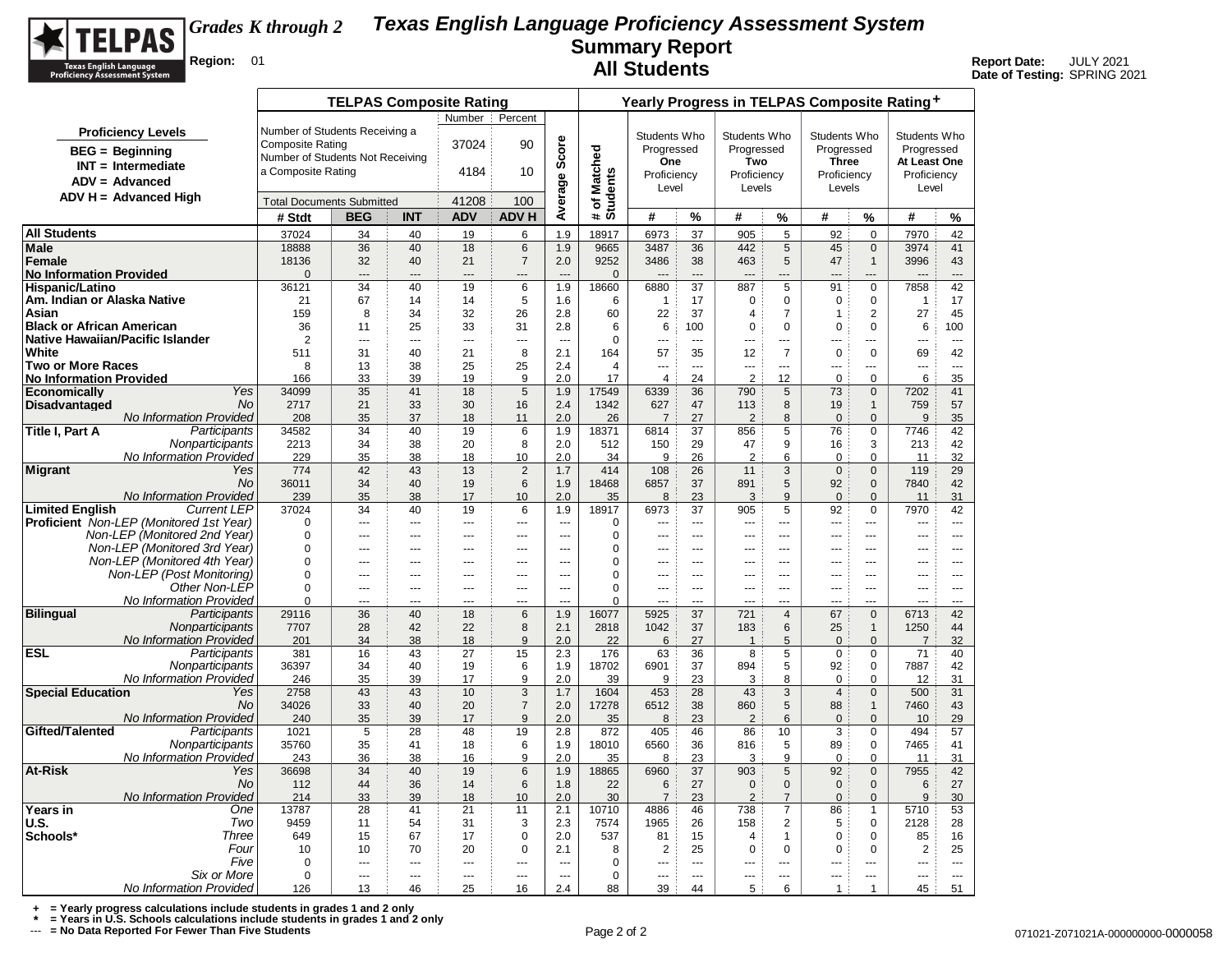

|                                                                         | Listening                                |                               |                                  |                |                                            | <b>Speaking</b>                                     |                |                |                    |                                  |                                                   |                                   | Reading        |                                 |                          | Writing                  |                                   |                |                |                |
|-------------------------------------------------------------------------|------------------------------------------|-------------------------------|----------------------------------|----------------|--------------------------------------------|-----------------------------------------------------|----------------|----------------|--------------------|----------------------------------|---------------------------------------------------|-----------------------------------|----------------|---------------------------------|--------------------------|--------------------------|-----------------------------------|----------------|----------------|----------------|
|                                                                         | Number Percent                           |                               |                                  |                | Number Percent                             |                                                     |                |                |                    |                                  |                                                   | Number Percent                    |                |                                 |                          |                          | Number Percent                    |                |                |                |
| <b>Proficiency Levels</b>                                               | Number of Students Rated                 |                               |                                  | 78091          | 70                                         | Number of Students Rated                            |                |                | 78087              | 70                               | Number of Students Rated                          |                                   |                | 78092                           | 70                       | Number of Students Rated |                                   | 94903          | 85             |                |
| $BEG =$ Beginning                                                       | <b>Students Absent</b>                   |                               |                                  | 1389           |                                            | <b>Students Absent</b>                              |                |                | 1389               | -1                               | <b>Students Absent</b><br>Not Rated: ARD Decision |                                   |                | 1381                            | -1                       | Not Rated: EC            |                                   |                | 17118          | 15             |
| $INT = Intermediate$                                                    | Not Rated: EC<br>Not Rated: ARD Decision |                               |                                  | 3<br>20        | $\Omega$<br>$\Omega$                       | Not Rated: EC                                       |                |                | $\mathbf{3}$<br>24 | $\Omega$<br>$\Omega$             | Other Students Not Rated                          |                                   |                | 17                              | $\mathbf 0$<br>29        | Not Rated: ARD Decision  |                                   |                | 40             | $\mathbf 0$    |
| $ADV = Advanced$                                                        | <b>Other Students Not Rated</b>          |                               |                                  | 32443          | 29                                         | Not Rated: ARD Decision<br>Other Students Not Rated |                |                | 32443              | 29                               |                                                   |                                   |                | 32434                           |                          |                          |                                   |                |                |                |
| $ADV H = Advanced High$                                                 |                                          |                               | <b>Total Documents Submitted</b> | 111946         | 100                                        | Total Documents Submitted                           |                | 111946         | 100                |                                  |                                                   | Total Documents Submitted: 111924 |                | 100                             |                          |                          | Total Documents Submitted: 112061 |                | 100            |                |
|                                                                         | # Stdt                                   | <b>BEG</b>                    | <b>INT</b>                       | <b>ADV</b>     | <b>ADVH</b>                                | # Stdt                                              | <b>BEG</b>     | <b>INT</b>     | <b>ADV</b>         | <b>ADV H</b>                     | # Stdt                                            | <b>BEG</b>                        | <b>INT</b>     | <b>ADV</b>                      | <b>ADVH</b>              | # Stdt                   | <b>BEG</b>                        | <b>INT</b>     | <b>ADV</b>     | <b>ADV H</b>   |
| <b>All Students</b>                                                     | 78091                                    | 6                             | 24                               |                |                                            | 78087                                               | 21             | 43             |                    | $\overline{4}$                   | 78092                                             | 14                                |                |                                 | 27                       | 94903                    | 6                                 |                |                | 38             |
| Male                                                                    | 41164                                    | $\overline{7}$                | 24                               | 37<br>37       | 33<br>32                                   | 41163                                               | 22             | 45             | 32<br>30           | 3                                | 41176                                             | 15                                | 34<br>36       | 25<br>24                        | 25                       | 48881                    | $\overline{7}$                    | 22<br>25       | 35<br>35       | 32             |
| Female                                                                  | 36927                                    | 5                             | 23                               | 37             | 34                                         | 36924                                               | 19             | 42             | 34                 | 5                                | 36916                                             | 12                                | 32             | 27                              | 29                       | 46022                    | $\overline{4}$                    | 18             | 34             | 44             |
| <b>No Information Provided</b>                                          | $\Omega$                                 | $\overline{a}$                | $\overline{a}$                   | $\overline{a}$ | $---$                                      | $\Omega$                                            | $\overline{a}$ | ---            | $\overline{a}$     | $\overline{a}$                   | $\Omega$                                          | $---$                             | $\overline{a}$ | $---$                           | $\overline{\phantom{a}}$ | $\Omega$                 | ---                               | ---            | ---            | $---$          |
| Hispanic/Latino                                                         | 76964                                    | 6                             | 24                               | 37             | 33                                         | 76960                                               | 21             | 44             | 32                 | $\overline{4}$                   | 76963                                             | 14                                | 34             | 25                              | 27                       | 93724                    | 6                                 | 22             | 35             | 38             |
| Am. Indian or Alaska Native                                             | 19                                       | 5                             | 32                               | 26             | 37                                         | 19                                                  | 16             | 53             | 26                 | $\sqrt{5}$                       | 20                                                | 20                                | 25             | 30                              | 25                       | 21                       | 14                                | 29             | 29             | 29             |
| Asian<br><b>Black or African American</b>                               | 182<br>36                                | $\overline{2}$<br>$\mathbf 0$ | 14<br>11                         | 22<br>31       | 62<br>58                                   | 182<br>36                                           | 10<br>17       | 41<br>39       | 40<br>28           | 9<br>17                          | 180<br>36                                         | 3<br>6                            | 21<br>25       | 13<br>22                        | 63<br>47                 | 224<br>37                | $\overline{4}$<br>3               | 13<br>24       | 29<br>35       | 54<br>38       |
| Native Hawaiian/Pacific Islander                                        | 6                                        | 17                            | 17                               | 33             | 33                                         | 6                                                   | $\mathbf 0$    | 50             | 50                 | $\mathbf 0$                      | 6                                                 | 17                                | 50             | $\mathbf 0$                     | 33                       | 8                        | 25                                | 13             | 38             | 25             |
| White                                                                   | 625                                      | 10                            | 20                               | 34             | 35                                         | 625                                                 | 21             | 38             | 36                 | 5                                | 627                                               | 16                                | 30             | 25                              | 30                       | 671                      | 11                                | 27             | 33             | 29             |
| <b>Two or More Races</b>                                                | 12                                       | $\mathbf 0$                   | $\mathbf 0$                      | 33             | 67                                         | 12                                                  | 8              | 50             | 33                 | 8                                | 13                                                | 8                                 | 15             | 23                              | 54                       | 14                       | $\overline{7}$                    | 36             | 36             | 21             |
| <b>No Information Provided</b>                                          | 247                                      | 14                            | 24                               | 32             | 30                                         | 247                                                 | 32             | 37             | 26                 | 5                                | 247                                               | 23                                | 30             | 22                              | 25                       | 204                      | 20                                | 34             | 25             | 21             |
| Yes<br>Economicallv                                                     | 73501                                    | 6                             | 24                               | 37             | 33                                         | 73497                                               | 21             | 44             | 31                 | $\overline{4}$                   | 73493                                             | 14                                | 34             | 25                              | 26                       | 89005                    | 6                                 | 22             | 35             | 37             |
| <b>No</b><br><b>Disadvantaged</b><br>No Information Provided            | 4216<br>374                              | $\overline{4}$<br>15          | 15<br>24                         | 36<br>31       | 45<br>30                                   | 4216<br>374                                         | 14<br>31       | 39<br>38       | 40<br>26           | $\overline{7}$<br>5              | 4223<br>376                                       | 9<br>22                           | 26<br>31       | 25<br>21                        | 40<br>26                 | 5588<br>310              | 3<br>18                           | 15<br>34       | 32<br>27       | 50<br>21       |
| Title I, Part A<br>Participants                                         | 74674                                    | 6                             | 24                               | 37             | 33                                         | 74670                                               | 21             | 44             | 32                 | $\overline{4}$                   | 74672                                             | 14                                | 34             | 25                              | 27                       | 91486                    | 5                                 | 21             | 35             | 38             |
| Nonparticipants                                                         | 3016                                     | 10                            | 22                               | 35             | 33                                         | 3016                                                | 22             | 38             | 35                 | $\sqrt{5}$                       | 3017                                              | 17                                | 30             | 25                              | 28                       | 3083                     | 13                                | 32             | 32             | 24             |
| No Information Provided                                                 | 401                                      | 14                            | 24                               | 32             | 30                                         | 401                                                 | 30             | 39             | 26                 | $\overline{5}$                   | 403                                               | 21                                | 32             | 23                              | 25                       | 334                      | 19                                | 34             | 27             | 21             |
| <b>Migrant</b><br>Yes                                                   | 2328                                     | 5                             | 29                               | 40             | 27                                         | 2328                                                | 26             | 45             | 26                 | 3                                | 2333                                              | 16                                | 40             | 24                              | 20                       | 2990                     | $\overline{7}$                    | 24             | 36             | 33             |
| No.                                                                     | 75326                                    | 6                             | 24                               | 37             | 33                                         | 75322                                               | 20             | 43             | 32                 | $\overline{4}$                   | 75319                                             | 14                                | 34             | 25                              | 27                       | 91551                    | 6                                 | 22             | 35             | 38             |
| No Information Provided<br><b>Limited English</b><br><b>Current LEP</b> | 437<br>78091                             | 17<br>6                       | 23<br>24                         | 31<br>37       | 29<br>33                                   | 437<br>78087                                        | 30<br>21       | 39<br>43       | 26<br>32           | $\overline{5}$<br>$\overline{4}$ | 440<br>78092                                      | 24<br>14                          | 31<br>34       | 21<br>25                        | 24<br>27                 | 362<br>94903             | 21<br>6                           | 32<br>22       | 27<br>35       | 20<br>38       |
| <b>Proficient</b> Non-LEP (Monitored 1st Year)                          | $\Omega$                                 | $\overline{a}$                | $\overline{a}$                   | $\overline{a}$ | $\overline{a}$                             | $\mathbf 0$                                         | ---            | $\sim$         | $\overline{a}$     | $\overline{a}$                   | $\Omega$                                          | ---                               | $\overline{a}$ | $\overline{\phantom{a}}$        | $\overline{\phantom{a}}$ | $\mathbf 0$              | ---                               | $\overline{a}$ | $\overline{a}$ | $\overline{a}$ |
| Non-LEP (Monitored 2nd Year)                                            | $\Omega$                                 | $\overline{a}$                | $\overline{a}$                   | $- - -$        | $\sim$                                     | 0                                                   | $\sim$         | $\sim$         | $- - -$            | $\overline{a}$                   | $\Omega$                                          | $\sim$ $\sim$ $\sim$              | $\overline{a}$ | $\sim$ $\sim$                   | $\sim$                   | $\Omega$                 | $\overline{a}$                    | $\overline{a}$ | $---$          | $\overline{a}$ |
| Non-LEP (Monitored 3rd Year)                                            | $\mathbf 0$                              | $\overline{a}$                | $\overline{a}$                   | $- - -$        | $- - -$                                    | $\mathbf 0$                                         | $\overline{a}$ | $\overline{a}$ | $\overline{a}$     | $-$                              | 0                                                 | $\overline{a}$                    | $---$          | $-$                             | $\overline{a}$           | $\mathbf 0$              | ---                               | $-$            | $---$          | $---$          |
| Non-LEP (Monitored 4th Year)                                            | $\Omega$                                 | $\overline{a}$                | $\overline{a}$                   | $- - -$        | $---$                                      | $\Omega$                                            | ---            | ---            | $\overline{a}$     | $\overline{a}$                   | 0                                                 | $\overline{a}$                    | $\overline{a}$ | $\sim$                          | $\overline{a}$           | $\Omega$                 |                                   | ---            | $\overline{a}$ | $---$          |
| Non-LEP (Post Monitoring)<br>Other Non-LEP                              | $\Omega$<br>$\Omega$                     | ---<br>---                    | ---<br>---                       | $\overline{a}$ | $\overline{a}$<br>$\overline{\phantom{a}}$ | $\Omega$<br>$\Omega$                                | --<br>---      | ---<br>---     | ---<br>---         | ---<br>$\overline{\phantom{a}}$  | 0<br>$\Omega$                                     | ---<br>---                        | ---<br>---     | ---<br>$\overline{\phantom{a}}$ | ---<br>$\overline{a}$    | 0<br>$\Omega$            | ---<br>---                        | ---<br>---     | ---            | ---<br>---     |
| No Information Provided                                                 | $\Omega$                                 | $-$                           | $\overline{a}$                   | $\sim$         | $-$                                        | $\Omega$                                            | $\overline{a}$ | $\overline{a}$ |                    | $-$                              | $\Omega$                                          | $-$                               | $-$            | $-$                             | $\sim$                   | $\Omega$                 | $\overline{a}$                    | ---            | $\overline{a}$ | $\overline{a}$ |
| <b>Bilingual</b><br>Participants                                        | 24925                                    | $\overline{7}$                | 25                               | 35             | 32                                         | 24925                                               | 14             | 48             | 34                 | $\overline{4}$                   | 24905                                             | 16                                | 36             | 20                              | 28                       | 32762                    | 9                                 | 28             | 34             | 29             |
| Nonparticipants                                                         | 52795                                    | 5                             | 23                               | 38             | 34                                         | 52791                                               | 24             | 41             | 31                 | $\overline{4}$                   | 52813                                             | 13                                | 33             | 28                              | 27                       | 61839                    | $\overline{4}$                    | 19             | 35             | 43             |
| No Information Provided                                                 | 371                                      | 15                            | 25                               | 31             | 30                                         | 371                                                 | 30             | 39             | 27                 | 5                                | 374                                               | 22                                | 29             | 22                              | 26                       | 302                      | 19                                | 34             | 26             | 22             |
| ESL<br>Participants                                                     | 39312                                    | 5<br>$\overline{7}$           | 24<br>23                         | 39             | 32<br>35                                   | 39309<br>38384                                      | 26             | 41             | 29<br>34           | $\overline{4}$<br>5              | 39311                                             | 13                                | 34             | 28                              | 24<br>30                 | 46799                    | 3<br>8                            | 17<br>27       | 34<br>35       | 46<br>30       |
| Nonparticipants<br>No Information Provided                              | 38385<br>394                             | 16                            | 23                               | 35<br>32       | 29                                         | 394                                                 | 15<br>31       | 46<br>39       | 26                 | $\overline{4}$                   | 38384<br>397                                      | 14<br>23                          | 33<br>32       | 22<br>20                        | 24                       | 47765<br>339             | 20                                | 32             | 28             | 19             |
| <b>Special Education</b><br>Yes                                         | 8985                                     | 9                             | 42                               | 35             | 14                                         | 8981                                                | 28             | 47             | 23                 | $\overline{2}$                   | 8985                                              | 31                                | 48             | 15                              | 6                        | 10703                    | 15                                | 38             | 32             | 16             |
| No.                                                                     | 68674                                    | 5                             | 21                               | 37             | 36                                         | 68674                                               | 20             | 43             | 33                 | $\overline{4}$                   | 68673                                             | 11                                | 32             | 27                              | 30                       | 83845                    | $\overline{4}$                    | 20             | 35             | 41             |
| No Information Provided                                                 | 432                                      | 17                            | 24                               | 30             | 29                                         | 432                                                 | 31             | 39             | 26                 | 5                                | 434                                               | 23                                | 33             | 21                              | 24                       | 355                      | 21                                | 31             | 28             | 20             |
| Participants<br>Gifted/Talented                                         | 2698                                     | $\Omega$                      | $\overline{4}$                   | 22             | 74                                         | 2698                                                | 6              | 35             | 50                 | 9                                | 2692                                              | $\mathbf{1}$                      | 8              | 16                              | 75                       | 4050                     | $\mathbf 0$                       | $\overline{4}$ | 22             | 73             |
| Nonparticipants<br>No Information Provided                              | 74949<br>444                             | 6<br>17                       | 24<br>24                         | 38<br>30       | 32<br>29                                   | 74945<br>444                                        | 21<br>31       | 44<br>39       | 31<br>26           | $\overline{4}$<br>5              | 74952<br>448                                      | 14<br>24                          | 35<br>32       | 26<br>21                        | 25<br>24                 | 90482<br>371             | 6<br>21                           | 23<br>32       | 35<br>27       | 36<br>20       |
| At-Risk<br>Yes                                                          | 77495                                    | 6                             | 24                               | 37             | 33                                         | 77491                                               | 21             | 43             | 32                 | $\overline{4}$                   | 77492                                             | 14                                | 34             | 25                              | 27                       | 94397                    | 6                                 | 22             | 35             | 38             |
| No                                                                      | 210                                      | 24                            | 27                               | 27             | 21                                         | 210                                                 | 41             | 35             | 21                 | $\mathsf 3$                      | 212                                               | 33                                | 34             | 15                              | 17                       | 195                      | 25                                | 30             | 26             | 19             |
| No Information Provided                                                 | 386                                      | 15                            | 24                               | 31             | 30                                         | 386                                                 | 31             | 39             | 25                 | $\sqrt{5}$                       | 388                                               | 22                                | 31             | 21                              | 26                       | 311                      | 18                                | 32             | 28             | 22             |
| Years in<br>One                                                         | 1789                                     | 41                            | 31                               | 16             | 12                                         | 1789                                                | 50             | 32             | 16                 | $\overline{2}$                   | 1795                                              | 48                                | 29             | 12                              | 11                       | 1919                     | 40                                | 29             | 19             | 11             |
| U.S.<br>Two<br>Three                                                    | 2329                                     | 33<br>5                       | 31                               | 20             | 15<br>49                                   | 2329<br>11008                                       | 39             | 39             | 19                 | 3                                | 2328<br>10997                                     | 42                                | 33<br>34       | 13                              | 13                       | 2743                     | 25<br>11                          | 37             | 25<br>34       | 14             |
| Schools<br>Four                                                         | 11009<br>10784                           | 9                             | 16<br>33                         | 31<br>37       | 21                                         | 10784                                               | 15<br>14       | 55<br>43       | 25<br>38           | $\sqrt{5}$<br>$\overline{4}$     | 10803                                             | 25<br>14                          | 39             | 19<br>21                        | 23<br>25                 | 13758<br>13667           | $\overline{7}$                    | 35<br>28       | 37             | 20<br>29       |
| Five                                                                    | 10859                                    | 6                             | 26                               | 38             | 29                                         | 10859                                               | 14             | 40             | 41                 | 5                                | 10860                                             | 8                                 | 31             | 23                              | 38                       | 13602                    | 4                                 | 21             | 36             | 39             |
| Six or More                                                             | 40809                                    | $\overline{2}$                | 22                               | 41             | 35                                         | 40806                                               | 23             | 42             | 31                 | $\overline{4}$                   | 40798                                             | 9                                 | 34             | 30                              | 27                       | 48561                    | $\overline{2}$                    | 15             | 35             | 48             |
| No Information Provided                                                 | 512                                      | $\overline{7}$                | 28                               | 39             | 26                                         | 512                                                 | 31             | 37             | 29                 | 3                                | 511                                               | 15                                | 37             | 28                              | 20                       | 653                      | ĥ                                 | 22             | 36             | 36             |